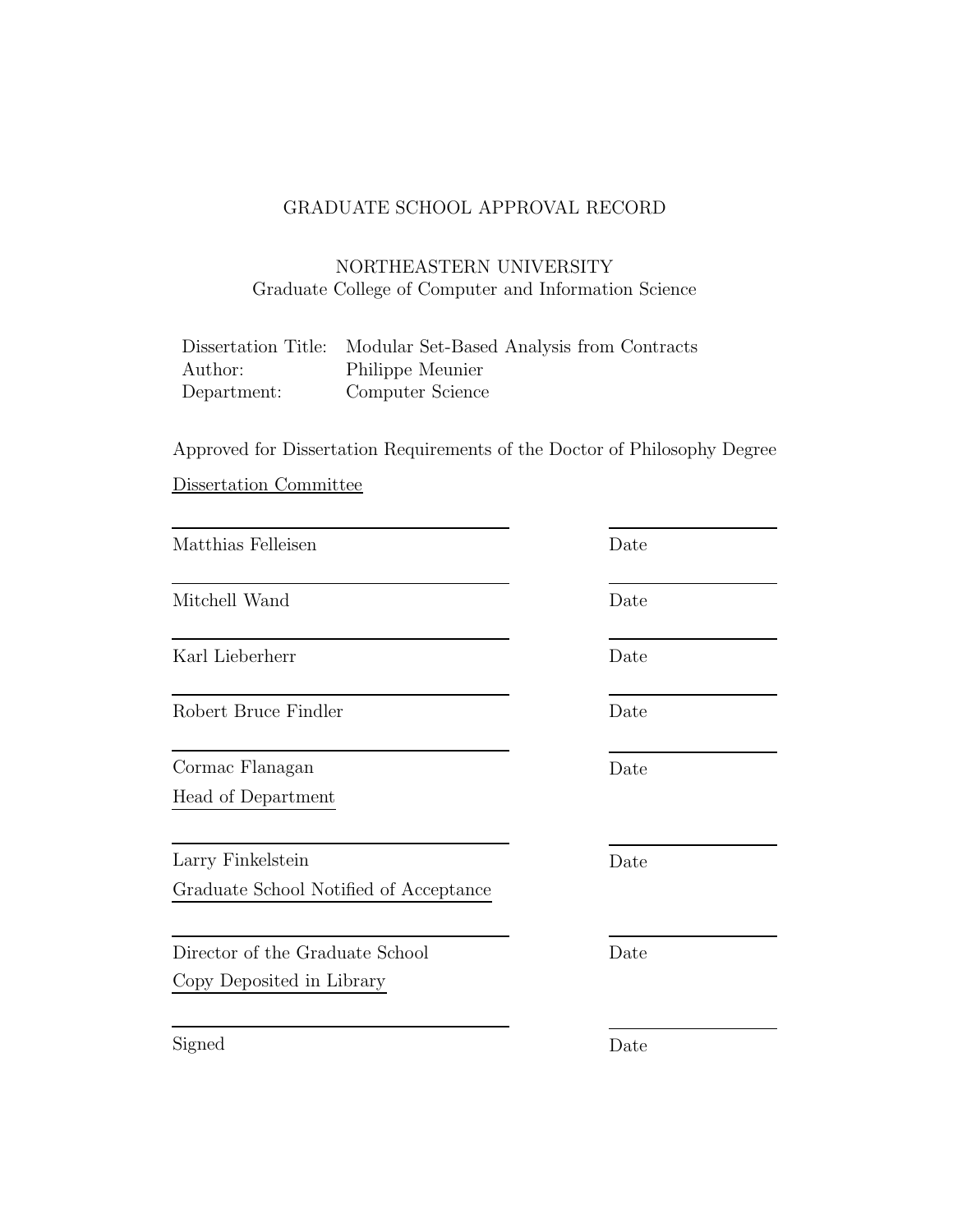## DEPARTMENTAL APPROVAL RECORD

### NORTHEASTERN UNIVERSITY Graduate College of Computer and Information Science

|             | Dissertation Title: Modular Set-Based Analysis from Contracts |
|-------------|---------------------------------------------------------------|
| Author:     | Philippe Meunier                                              |
| Department: | Computer Science                                              |

Approved for Dissertation Requirements of the Doctor of Philosophy Degree Dissertation Committee

| Matthias Felleisen                                          | Date |
|-------------------------------------------------------------|------|
| Mitchell Wand                                               | Date |
| Karl Lieberherr                                             | Date |
| Robert Bruce Findler                                        | Date |
| Cormac Flanagan<br>Head of Department                       | Date |
| Larry Finkelstein<br>Graduate School Notified of Acceptance | Date |
| Director of the Graduate School                             | Date |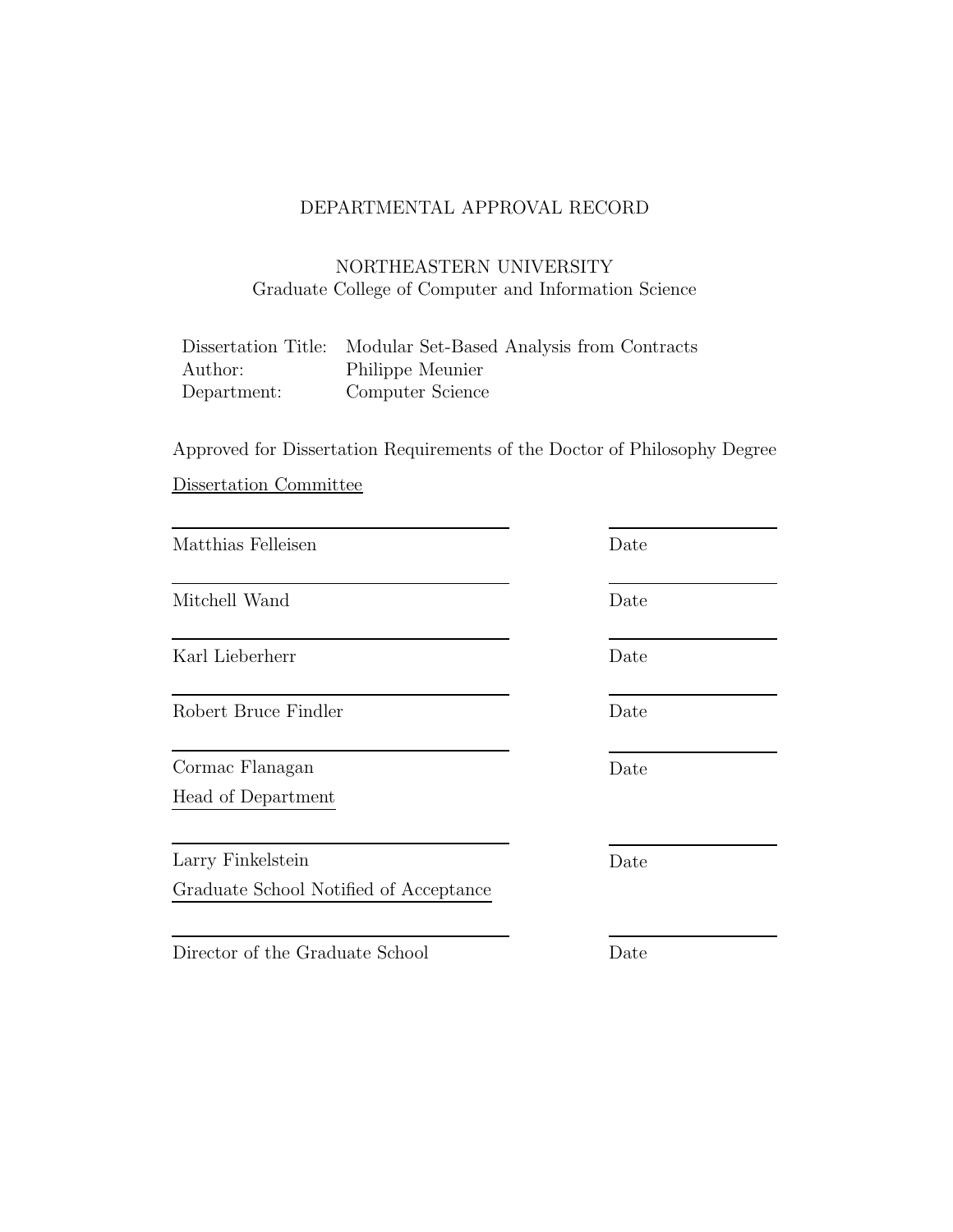#### MODULAR SET-BASED ANALYSIS FROM CONTRACTS

A dissertation presented by

Philippe Meunier

to the Faculty of the Graduate School of the College of Computer Science and Information Science of Northeastern University in Partial Fulfillment of the Requirements for the Degree of Doctor of Philosophy

> Northeastern University Boston, Massachusetts May, 2006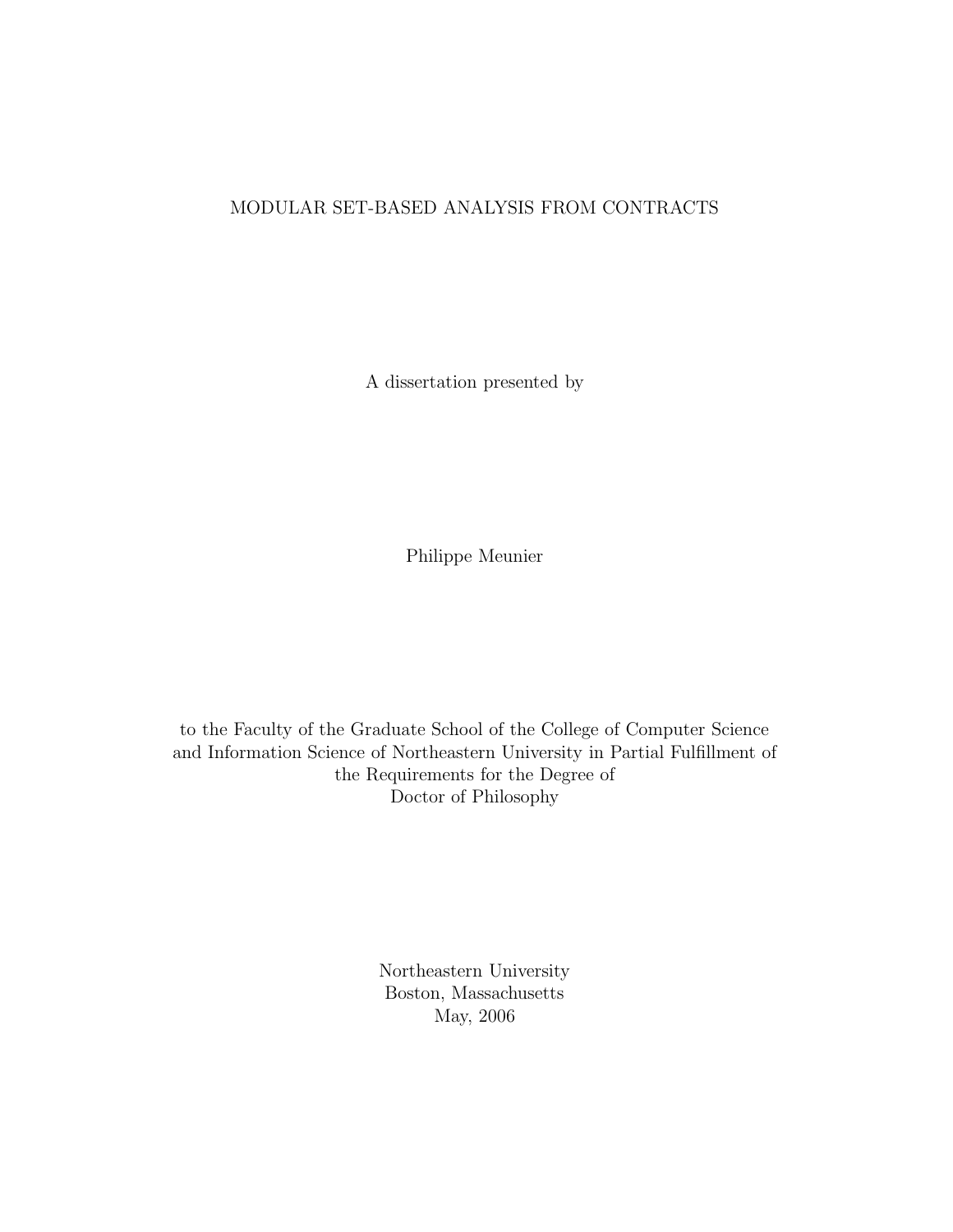c 2006 Philippe Meunier ALL RIGHTS RESERVED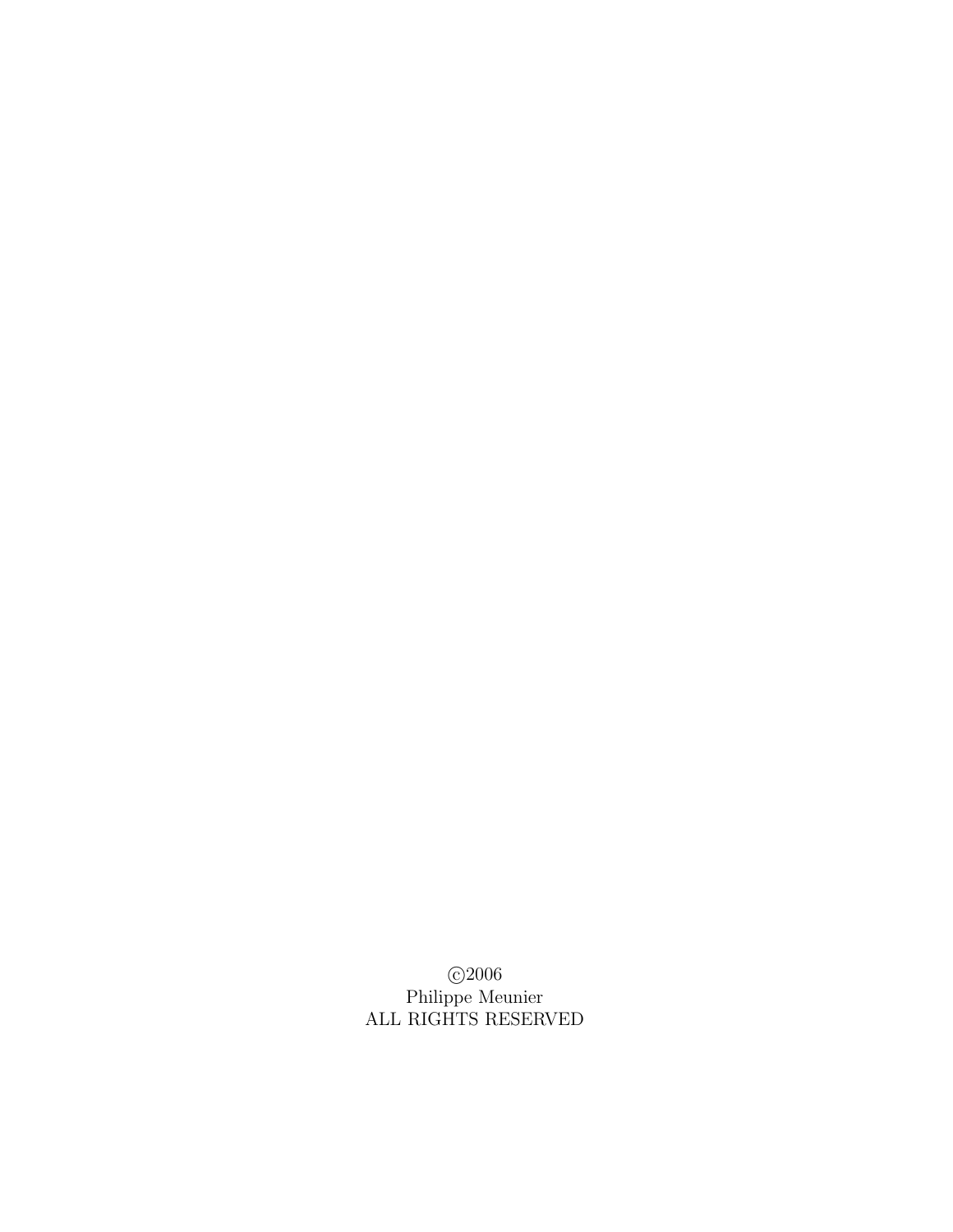#### Abstract

In PLT Scheme, programs consist of modules with contracts. The latter describe the inputs and outputs of functions and objects via predicates. A run-time system enforces these predicates; if a predicate fails, the enforcer raises an exception that blames a specific module with an explanation of the fault.

In this dissertation, we show how to use such module contracts to turn set-based analysis into a fully modular parameterized analysis. Using this analysis, a static debugger can indicate for any given contract check whether the corresponding predicate is always satisfied, partially satisfied, or (potentially) completely violated. The static debugger can also predict the source of potential errors, i.e., it is sound with respect to the blame assignment of the contract system.

The result is a static debugger for checking modular programs with contracts, that is both sound and useful to programmers.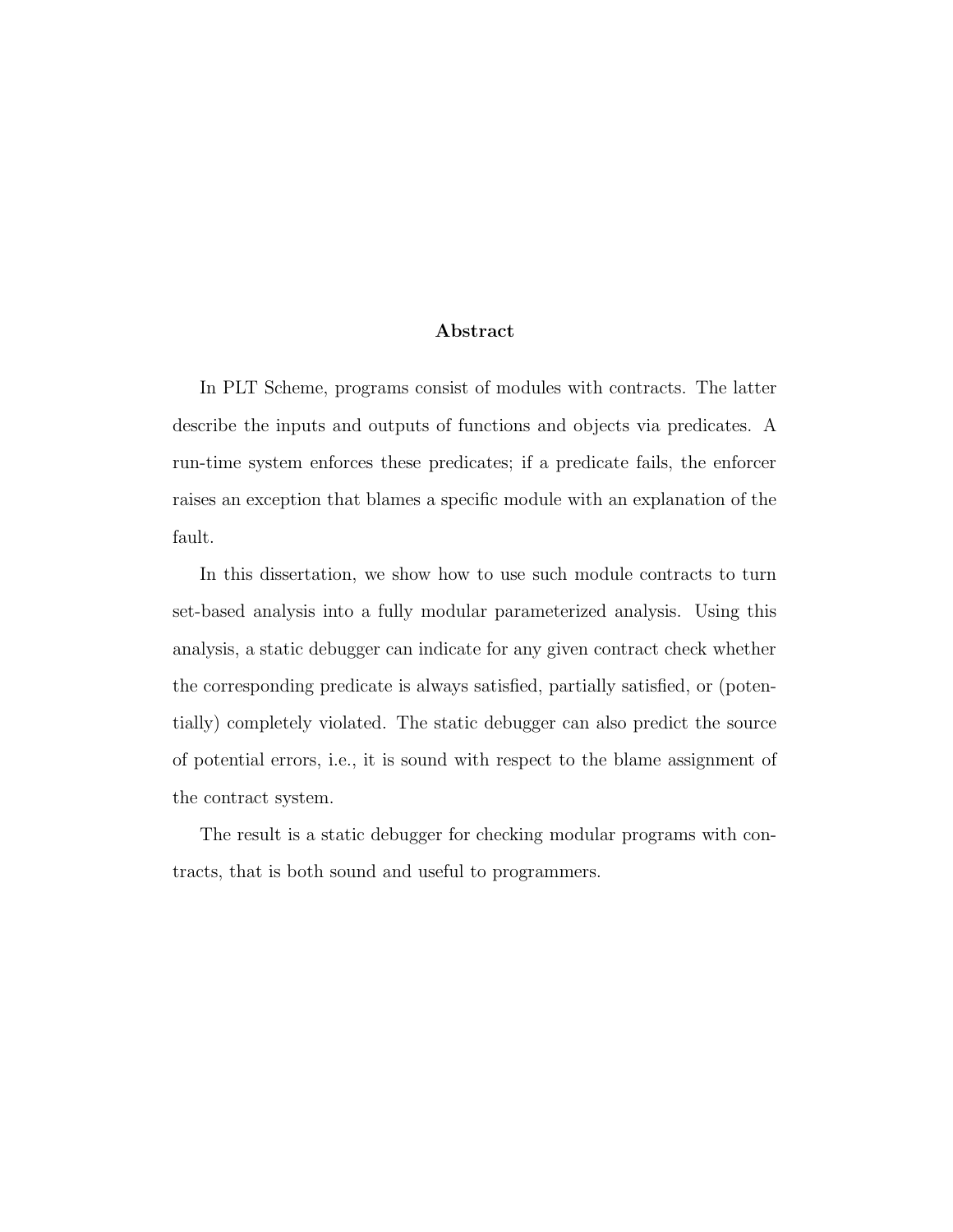# **Contents**

|     |                                                                                           | $\overline{5}$                                                                                                                                                       |
|-----|-------------------------------------------------------------------------------------------|----------------------------------------------------------------------------------------------------------------------------------------------------------------------|
| 2.1 | Sample Contracts, Sample Blame                                                            | $\overline{7}$                                                                                                                                                       |
|     |                                                                                           | 9                                                                                                                                                                    |
| 3.1 | The Calculus<br><u>. A series and a series and a series and a series and a series and</u> | 9                                                                                                                                                                    |
|     | 3.1.1                                                                                     | 10                                                                                                                                                                   |
|     | 3.1.2                                                                                     | 11                                                                                                                                                                   |
| 3.2 |                                                                                           | 12                                                                                                                                                                   |
| 3.3 |                                                                                           | 13                                                                                                                                                                   |
|     | 3.3.1                                                                                     | 14                                                                                                                                                                   |
|     |                                                                                           | 17                                                                                                                                                                   |
| 3.4 |                                                                                           | 18                                                                                                                                                                   |
| 3.5 |                                                                                           | 20                                                                                                                                                                   |
| 3.6 |                                                                                           | 22                                                                                                                                                                   |
|     |                                                                                           | 24                                                                                                                                                                   |
| 4.1 |                                                                                           | 25                                                                                                                                                                   |
|     | 4.1.1                                                                                     | 25                                                                                                                                                                   |
|     | 4.1.2                                                                                     | 28                                                                                                                                                                   |
| 4.2 |                                                                                           | 31                                                                                                                                                                   |
| 4.3 |                                                                                           | 35                                                                                                                                                                   |
|     |                                                                                           | 36                                                                                                                                                                   |
|     | 4.3.2                                                                                     | 39                                                                                                                                                                   |
|     | 4.3.3                                                                                     | 45                                                                                                                                                                   |
| 44  |                                                                                           | 45                                                                                                                                                                   |
|     |                                                                                           |                                                                                                                                                                      |
|     |                                                                                           | Overview<br>The Lambda Calculus<br>User Syntax and Annotated Syntax $\dots \dots \dots$<br>Modules and Simple Contracts<br>User Syntax and Annotated Syntax<br>4.3.1 |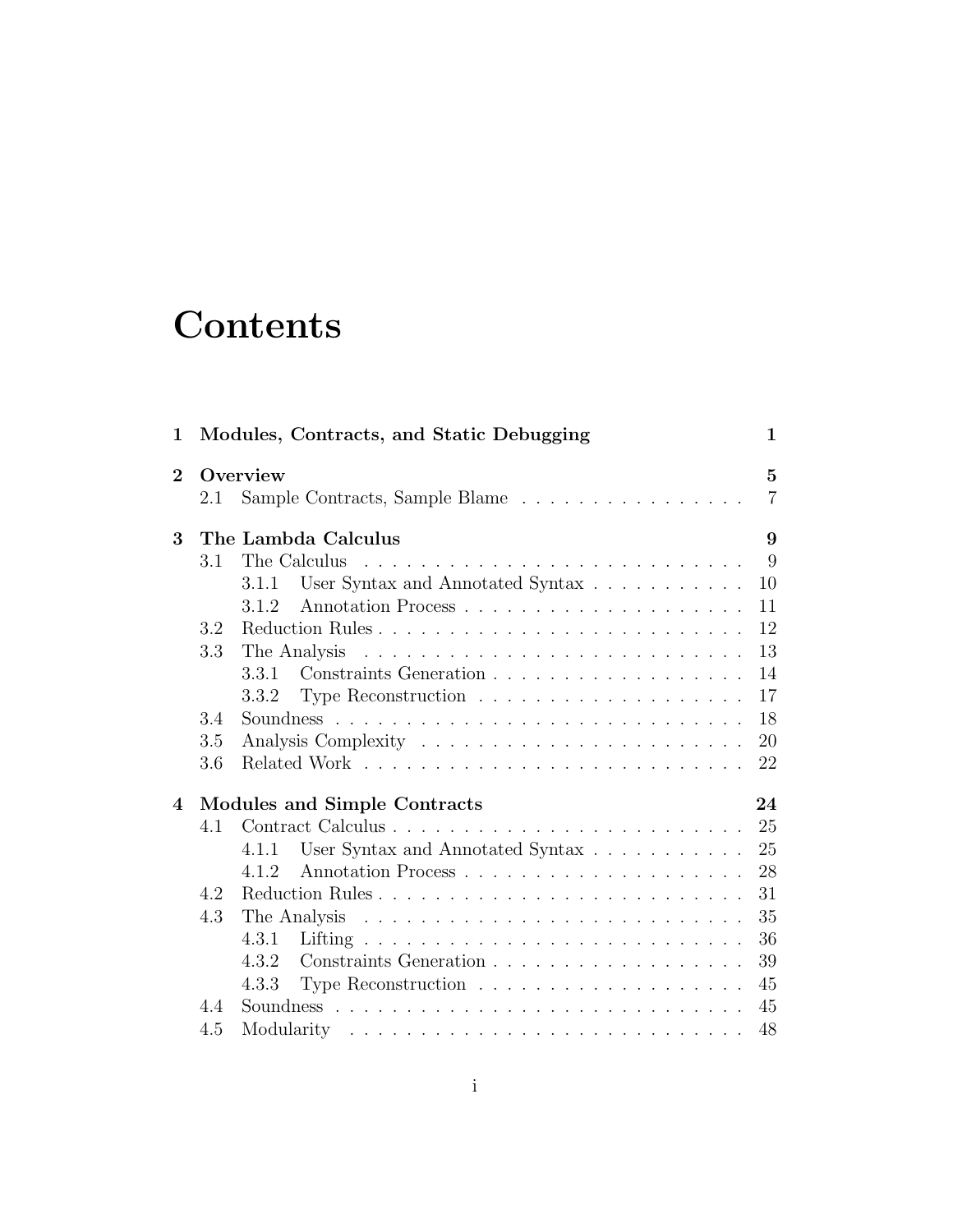|   | 4.6 |                                                                          |     |
|---|-----|--------------------------------------------------------------------------|-----|
|   | 4.7 |                                                                          | 57  |
| 5 |     | <b>Unrestricted Contracts</b>                                            | 60  |
|   | 5.1 |                                                                          | 61  |
|   |     | User Syntax and Annotated Syntax<br>5.1.1                                | 61  |
|   |     | 5.1.2                                                                    | 64  |
|   | 5.2 |                                                                          | 72  |
|   | 5.3 |                                                                          | 78  |
|   |     | 5.3.1                                                                    | 79  |
|   |     |                                                                          | 81  |
|   |     | Analysis Parameterization<br>5.3.3                                       | 90  |
|   |     | Type Reconstruction $\ldots \ldots \ldots \ldots \ldots \ldots$<br>5.3.4 | 94  |
|   | 5.4 |                                                                          | 95  |
|   | 5.5 |                                                                          | 96  |
|   | 5.6 |                                                                          | 97  |
|   | 5.7 |                                                                          | 98  |
| 6 |     | Implementation                                                           | 101 |
| 7 |     | Extending $\mathcal{I}$ to Contracts                                     | 105 |
| 8 |     | <b>Future Work</b>                                                       | 110 |
| 9 |     | Conclusion                                                               | 114 |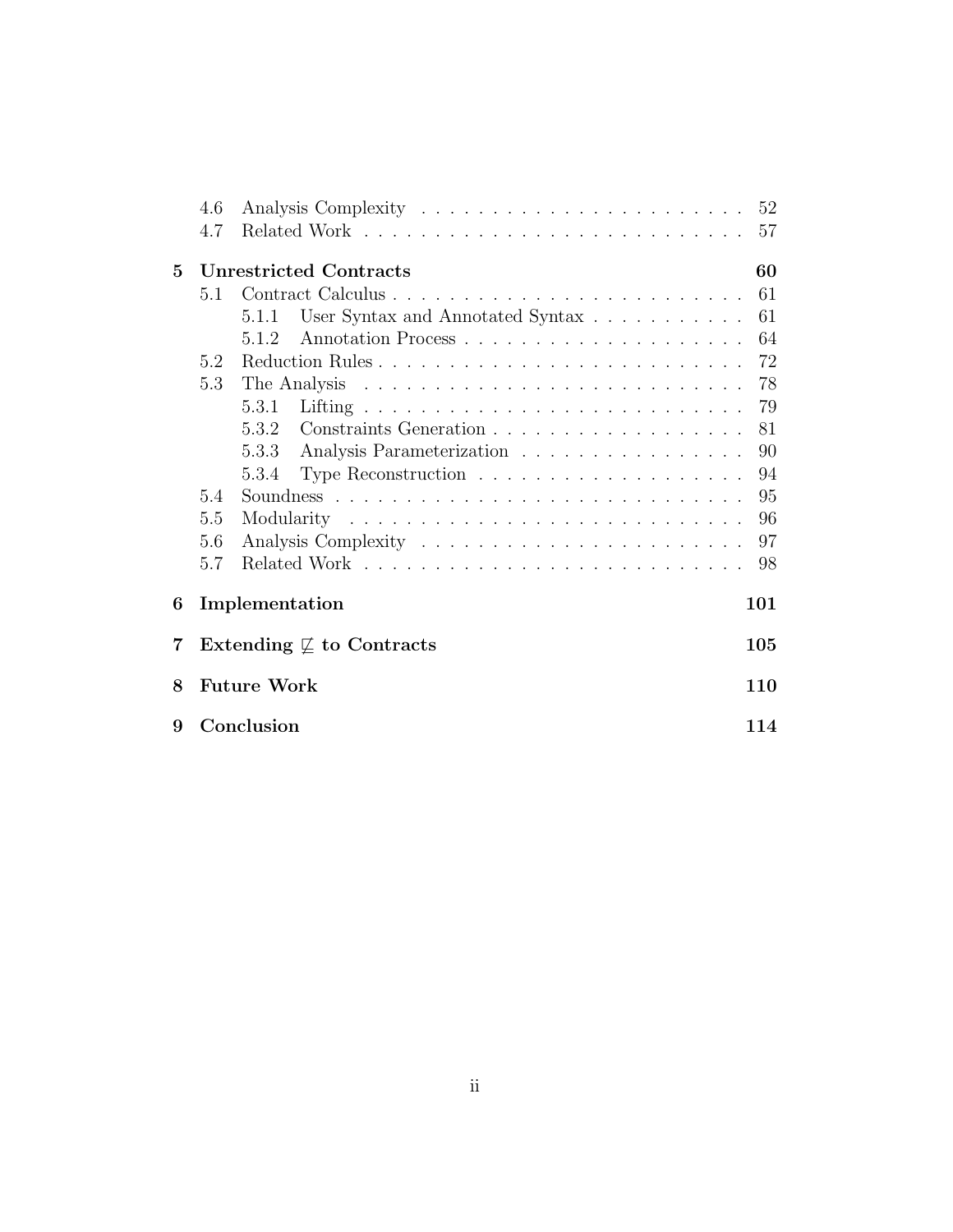# List of Figures

| 2.1<br>2.2 | Runtime system and analysis overview.<br>Example modules                           | 6<br>$\overline{7}$ |
|------------|------------------------------------------------------------------------------------|---------------------|
| 3.1        |                                                                                    | 10                  |
| 3.2        | Annotated syntax for the lambda calculus.                                          | 10                  |
| 3.3        | Annotation judgments for the lambda calculus.                                      | 12                  |
| 3.4        | Reduction rules for the lambda calculus. $\ldots \ldots \ldots \ldots$             | 12                  |
| 3.5        | Type reconstruction for the lambda calculus. $\dots \dots \dots$                   | 18                  |
| 4.1        | Surface syntax for the lambda calculus with modules and sim-                       |                     |
|            | ple contracts. $\ldots \ldots \ldots \ldots \ldots \ldots \ldots \ldots$           | 26                  |
| 4.2        | Annotated syntax for the lambda calculus with modules and                          |                     |
|            | simple contracts. $\dots \dots \dots \dots \dots \dots \dots \dots \dots \dots$    | 26                  |
| 4.3        | Annotation judgments for the lambda calculus with modules                          |                     |
|            |                                                                                    | 29                  |
| 4.4        | Reduction rules for the lambda calculus with modules and                           |                     |
|            | simple contracts. $\dots \dots \dots \dots \dots \dots \dots \dots \dots \dots$    | 32                  |
| 4.5        |                                                                                    | 36                  |
| 4.6        | Lifting judgments for the lambda calculus with modules and                         |                     |
|            | simple contracts. $\dots \dots \dots \dots \dots \dots \dots \dots \dots$          | 40                  |
| 4.7        | Analyzed syntax for the lambda calculus with modules and                           |                     |
|            | simple contracts. $\dots \dots \dots \dots \dots \dots \dots \dots \dots \dots$    | 41                  |
| 4.8        | Type reconstruction for the lambda calculus with modules and                       |                     |
|            | simple contracts. $\dots \dots \dots \dots \dots \dots \dots \dots \dots$          | 46                  |
| 5.1        | Surface syntax for the lambda calculus with unrestricted con-                      |                     |
|            | tracts.                                                                            | 62                  |
| 5.2        | Annotated syntax for the lambda calculus with unrestricted                         |                     |
|            | $contracts. \ldots \ldots \ldots \ldots \ldots \ldots \ldots \ldots \ldots \ldots$ | 62                  |
|            |                                                                                    |                     |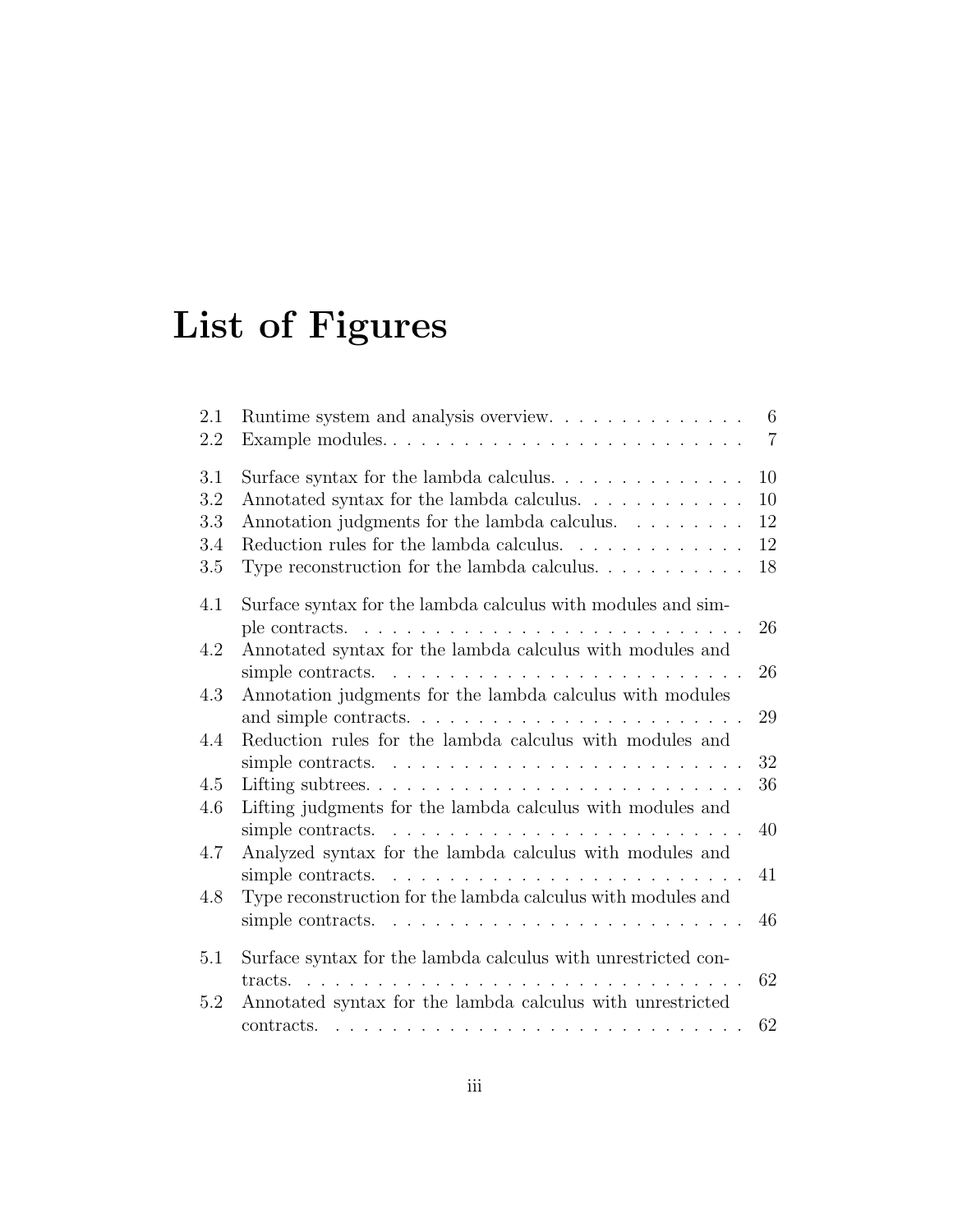| 5.3 Annotation judgments for the lambda calculus with unrestricted |                                                                             |  |
|--------------------------------------------------------------------|-----------------------------------------------------------------------------|--|
|                                                                    |                                                                             |  |
| 5.4                                                                |                                                                             |  |
| 5.5                                                                | Reduction rules for the lambda calculus with unrestricted con-              |  |
|                                                                    |                                                                             |  |
|                                                                    | 5.6 Lifting judgments for the lambda calculus with unrestricted             |  |
|                                                                    |                                                                             |  |
| 5.7                                                                | Analyzed syntax for the lambda calculus with unrestricted                   |  |
|                                                                    |                                                                             |  |
| 5.8                                                                | Type reconstruction for the lambda calculus with unrestricted               |  |
|                                                                    |                                                                             |  |
| 6.1                                                                |                                                                             |  |
| 6.2                                                                | Example program with orange error. $\ldots \ldots \ldots \ldots \ldots 102$ |  |
| 6.3                                                                | Example program with no second prime? error. 103                            |  |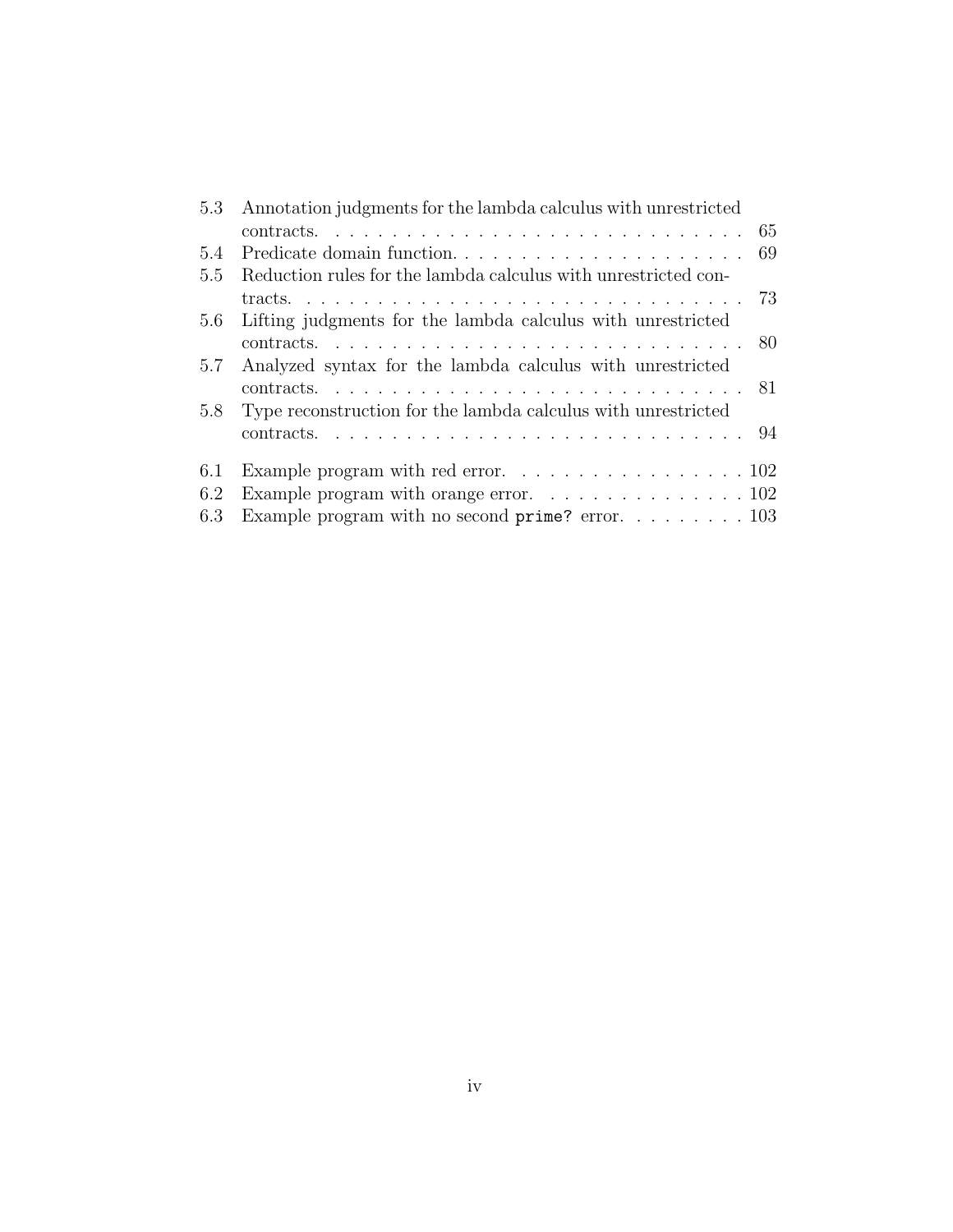# List of Tables

| 3.1<br>3.2 | Constraints creation for the simple lambda calculus $15$<br>Additional constraints for the simple lambda calculus 17                                       |  |
|------------|------------------------------------------------------------------------------------------------------------------------------------------------------------|--|
| 4.1        | Constraints creation for the lambda calculus with modules and                                                                                              |  |
| 4.2        | Additional constraints for the lambda calculus with modules                                                                                                |  |
| 5.1        | Constraints creation for the lambda calculus with unrestricted                                                                                             |  |
| 5.2        | Constraints creation for the lambda calculus with unrestricted                                                                                             |  |
| 5.3        | Additional constraints for the lambda calculus with unrestricted                                                                                           |  |
| 7.1<br>7.2 | Constraints creation for the extended $\not\sqsubseteq$ relation. 108<br>Constraints creation for the extended $\not\sqsubset$ relation (continued). . 109 |  |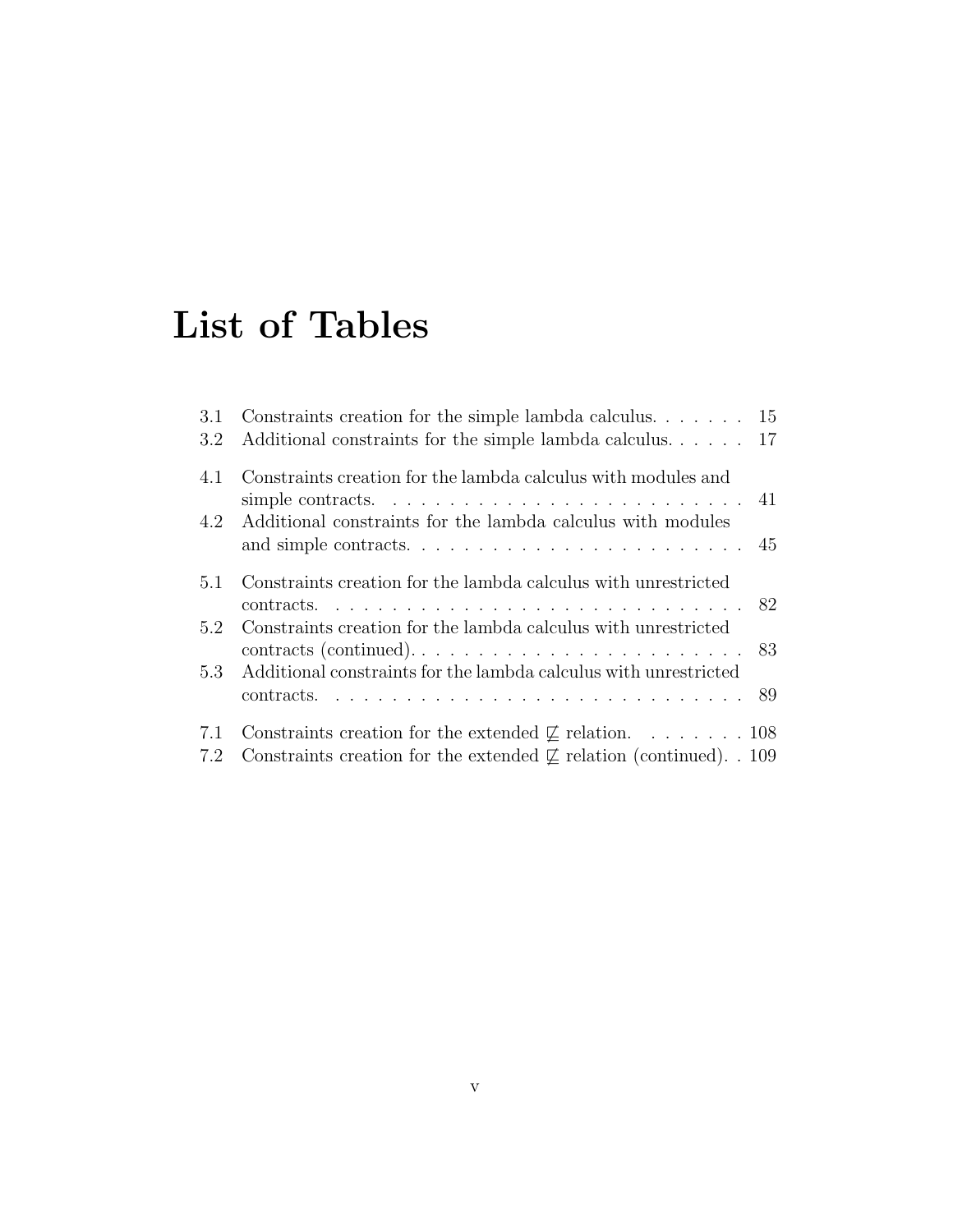# Chapter 1

# Modules, Contracts, and Static Debugging

Few things are more frustrating for computer users than to see their data disappear in front of their eyes, followed by a cryptic error message informing them that something just went horribly wrong with the software they were using. Such occurrences are frequent enough that regularly saving one's work has become second nature for many users. Most software packages released today probably contain many such undetected errors that might later be triggered by unsuspecting users. Detecting bugs before releasing software has therefore become a major goal of software engineering.

Several approaches are used to detect bugs during the software development process. Currently the most common one is testing: unit testing, integration testing, system testing, along with systematic regression testing,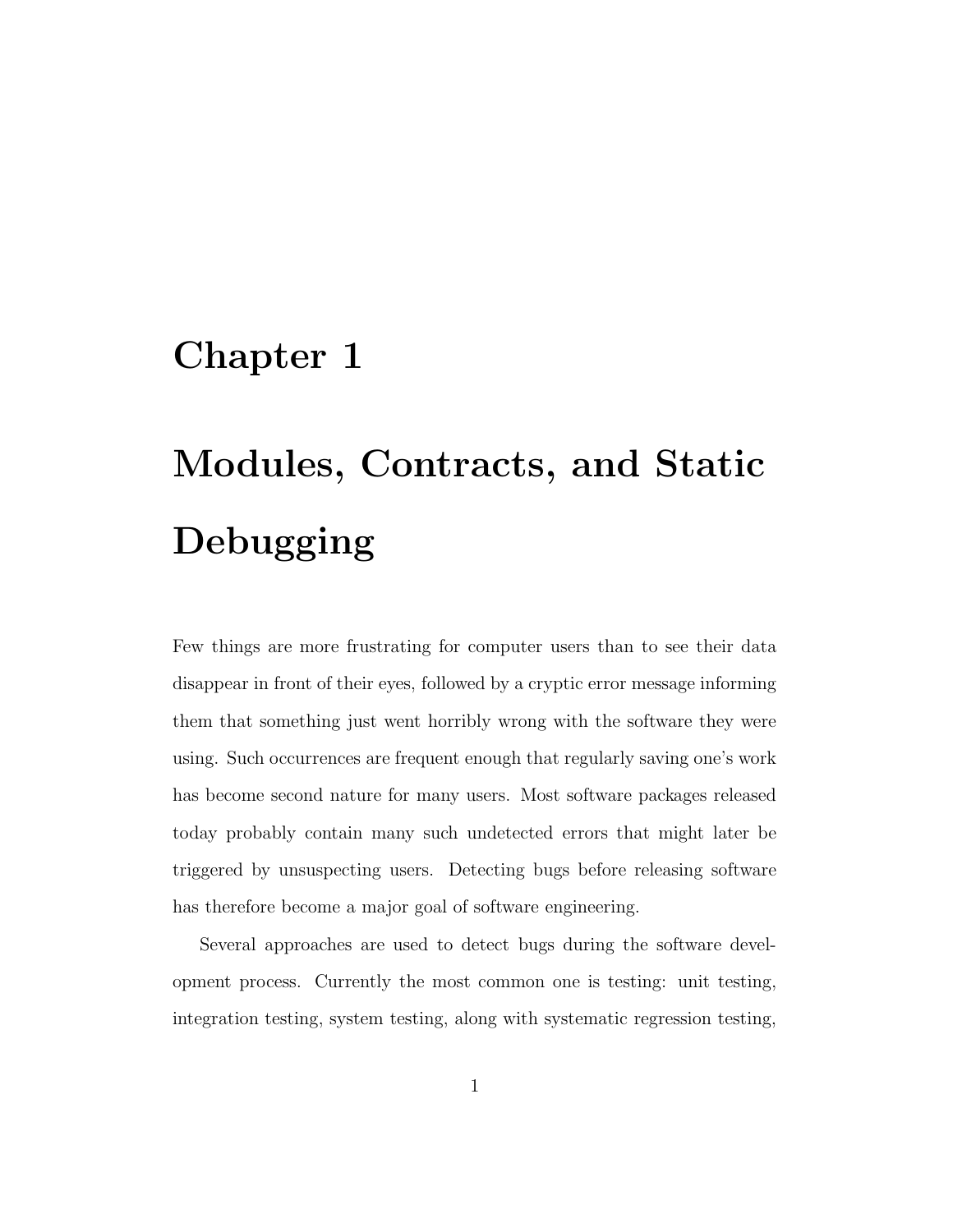etc. While testing is and always will remain an essential part of software development, the testing space is generally so huge that bugs that occur only infrequently are difficult to detect.

Another approach is to change the software development process itself. Design reviews, code reviews, pair programming are for example all advocated by proponents of extreme programming. Other strategies try to emphasize automatic code generation from high level specifications. While this leads to great improvements in software design and reliability, none of those approaches ensure the creation of bug-free software packages.

A third approach to bug detection is to use formal methods to try to prove the correctness of software code. From sound type systems to theorem provers, such formal systems have been available for a long time, but the adoption of these advanced systems has been slow, due to both their inherent complexity as well as their sometimes poor running times. Since the formal approach is the only one that can guarantee the absence of bugs, or at least the absence of some classes of bugs, we believe efforts should be made to make formal methods more accessible to the software developers. This work is therefore focused on both the theoretical and practical aspects of using static analyses to help programmers create more reliable software. In particular we concentrate on the creation of a static program debugger that is at the same time powerful, reasonably fast, and easy to use.

A static debugger helps programmers find errors via program analyses. It uses the invariants of the programming language to analyze the program and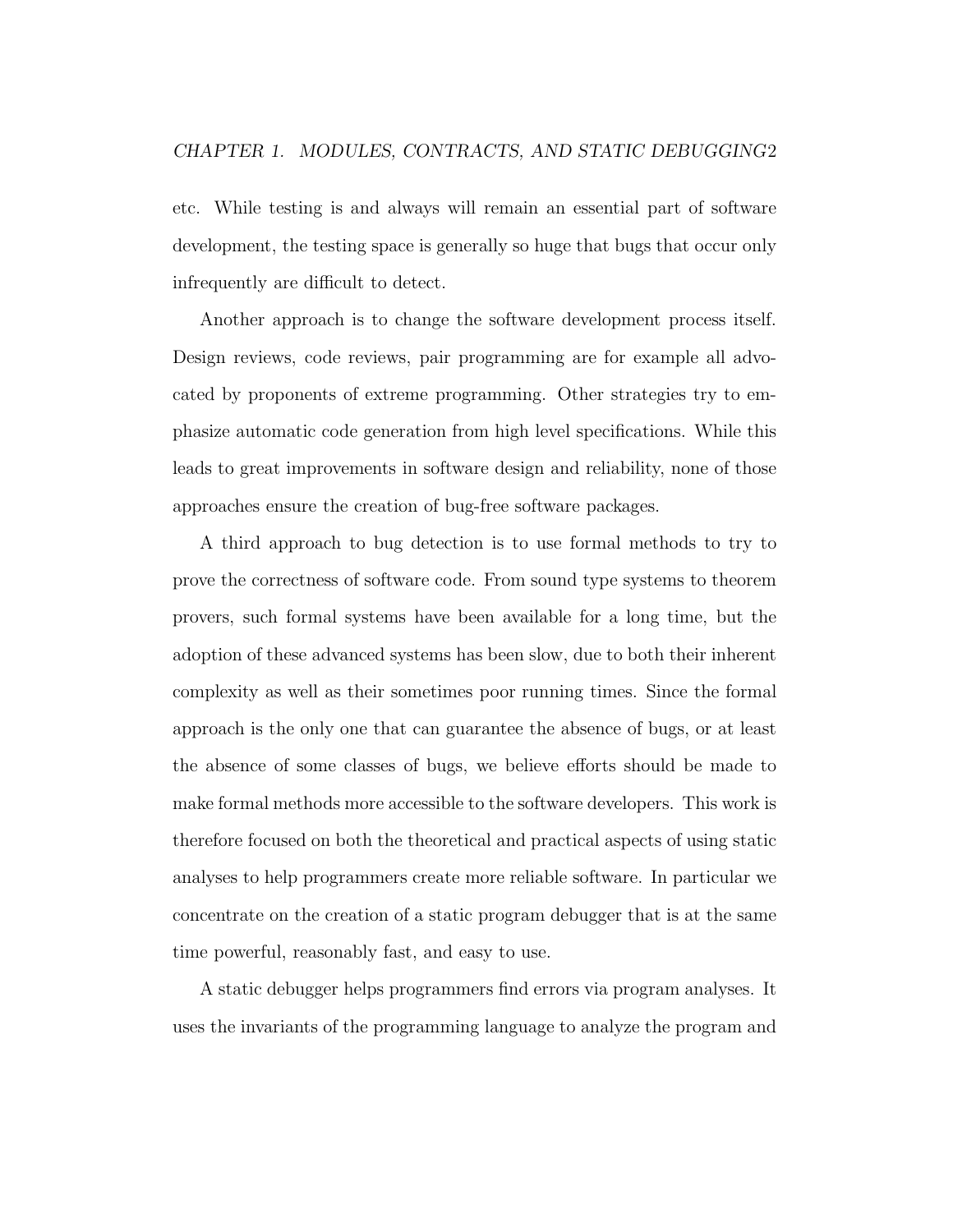determines whether the program may violate one of them during execution. For example, a static debugger can find expressions that may dereference null pointers. Some static debuggers use lightweight analyses, e.g., Flanagan et al.'s MrSpidey [21] relies on a variant of set-based analysis [20, 30, 43]; others use a deep abstract interpretation, e.g., Bourdoncle's Syntox [7]; and yet others employ theorem proving, e.g., Detlefs et al.'s ESC [16] and its ESC/Java successor [22].

Experience with static debuggers shows that they work well for reasonably small programs. Using MrSpidey, some DrScheme users have routinely debugged or re-engineered programs of 2,000 to 5,000 lines of code in PLT Scheme. Flanagan has successfully analyzed the core of the DrScheme interpreter, dubbed MrEd [26], a 40,000 line program. Existing static debuggers, however, suffer from a monolithic approach to program analysis. Because their analyses require the availability of the entire program, programmers cannot analyze their programs until they have everyone else's modules.

Over the past few years, PLT developers have added a first-order module system to PLT Scheme [24] and have equipped the module system with a contract system [18]. A contract is roughly a predicate on the inputs and outputs of (exported) functions, including object methods and higher-order functions. The contract system monitors the contracts during program execution. If a module violates a contract, the contract system pinpoints the guilty party and issues an explanatory message.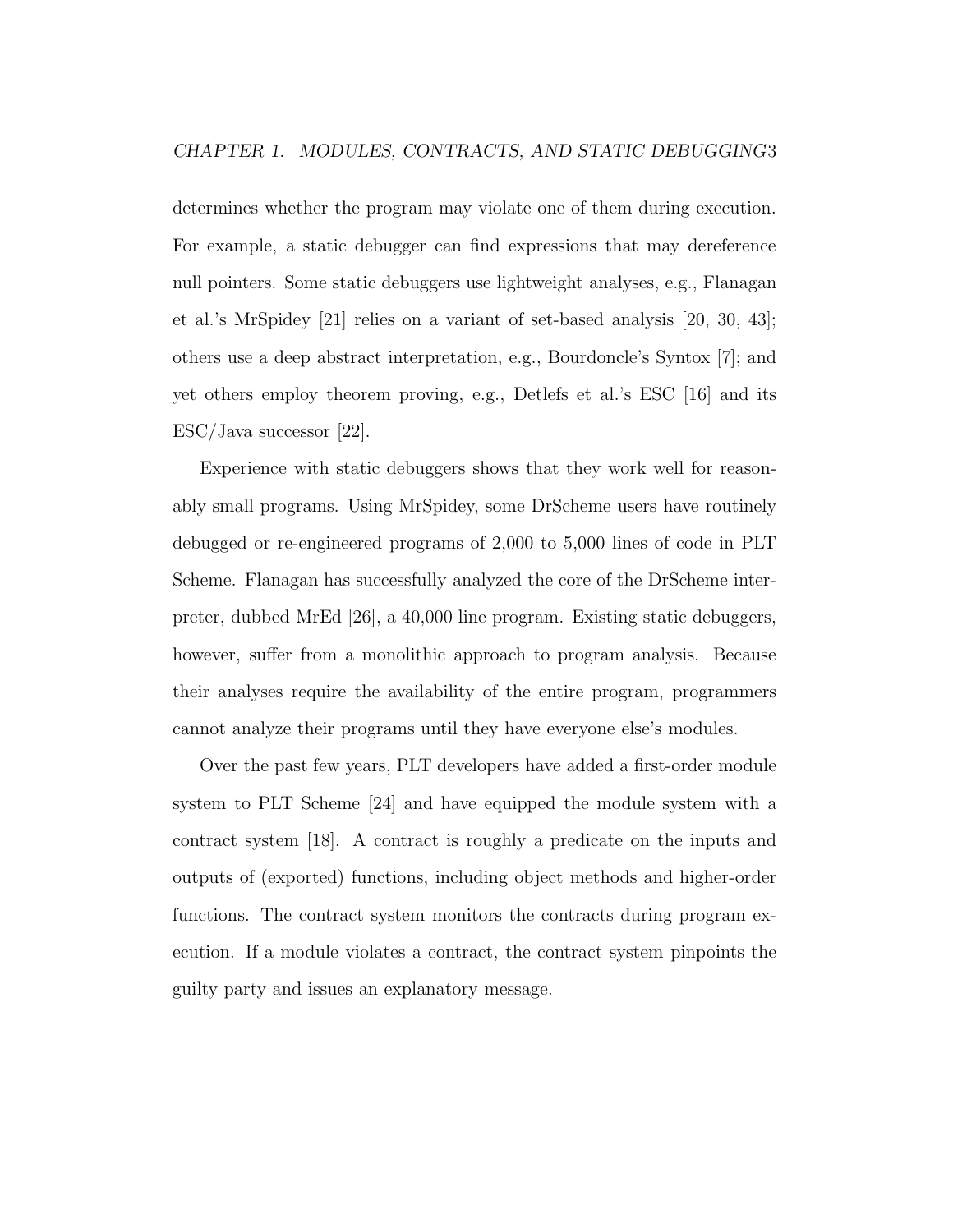#### CHAPTER 1. MODULES, CONTRACTS, AND STATIC DEBUGGING4

This dissertation makes five contributions to static debugging and software contracts. First, we explain how to construct a static debugger for modular programs with contracts, using those contracts in a dual role: one as a source of abstract values and one as a sink for abstract values. Second, we prove that the contract-based, whole-program analysis computes its results in a modular manner. That is, the contract-aware set-based analysis produces the same predictions for a given point in the program regardless of whether it analyzes the whole program or just the surrounding module. Third, for any given contract check, the system indicates whether the corresponding predicate is always satisfied, partially satisfied, or completely violated. Fourth, the static debugger also predicts the source and violation level of potential errors, i.e., it is sound with respect to the blame assignment of the contract system (though it is not complete, so false-positives are possible). Fifth, the analysis is parameterized over a predicate approximation relation and a theorem prover.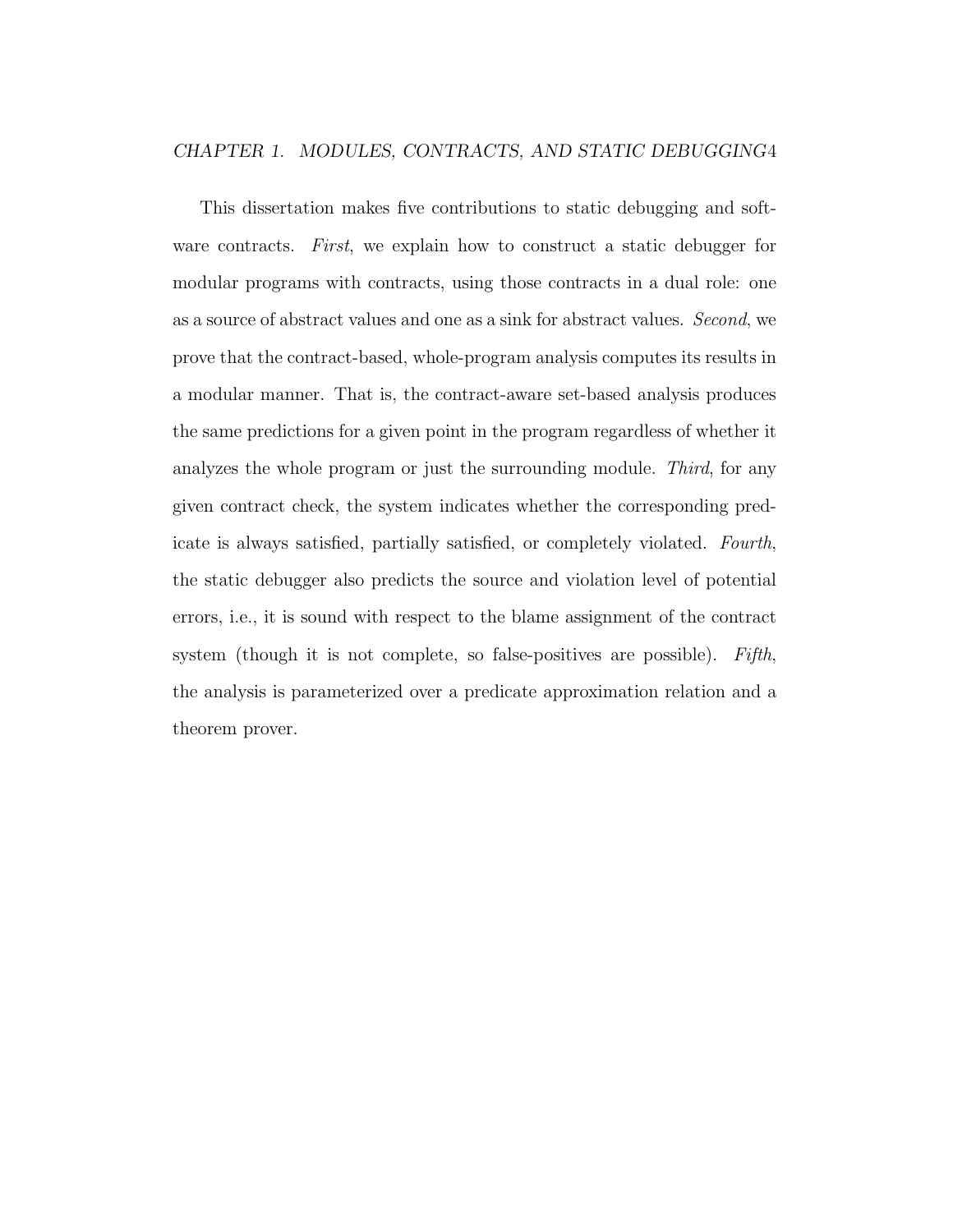# Chapter 2

# **Overview**

In each of the following chapters we present a model of a static debugger. Each successive chapter introduces new complexities to the model, first starting with the lambda calculus, then adding modules and simple contracts, and finally adding unrestricted contracts. The models always consist of two parts: a dynamic part consisting of a runtime system and a static part consisting of a set-based analysis. In each chapter a correctness theorem ties the two parts together. Figure 2.1 provides an overview in graphical form of how these three pieces—the runtime system, the analysis, and the theorem—always combine. The vertical column on the left represents the runtime system. A compiler translates a program into a suitably annotated form. Execution is then defined via a reduction system.

The first horizontal row of Figure 2.1 depicts the analysis process, which usually will consists of three stages. First, it will partition the program into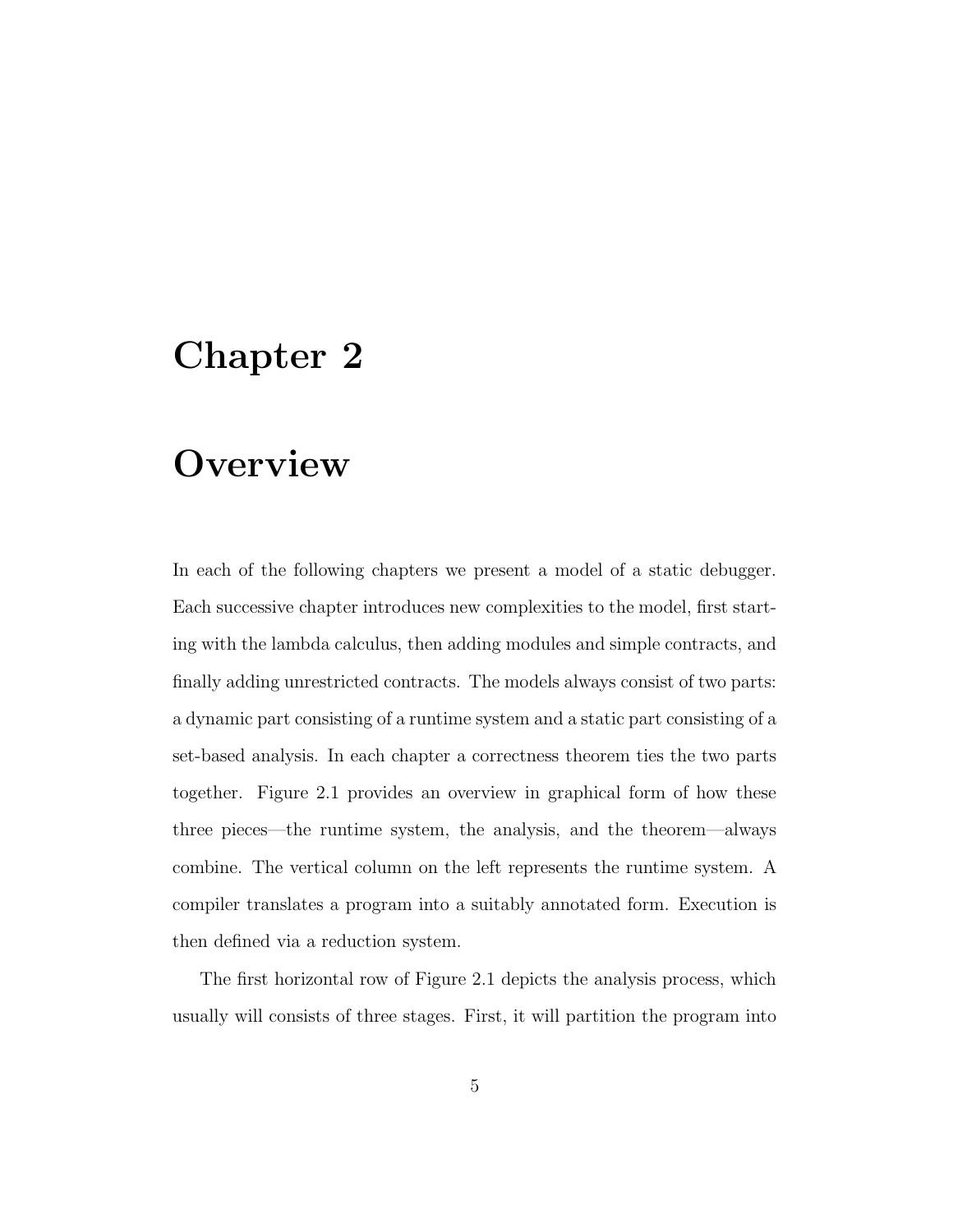

Figure 2.1: Runtime system and analysis overview.

module-like pieces by lifting expressions with contract annotations out of the main program (this stage will not appear in the simplest model we present in the next chapter). Second, the resulting collection of program pieces is analyzed with a set-based analysis. This step yields both sets of abstract values and sets of potential errors, including explanations that blame the guilty party; we call the latter blame sets. Third, the former is summarized as set-of-values descriptions, dubbed types.

The rest of the grid in Figure 2.1 explains the proof technique we use in each chapter to prove the correctness of the analysis. Since each reduction step creates a complete program, the correctness proof proceeds via subject reduction. We re-apply the analysis after each reduction step. The proof of the soundness theorem then shows that the reductions preserve the types and the blame sets. It follows that the predictions of the analysis are conservative.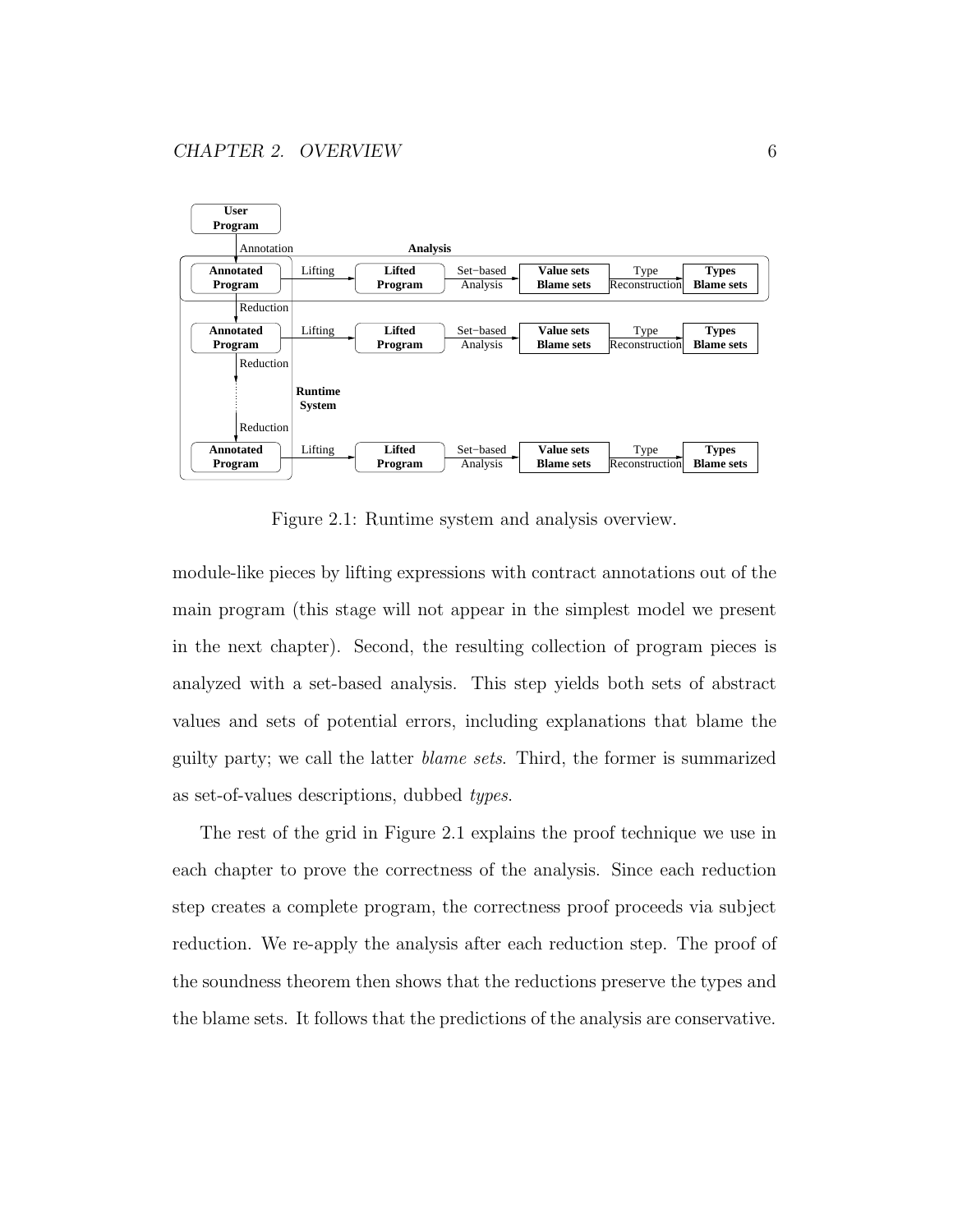

Figure 2.2: Example modules.

## 2.1 Sample Contracts, Sample Blame

Before we present our models, let us first illustrate the module and contract system at work to give an idea of the kind of problems we want to solve. Figure 2.2 shows an excerpt from our library for preparing figures (including Figure 2.2 itself). The Find module provides a family of functions that find the positions of pictures inside other pictures. Each of these functions accepts a main picture and a secondary picture inside the main picture; each produces a pair of integers indicating where the secondary picture occurs in the outer picture. For example, ct-find identifies the center top coordinates of the embedded picture. The Connect module exports a function that accepts two of the functions in Find and produces a function that adds an arrow between sub-pictures. Finally, the Composition module combines the two other modules, i.e., it instantiates connect with cb-find and ct-find.

The arrows between the modules indicate which contracts bind which parties. First, consider the connections between Composition and Find. The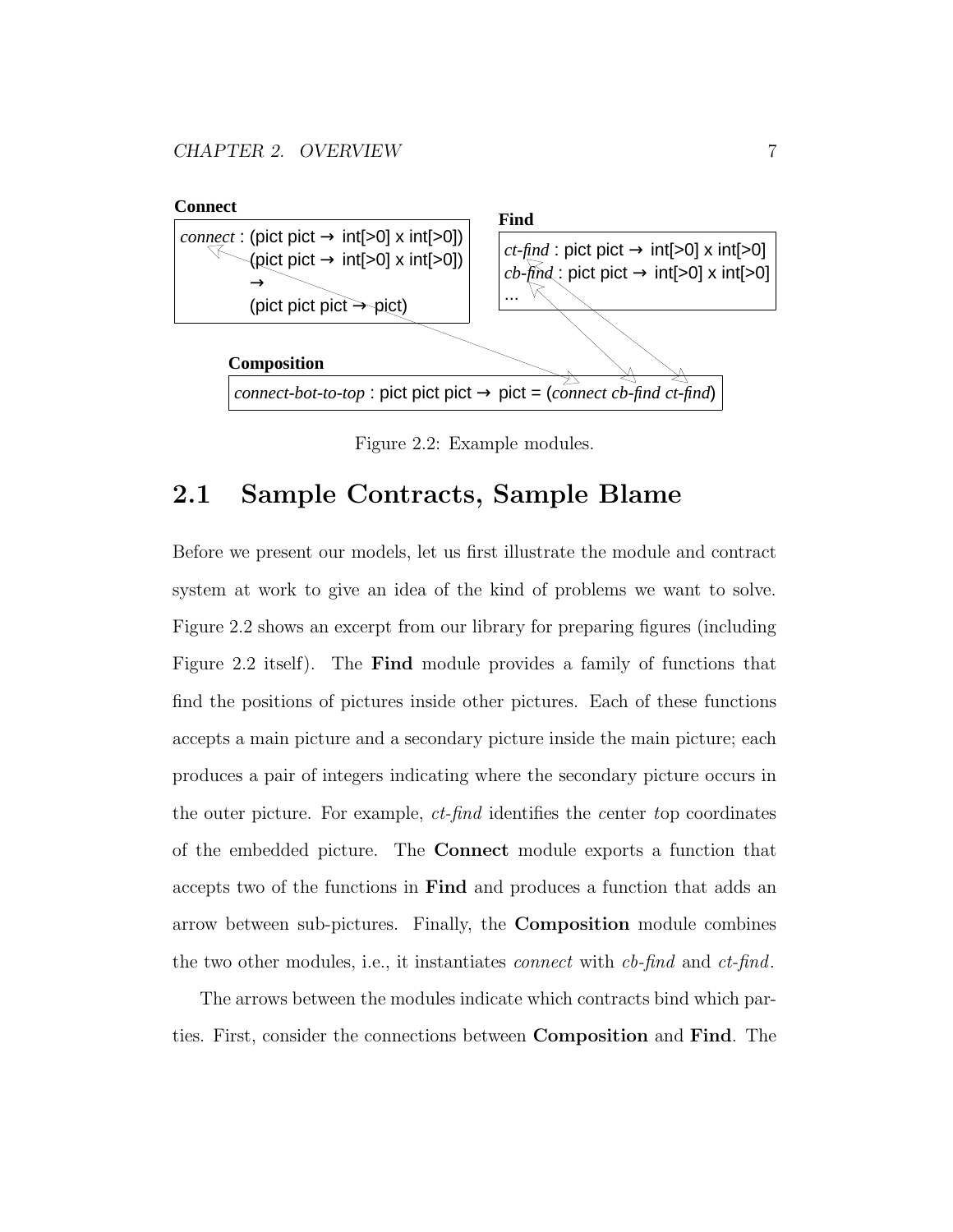contract on ct-find dictates that it should only receive pictures and produce integers larger than zero. Accordingly, if **Composition** passes to  $ct$ -find values other than pictures, it is to be blamed for the contract violation; similarly, if Find returns negative integers, it is to be blamed. But, Composition does not invoke the functions. Instead, it passes them to Connect and that interaction is governed by the contract between Connect and Composition. Thus, when connect invokes its argument functions, it too must call them on pictures and it too expects non-negative integers.

Now imagine that  $ct$ -find in **Find** returns negative numbers. This failure is only discovered when *connect* in **Connect** applies *ct-find* to two pictures. To determine which party is guilty, the monitoring code must trace the connections between the modules back to **Find** to blame  $ct$ -find. While computing the backtrace is obvious in this example, higher-order functions (and objects) can greatly obscure the connections in large programs where it is especially important to find the guilty party.

As our debugger models get more and more complex, we will therefore have to ensure that the analyses can always correctly predict contract violations and who is to be blamed for them. In the next chapter, as a warmup, we first consider the problem of analyzing the lambda calculus.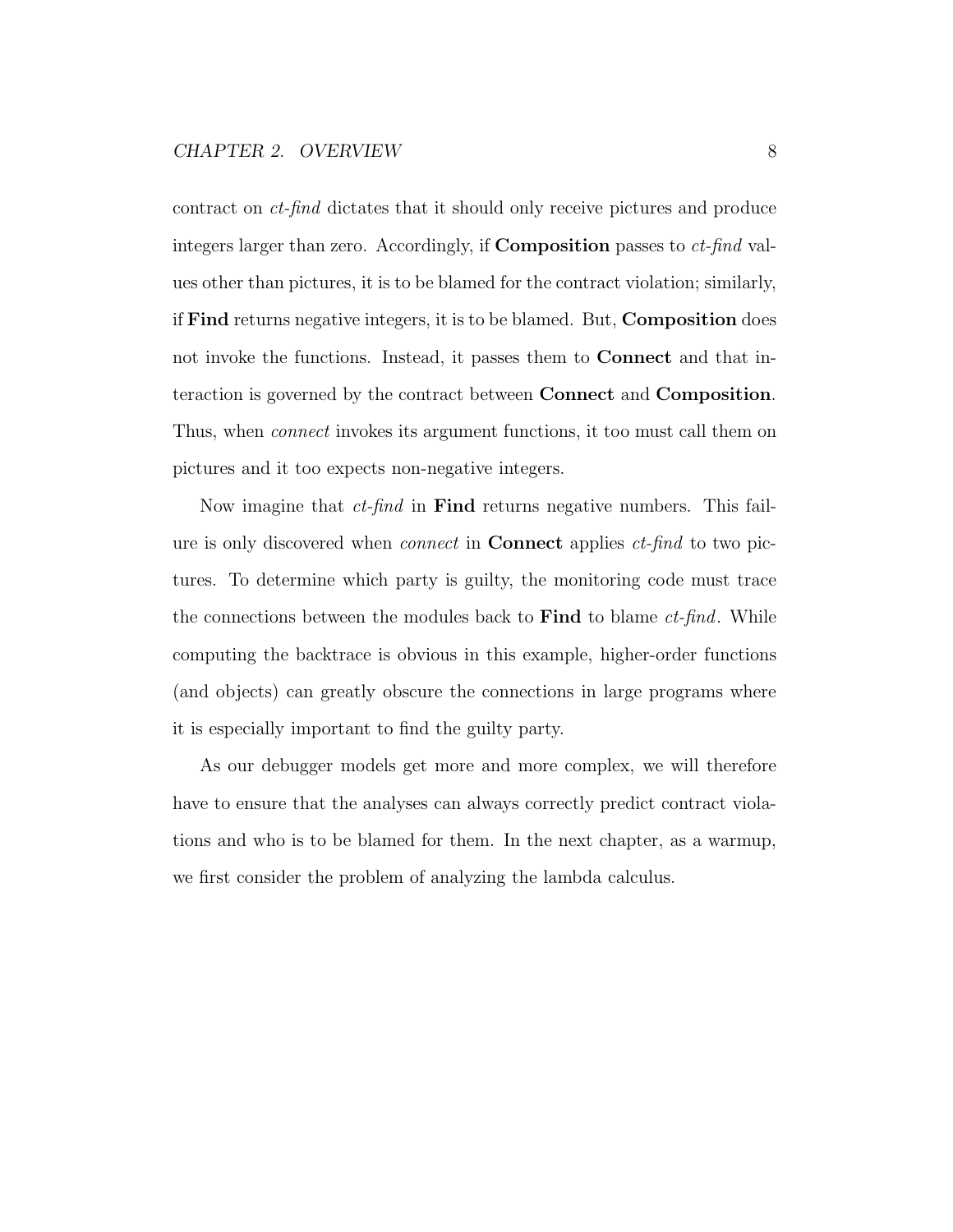# Chapter 3

# The Lambda Calculus

We begin by recalling the basics of value-flow analysis for the untyped lambda calculus. Subsequent chapters will roughly follow the same structure as this one, first presenting the syntax for the calculus, then reduction rules, followed by the analysis proper, theorems about the analysis, a study of its complexity, and finally discussing related work.

## 3.1 The Calculus

In the first subsection, we introduce our surface syntax and internal syntax for an extended untyped lambda calculus. In the second subsection, we explain the translation from surface syntax into internal syntax.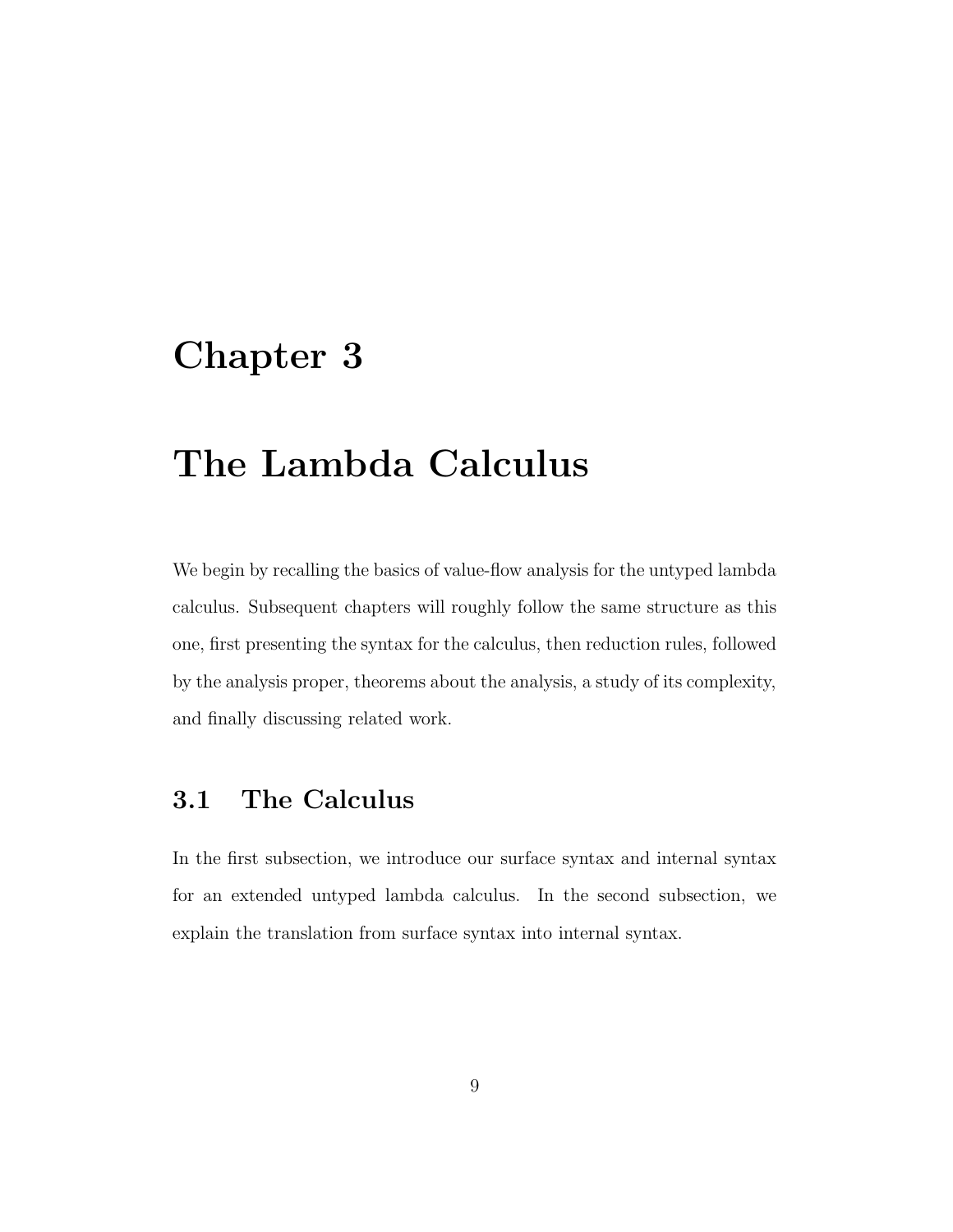$$
V ::= n | (\lambda x.E)
$$
  

$$
E ::= V | x | (E E) | (if0 E E E)
$$

Figure 3.1: Surface syntax for the lambda calculus.

$$
V ::= n^{\ell} | (\lambda x^{\beta} . E)^{\ell}
$$
  
\n
$$
E ::= V | x^{\beta} | (E E)^{\ell} | (if0 E E E)^{\ell}
$$
  
\n
$$
| (blame \lambda R)^{\ell}
$$

Figure 3.2: Annotated syntax for the lambda calculus.

#### 3.1.1 User Syntax and Annotated Syntax

Figure 3.1 specifies the surface and internal syntaxes for expressions in the untyped lambda calculus with integers and if0 expressions. We use  $n$  for an integer, and  $x$  for a lexical variable. Values are either integers or functions. We make the simplifying assumption that the test part of an if0 expression can return any value; the "then" branch is evaluated if this value is 0. From this grammar for expressions we then define programs as closed expressions.

A program in the surface syntax is ill-suited for analysis. We therefore elaborate such programs into the internal syntax of Figure 3.2. This syntax contains labeled versions of all syntactic phrases:  $\beta$  for labels on variables and  $\ell$  for all others. It also contains a new form (blame  $\lambda \mathcal{R}$ ) that aborts the program, blames the programmer (represented by the  $\lambda$  symbol) for violating a constraint of the lambda calculus itself, and colors the corresponding code in red  $(\mathcal{R})$ .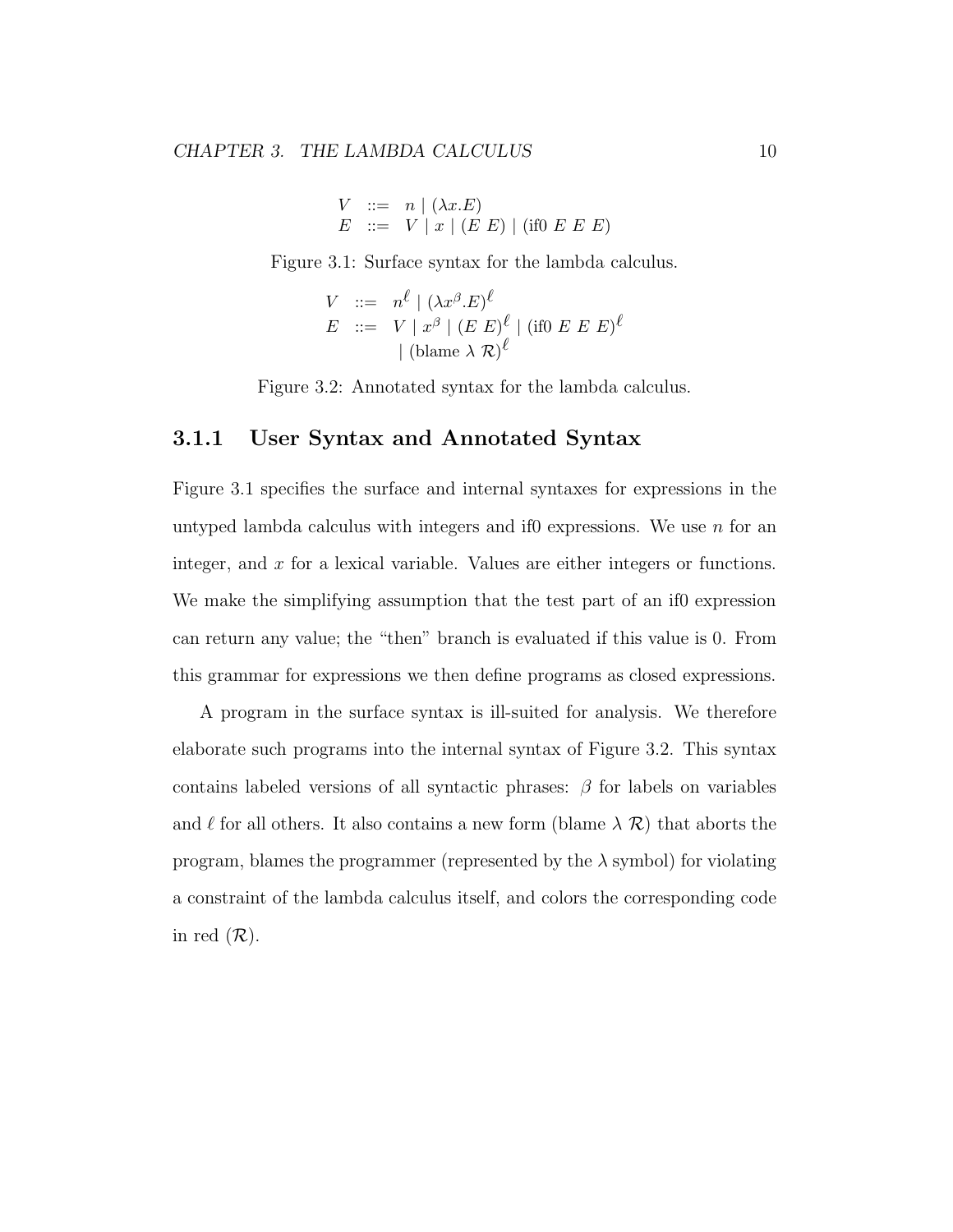Consider the following example:

$$
((\lambda x.x)\;3)
$$

The annotation of this program yields the following:

$$
((\lambda x^{\beta_2}.x^{\beta_2})^{\ell_\lambda} 3^{\ell_n})^{\ell_a}
$$

In the annotated program, each subexpression (except for variables) has a unique label.

#### 3.1.2 Annotation Process

The rules of Figure 3.3 define the annotation process. The goal is to annotate every expression with a unique label (except for variables, where binder and references for a given variable all share the same label).<sup>1</sup> These labels are required by the analysis: a label on an expression represents the abstract values of that expression.

The annotation judgement is of the form

$$
\Gamma \not\stackrel{\bf a}{\models} e \leadsto e'
$$

where  $e'$  is the annotated version of  $e$ . Variable references share their label with their respective binder (rules VAR and MODVAR).

<sup>&</sup>lt;sup>1</sup>The annotation rules of Figure 3.3 would have to pass around some state, such as a counter, to ensure that labels are indeed unique. We omit such state here for clarity.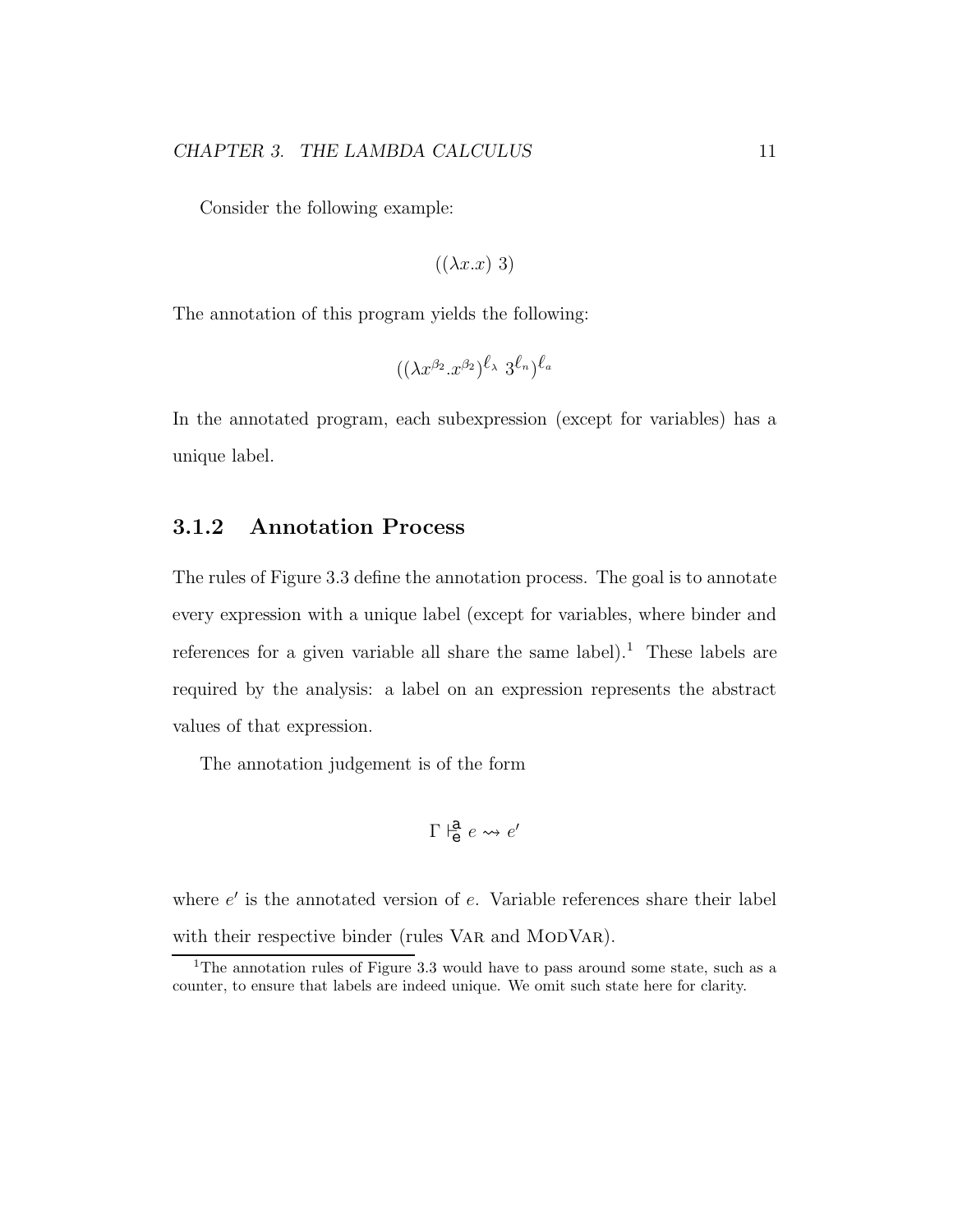$$
\frac{\Gamma[x \mapsto \beta] \downarrow^{\mathbf{a}}_{\mathbf{e}} e \rightsquigarrow e'}{\Gamma \downarrow^{\mathbf{a}}_{\mathbf{e}} n \rightsquigarrow n^{\ell}} \text{ (INT)}
$$
\n
$$
\frac{\Gamma[x \mapsto \beta] \downarrow^{\mathbf{a}}_{\mathbf{e}} e \rightsquigarrow e'}{\Gamma \downarrow^{\mathbf{a}}_{\mathbf{e}} (\lambda x.e) \rightsquigarrow (\lambda x^{\beta}.e')^{\ell}} \text{ (LAM)}
$$
\n
$$
\frac{\Gamma(x) = \beta}{\Gamma \downarrow^{\mathbf{a}}_{\mathbf{e}} x \rightsquigarrow x^{\beta}} \text{ (VAR)}
$$
\n
$$
\frac{\Gamma \downarrow^{\mathbf{a}}_{\mathbf{e}} e_1 \rightsquigarrow e'_1 \quad \Gamma \downarrow^{\mathbf{a}}_{\mathbf{e}} (e_1 e_2) \rightsquigarrow (e'_1 e'_2)^{\ell}}{\Gamma \downarrow^{\mathbf{a}}_{\mathbf{e}} (e_1 \vee e_2 \vee e'_1 \wedge e'_1 \wedge e'_2 \wedge e'_2 \wedge e'_1 \wedge e'_1 \wedge e'_1 \wedge e'_1 \wedge e'_2 \wedge e'_2 \wedge e'_1 \wedge e'_1 \wedge e'_1 \wedge e'_1 \wedge e'_1 \wedge e'_1 \wedge e'_1 \wedge e'_2 \wedge e'_2 \wedge e'_2 \wedge e'_1 \wedge e'_1 \wedge e'_1 \wedge e'_1 \wedge e'_2 \wedge e'_2 \wedge e'_1 \wedge e'_1 \wedge e'_1 \wedge e'_2 \wedge e'_2 \wedge e'_1 \wedge e'_1 \wedge e'_1 \wedge e'_2 \wedge e'_2 \wedge e'_1 \wedge e'_1 \wedge e'_1 \wedge e'_1 \wedge e'_2 \wedge e'_2 \wedge e'_1 \wedge e'_1 \wedge e'_1 \wedge e'_1 \wedge e'_1 \wedge e'_1 \wedge e'_2 \wedge e'_2 \wedge e'_1 \wedge e'_1 \wedge e'_1 \wedge e'_2 \wedge e'_2 \wedge e'_1 \wedge e'_1 \wedge e'_1 \wedge e'_1 \wedge e'_1 \wedge e'_1 \wedge e'_2 \wedge e'_2 \wedge e'_1 \wedge e'_1 \wedge e'_1 \wedge e'_1 \wedge e'_1 \wedge e'_1 \wedge e'_2 \wedge e'_2 \
$$

Figure 3.3: Annotation judgments for the lambda calculus.

| $((\lambda x^{\beta} \cdot e)^{\ell_{\lambda}} v^{\ell_{v}})^{\ell_{a}} \longrightarrow e[v^{\ell_{v}}/x^{\beta}]$ |                                                                                                                  | <b>SUBST</b>          |
|--------------------------------------------------------------------------------------------------------------------|------------------------------------------------------------------------------------------------------------------|-----------------------|
|                                                                                                                    | $(n^{\ell_n} v^{\ell_v})^{\ell_a} \longrightarrow (\text{blame }\lambda \mathcal{R})^{\ell_a} \text{ APP-ERROR}$ |                       |
| (if0 $0^{l_0}$ $e_1$ $e_2)^l$                                                                                      | $\longrightarrow e_1$                                                                                            | IF <sub>0</sub> -TRUE |
| (if0 $v^{\ell_v}$ $e_1$ $e_2$ ) $^{\ell}$ $\longrightarrow$ $e_2$                                                  |                                                                                                                  | $IF0-FALSE$           |

Figure 3.4: Reduction rules for the lambda calculus.

Once a program has been completely annotated it can then be either reduced to a value (if it has one) or analyzed. The two processes are the subject of the next two sections.

## 3.2 Reduction Rules

Figure 3.4 defines the reduction semantics for annotated programs. The goal of the process is to reduce the expression to a value. The relation  $\longrightarrow$  is the one-step reduction; the set of evaluation contexts for expressions is: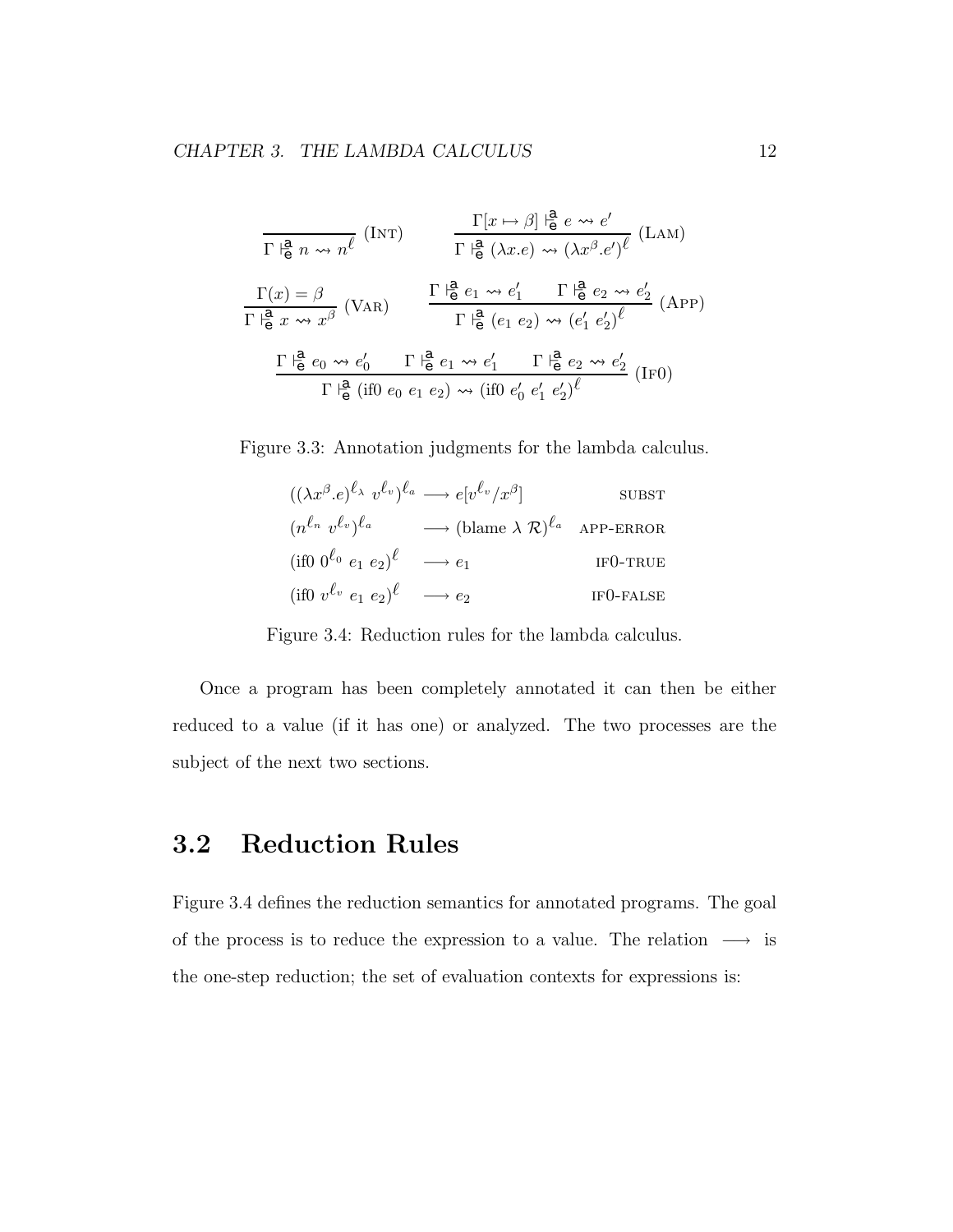$$
\mathcal{E} \stackrel{def}{=} [\ ] \mid (\mathcal{E} e)^{\ell} \mid (v \ \mathcal{E})^{\ell} \mid (\text{if} 0 \ \mathcal{E} e e)^{\ell}
$$

In Figure 3.4 we use  $n$  to represent runtime integers and  $v$  to represent any value whatsoever. To simplify the exposition we decide that a blame redex in any context reduces the entire program in one step to just that expression, whereupon reduction stops. With this in mind, the reduction rules are then as follows.

The substructure is the usual  $\beta_v$  relation for function calls. Substitution replaces both the variable x and its label  $\beta$  with the value v and its label  $\ell_v$ . The IFO-TRUE and IFO-FALSE rules are also the usual ones for conditional expressions. The APP-ERROR rule blames the programmer (represented as  $\lambda$ ) when the program attempts to use an integer as a function, i.e., when the programmer abuses the programming language. This check is representative of the language designer's power to restrict primitive operations (such as function application, array indexing, etc.) Put differently, it represents the implicit contract between the programmer and the language designer.

## 3.3 The Analysis

The analysis we present for our extended untyped lambda calculus is a setbased analysis [3, 49, 30, 45, 20] based on Shivers's 0-CFA [50]. The analysis is designed to be applicable at each stage in the reduction process, rendering it well-suited for a subject reduction argument.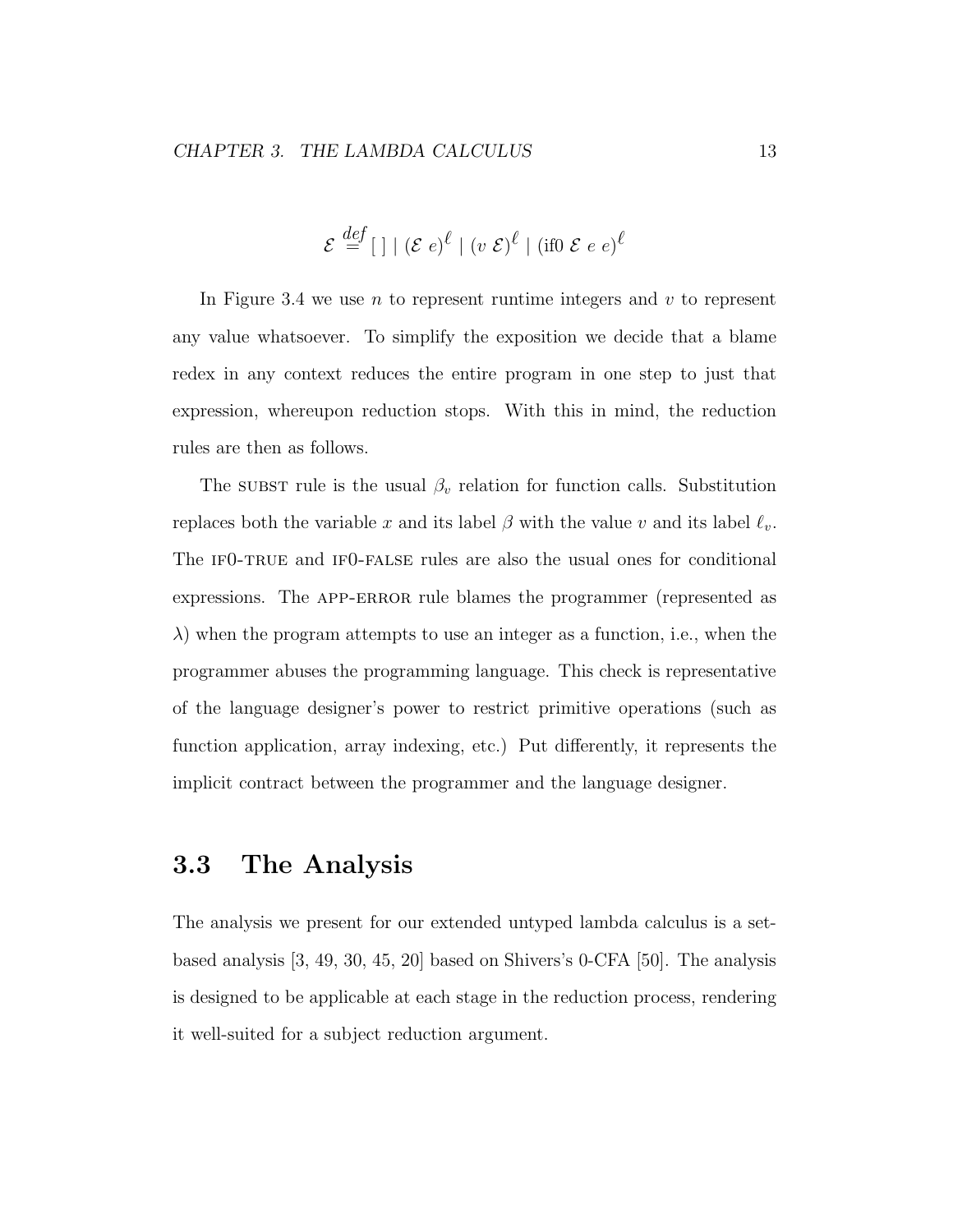For each expression in the analyzed program, it computes a conservative approximation of the set of possible values and set of possible errors that the expression might evaluate to at runtime. This is done in two phases: first constraints are generated from the annotated version of the program, relating the various flows of values in the program. Any solution to the constraints is a conservative approximation of the runtime behavior. In practice though the analysis finds a minimal conservative solution by computing the closure of the constraints. From such a solution, the second phase reconstructs a type-like description that can be displayed to the user. These two phases are described more in detail in the next two sections.

#### 3.3.1 Constraints Generation

The purpose of the analysis is to predict  $(1)$  the flow of values and  $(2)$  potential errors. Accordingly, the analysis produces two results: a mapping  $\varphi$ from labels to sets of labels and a mapping  $\psi$  from labels to offender and severity. The former points to values in the program. The latter indicates who is to be blamed for the error (only, for now, the programmer, represented by  $\lambda$ , for violating a constraint of the lambda calculus itself) and which color should be used to highlight the offending code in the static debugger (red, represented as  $\mathcal{R}$ ).

The analysis generates conditional constraints on the sets of labels and sets of errors that can show up at any given label. Any pair of mappings from labels to sets of labels and from labels to error culprit and severity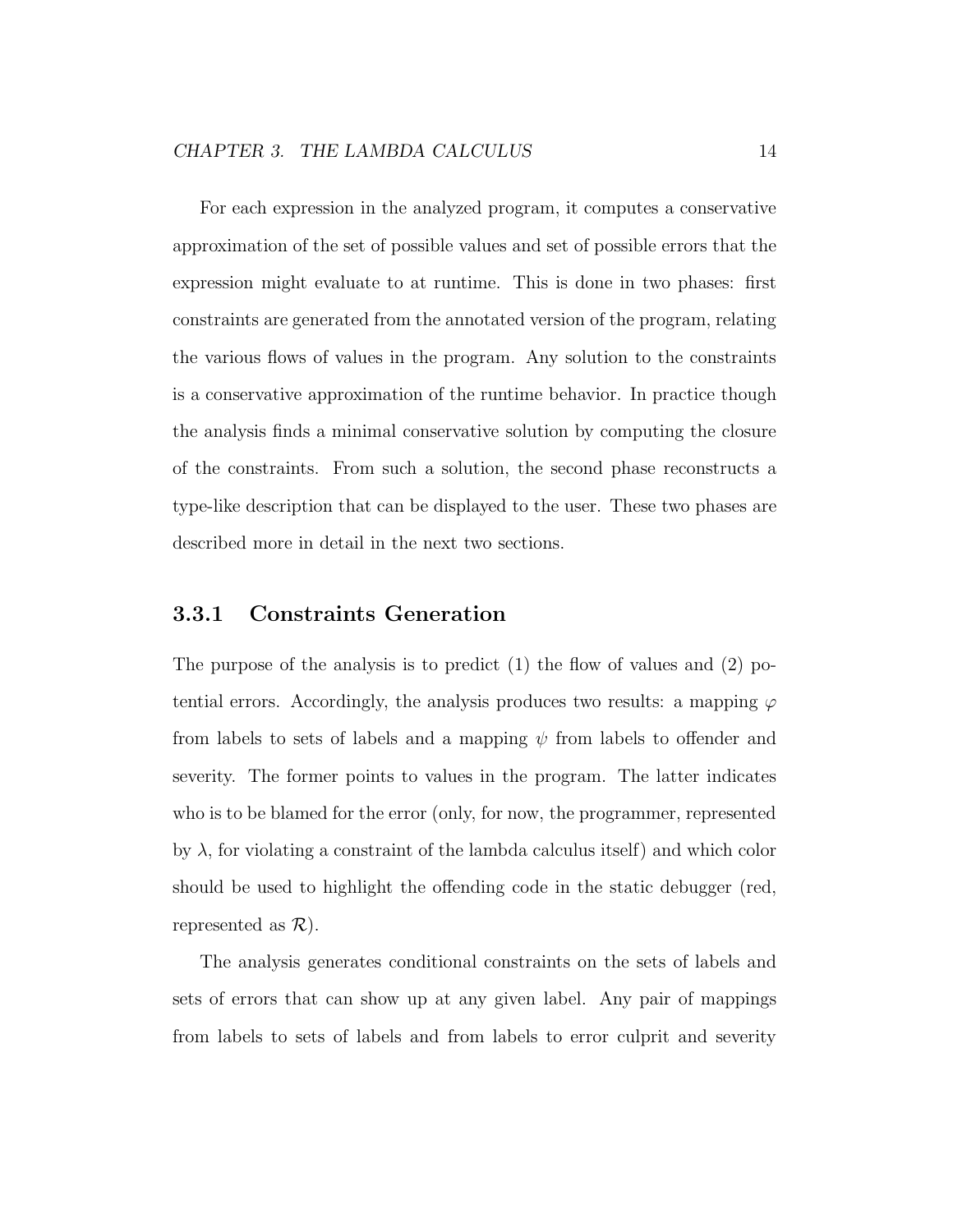| $Source\diagdown Sink$                          | $(e^{\ell_5} e^{\ell_6})^{\ell_a}$                                                                        |  |
|-------------------------------------------------|-----------------------------------------------------------------------------------------------------------|--|
|                                                 | $\{\ell_n\}\subseteq\varphi(\ell_5)\Rightarrow\{\langle\lambda,\mathcal{R}\rangle\}\subseteq\psi(\ell_a)$ |  |
| $(\lambda x^{\beta}.e^{\ell})^{\ell_{\lambda}}$ | $\{\ell_\lambda\}\!\subseteq\!\varphi(\ell_5)\Rightarrow\varphi(\ell_6)\!\subseteq\!\varphi(\beta)$       |  |
|                                                 | $\{\ell_{\lambda}\}\subseteq\varphi(\ell_5)\Rightarrow\varphi(\ell)\subseteq\varphi(\ell_a)$              |  |

Table 3.1: Constraints creation for the simple lambda calculus.

that satisfy these constraints is a sound approximation to the actual runtime behavior of the program. A minimal sound approximation is the solution.

The constraint generation algorithm needs to identify value sources and value sinks in programs. In the grammar of Figure 3.1 value sources are syntactic values; numbers and abstractions are the only expressions that are sources. A value sink consumes values and triggers computations; applications are the main value sink in our language.

The matrix in Table 3.1 describes the essence of the constraint generation process. It explains how every possible combination of a source and a sink in the entire program generates constraints concerning the flow of values and blame assignment. The entries do not assume anything about the context in which a source or sink occurs.

Let us explain how to read Table 3.1. The first constraint in the table specifies the creation of a single blame set constraint for every possible pair of integer source and application in the program. The constraint says that, if an integer (represented by  $\ell_n$ ) flows into the operator position (represented by  $\ell_5$ ) of an application (represented by  $\ell_a$ ), then the programmer (represented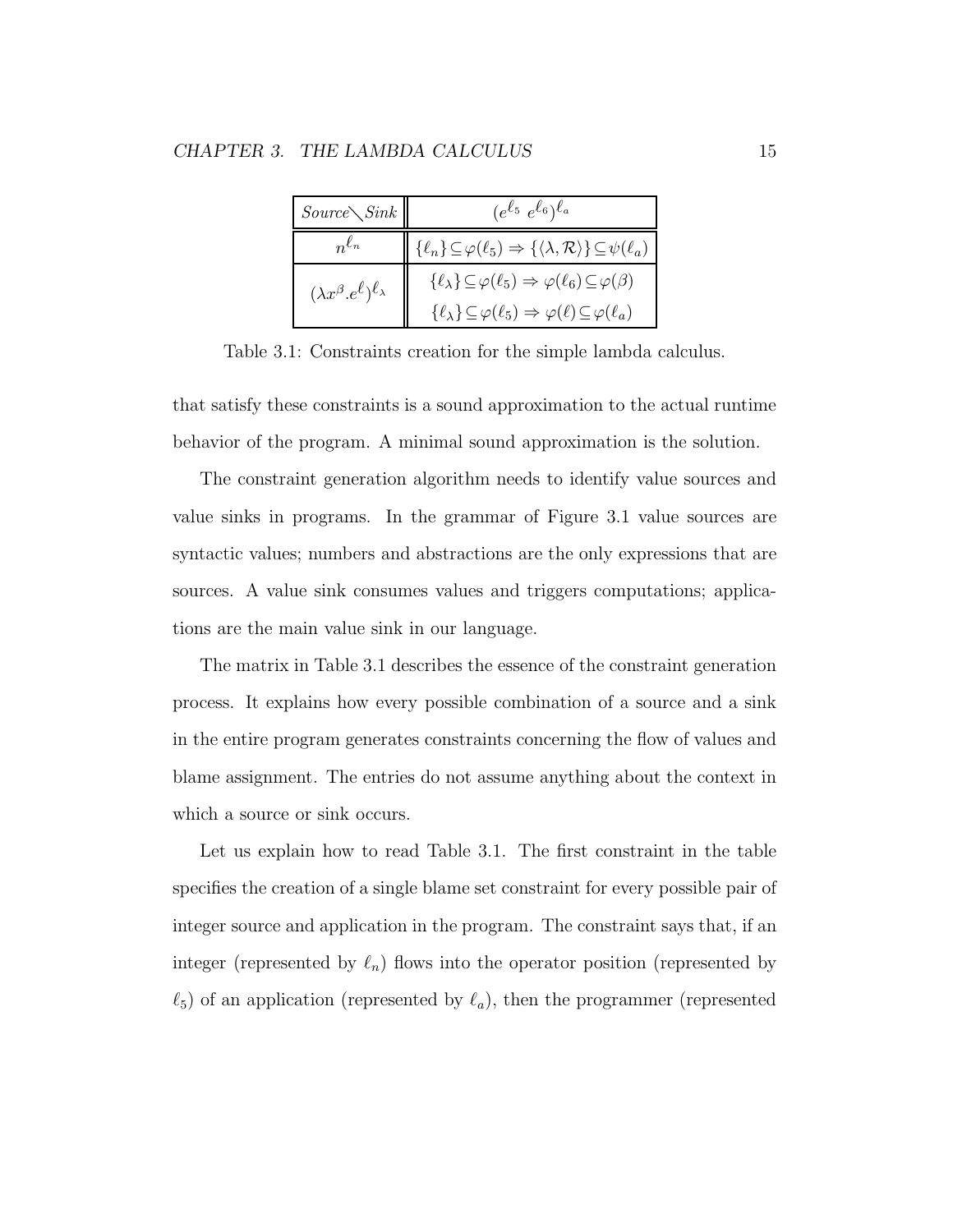by  $\lambda$ ) has to be blamed for the error and the application (represented by  $\ell_a$ ) has to be highlighted in red  $(\mathcal{R})$ .

Next we have the combination of  $\lambda$ -abstractions and applications. The table specifies the creation of two constraints for every possible pair of an abstraction and an application in the program. The first constraint says that, if the abstraction (labeled  $\ell_{\lambda}$ ) flows into the application's operator position  $(\ell_5)$ , then the arguments from the application  $(\ell_6)$  flow into the abstraction's parameter  $(\beta)$ . The second constraint has the same antecedent as the first and implies that the value of the abstraction's body  $(\ell)$  flows into the result set for the function application  $(\ell_a)$ .

#### Additional Constraints

Finally, to get the analysis started, we must supplement Table 3.1 with rules that get the flows initiated for all the value sources. In general, all value sources must have their label included in their own value set. Similarly, each blame expression acts as an error source: see the top two rows of Table 3.2.

The last row in Table 3.2 describes the flows from the two branches of an if0 expression to the whole expression. Naturally there are no flows out of the test since if0 expressions act as (trivial) sinks for the values flowing out of their tests.

Once all the constraints have been generated from a program's text, they have to be solved to obtain the solution. This can be done using standard technology for solving Horn constraints. See for example Palsberg and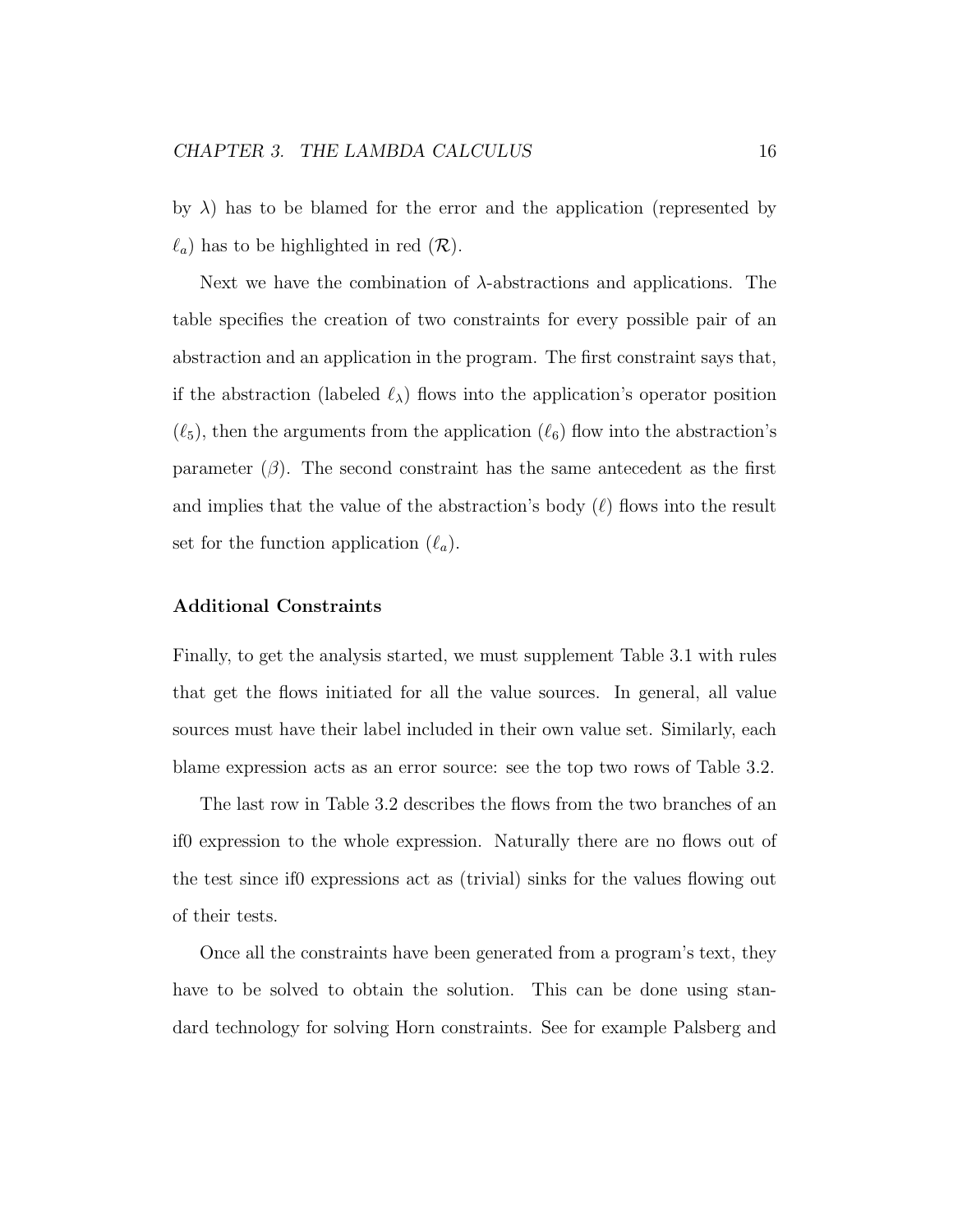| $(\lambda x^{\beta} . e^{\ell_e})^{\ell}$<br>$n^{\ell}$     | $\{\ell\} \subseteq \varphi(\ell)$                                  |
|-------------------------------------------------------------|---------------------------------------------------------------------|
| (blame $\lambda \mathcal{R}$ ) <sup><math>\ell</math></sup> | $\{\langle \lambda, \mathcal{R} \rangle\} \!\subseteq\! \psi(\ell)$ |
| (if0 $e^{\ell_0} e^{\ell_1} e^{\ell_2}$ ) $\ell$            | $\varphi(\ell_1) \subseteq \varphi(\ell)$                           |
|                                                             | $\varphi(\ell_2) \subseteq \varphi(\ell)$                           |

Table 3.2: Additional constraints for the simple lambda calculus.

Schwartzbach [47]. Of course only computing the mapping  $\varphi$  actually requires a solving phase, since no constraint in Table 3.1 involves flows between blame sets.

#### 3.3.2 Type Reconstruction

Given the solution  $\varphi$  of the set constraints for value flows, we can create a type-like description of value sets for each node in the program. Specifically, for a given mapping  $\varphi$  and label  $\ell$ , the two functions in Figure 3.5 reconstruct a (recursive) type specification. It is those types that the static graphical debugger presents to the programmer together with the blame sets.

The  $\mathcal{R}^{\varphi}$  function computes the set of all reachable labels from a label  $\ell$ . The  $\mathcal{T}^{\varphi}$  function then uses these labels as the names of types to construct a (potentially) recursive type for  $\ell$ . The reconstruction itself is straightforward. A set of labels corresponds to a union; an empty set corresponds to dead code or an expression that never returns a result. A label on an integer corresponds to an integer type and a label on an abstraction corresponds to a function type. The surrounding rec type constructor takes accounts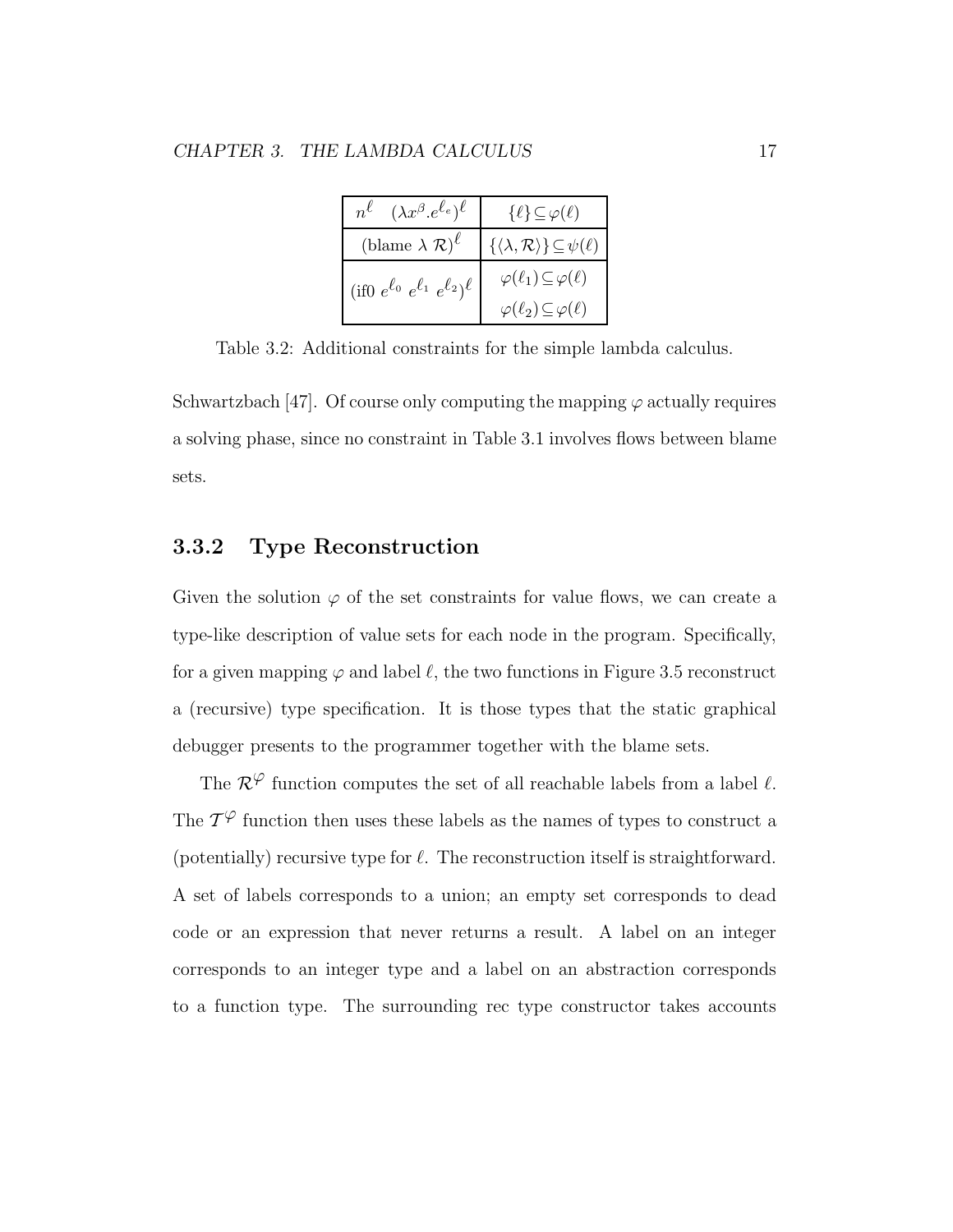$$
\mathcal{R}^{\varphi}(\ell) \stackrel{def}{=} {\{\ell\}} \cup \mathcal{R}^{\varphi}_{u}(\ell)
$$
  
\n
$$
\mathcal{R}^{\varphi}_{u}(\ell) \stackrel{def}{=} \bigcup_{\ell_{i} \in \varphi(\ell)} \mathcal{R}^{\varphi}_{t}(\ell_{i})
$$
  
\n
$$
\mathcal{R}^{\varphi}_{t}(\ell) \stackrel{def}{=} {\{\ell\}} \text{if } n^{\ell}
$$
  
\n
$$
\mathcal{R}^{\varphi}_{t}(\ell) \stackrel{def}{=} {\{\ell\}} \cup \mathcal{R}^{\varphi}(\ell_{1}) \cup \mathcal{R}^{\varphi}(\ell_{2}) \text{ if } (\lambda x^{\ell_{1}} . e^{\ell_{2}})^{\ell}
$$
  
\n
$$
\mathcal{T}^{\varphi}(\ell) \stackrel{def}{=} (\text{rec } ([\ell_{i} \ T^{\varphi}_{u}(\ell_{i})]_{\ell_{i} \in \mathcal{R}} \varphi(\ell) \cdots) \ell)
$$
  
\n
$$
\mathcal{T}^{\varphi}_{u}(\ell) \stackrel{def}{=} (\text{union } \mathcal{T}^{\varphi}_{t}(\ell_{i})_{\ell_{i} \in \varphi(\ell)} \cdots)
$$
  
\n
$$
\mathcal{T}^{\varphi}_{t}(\ell) \stackrel{def}{=} {\{\text{int if } n^{\ell}
$$
  
\n
$$
(\ell_{1} \rightarrow \ell_{2}) \text{ if } (\lambda x^{\ell_{1}} . e^{\ell_{2}})^{\ell}
$$

Figure 3.5: Type reconstruction for the lambda calculus.

for the binding of labels for the function's argument and result types. We are not concerned here with the readability of types. Hence, we skip any simplification steps [40, 11] for the reconstructed types.

## 3.4 Soundness

We adapt Wand and Williamson's proof technique [54] to prove the soundness of our analysis. Let  $\llbracket e \rrbracket$  be the set of constraints that the analysis generates when given the annotated expression  $e$ , and let  $\models$  denote implication between sets of constraints: for two sets of constraints A and A', we have  $A \models A'$  if and only if every solution of  $A$  is a solution of  $A'$ . Given this machinery, an adaptation of Wand and Williamson's soundness theorem for our analysis is as follows.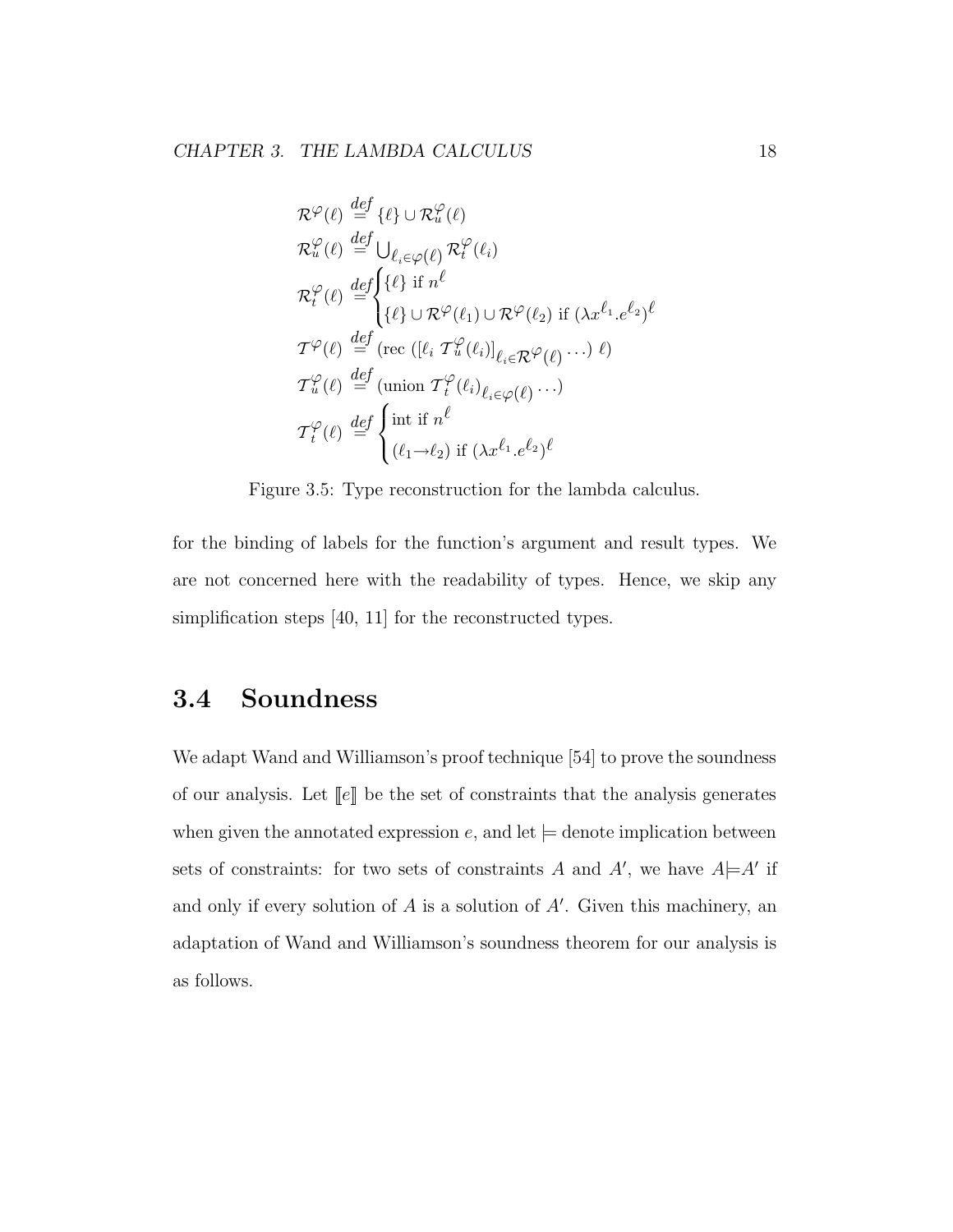**Theorem 1.** For a given annotated expression  $e^{l'}$ , either:

- e reduces to  $v^{\ell}$  and then  $\llbracket e \rrbracket \models \{\ell\} \subseteq \varphi(\ell'),$
- or e reduces to  $(blame \lambda \mathcal{R})^{\ell}$  and then  $[\ell] \models {\langle \lambda, \mathcal{R} \rangle} {\subseteq \psi(\ell)}$ ,
- or e reduces forever.

Intuitively, our analysis conservatively predicts the runtime behavior of the program. If the program terminates normally by returning a value then the analysis correctly predicts the value. If the program terminates abnormally because of a runtime error then the analysis conservatively predicts the error, its location (as represented by  $\ell$ ), and its severity.

The proof follows the one by Wand and Williamson, extended to handle integers, if0 expressions, and blame sets. It proceeds in three steps.

First, for two expressions e and e' such that  $e \longrightarrow e'$ , define a relation  $$$  in such a way that it relates sub-expressions of  $e'$  and their labels to the corresponding sub-expressions of  $e$  and their labels, based on the effect the reduction relation has on the shape of  $e$  to get  $e'$ . This step relies on the fact that the reduction relation in Figure 3.4 does not introduce new labels and rearranges existing labels in a specific way.

Second, show that, for two expression e and e' such that  $e \longrightarrow e'$ , the value set (blame set, respectively) of every sub-expression in  $e'$  is a subset of the value set (blame set) of the \$-related sub-expression in e. This in essence shows that the reduction relation can only make the value set (blame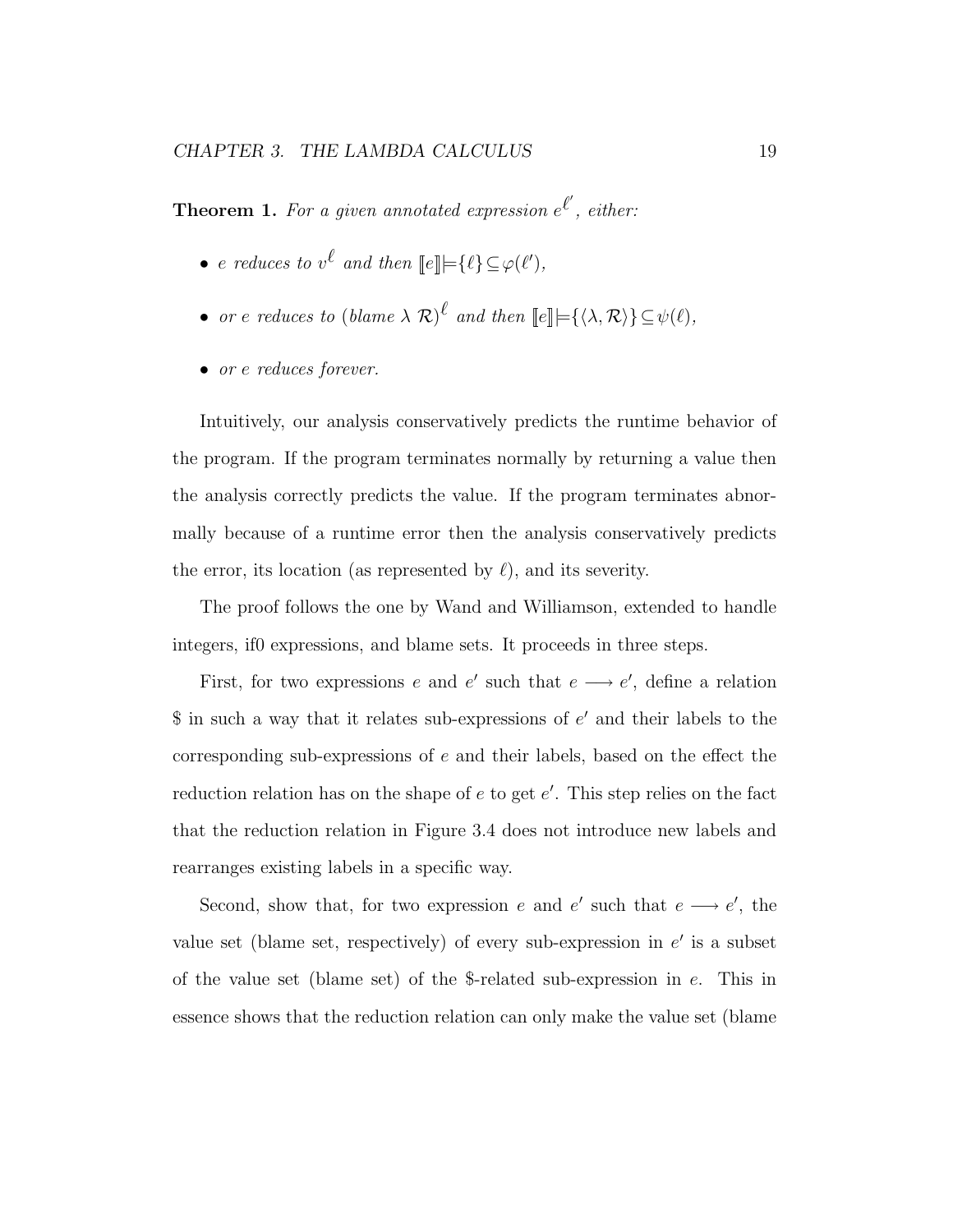set) of an expression become smaller, which is at the heart of the soundness theorem.

Third, based on the previous step, show that, for two expression e and e' such that  $e \longrightarrow e'$ , if  $\varphi$  ( $\psi$ , respectively) satisfies the set of constraints [e], then  $\varphi(\psi)$  is also a solution of the set of constraints [e']. This gives us a preservation lemma. Combining that preservation lemma with a simple progress lemma gives us the theorem above.

## 3.5 Analysis Complexity

Generating constraints from the source code of the program is easily done by traversing the program's abstract syntax tree, which takes an amount of time linear in the size of the program.

Once all the constraints have been generated they have to be solved to obtain the minimal solution (the minimal fixed point for the constraints). This part of the analysis is in fact the most time-consuming one. The overall complexity of the analysis is therefore highly dependent on the way constraints are represented in the analyzer and on the algorithm used to solve them. In practice representing value sets as nodes in a graph and constraints between value sets as edges in the graph works well. Computing the minimal solution amounts then to computing the closure of the graph. Such a simple set-based flow analysis based on the transitive closure of set constraints (a form of monovariant SBA for shallow patterns [41]) can be done in time cubic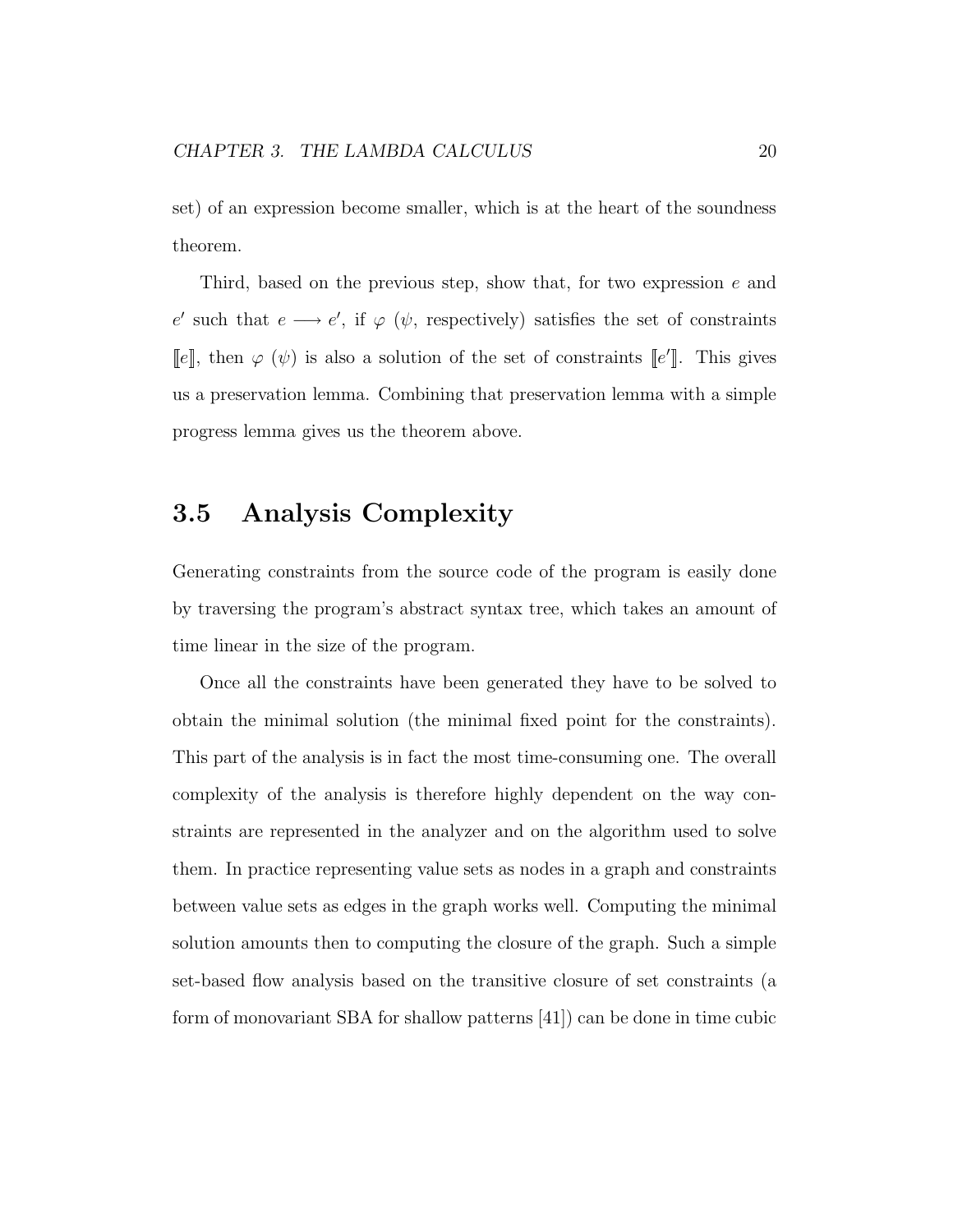in the size of programs [3]. While some programs can be analyzed in almost linear time [43], there does not appear to be better bounds without imposing restrictions on the programming language analyzed. This complexity is known as the "cubic bottleneck" [32] and is one of the main reasons why a modular analysis is desirable when debugging big programs.<sup>2</sup>

Once a solution has been computed, reconstructing the type for a given expression requires a recursive traversal of the computed abstract value sets to determine the set of labels reachable from the label for that expression. This traversal is necessary because, as Heintze observed [31], the type information we seek is not explicitly available in the computed value sets but is rather collectively encoded in those sets. Because the graph resulting from the transitive closure computation contains many subgraphs that are reachable from many different nodes, and because of the additional potential existence of many cycles in that graph (resulting from the presence of recursive data structures or recursive functions in the analyzed program) a naive type reconstruction algorithm could take exponential time in the size of the graph. A slightly less naive algorithm that uses memoization can reconstruct a type in time linear in the size of the graph though, and hence in time linear in the size of the original program. Since there are at most a linear number of labels, the type reconstruction phase then takes at most a quadratic time. In practice though those types are only used by a graphi-

<sup>2</sup>A sound solution that assigns the abstract value "any" to all value sets can be computed in linear time, but such overly conservative non-minimal solution is of little value to the user of a static debugger.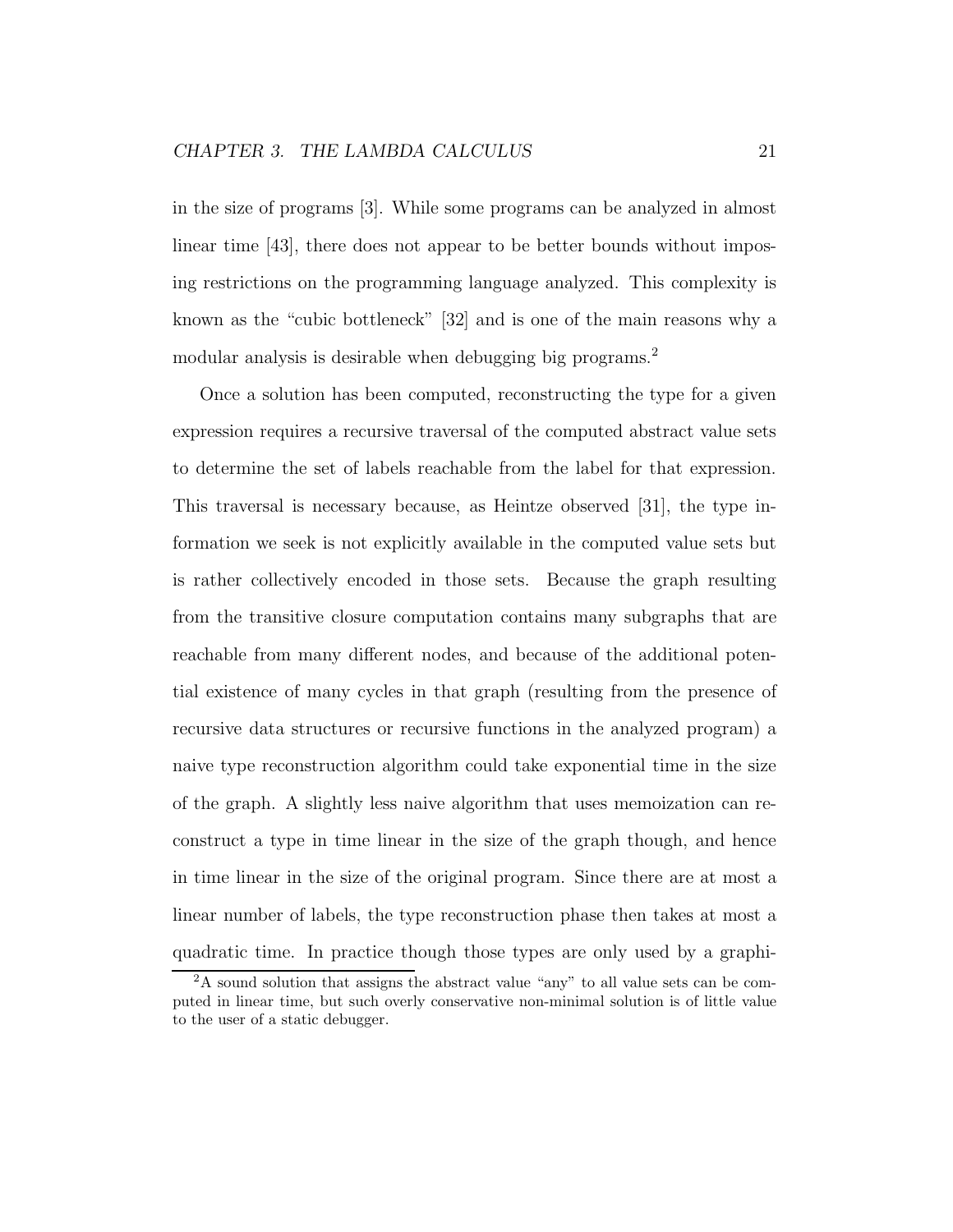cal static debugger for display to the user. Their computation can therefore even be done on request, rather than at once. Regardless, the complexity of the analysis is dominated by the computation of the minimal solution to the constraints. The whole analysis has therefore a cubic worst-cast running time  $\mathcal{O}(n^3)$ , where *n* is the size of the original program.

## 3.6 Related Work

The analysis we have just presented for our extended untyped lambda calculus is a set-based analysis  $[3, 49, 30, 45, 20]$  based on Shivers's 0-CFA  $[50]$ . Cousot and Cousot [13] show that such set-based analyses are special cases of their abstract interpretation framework [12].

There is a general equivalence between polyvariant flow analyses and type systems with intersection and union types [31, 46, 55]. The system we have presented so far is monovariant, in the sense that functions are analyzed only once, even when used multiple times. It is fairly straightforward to extend the analysis to k-CFA [50], by keeping track of the different applications a given function flows through before being applied, or to instead use Agesen's cartesian product algorithm [2], which in both cases will make the analysis polyvariant [51].

Identifying the source of type errors in ML-like languages is notoriously difficult [53]. Since we use a flow analysis, our graphical debugger can easily trace values back to their source when a contract violation occurs [21]. The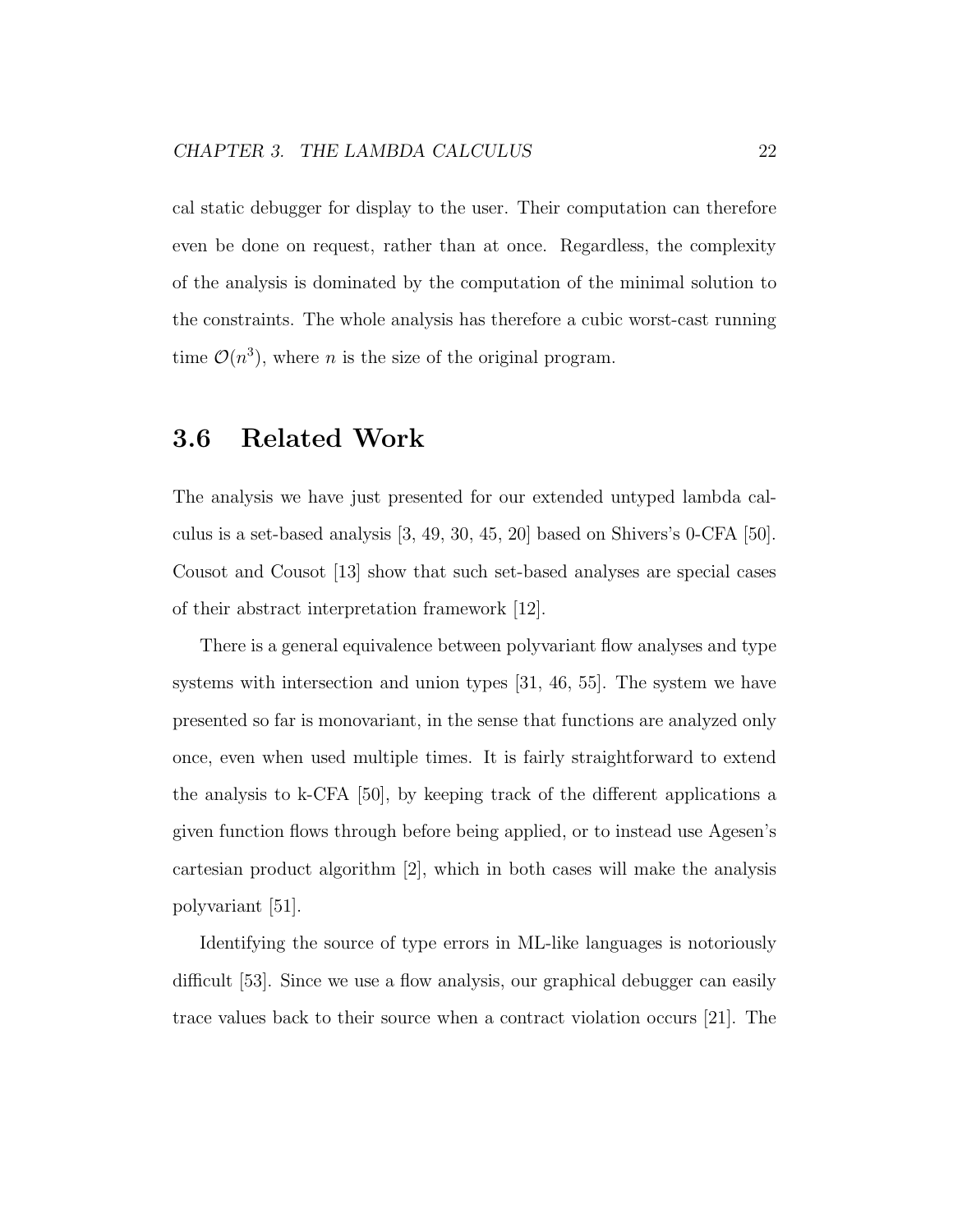closest equivalent is Haack and Wells's type error slicing system [29], which uses fairly complex annotations to basically compute the same information as we do.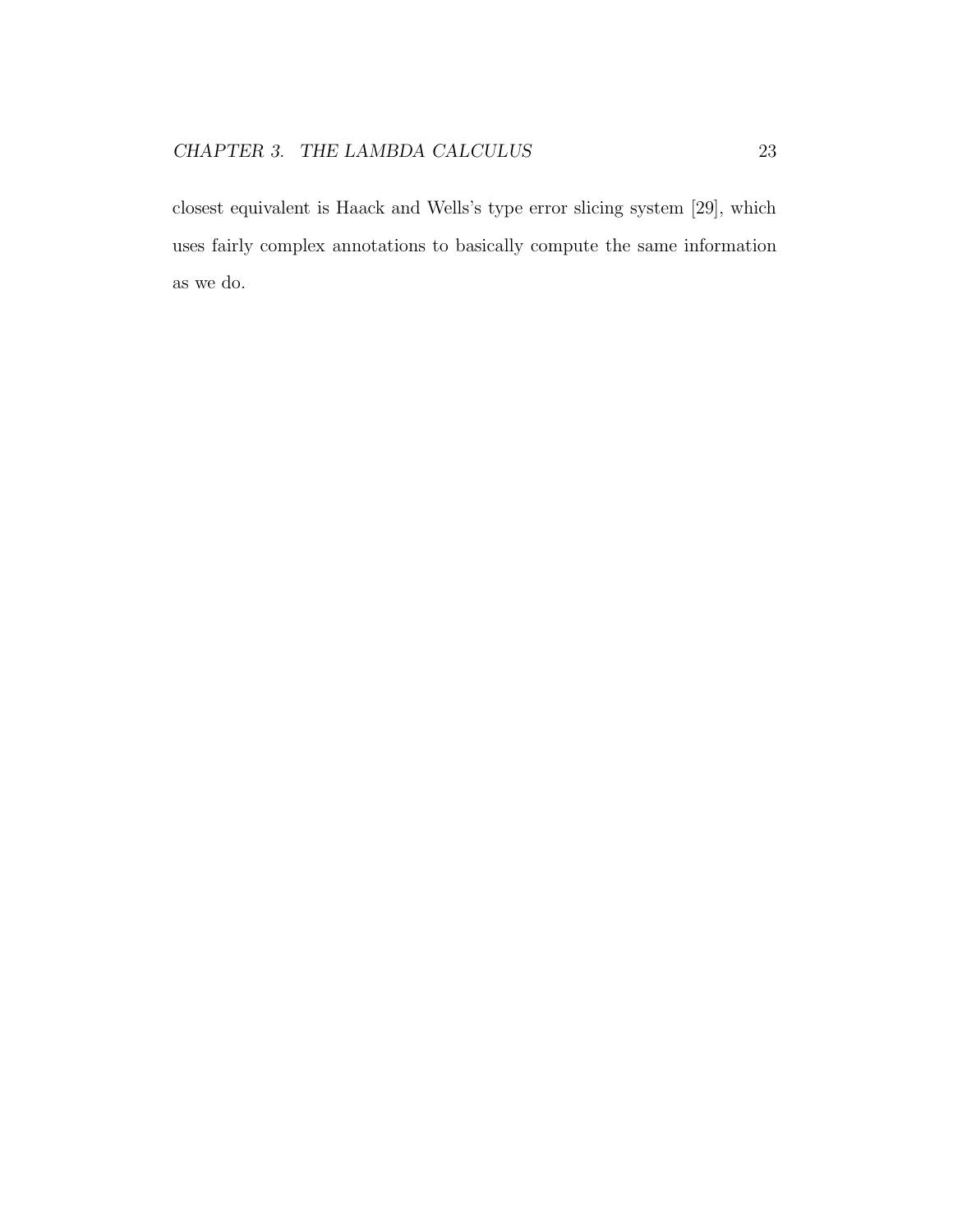# Chapter 4

# Modules and Simple Contracts

The cubic bottleneck for the running time of the analysis we described in the previous chapter makes it in practice difficult to analyze programs larger than a few thousand lines. The analysis is also a whole program analysis, making it impossible to analyze the different parts of a program in isolation of each other.

To solve these problem we now present a new analysis for a lambda calculus extended with modules. We use a runtime contract system similar to the one described by Findler and Felleisen [18] at the interface of modules. The analysis then extracts from these runtime contracts enough static information to still compute precise results.

In this chapter we restrict ourselves to a contract language that contains only integer and arrow contracts. This allows us to introduce the machinery necessary for a modular analysis, before we consider more complex contracts in the next chapter.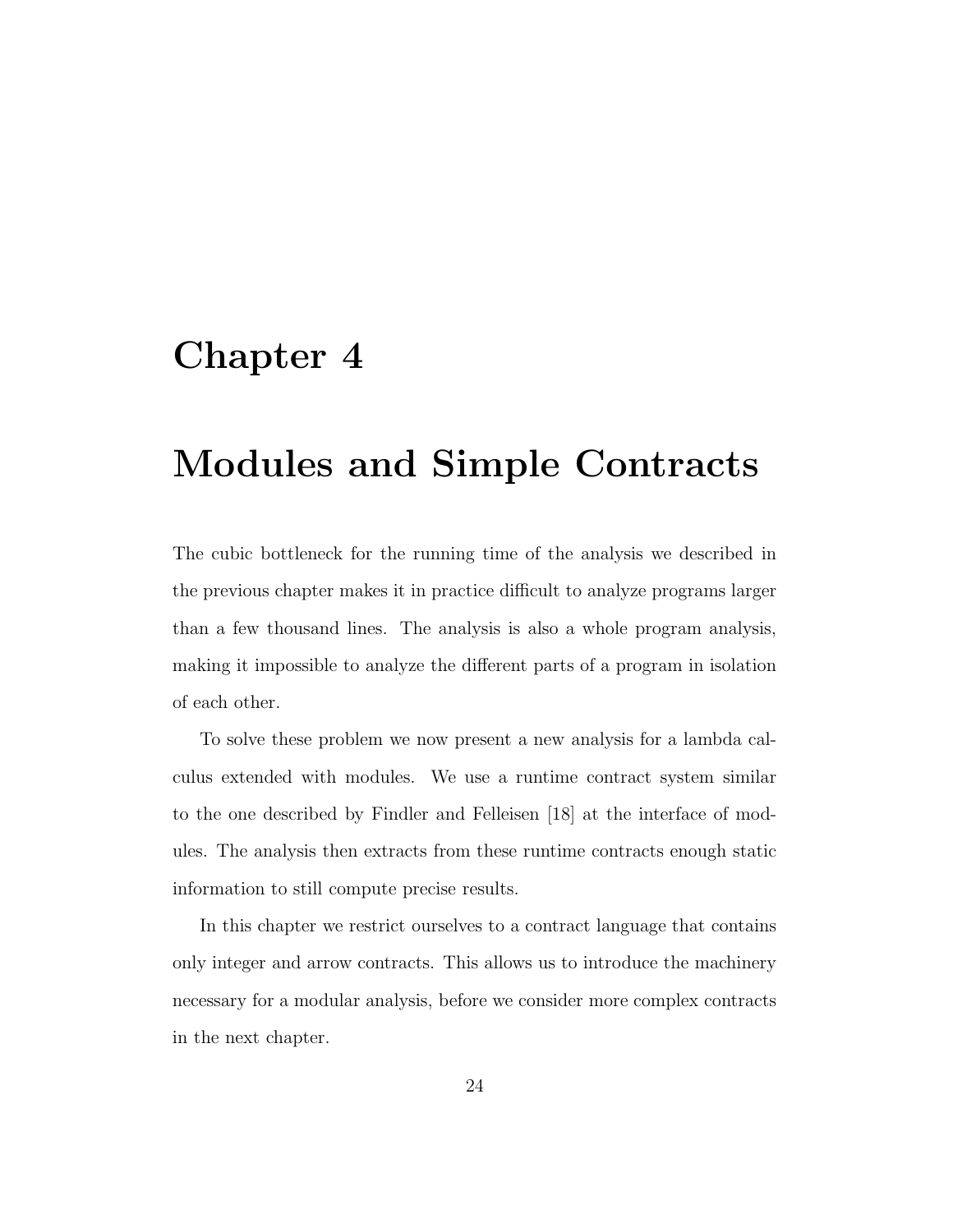## 4.1 Contract Calculus

As before, we introduce in the first subsection our surface syntax and internal syntax of programs with modules and simple contracts. In the second subsection, we explain the translation from surface syntax into internal syntax, which is more complex than in the case of the simple lambda calculus.

#### 4.1.1 User Syntax and Annotated Syntax

Figure 4.1 specifies the surface syntax of our lambda calculus with modules and contracts, where f is a module-defined variable,  $n$  is a number, and  $x$  is a lexical variable. To create a manageable model, we make several simplifying assumptions. First, since Findler and Felleisen's model for contracts [18] explains them in a typed context, we omit types here because they would only clutter our work with unnecessary details. Second, each module defines and exports a single variable along with a contract; the defined variable stands for a value; it is uniquely named throughout the program; and it is automatically visible everywhere. Third, programs are closed terms and consist of a sequence of modules followed by a single expression.

As indicated before, the language of contracts is limited to just two kinds of constructs: one construct for validating that a value is an integer, which shows how the model deals with basic types, and one construct for validating that a value is a function.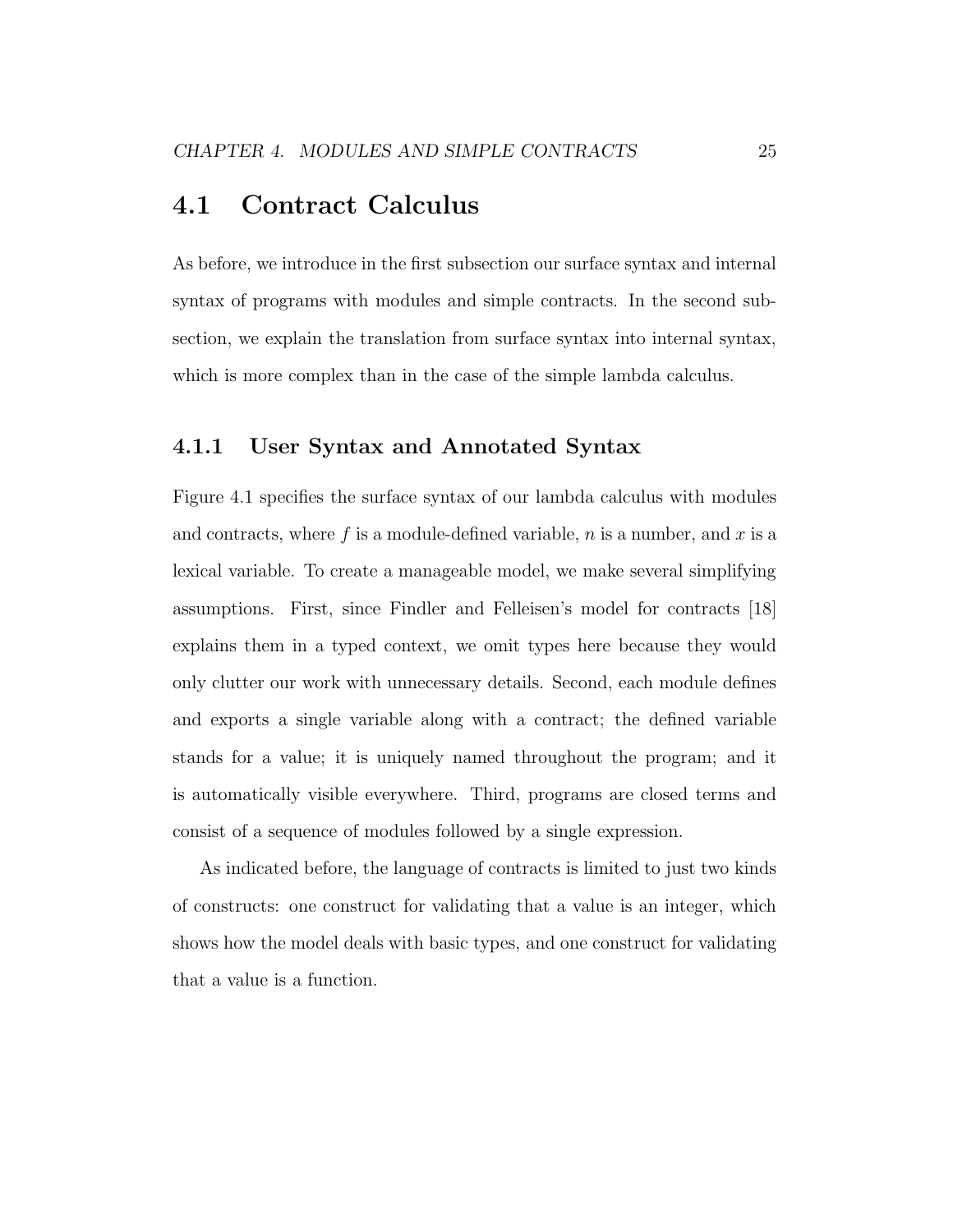$$
P ::= E | MP
$$
  
\n
$$
M ::= (module f C V)
$$
  
\n
$$
V ::= n | (\lambda x.E)
$$
  
\n
$$
E ::= V | x | f | (E E) | (if0 E E E)
$$
  
\n
$$
C ::= int | (C \rightarrow C)
$$

Figure 4.1: Surface syntax for the lambda calculus with modules and simple contracts.

$$
P ::= E | MP
$$
  
\n
$$
M ::= (\text{module } f^{\beta} V)^{\ell}
$$
  
\n
$$
V ::= n^{\ell} | (\lambda x^{\beta} . E)^{\ell}
$$
  
\n
$$
| ((C \hat{\rightarrow} C)^{\ell \ell} \iff V)^{\ell \circ}
$$
  
\n
$$
E ::= V | x^{\beta} | f^{\beta} | (E E)^{\ell} | (\text{if} 0 E E E)^{\ell}
$$
  
\n
$$
| (C \iff E)^{\ell} | (\text{blame } L R)^{\ell}
$$
  
\n
$$
C ::= \text{int}_{f}^{\ell \ell'} | (C \Rightarrow C)^{\ell \ell'} \iff (C \Rightarrow C)^{\ell \ell'} \iff (C \Rightarrow C)^{\ell \ell'} \iff (C \Rightarrow C)^{\ell \ell'} \iff (C \Rightarrow C)^{\ell \ell'} \iff (C \Rightarrow C)^{\ell \ell'} \iff (C \Rightarrow C)^{\ell \ell'} \iff (C \Rightarrow C)^{\ell \ell'} \iff (C \Rightarrow C)^{\ell \ell'} \iff (C \Rightarrow C)^{\ell \ell'} \iff (C \Rightarrow C)^{\ell \ell'} \iff (C \Rightarrow C)^{\ell \ell'} \iff (C \Rightarrow C)^{\ell \ell'} \iff (C \Rightarrow C)^{\ell \ell'} \iff (C \Rightarrow C)^{\ell \ell'} \iff (C \Rightarrow C)^{\ell \ell'} \iff (C \Rightarrow C)^{\ell \ell'} \iff (C \Rightarrow C)^{\ell \ell'} \iff (C \Rightarrow C)^{\ell \ell'} \iff (C \Rightarrow C)^{\ell \ell'} \iff (C \Rightarrow C)^{\ell \ell'} \iff (C \Rightarrow C)^{\ell \ell'} \iff (C \Rightarrow C)^{\ell \ell'} \iff (C \Rightarrow C)^{\ell \ell'} \iff (C \Rightarrow C)^{\ell \ell'} \iff (C \Rightarrow C)^{\ell \ell'} \iff (C \Rightarrow C)^{\ell \ell'} \iff (C \Rightarrow C)^{\ell \ell'} \iff (C \Rightarrow C)^{\ell \ell'} \iff (C \Rightarrow C)^{\ell \ell'} \iff (C \Rightarrow C)^{\ell \ell'} \iff (C \Rightarrow C)^{\ell \ell'} \iff (C \Rightarrow C)^{\ell \ell'} \iff (C \Rightarrow C)^{\ell \ell'} \iff (C \Rightarrow C)^{\ell \ell'} \iff (C \Rightarrow C)^{\ell \ell'} \iff (C \Rightarrow C)^{\ell \ell'} \iff (C \Rightarrow C)^{\ell \ell'} \iff (C \Rightarrow C)^{\ell \ell'} \iff (C \Rightarrow C)^{\ell \ell'} \iff (C \Rightarrow C)^{\ell \ell'} \iff (C \Rightarrow C)^{\ell \ell'} \iff (C
$$

Figure 4.2: Annotated syntax for the lambda calculus with modules and simple contracts.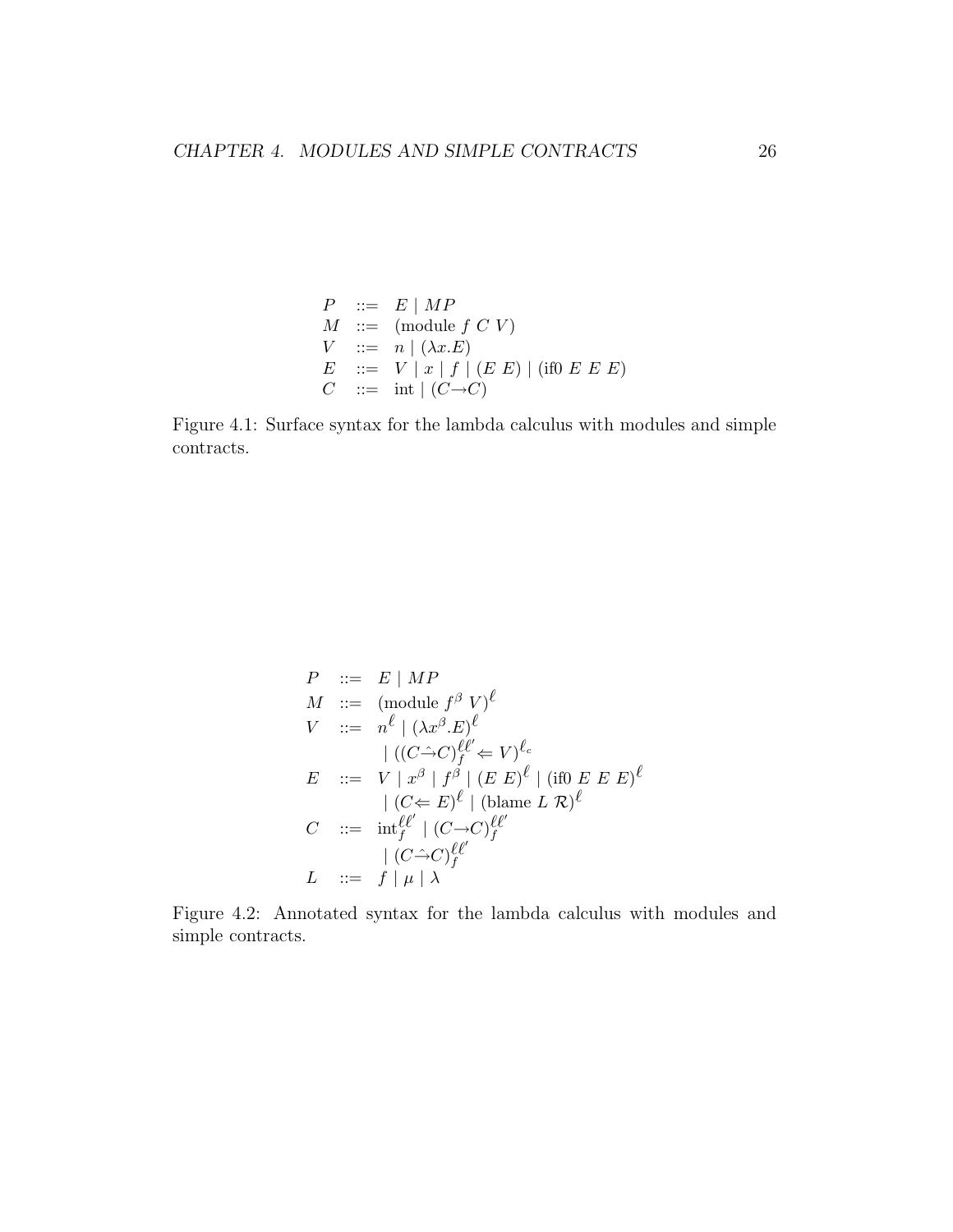Again we need to elaborate such programs into the internal syntax of Figure 4.2 for the purpose of the analysis. As before the syntax contains labeled versions of all syntactic phrases— $\beta$  for labels on lexical and module variables and one or two labels  $\ell$  for all others. The major new expression form is  $(C \leftarrow E)$ . It evaluates the expression E to a value and checks whether the value satisfies the contract  $C$ . Blame expressions can now use the name of the variable defined in a module (or  $\mu$  for the main expression) to blame that specific module when a contract violation is detected.

The annotated grammar also has a new contract form  $(C \hat{\rightarrow} C)_f$ . We refer to it as a "blessed" arrow contract. It denotes a partially validated contract. It is used when the run-time system has confirmed that a value is a procedure but has yet to confirm that the procedure satisfies the domain and range checks.<sup>1</sup>

Consider the following example:

$$
\text{(module } f \text{ (int}\rightarrow \text{int}) (\lambda x.x))
$$

$$
(f\ 3)
$$

The annotation of this program yields the following:

(module 
$$
f^{\beta_1} (\lambda x^{\beta_2} \cdot x^{\beta_2})^{\ell_{\lambda}} f
$$
  

$$
(((\text{int}_{\mu}^{\ell_1 \ell_2} \rightarrow \text{int}_{f}^{\ell_3 \ell_4})^{\ell_5 \ell_6} \leftarrow f^{\beta_1})^{\ell_c} 3^{\ell_n})^{\ell_a}
$$

In the annotated program, each subexpression (except for variables) has a unique label; each contract has two unique labels and a module name (or

<sup>1</sup> For reduction purposes blessed arrows could be replaced with eta expansion. However we will later see that this would break the modularity of the analysis by creating free variables during the lifting phase of Section 4.3.1. See Footnote 3.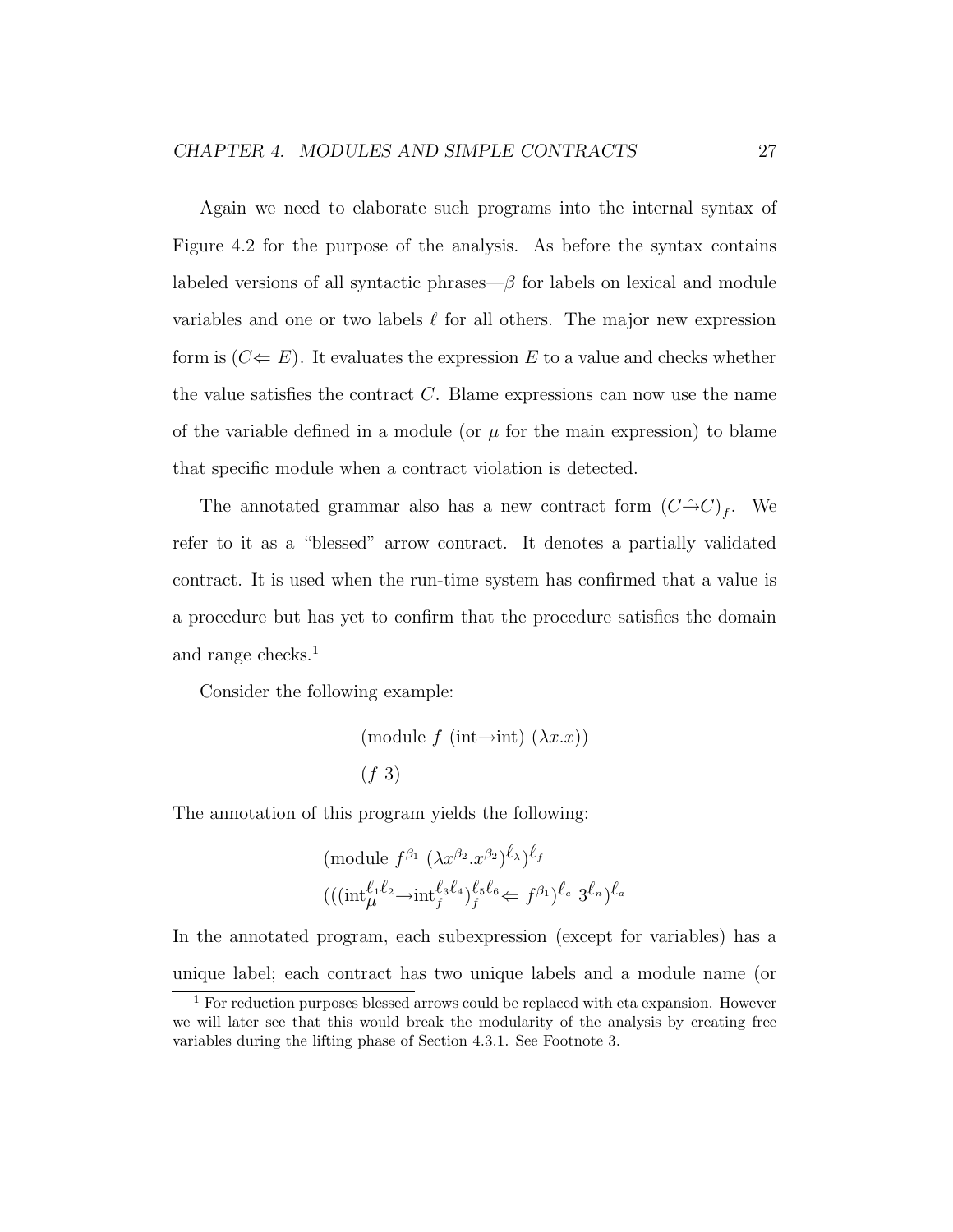$\mu$ ). Furthermore, the reference to the module variable f is wrapped with a contract check that ensures the module satisfies its contract.

#### 4.1.2 Annotation Process

The rules of Figure 4.3 define the annotation process for our language with modules and simple contracts. Unlike expressions, every contract is annotated with two unique labels and a module name. These annotations are required by the analysis: the two labels on a contract represent the contract in its two roles as both a source (first label) and a sink (second label) of abstract values; and the module name on a contract is used to assign blame when the analysis detects a violation of that contract.

The judgement for annotating programs is of the form

$$
\mathop{\rm P{a}}\limits^a p \leadsto p'
$$

where  $p$  is the original program and  $p'$  is the annotated version. The PROGRAM rule builds two environments  $\Delta$  and  $\Gamma$ , the first one mapping module names to contracts and the second one mapping variables to labels.

The judgement for modules is of the form

$$
\Delta, \Gamma \Vdash^{\mathbf{a}}_{\mathbf{m}} m \leadsto m'
$$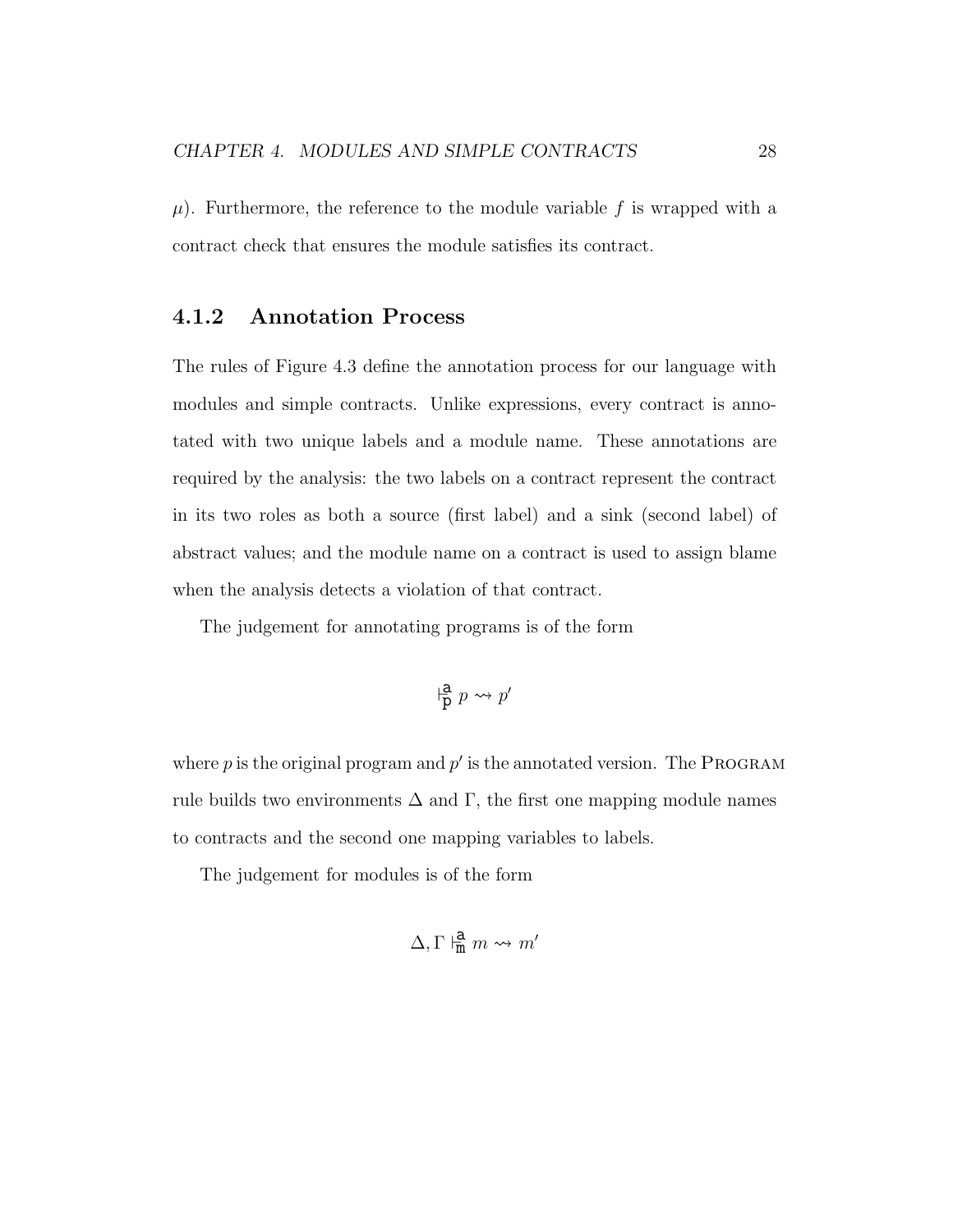$$
\Delta, \Gamma \stackrel{\mathbf{i}^{\mathbf{a}}_{\mathbf{m}}} {\Delta, \Gamma, \mu} \stackrel{\mathbf{i}^{\mathbf{a}}_{\mathbf{m}}} {\Delta, \Gamma, \mu} \stackrel{\mathbf{i}^{\mathbf{a}}_{\mathbf{m}}} {\partial} e \rightsquigarrow e'
$$
\nwhere 
$$
\Delta \stackrel{\mathbf{def}}{=} [f_i \mapsto c_i, \ldots]
$$
 and 
$$
\Gamma \stackrel{\mathbf{def}}{=} [f_i \mapsto \beta_i, \ldots]
$$
\ngiven  $m_i = (\text{module } f_i \ c_i \ v_i)$  (PROGRAM)\n
$$
\stackrel{\mathbf{i}^{\mathbf{a}}_{\mathbf{p}}} {\Delta, \Gamma \stackrel{\mathbf{i}^{\mathbf{a}}_{\mathbf{m}}} (\text{module } f \ c \ v) \rightsquigarrow (\text{module } f^g \ v')^{\ell}
$$
 (MODULE)\n
$$
\Delta, \Gamma, f \stackrel{\mathbf{i}^{\mathbf{a}}_{\mathbf{m}}} {\Delta, \Gamma, f \stackrel{\mathbf{i}^{\mathbf{a}}_{\mathbf{m}}} (\text{module } f \ c \ v) \rightsquigarrow (\text{module } f^g \ v')^{\ell}
$$
 (MODULE)\n
$$
\frac{\Delta, \Gamma[x \mapsto \beta], f \stackrel{\mathbf{a}}{\mathbf{a}} e \rightsquigarrow e'}{\Delta, \Gamma, f \stackrel{\mathbf{a}}{\mathbf{a}} (x.e) \rightsquigarrow (\lambda x^g \cdot e')^{\ell}} (\text{LAM})
$$
\n
$$
\Gamma(g) = \beta \quad \Delta(g) = c
$$
\n
$$
\frac{\Gamma(x) = \beta}{\Delta, \Gamma, f \stackrel{\mathbf{a}}{\mathbf{a}} x \rightsquigarrow x^{\beta}}
$$
 (VAR)\n
$$
\frac{\Delta, \Gamma, g, f \stackrel{\mathbf{i}^{\mathbf{a}}_{\mathbf{p}}} {\Delta, \Gamma, f \stackrel{\mathbf{i}^{\mathbf{a}}_{\mathbf{p}}} (g \rightsquigarrow (c' \Leftarrow g^{\beta})^{\ell}} (\text{MODVAR})
$$
\n
$$
\Delta, \Gamma, f \stackrel{\mathbf{a}}{\mathbf{a}} e_1 \rightsquigarrow e'_1 \quad \Delta, \Gamma, f \stackrel{\mathbf{i}^{\mathbf{a}}_{\mathbf{a}}} (e_1 \ e_2) \rightsquigarrow (e'_1 \ e'_
$$

Figure 4.3: Annotation judgments for the lambda calculus with modules and simple contracts.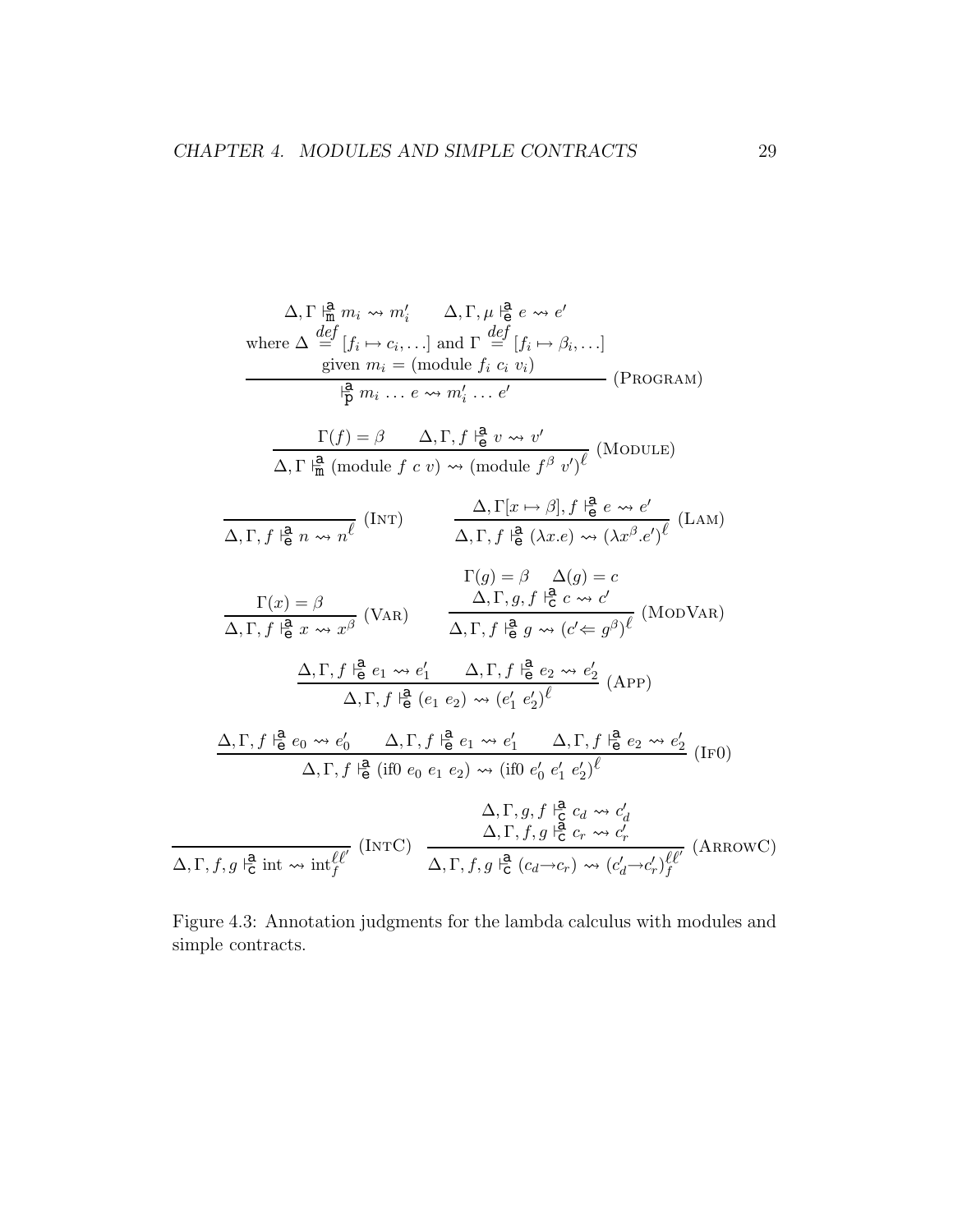where  $m'$  is the annotated version of module  $m$ . The MODULE rule removes the contract on the defined module variable and annotates the rest of the module. The remaining rules add the contract to references of the module variable.

The judgement for expressions is of the form

$$
\Delta, \Gamma, f \models^{\mathbf{a}}_{\mathbf{e}} e \leadsto e'
$$

where f is the name of the module (or  $\mu$  for the main expression) in which expression  $e$  appears and  $e'$  is the annotated version of  $e$ . Variable references share their label with their respective binder (rules VAR and MODVAR). Additionally, references to module variables are wrapped with a contract check for the contract that was associated with the variable's definition (rule ModVar). Module variables that are not referenced in a program are therefore not checked against their contract, i.e., putting contracts on dead code has no effect.

Finally, the judgement for contracts is of the form

$$
\Delta, \Gamma, f, g \vdash^{\mathbf{a}}_{\mathbf{C}} c \leadsto c'
$$

where  $c'$  is the annotated version of the contract  $c$ . The two module names f and g represent the two parties that agreed to the contract  $c$ . One is the name of the module variable that uses  $c$  in its contract; the other is the name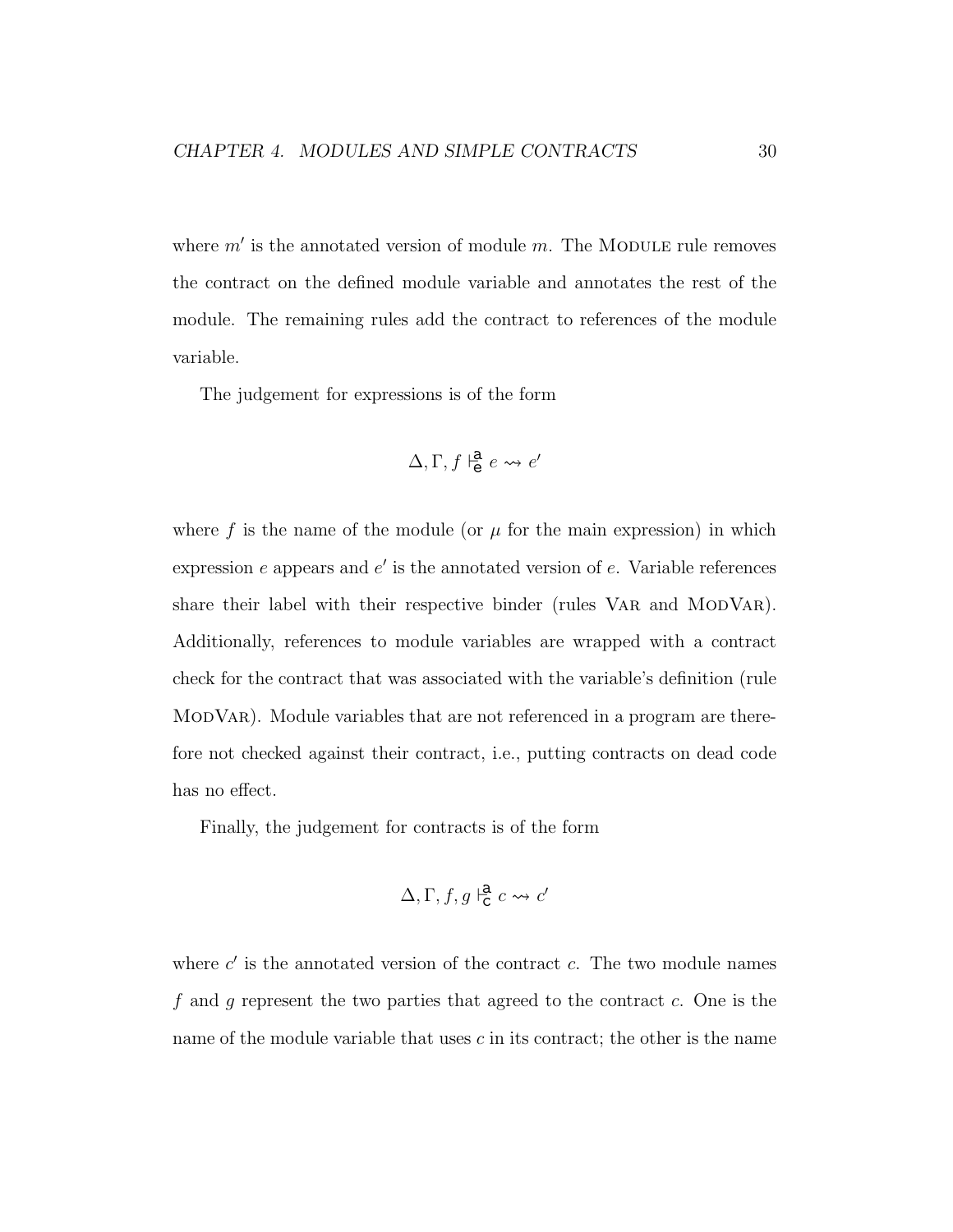of the module where that variable is used. Which of  $f$  and  $g$  corresponds to which of those two names varies. The two names switch positions when the annotation process traverses a domain position in a functional contract (rule ARROWC). The rules ensure that every part of a contract that appears in contravariant position is annotated with the name of the module currently analyzed. This mirrors Findler and Felleisen [18]'s rule for assigning blame in the presence of higher-order functions. Annotating contracts is otherwise straightforward.

As before, once a program has been completely annotated it can then be either reduced to a value (if it has one) or analyzed. The two processes are the subject of the next two sections.

## 4.2 Reduction Rules

Figure 4.4 defines the reduction semantics for annotated programs with contract checks. The goal of the process is to reduce the main expression to a value in the module context. The relation  $\longrightarrow$  is the one-step reduction; the set of evaluation contexts for expressions is:

$$
\mathcal{E} \stackrel{def}{=} [\ ] \mid (\mathcal{E} e)^{\ell} \mid (v \ \mathcal{E})^{\ell} \mid (\text{if} 0 \ \mathcal{E} e e)^{\ell} \mid (C \Leftarrow \mathcal{E})^{\ell}
$$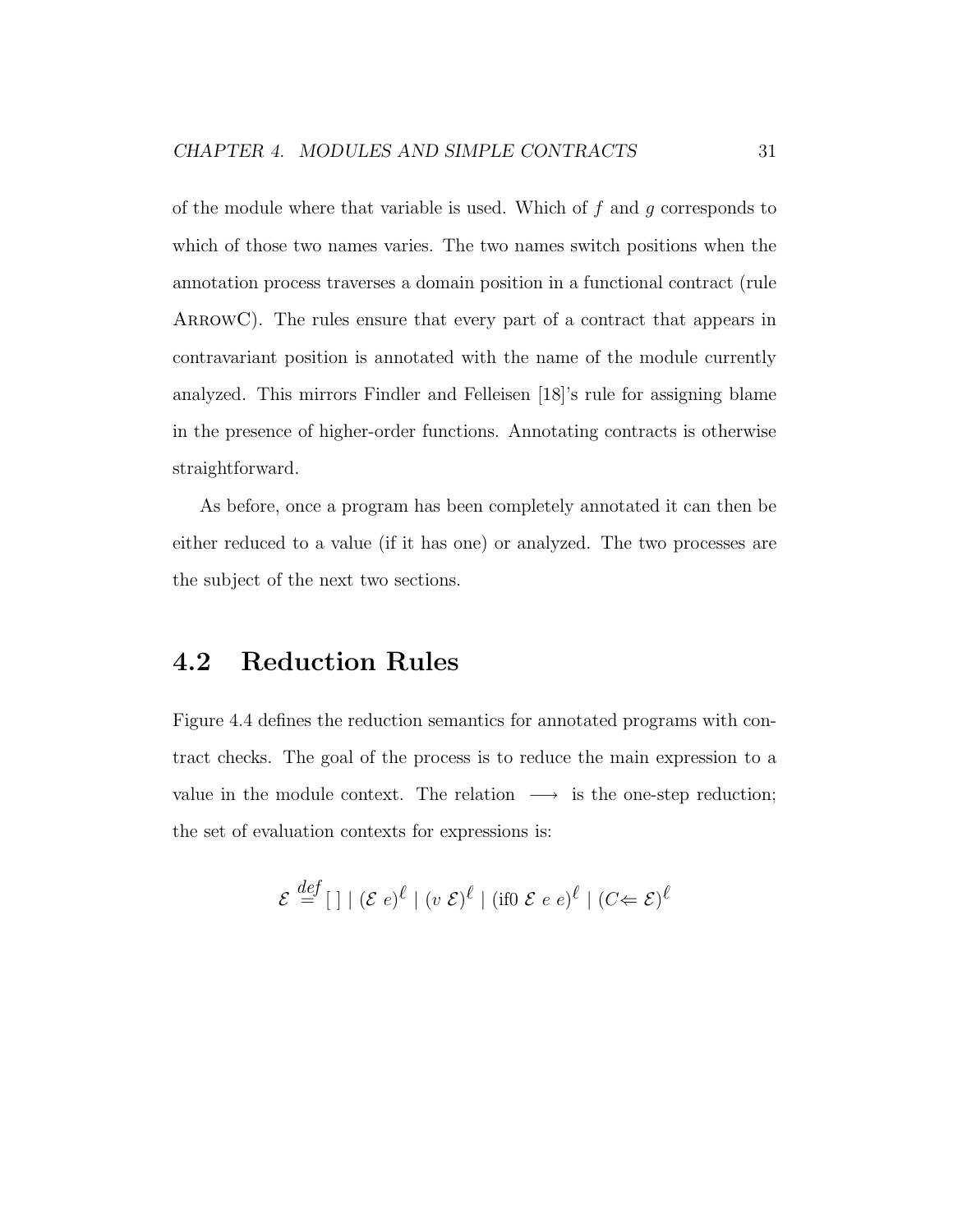$$
((\lambda x^{\beta} \cdot e)^{\ell_{\lambda}} v^{\ell_{v}})^{\ell_{a}} \longrightarrow e[v^{\ell_{v}}/x^{\beta}] \qquad \text{SUBST}
$$
\n
$$
(n^{\ell_{n}} v^{\ell_{v}})^{\ell_{a}} \longrightarrow (\text{blame } \lambda \mathcal{R})^{\ell_{a}} \qquad \text{APP-ERROR}
$$
\n
$$
(if0 \ v^{\ell_{v}} e_{1} e_{2})^{\ell} \longrightarrow e_{1} \qquad \text{IF0-TRUE}
$$
\n
$$
(if0 \ v^{\ell_{v}} e_{1} e_{2})^{\ell} \longrightarrow e_{2} \qquad \text{IF0-FALSE}
$$
\n
$$
(inf_{f}^{\ell} \leftarrow n^{\ell_{n}})^{\ell_{c}} \longrightarrow n^{\ell} \qquad \text{INT-INT}
$$
\n
$$
((\alpha_{1} \rightarrow c_{2})_{f}^{\ell \ell} \leftarrow \overline{v}^{\ell_{v}})^{\ell_{c}} \longrightarrow (\text{blame } f \mathcal{R})^{\ell'} \qquad \text{INT-LAM}
$$
\n
$$
((c_{1} \rightarrow c_{2})_{f}^{\ell \ell'} \leftarrow \overline{v}^{\ell_{v}})^{\ell_{c}} \longrightarrow (\text{blame } f \mathcal{R})^{\ell'} \qquad \text{LAM-LAM}
$$
\n
$$
((c_{1} \rightarrow c_{2})_{f}^{\ell \ell'} \leftarrow n^{\ell_{n}})^{\ell_{c}} \longrightarrow (\text{blame } f \mathcal{R})^{\ell'} \qquad \text{LAM-LAM}
$$
\n
$$
(((c_{1} \rightarrow c_{2})_{f}^{\ell \ell'} \leftarrow \overline{v}^{\ell_{v}})^{\ell_{c}} \cup \text{blame } f \mathcal{R})^{\ell'} \qquad \text{LAM-INT}
$$
\n
$$
(((c_{1} \rightarrow c_{2})_{f}^{\ell \ell'} \leftarrow \overline{v}^{\ell_{v}})^{\ell_{c}} \cup \text{V}^{\ell_{v}} \cup (c_{1} \leftarrow \overline{v}^{\ell_{v}})^{\ell_{c}}) \qquad \text{LAM-INT}
$$

Figure 4.4: Reduction rules for the lambda calculus with modules and simple contracts.

Expression evaluation contexts do not include contexts for contracts, which are syntax, not values. The grammar for annotated programs guarantees that contracts never show up outside a contract check.

The module context becomes relevant in only one situation:

$$
\cdots \text{(module } f^{\beta} \ v)^{\ell} \cdots \mathcal{E}[f^{\beta}]
$$
  

$$
\longrightarrow \quad \cdots \text{(module } f^{\beta} \ v)^{\ell} \cdots \mathcal{E}[v] \quad \text{LOOKUP}
$$

The lookup rule replaces a reference to a module variable with its value. Since all module-defined variable references are wrapped with contract checks during the annotation phase, a contract check now surrounds the value  $v$ .

In Figure 4.4 we use *n* to represent again runtime integers,  $\vec{v}$  to represent this time functions or functions with any number of blessed arrow contract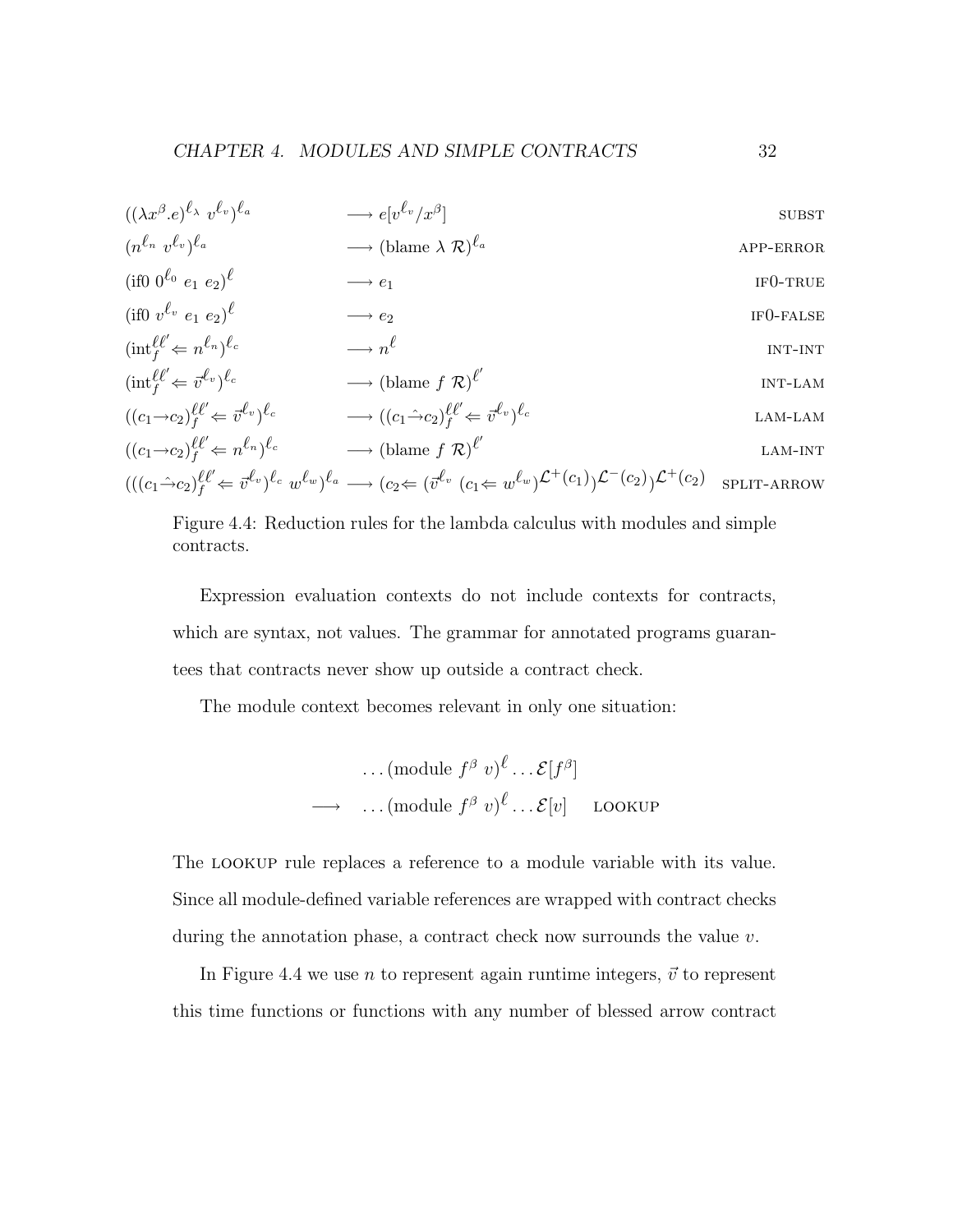checks wrapped around them, and  $v$  and  $w$  to represent any values whatsoever. Again a blame redex in any context reduces the entire program in one step to just that expression, whereupon reduction stops.

The first four rules in Figure 4.4 are as in the previous chapter. The rest of the reduction rules concern contract checking:

- The INT-INT and INT-LAM rules check that a given value is an integer. If it is, the check reduces to the tested value. Importantly, the label  $\ell$ on the int contract becomes the label on  $n$ . The reason is that in the analysis, label  $\ell$  acts as an abstract value source for the contract  $\mathrm{int}_f^{\ell\ell'}$ . The reduction rule thus guarantees that the value  $n$  has the same label as the abstract source it replaces, which is the key to the relevant step in the soundness proof of the analysis. If the check for an integer fails, the INT-LAM blames the appropriate module using the module variable annotation from the int contract. The label of the blame expression is the second label on the contract:  $\ell'$  acts as an abstract value sink during the analysis and the reduction rule thus guarantees preservation.
- LAM-LAM and LAM-INT correspond to the rules INT-INT and INT-LAM, respectively. The only difference is the presence of a blessed arrow in the lam-lam rule: once a value has been checked to be a function, we still need to check that the function's argument or the function's result do not break their respective parts of the contract. It is impossible to check these contracts now because the function might be applied only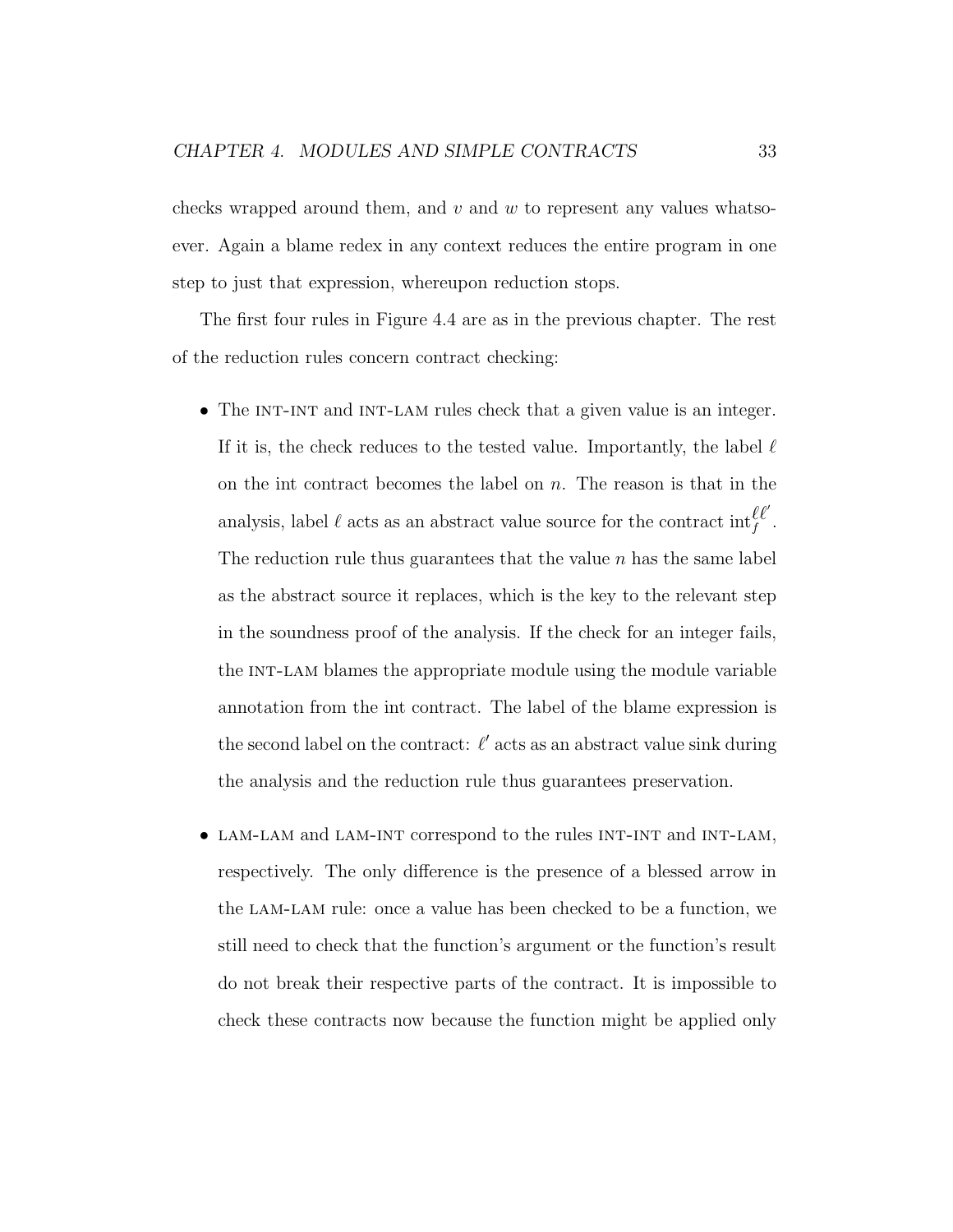much later or even not at all [18]. Hence, the rule introduces a blessed arrow contract check around the function, indicating that the arrow check has succeeded but that the argument and result of the function still remain to be checked. If the function already had blessed arrow contract checks wrapped around it, it now has one more.

• The SPLIT-ARROW rule breaks a blessed arrow contract into its domain and range contracts. It distributes those to the actual argument of the function and to the result of the whole application, respectively. This is how a higher-order contract is, step by step, transformed into a series of flat contracts [18]. When a function has multiple blessed arrow contract checks wrapped around it, this rule also ensures that the multiple domain contracts are checked outside-in and the multiple range contracts are checked inside-out. This in turn ensures that blame is correctly assigned when one of the domain or range contracts is violated. Since one contract check is replaced by two smaller ones and all expressions have to be labeled, there is seemingly a need for more labels in the contractum than in the redex. However by using the  $\mathcal{L}^+$  and  $\mathcal{L}^-$  functions (which extract the first and second label of a contract, respectively) we can share labels between the appropriate terms and avoid the introduction of fresh labels, which would break the soundness proof of the analysis.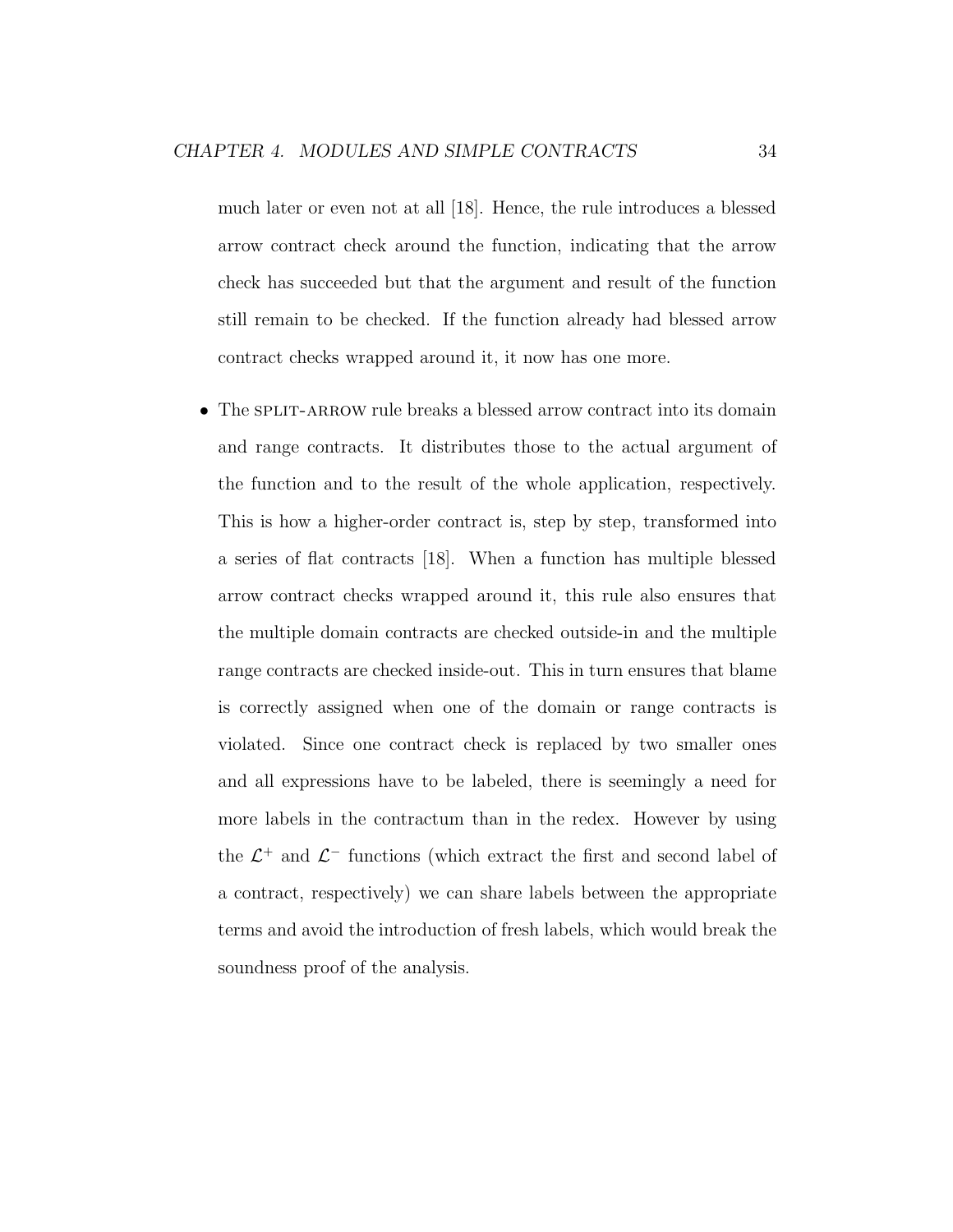Together the annotation and reduction processes ensure that a contract check is always present at the interface between expressions that come from different modules, regardless of how far the reduction process has progressed. This invariant is essential for the modularity of the analysis we now present.

### 4.3 The Analysis

Due to contracts, our analysis problem differs from the usual one. As a dynamic element, contracts add new behavior to programs. If a contract fails, the execution stops and the system issues a blame assignment. As a static element, contracts guarantee basic properties about the values that flow out of them; i.e., each contract separates a program into two pieces: those that send values into the contract and those that receive values from the contract. In short, contracts are simultaneously value sources and value sinks, and they naturally partition programs into (analysis) modules.

Based on this insight, we have designed a three-phase analysis. The first step is to lift contract checks out of their context and to leave just a copy of the contracts in their place. The result is a sequence of terms made of a mix of modules and expressions. The second and third step can then proceed in a way that parallels the analysis described in the previous chapter: generate constraints, both from expressions and contracts, and then produce types from a solution to these constraints. We now describe those three phases.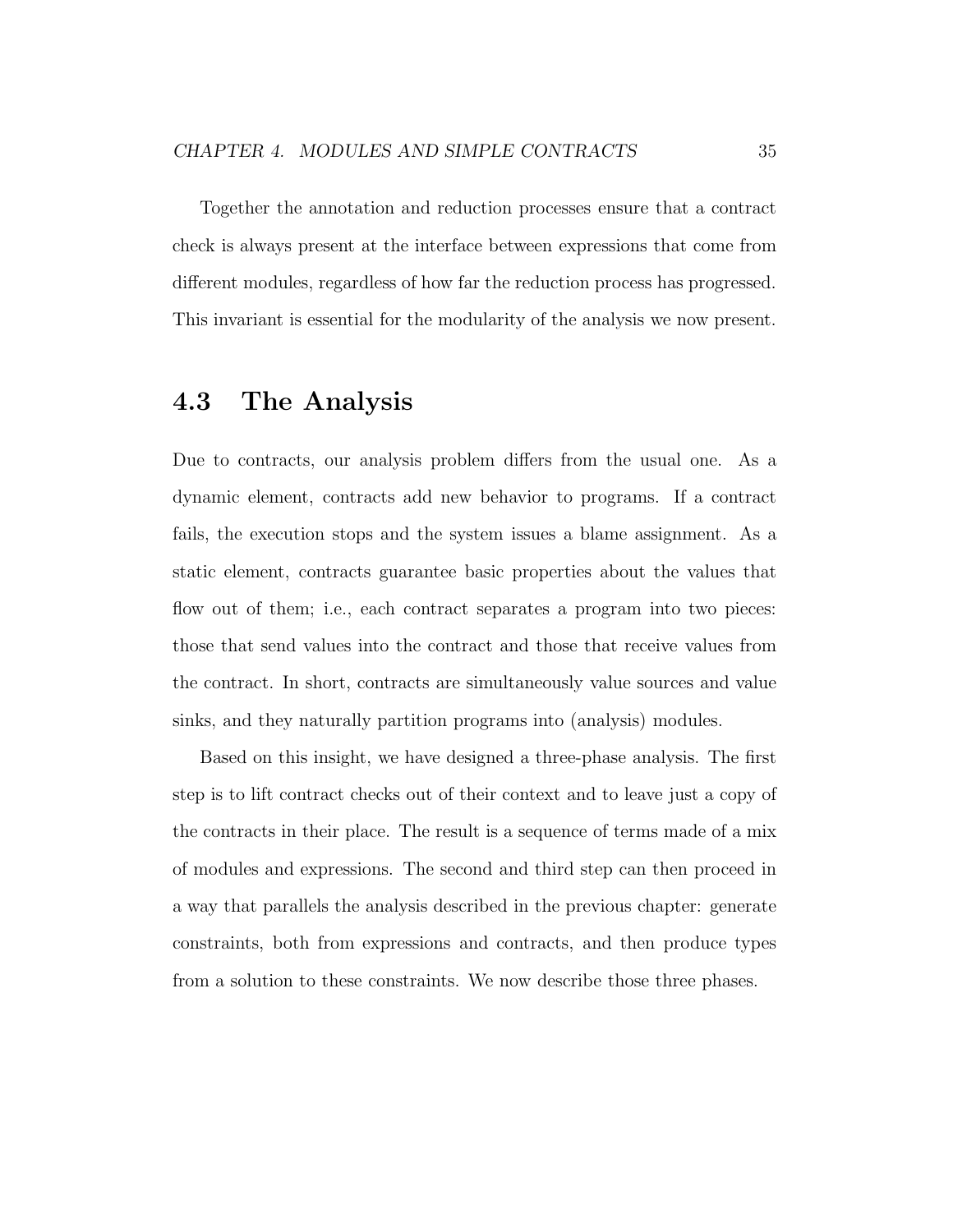

Figure 4.5: Lifting subtrees.

#### 4.3.1 Lifting

The lifting step splits an annotated program at contract boundaries. Each contract check  $(c \leftarrow e)^{\ell}$  is lifted to the top of the program; the remaining hole in the term is filled with the contract c. The duplication of the contract allows the analysis to separate its two roles. At the bottom of a term, the contract is a source of values, which means the analysis uses only its positive labels. At the top level, it is a value sink; the analysis uses only the negative labels.

Figure 4.5 illustrates the lifting process with two examples. In the upper left part of the figure, the white triangle represents the primary expression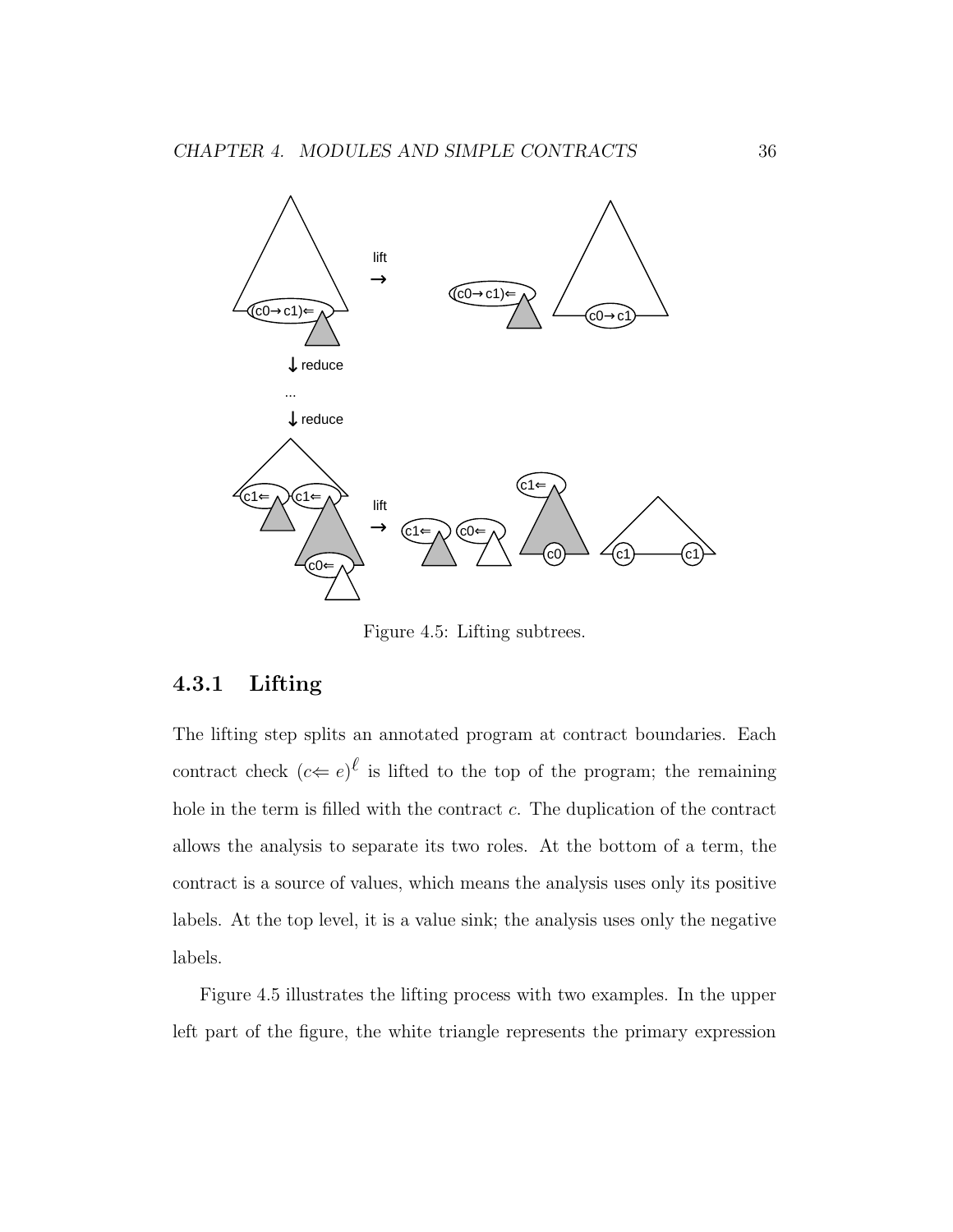before the reduction process has started. It contains a grey triangle, which is a reference to a module variable. The oval between the two trees represents the module contract. Lifting produces two triangles: the white one, with just the contract where the grey term was located, and the grey one, with the original contract check at its top. Naturally, the grey one is just an (indirect) reference to the module that defines and exports the variable.

The lower row of the figure depicts the main expression after several reduction steps. The reduction steps copy terms and split up contracts. The result is, for example, that a single module reference can turn into numerous embedded terms with contracts. The triangles in the lower left of the figure depict such a term. Imagine that a function body under  $c_1$  has been duplicated and applied once. The small white triangle under  $c_0$  is the actual argument that was substituted into the function body. The lifting step for this reduced program produces four terms.

For a second example, look again at the program in Figure 2.2. Recall that Find and Connect are separate modules and that Composition is the main expression. The module variable references to connect, cb-find, and  $ct$ -find in the main (connect find-cb find-ct) expression are annotated with their respective contract during the initial annotation phase. Once we have the program in the internal syntax, the lifting step described above removes these three module variable references, lifting them to the top level, and replaces them in the main expression with the corresponding contracts.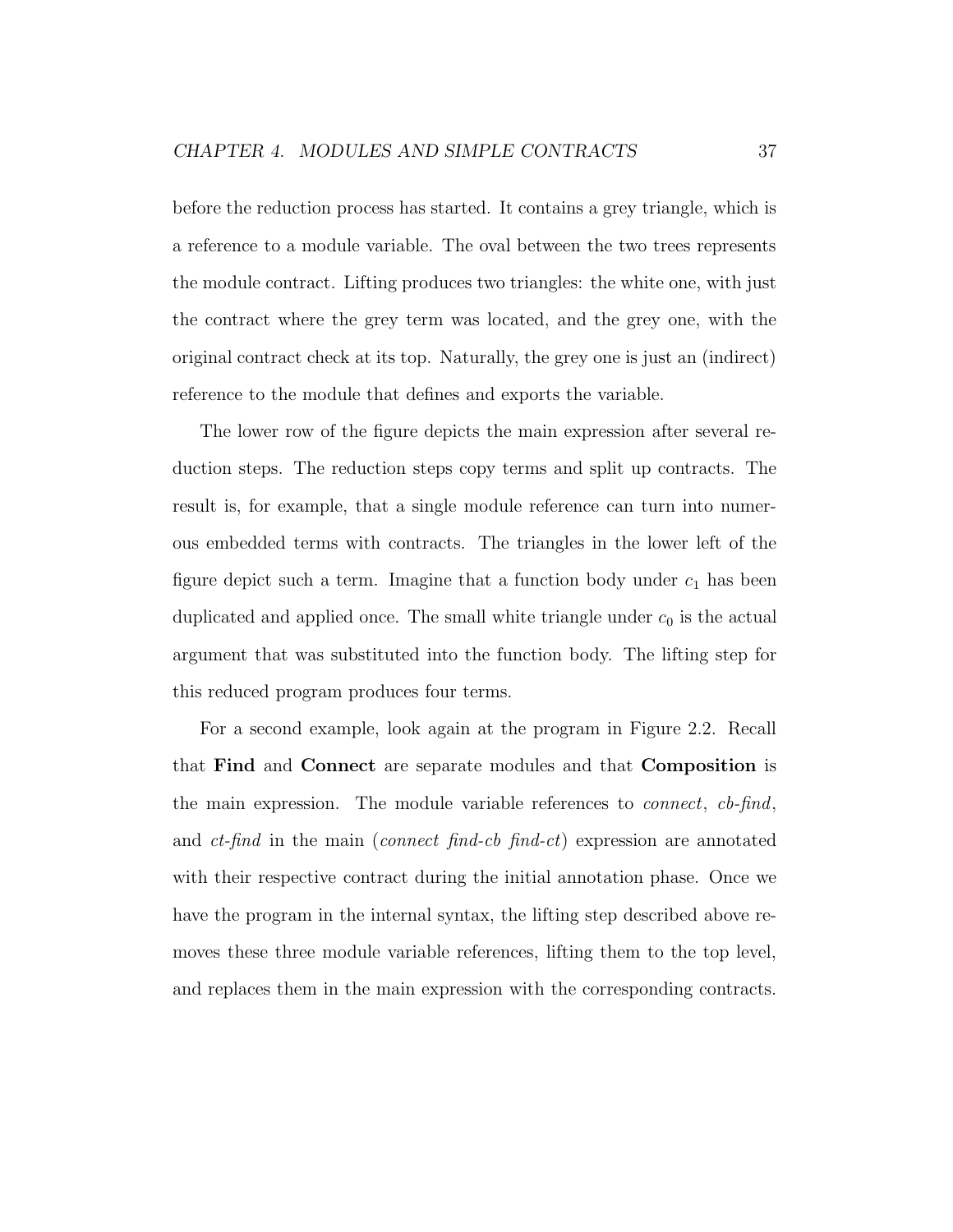The main expression can now be analyzed without having to look at the definitions of *connect*, *cb-find*, and *ct-find* in the other two modules.

If the annotated program is reduced an interesting situation will eventually occur: the contract on connect will be a blessed arrow as will be the contracts on both find-cb and find-ct. At that point the next reduction will split *connect*'s blessed arrow contract and place *connect*'s first argument subcontract on the already annotated find-cb, place connect's second argument subcontract on the already annotated  $find-ct$ , and place *connect*'s result subcontract on the application. The result is that both  $\hat{p}$  find-ch and  $\hat{p}$  find-ct will have two contracts on top of them: their own and the one coming from the argument part of connect's contract (note that this is allowed by the grammar for annotated programs in Figure 4.2). Lifting this program will then result in two small trees (one for  $find-cb$  and one for  $find-ct)$ , which will each have a contract at the top, a contract at the bottom, and no expression in between! This makes sense: it is the way we will make sure that find-cb and find-ct can indeed be given as arguments to *connect*, but ensuring so while only analyzing the main expression.

Figure 4.6 defines the lifting process. The four judgements are of the form

$$
\frac{1}{t} t \leadsto ts
$$

where  $t$  is in  $p, m, e$ , and  $c$  (for programs, modules, expressions, and contracts respectively),  $t$  is the term to be lifted, and  $ts$  are the resulting lifted trees.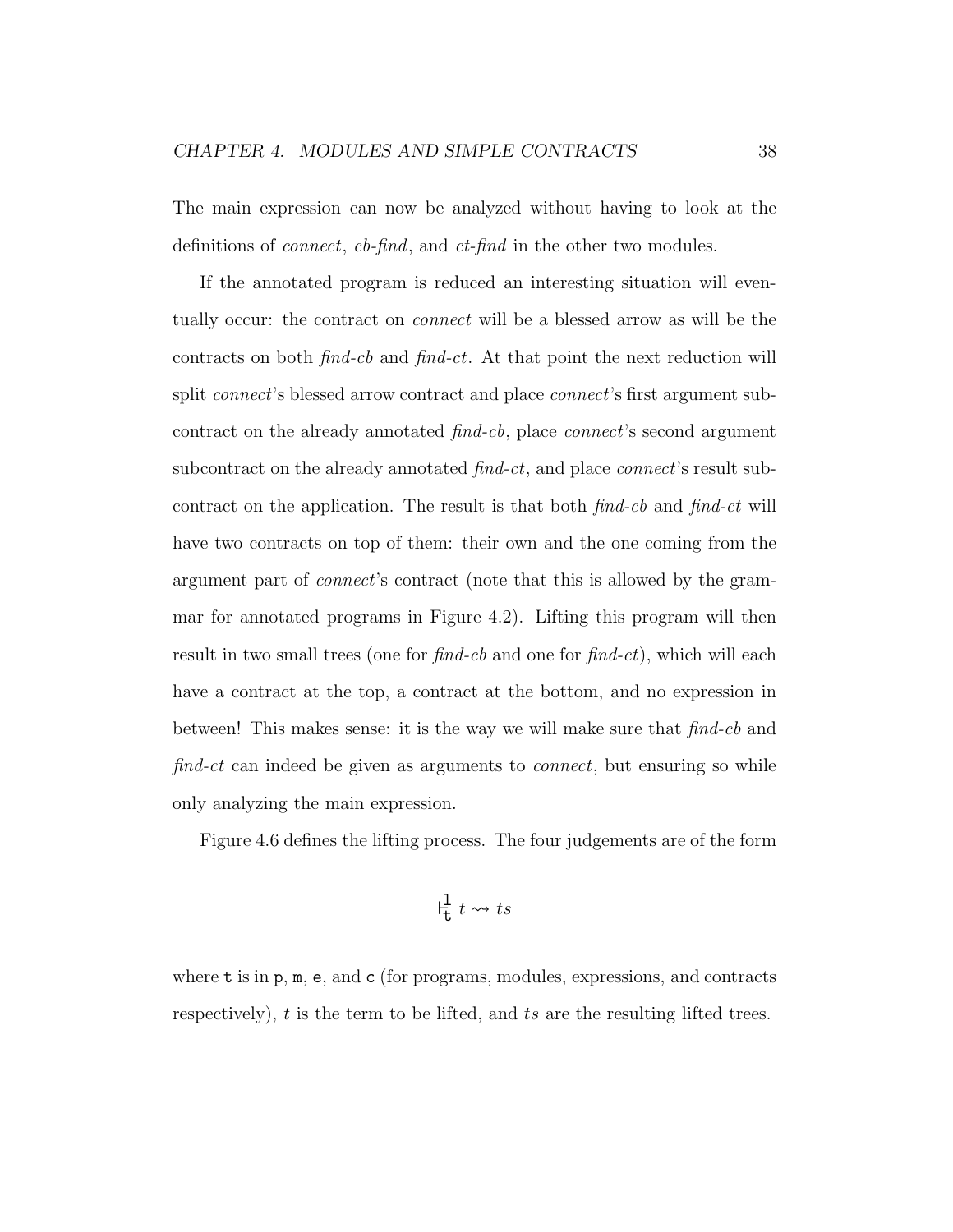Most of the rules defining the lifting process are structural rules that simply gather the terms resulting from lifting subterms and push all those terms to the program's top level in the right deterministic order.

The only rule of interest is CHECK: a contract check  $(c' \leftarrow e')^{\ell}$  is lifted to the top and a copy  $c'$  of the contract takes its place in the tree currently being processed. For simplicity, we ignore the distinction between arrow contracts and their blessed counterparts (rule BArrowC).

#### 4.3.2 Constraints Generation

After the lifting step, programs satisfy additional syntactic invariants: see the grammar in Figure 4.7. This new grammar differs from the one in Figure 4.2 in three ways: (1) contracts are now expressions; (2) contract checks are no longer expressions and can only appear at the program's top-level, like module definitions; (3) blessed arrow contracts have disappeared.

Again, the analysis has to produce two results: a mapping  $\varphi$  from labels to sets of labels, as before, and a mapping  $\psi$  from labels to error culprit (that include now module names) and severity (still only red, for now).

To do so, the constraint generation algorithm again needs to identify value sources and value sinks in the analyzed program and to consider all the possible combinations, regardless of where the sources and sinks appear in the program (i.e. constraints should be created even when sources and sinks appear in different modules). As mentioned before, contracts play the role of both sources and sinks. Contracts that occur as leaves in an expression are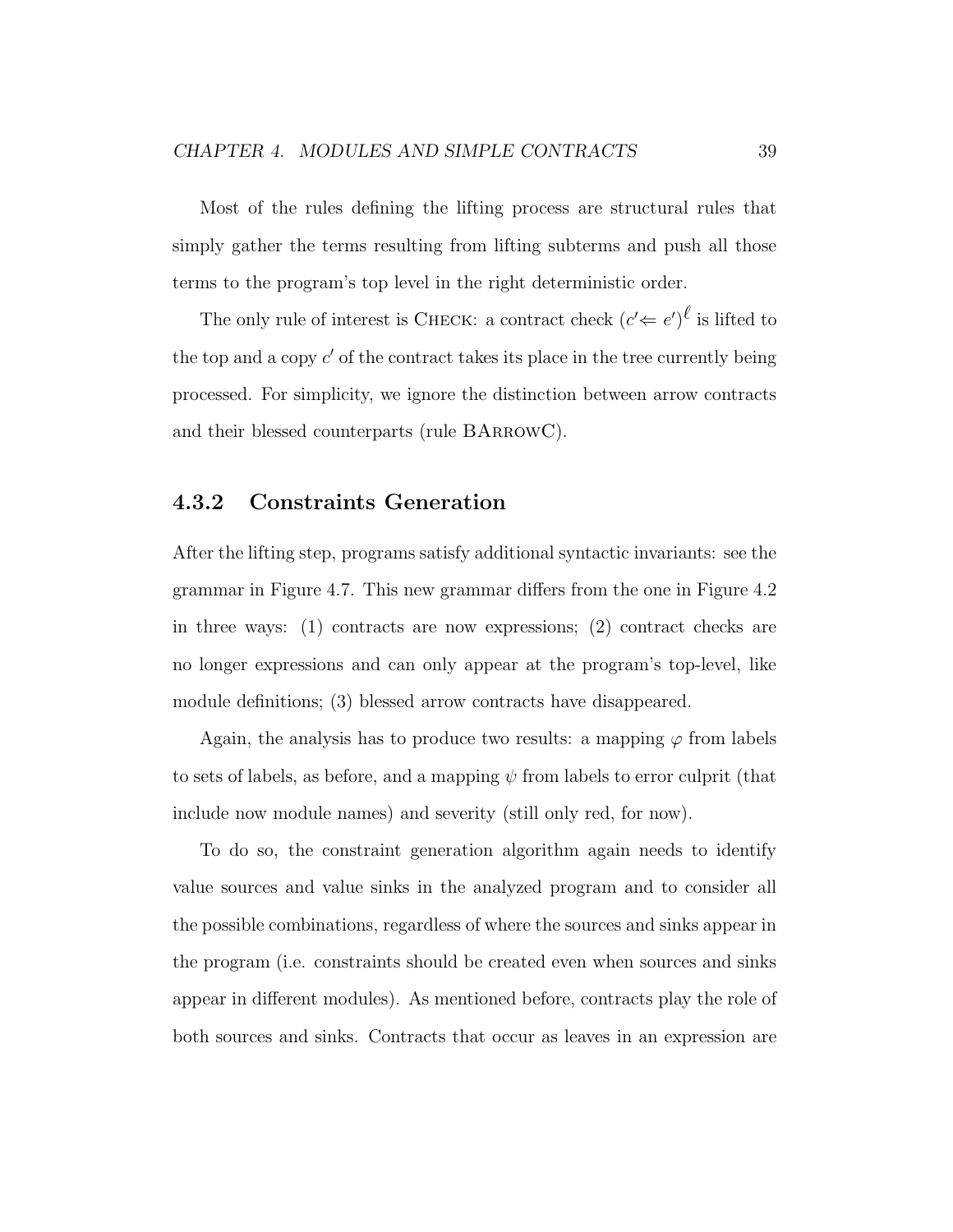$$
\frac{1}{n} m_i \rightsquigarrow es_i ... m_i' \quad \frac{1}{n} e \rightsquigarrow es...e' \quad (\text{PROGRAM})
$$
\n
$$
\frac{1}{n} m_i ... e \rightsquigarrow esi ... m_i' ... es...e' \quad (\text{PROGRAM})
$$
\n
$$
\frac{1}{n} \frac{1}{n} (\text{module } f^{\beta} v)^{\ell} \rightsquigarrow es... (\text{module } f^{\beta} v^{\prime})^{\ell} \quad (\text{MODULE})
$$
\n
$$
\frac{1}{n} \frac{1}{n} \frac{1}{n} \frac{1}{n} \frac{1}{n} \frac{1}{n} \frac{1}{n} \frac{1}{n} \frac{1}{n} \frac{1}{n} \frac{1}{n} \frac{1}{n} \frac{1}{n} \frac{1}{n} \frac{1}{n} \frac{1}{n} \frac{1}{n} \frac{1}{n} \frac{1}{n} \frac{1}{n} \frac{1}{n} \frac{1}{n} \frac{1}{n} \frac{1}{n} \frac{1}{n} \frac{1}{n} \frac{1}{n} \frac{1}{n} \frac{1}{n} \frac{1}{n} \frac{1}{n} \frac{1}{n} \frac{1}{n} \frac{1}{n} \frac{1}{n} \frac{1}{n} \frac{1}{n} \frac{1}{n} \frac{1}{n} \frac{1}{n} \frac{1}{n} \frac{1}{n} \frac{1}{n} \frac{1}{n} \frac{1}{n} \frac{1}{n} \frac{1}{n} \frac{1}{n} \frac{1}{n} \frac{1}{n} \frac{1}{n} \frac{1}{n} \frac{1}{n} \frac{1}{n} \frac{1}{n} \frac{1}{n} \frac{1}{n} \frac{1}{n} \frac{1}{n} \frac{1}{n} \frac{1}{n} \frac{1}{n} \frac{1}{n} \frac{1}{n} \frac{1}{n} \frac{1}{n} \frac{1}{n} \frac{1}{n} \frac{1}{n} \frac{1}{n} \frac{1}{n} \frac{1}{n} \frac{1}{n} \frac{1}{n} \frac{1}{n} \frac{1}{n} \frac{1}{n} \frac{1}{n} \frac{1}{n} \frac{1}{n} \frac{1}{n} \frac{1}{n} \frac{1}{n} \frac{1}{
$$

Figure 4.6: Lifting judgments for the lambda calculus with modules and simple contracts.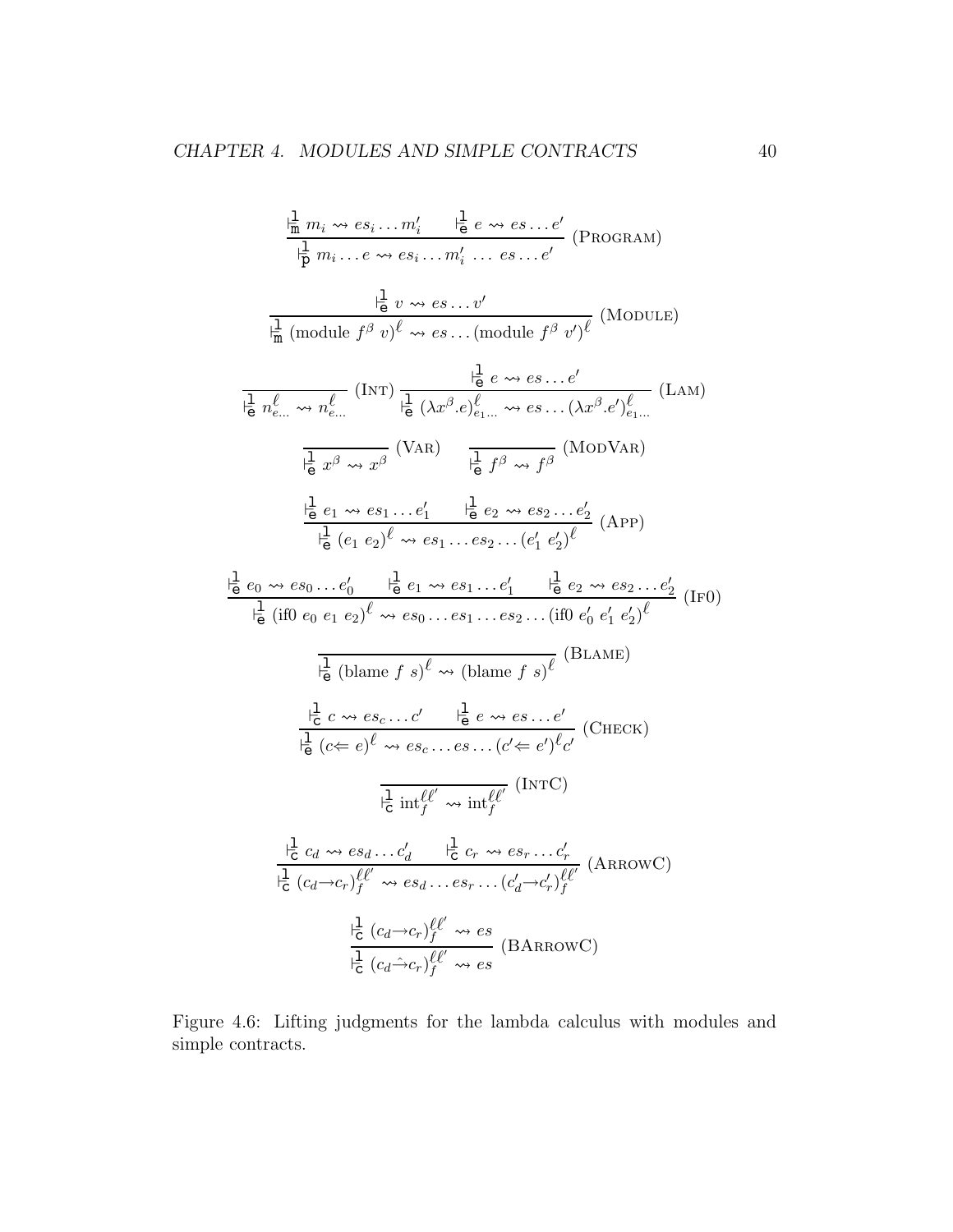$$
P ::= E | MP
$$
  
\n
$$
| (C \leftarrow E)^{\ell} P
$$
  
\n
$$
M ::= (module f^{\beta} V)^{\ell}
$$
  
\n
$$
V ::= n^{\ell} | (\lambda x^{\beta} . E)^{\ell}
$$
  
\n
$$
E ::= V | x^{\beta} | f^{\beta} | (E E)^{\ell} | (if 0 E E E)^{\ell}
$$
  
\n
$$
| C | (blame L R)^{\ell}
$$
  
\n
$$
C ::= int_f^{\ell \ell'} | (C \rightarrow C)^{\ell \ell'}_f
$$
  
\n
$$
L ::= f | \mu | \lambda
$$

Figure 4.7: Analyzed syntax for the lambda calculus with modules and simple contracts.

| $Source\diagdown$ Sink                                                              | $\mathrm{int}^{\boldsymbol{\iota}_{5}}$                                                                                  |  |
|-------------------------------------------------------------------------------------|--------------------------------------------------------------------------------------------------------------------------|--|
| $n^{\ell_n}$                                                                        |                                                                                                                          |  |
| $\int_{t_1}^{\ell_1} \ell_1$                                                        |                                                                                                                          |  |
| $(\lambda x^{\beta} . e^{\ell})^{\ell_{\lambda}}$                                   | $\{\ell_{\lambda}\}\subseteq\varphi(\ell_{5}^{-})\Rightarrow\{\langle h,\mathcal{R}\rangle\}\subseteq\psi(\ell_{5}^{-})$ |  |
| $(c_a^{\ell_1^+ \ell_1^-} \rightarrow c_s^{\ell_2^+ \ell_2^-})^{\ell_3^+ \ell_3^-}$ | $\{\ell_3^+\}\subseteq\varphi(\ell_5^-)\Rightarrow\{\langle h,\mathcal{R}\rangle\}\subseteq\psi(\ell_5^-)$               |  |

| $Source\diagdown Sink$                                                                                   | $(e^{\ell_5} \ e^{\ell_6})^{\ell_a}$                                                                              | $(c_s^{\ell^+_\tau \ell^-_\tau} {\rightarrow} c_s^{\ell^+_\tau \ell^-_s})_b^{\ell^+_\tau \ell^-_\tau}$           |
|----------------------------------------------------------------------------------------------------------|-------------------------------------------------------------------------------------------------------------------|------------------------------------------------------------------------------------------------------------------|
| $n^{\ell_n}$                                                                                             | $\{\ell_n\}\!\subseteq\!\varphi(\ell_5)\Rightarrow\{\langle\lambda,\mathcal{R}\rangle\}\!\subseteq\!\psi(\ell_a)$ | $\{\ell_n\} \subseteq \varphi(\ell_5^-) \Rightarrow \{\langle h, \mathcal{R} \rangle\} \subseteq \psi(\ell_5^-)$ |
| $\mathrm{int}_f^{\ell_1^+ \ell_1^-}$                                                                     | $\{\ell_1^+\}\subseteq\varphi(\ell_5)\Rightarrow\{\langle\lambda,\mathcal{R}\rangle\}\subseteq\psi(\ell_a)$       | $\{\ell_1^+\}\subseteq\varphi(\ell_5^-)\Rightarrow\{\langle h,\mathcal{R}\rangle\}\subseteq\psi(\ell_5^-)$       |
| $(\lambda x^{\beta}.e^{\ell})^{\ell_{\lambda}}$                                                          | $\{\ell_\lambda\}\!\subseteq\!\varphi(\ell_5)\Rightarrow\varphi(\ell_6)\!\subseteq\!\varphi(\beta)$               | $\{\ell_{\lambda}\}\subseteq\varphi(\ell_5^-)\Rightarrow\varphi(\ell_7^+)\subseteq\varphi(\beta)$                |
|                                                                                                          | $\{\ell_\lambda\}\!\subseteq\!\varphi(\ell_5)\Rightarrow\varphi(\ell)\!\subseteq\!\varphi(\ell_a)$                | $\{\ell_{\lambda}\}\subseteq\varphi(\ell_5^-)\Rightarrow\varphi(\ell)\subseteq\varphi(\ell_8^-)$                 |
| $(c_{g}^{\ell_{1}^{+}\ell_{1}^{-}}{\to}c_{f}^{\ell_{2}^{+}\ell_{2}^{-}})_{f}^{\ell_{3}^{+}\ell_{3}^{-}}$ | $\{\ell_3^+\}\subseteq\varphi(\ell_5)\Rightarrow\varphi(\ell_6)\subseteq\varphi(\ell_1^-)$                        | $\{\ell_3^+\}\subseteq\varphi(\ell_5^-)\Rightarrow\varphi(\ell_7^+)\subseteq\varphi(\ell_1^-)$                   |
|                                                                                                          | $\{\ell_3^+\}\subseteq\varphi(\ell_5)\Rightarrow\varphi(\ell_2^+)\subseteq\varphi(\ell_a)$                        | $\{\ell_3^+\}\subseteq\varphi(\ell_5^-)\Rightarrow\varphi(\ell_2^+)\subseteq\varphi(\ell_8^-)$                   |

Table 4.1: Constraints creation for the lambda calculus with modules and simple contracts.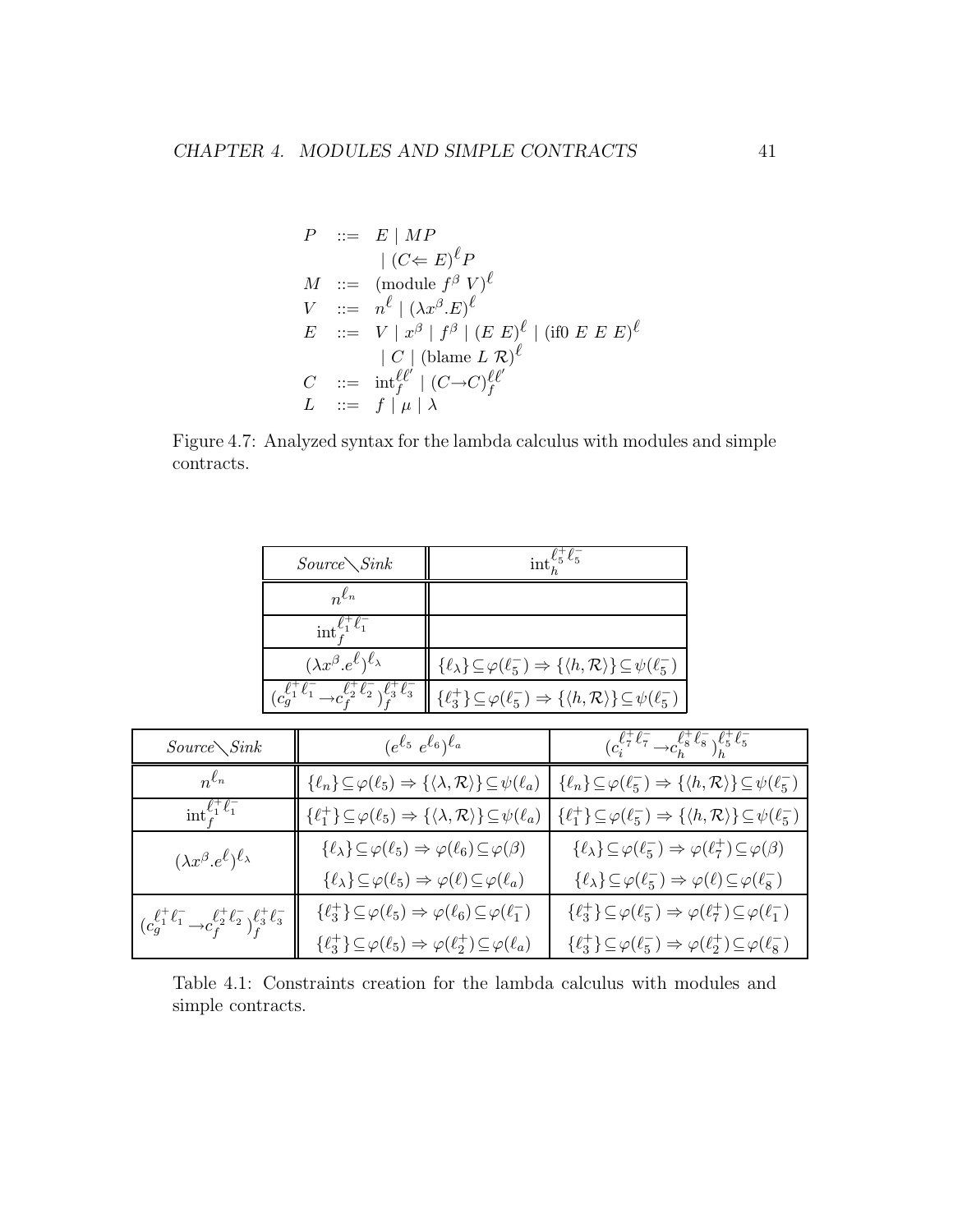sources; contracts inside of top-level checks are sinks. Because of this dual role, contracts have two labels: one represents the contract as a value source and the other as a value sink. Consider

$$
\mathrm{int}_f^{\ell^+ \ell^-}
$$

The analysis uses  $\ell^+$  when it deals with the contract as an integer source and  $\ell^-$  when it deals with it as an integer sink, i.e., for an integer contract check.

Table 4.1 is similar to Table 3.1, only with more source and sink combinations. We therefore only explain here the constraints in the bottom right cell of the second part of the table.

The first (second, respectively) of those two constraints says that, if an abstract functional value, represented by the arrow contract labeled with  $\ell_3^+$  $_3^+$  , flows into a function check, represented by the arrow contract labeled with  $\ell_5^-$ 5 , then the abstract value source from the domain (range) of the function check (functional value), represented by  $\ell_7^+$  $_{7}^{+}$   $(\ell_{2}^{+})$  $_2^{\text{+}}$ ), flows into the abstract value check from the domain (range) of the functional value (function check) represented by  $\ell_1^ ^{-}_{1}$   $(\ell_{8}^{-})$  $_{8}^{-}$ ).

The blame constraints in Table 4.1 always use the name h associated with the sink (or  $\lambda$  when the program violates the language specification), never the name  $f$  associated with the source. This makes the analysis consistent with the invariant established via rule ARROWC during the annotation process of Section 4.1.2. That rule switches the two module variable names used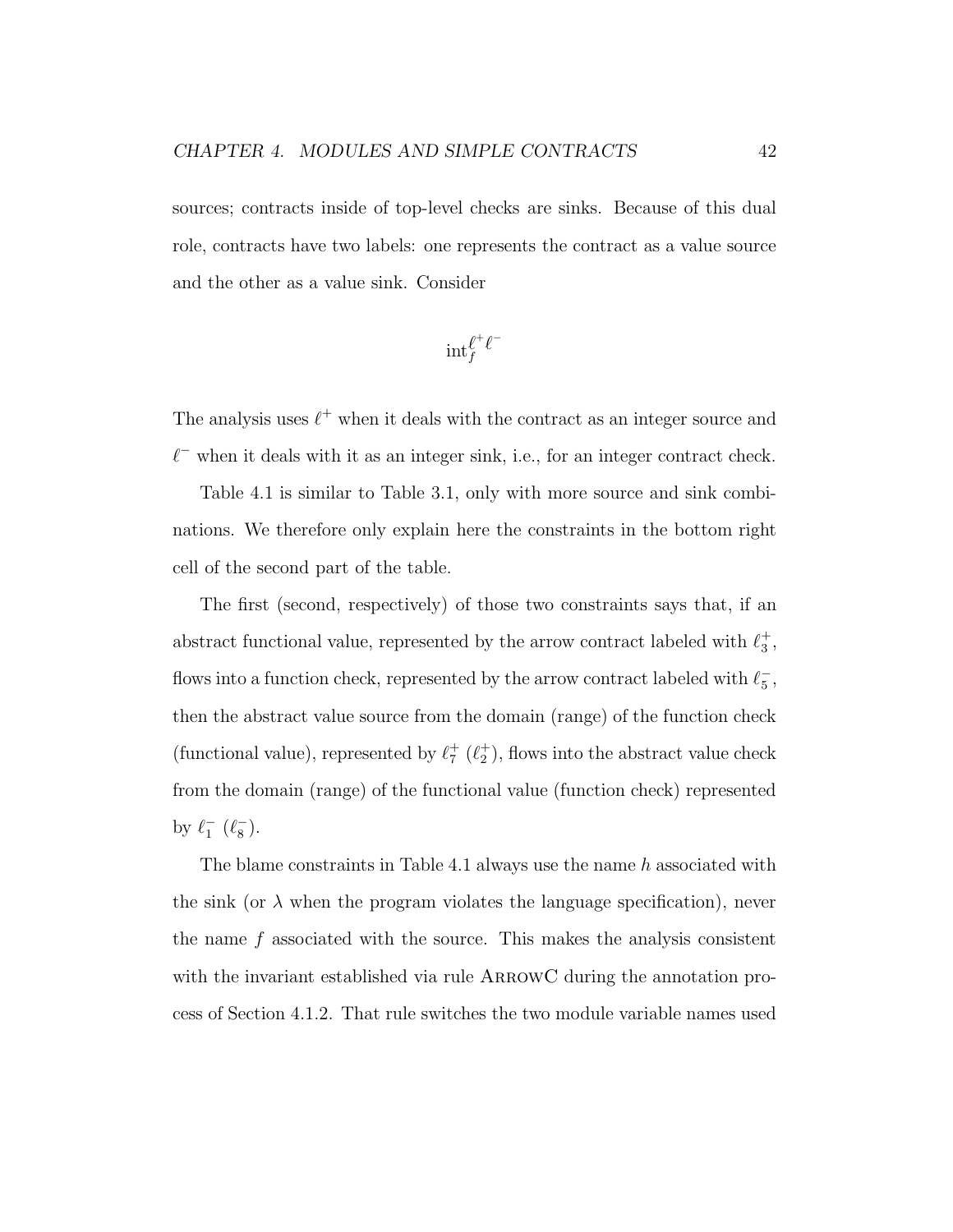by the  $\frac{a}{c}$  judgment as it traverses the domain positions in a functional contract. This switch ensures that when an expression is reduced and triggers a contract violation at runtime, blame for that violation is always correctly assigned to the module that originally contained the expression being reduced. The switch also ensures that, at analysis time, the name of the module that originally contained the currently analyzed lifted expression tree is always the name associated with any contract check that is used at the top of that tree.

For example, in the lower left part of Figure 4.5, the original grey module is always blamed when the reduction process triggers a runtime contract violation in either of the two grey terms. In the lower right corner of the figure the name of the original grey module is always associated with the contract checks at the top of both grey subtrees. By always using the name  $h$ associated with such contact checks when assigning blame, the constraints of Table 4.1 guarantee that the analysis is consistent with the runtime behavior in blaming the original grey module for all contract violations occurring inside a grey term.

This treatment of blame assignment is also consistent with a modular analysis. The analysis completely trusts the contracts at the top and bottom of a lifted expression tree to correctly approximate the outside world, even if analyzing later that outside world might show that assumption to be untrue. Since it trusts the contracts, the analysis can only assign blame to the analyzed expression. While this makes blame assignment look easy, it is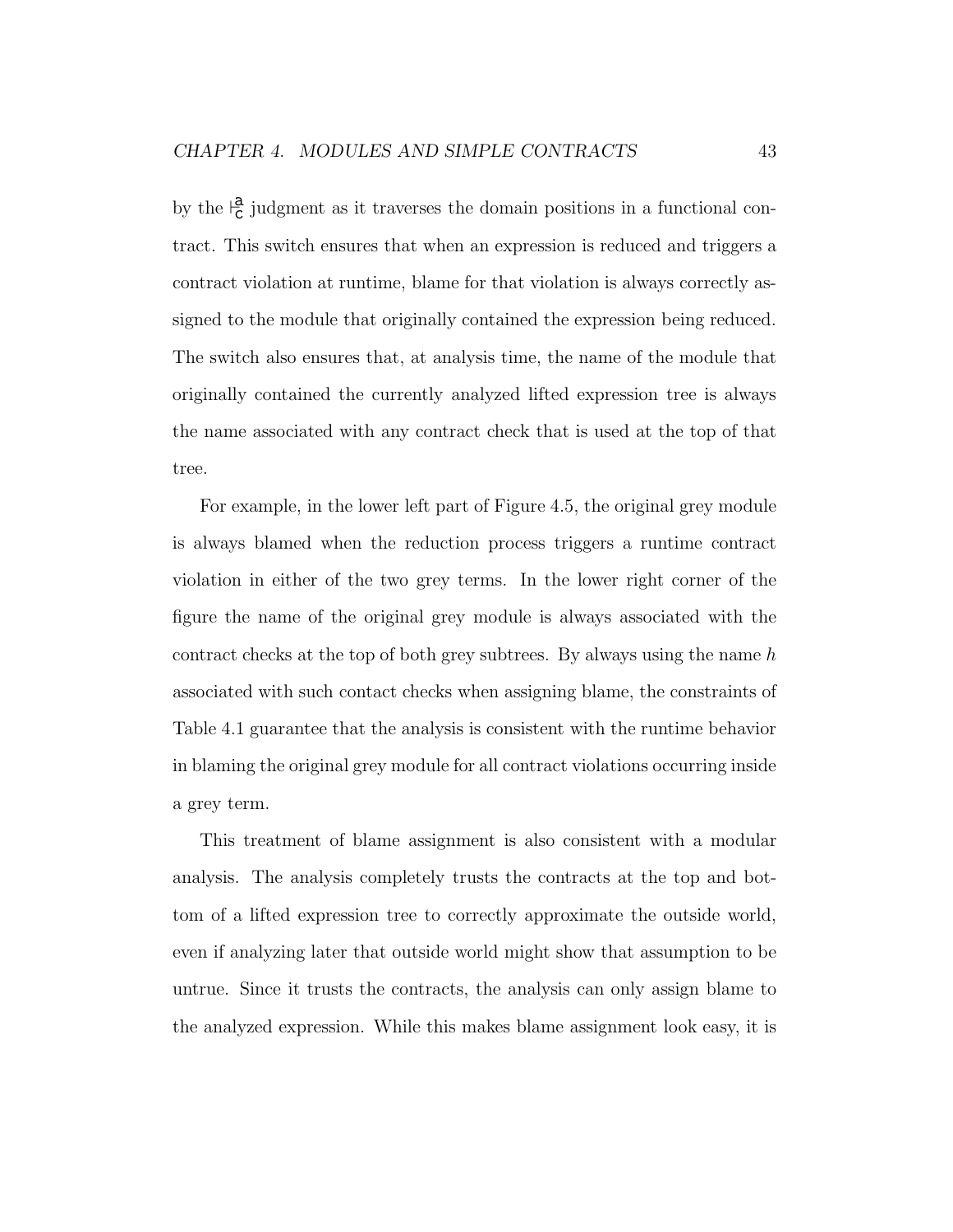really a consequence of a carefully engineered annotation process and lifting phase.

#### Additional Constraints

Finally, as in the previous chapter, we must supplement Table 4.1 with rules that get the flows initiated for all the value sources. See the top row of Table 4.2, where integer and arrow contracts are treated as abstract value sources.

The fourth row explains the analysis of contract checks at the top of the lifted trees. Recall that a contract at the top of a lifted tree simulates the context in which the tree used to occur. Since any given contract can be both a value source or a value sink, the constraint generation algorithm merely connects the outflow of the sub-expression with the inflow of the contract.

Initially, a module contributes only its single value to the analysis. The last row in Table 4.2 therefore adds a constraint that connects the value to the module variable. Since a variable shares its label with all its references, the value thus flows from the variable definition to each reference to  $a \leftarrow$  form that checks the values against the module variable's contract. The analysis thereby ensures that the expression defining the module variable satisfies its own contract.

Once all the constraints have been generated, they are solved exactly as described in the previous chapter, by computing the closure of a graph.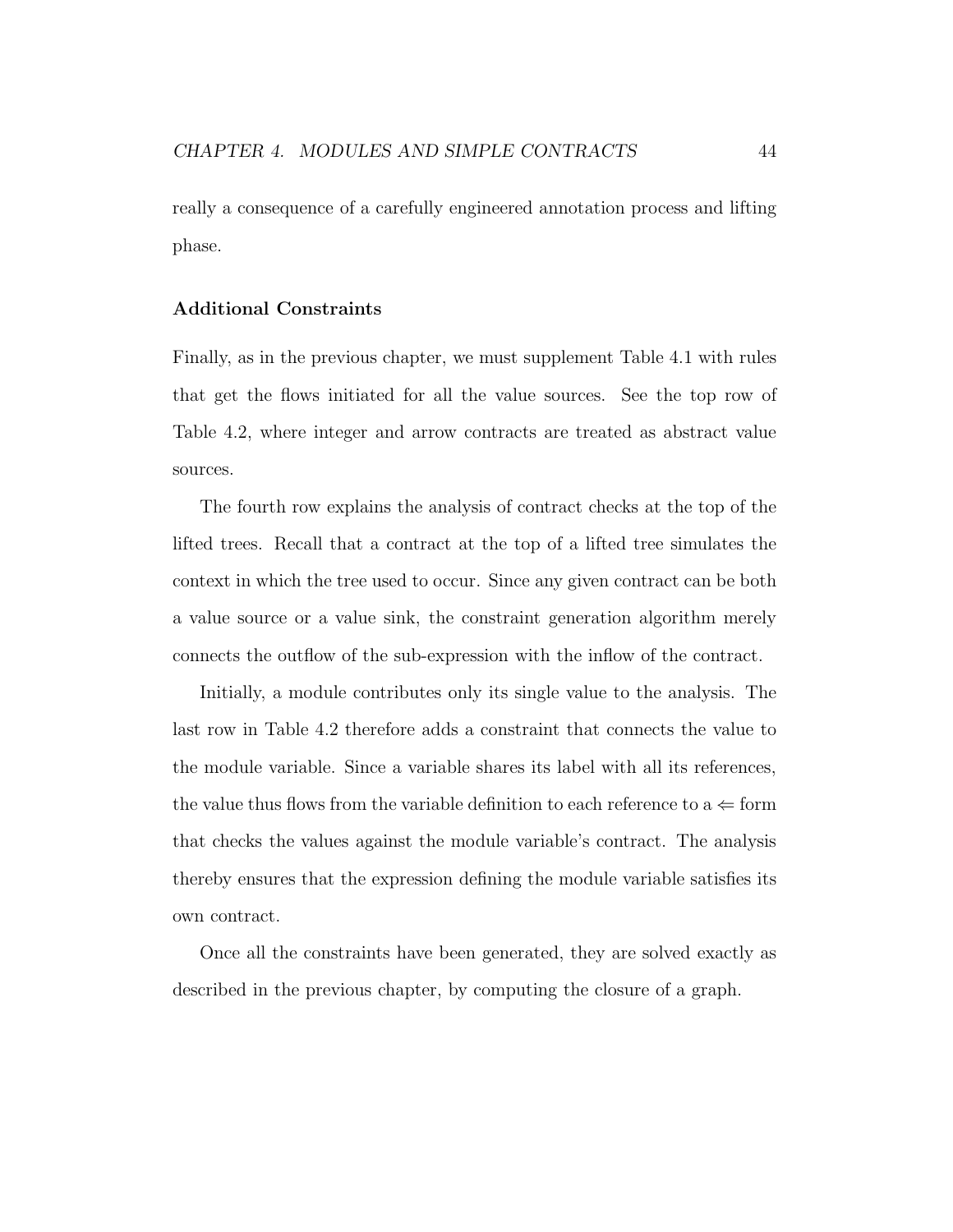| $(\lambda x^{\beta} . e^{\ell_e})^{\ell}$<br>$\mathrm{int}_f^{\ell\ell'}$<br>$(c_1 \rightarrow c_2)_{f}^{\ell \ell'}$<br>$n^{\ell}$ | $\{\ell\} \subseteq \varphi(\ell)$              |
|-------------------------------------------------------------------------------------------------------------------------------------|-------------------------------------------------|
| (blame $f s$ ) <sup><math>\ell</math></sup>                                                                                         | $\{\langle f, s \rangle\} \subseteq \psi(\ell)$ |
| (if0 $e^{\ell_0} e^{\ell_1} e^{\ell_2}$ ) $\ell$                                                                                    | $\varphi(\ell_1) \subseteq \varphi(\ell)$       |
|                                                                                                                                     | $\varphi(\ell_2) \subseteq \varphi(\ell)$       |
| $(c_f^{\ell\ell'} \leftarrow e^{\ell_e})^{\ell_c}$                                                                                  | $\varphi(\ell_e) \subseteq \varphi(\ell')$      |
| (module $f^{\beta} v^{\ell_v}$ ) <sup><math>\ell</math></sup>                                                                       | $\varphi(\ell_v) \subseteq \varphi(\beta)$      |

Table 4.2: Additional constraints for the lambda calculus with modules and simple contracts.

#### 4.3.3 Type Reconstruction

Since the contract language considered in this chapter is quite simple, extending the type reconstruction process to handle those new abstract values is straightforward. See Figure 4.8.

In the previous chapter type reconstruction was only of interest because we wanted our static graphical debugger to use a type-like representation when displaying the results of the analysis to the user. Here, however, these types are also useful for the formulation of the analysis soundness theorem of the next section.

## 4.4 Soundness

Let  $[p]$  be the set of constraints that the analysis generates when given the lifted program p, and, sa before, let  $\models$  denote implication between sets of constraints: for two sets of constraints A and A', we have  $A \models A'$  if and only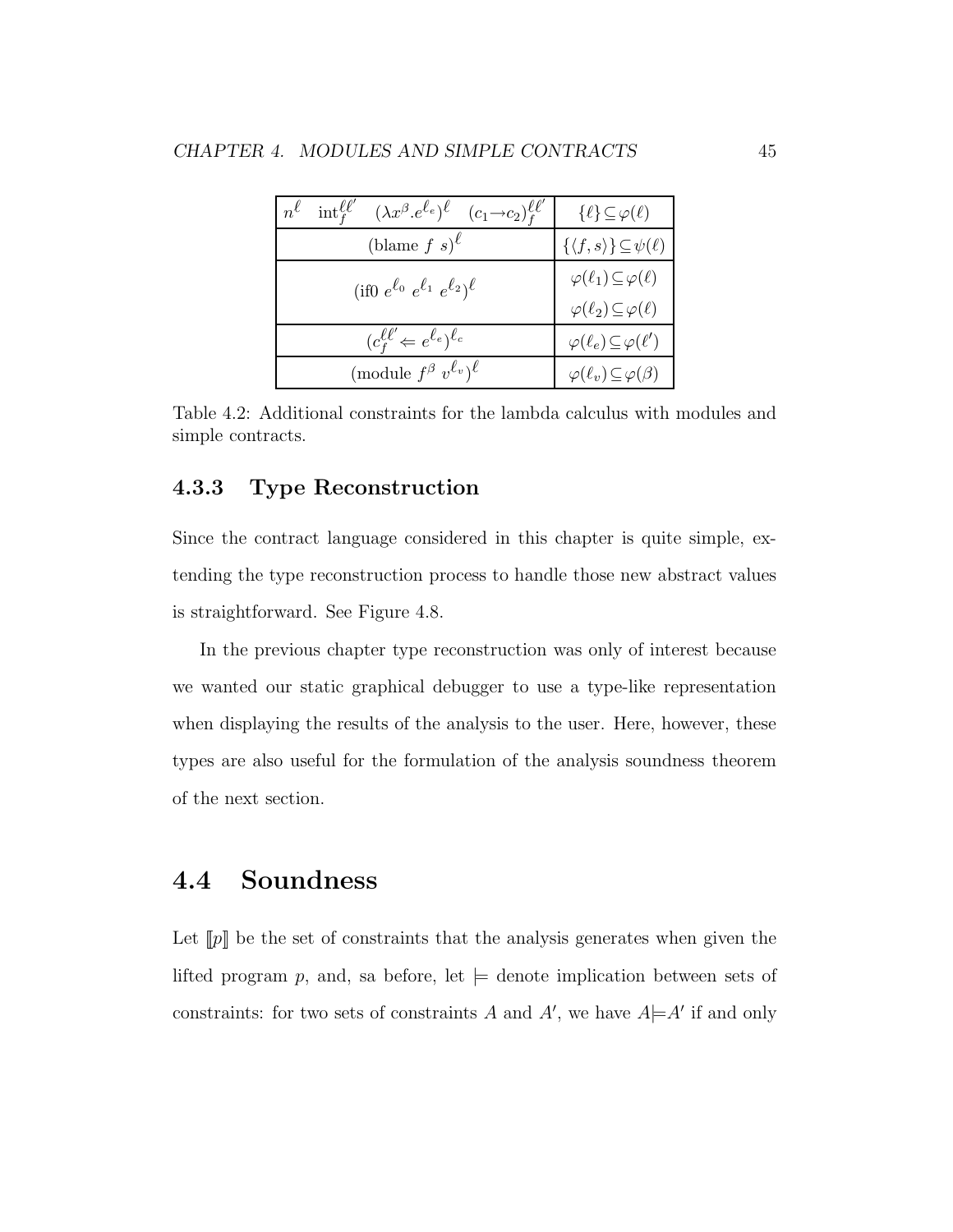$$
\mathcal{R}^{\varphi}(\ell) \stackrel{def}{=} {\{\ell\} \cup \mathcal{R}^{\varphi}_{u}(\ell)}
$$
  
\n
$$
\mathcal{R}^{\varphi}_{u}(\ell) \stackrel{def}{=} \bigcup_{\ell_{i} \in \varphi(\ell)} \mathcal{R}^{\varphi}_{t}(\ell_{i})
$$
  
\n
$$
\mathcal{R}^{\varphi}_{t}(\ell) \stackrel{def}{=} {\{\ell\} \text{ if } n^{\ell} \text{ or } \text{inf}^{\ell}_{f}}^{\{\ell\}}
$$
  
\n
$$
\{\ell\} \cup \mathcal{R}^{\varphi}(\ell_{1}) \cup \mathcal{R}^{\varphi}(\ell_{2}) \text{ if } (\lambda x^{\ell_{1}} \cdot e^{\ell_{2}})^{\ell} \text{ or } (c_{g}^{\ell_{1}\ell_{1}} \rightarrow c_{f}^{\ell_{2}\ell_{2}})^{\ell}_{f}}
$$
  
\n
$$
\mathcal{T}^{\varphi}(\ell) \stackrel{def}{=} (\text{rec } ([\ell_{i} \mathcal{T}^{\varphi}_{u}(\ell_{i})]_{\ell_{i} \in \mathcal{R}} \varphi(\ell) \cdots) \ell)
$$
  
\n
$$
\mathcal{T}^{\varphi}_{u}(\ell) \stackrel{def}{=} (\text{union } \mathcal{T}^{\varphi}_{t}(\ell_{i})_{\ell_{i} \in \varphi(\ell)} \cdots)
$$
  
\n
$$
\mathcal{T}^{\varphi}_{t}(\ell) \stackrel{def}{=} \begin{cases} \text{int if } n^{\ell} \text{ or } \text{int}^{\ell}_{f} \\ (\ell_{1} \rightarrow \ell_{2}) \text{ if } (\lambda x^{\ell_{1}} \cdot e^{\ell_{2}})^{\ell} \text{ or } (c_{g}^{\ell_{1}\ell_{1}} \rightarrow c_{f}^{\ell_{2}\ell_{2}})^{\ell}_{f} \end{cases}
$$

Figure 4.8: Type reconstruction for the lambda calculus with modules and simple contracts.

if every solution of  $A$  is a solution of  $A'$ . Given this machinery, an adaptation of Wand and Williamson's soundness theorem for our modular analysis is as follows.

**Theorem 2.** For a given annotated program p, let  $p' \stackrel{\text{def}}{=} m' \dots e^{\ell'}$  be such that  $\frac{1}{p} p \leadsto p'$ . Then either:

- p reduces to  $m \dots v^{\ell}$  and then  $[ p' ] \models \{\ell\} \subseteq \varphi(\ell'),$
- or p reduces to  $(blame \pi \mathcal{R})^{\ell}$  and then  $[\![p']\!] = {\langle \pi, \mathcal{R} \rangle} {\subseteq \psi(\ell)}$ ,
- or p reduces forever;

where  $\pi$  indicates the party to blame for the violation: either a module variable name like f, or  $\mu$  for the main expression, or  $\lambda$  for a violation by the programmer of a constraint of the lambda calculus itself.

 $\overline{1}$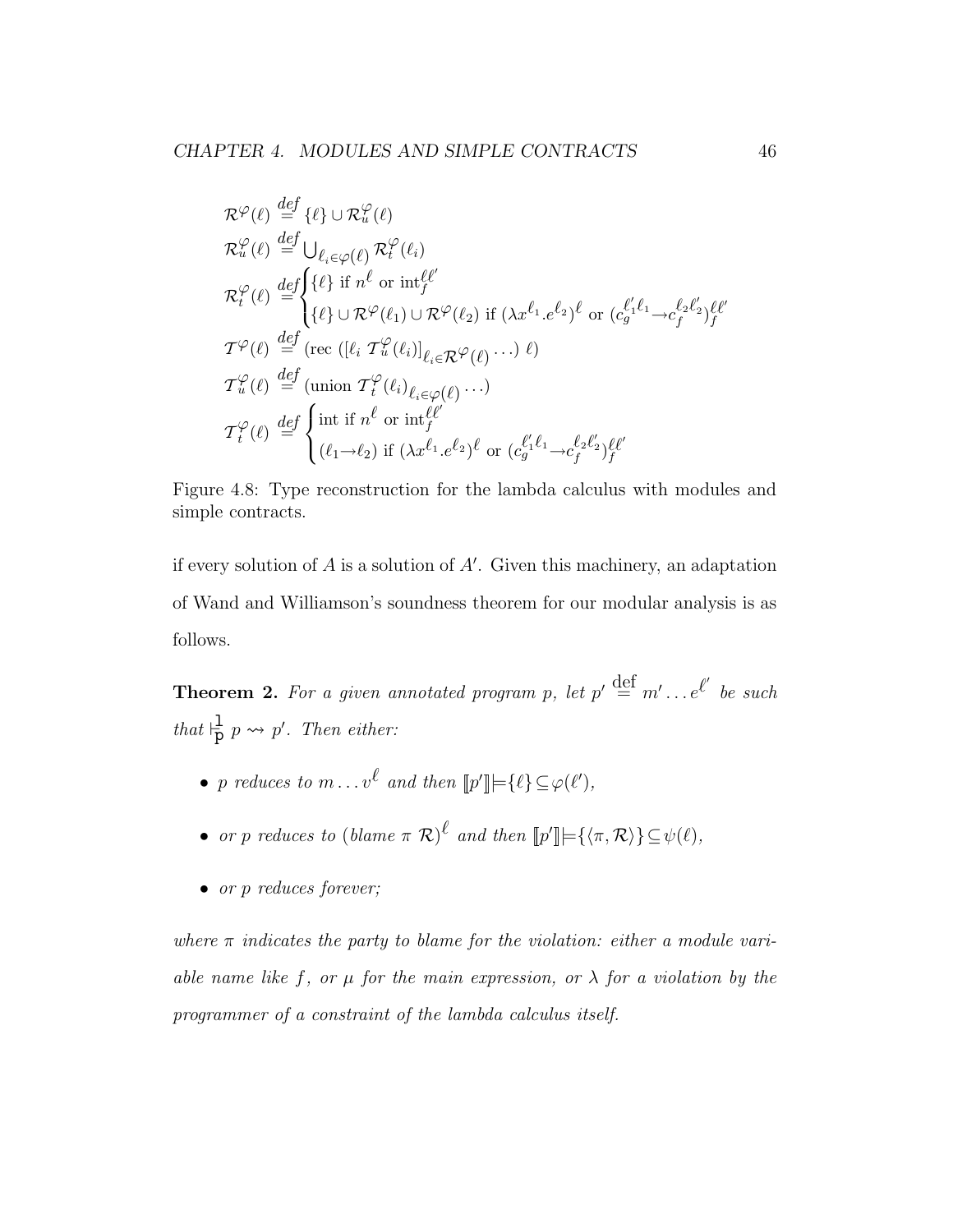The proof follows the lines of the one described in the previous chapter.

While necessary, the theorem above is not quite enough. It shows that, if the program reduces to a value, the analysis correctly predicts the label on that value. This does not automatically mean that the analysis predicts the value itself; after all, the label on a given value changes every time the value crosses a contract boundary. Indeed, one of the invariants of the reduction rules from Figure 4.4 is that a value that successfully goes through a contract check always acquires the label that was on that contract (seen as an abstract value source).

What we want is a strengthening of the theorem that tells us something about values and types. Fortunately, contracts ensure that types are preserved as values cross contract boundaries. For example, when the analysis encounters the expression

$$
(\text{int}_{f}^{\ell \ell'} \Leftarrow 3^{\ell_n})^{\ell_c},
$$

the theorem above says that the analysis will predict a value with label  $\ell$  as the final result of the program, but we want a more informative theorem that says that the analysis will predict that that result is in fact an integer with label  $\ell$ . In this case we obtain  $3^{\ell}$  after just one reduction step (INT-INT). Using this insight, we can state and prove an improved correctness theorem.

**Theorem 3.** For a given annotated program p, let  $p' \stackrel{\text{def}}{=} m' \dots e^{\ell'}$  be such that  $\frac{1}{p} p \leadsto p'$ . Then either: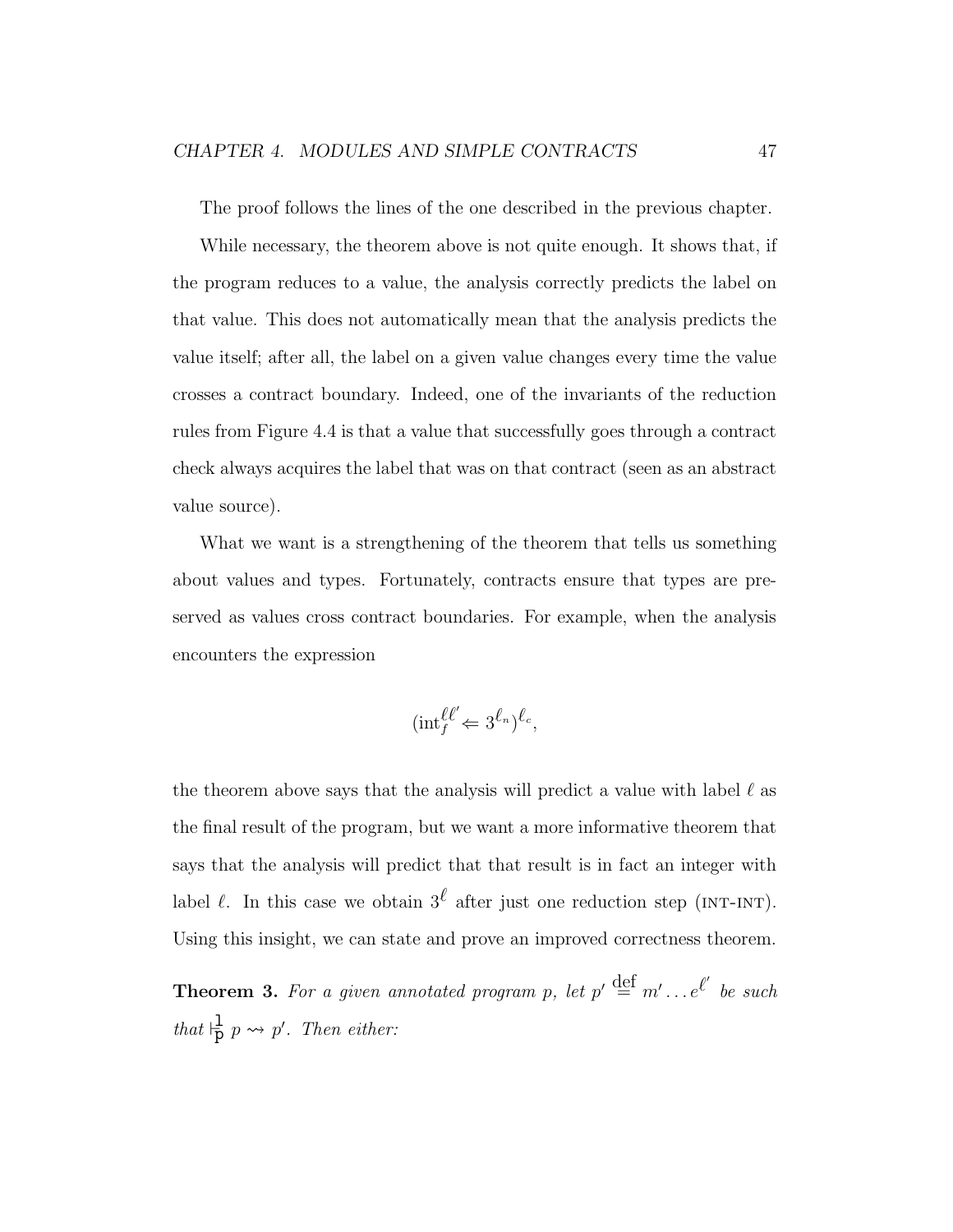- p reduces to  $m \dots v^{\ell}$  and then  $[![p']!] \models \mathcal{T}^{\varphi}(\ell) \leq \mathcal{T}^{\varphi}(\ell'),$
- or p reduces to  $(blame \pi \mathcal{R})^{\ell}$  and then  $[\![p']\!] = {\langle \pi, \mathcal{R} \rangle} {\subseteq \psi(\ell)}$ ,
- or p reduces forever.

where  $\leq$  is subtyping between recursive types [5, 34] and  $\pi$  has the same meaning as before.

Proof Sketch. We adapt again Wand and Williamson's technique as follows for this proof. Take the set of constraints  $[\![p']\!]$ . Replace every constraint of the form  $\varphi(\ell) \subseteq \varphi(\ell')$  with a constraint of the form  $T^{\varphi}(\ell) \leq T^{\varphi}(\ell')$ . Now prove the type preservation property for these sets of constraints using Wand and Williamson's technique and the fact that all contract checking reductions in Figure 4.4 ensure that types are preserved when a value crosses a contract boundary.  $\Box$ 

## 4.5 Modularity

Conventionally, an analysis is called modular if it is applied to a module and a description of the rest of the world. That is, the approach assumes that a modular analysis is what an analysis applied to a module is. This makes sense if the analysis is defined compositionally (i.e. if the result of analyzing a term only depends on the results of analyzing the term's subterms). In contrast, we have formulated the analysis in terms of the entire program,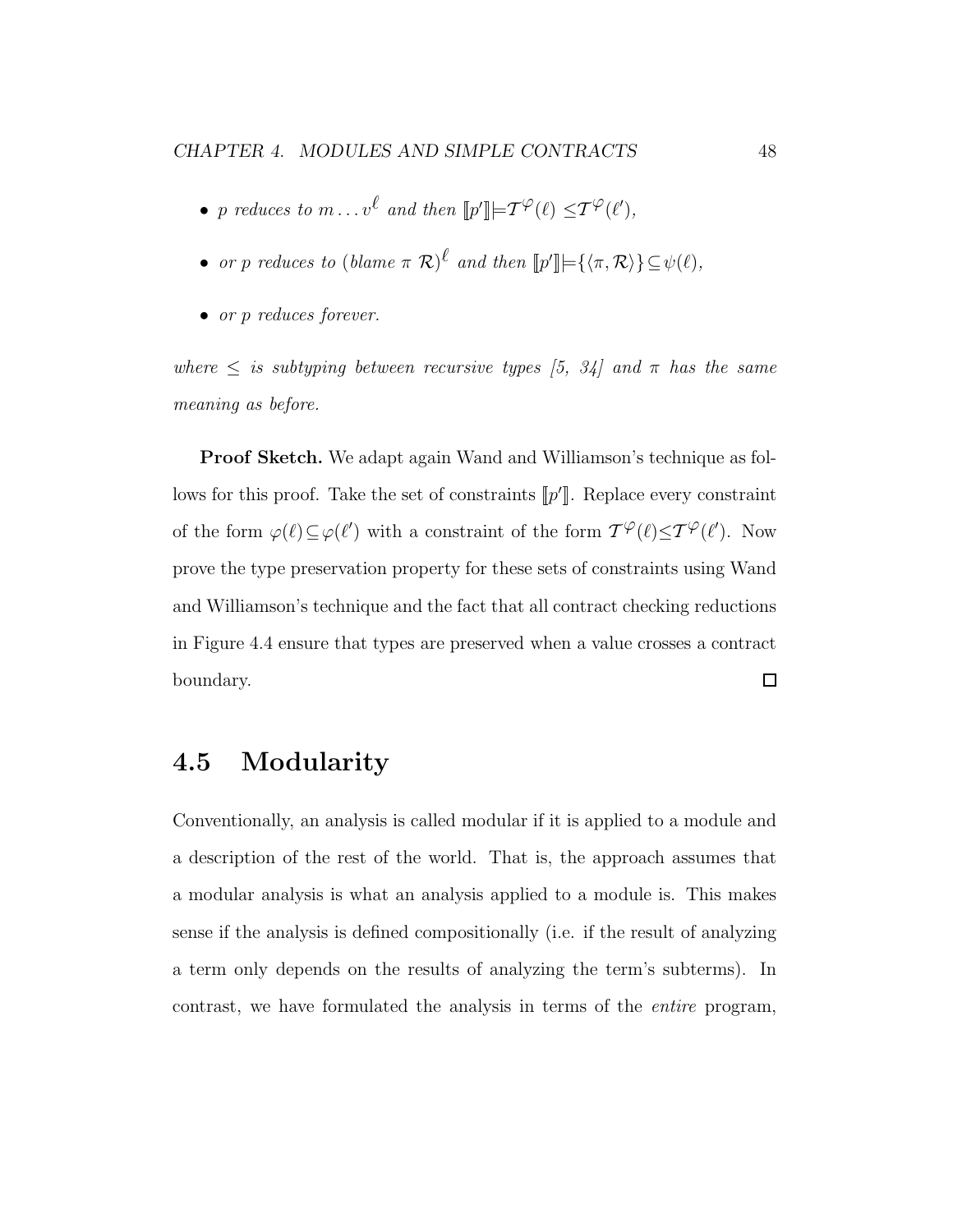and we now have to prove that it is modular, i.e., that a lifted tree of a program can be analyzed in isolation of the rest of the program.

**Theorem 4.** Given an annotated program p, let p' be such that  $\frac{1}{p}$  p  $\rightarrow$  p'. Consider a single lifted tree t' in p'. Consider the minimal solution  $\varphi_{p'}$  of  $\llbracket p' \rrbracket$  and its restriction  $\varphi_{p'/t'}$  to the labels that occur in t'. Consider also the minimal solution  $\varphi_{t'}$  of  $\llbracket t \rrbracket$ . Then  $\varphi_{p'/t'}$  and  $\varphi_{t'}$  are the same.

In other words, analyzing a lifted tree (either a module or a lifted expression) in isolation of the rest of the program produces the same results as analyzing the whole program and then looking at the results for just that tree. This is true regardless of how many times the program has already been reduced.

Proof Sketch. A direct consequence of the lemma below. We consider minimal solutions because all other pairs of solutions are incomparable in  $\Box$ general.

To show that module contracts are complete descriptions of the program context, we prove that abstract values cannot flow between any two lifted trees during the constraint solving phase.

**Lemma.** Given an annotated program p, let p' be such that  $\frac{1}{p}$  p  $\rightsquigarrow$  p'. Then for two different lifted trees t and t' that are in  $p'$ , the only labels  $\ell$  in t and  $\ell'$  in t' such that  $[\![p']\!] \models \varphi(\ell) \subseteq \varphi(\ell')$  are labels where  $\ell = \ell' = \beta$  with  $t = (\text{module } f^{\beta} \text{ } v^{\ell_v})^{\ell_m} \text{ and } t' = (c_{fg}^{\ell^+ \ell^-} \Leftarrow f^{\beta})^{\ell_c}.$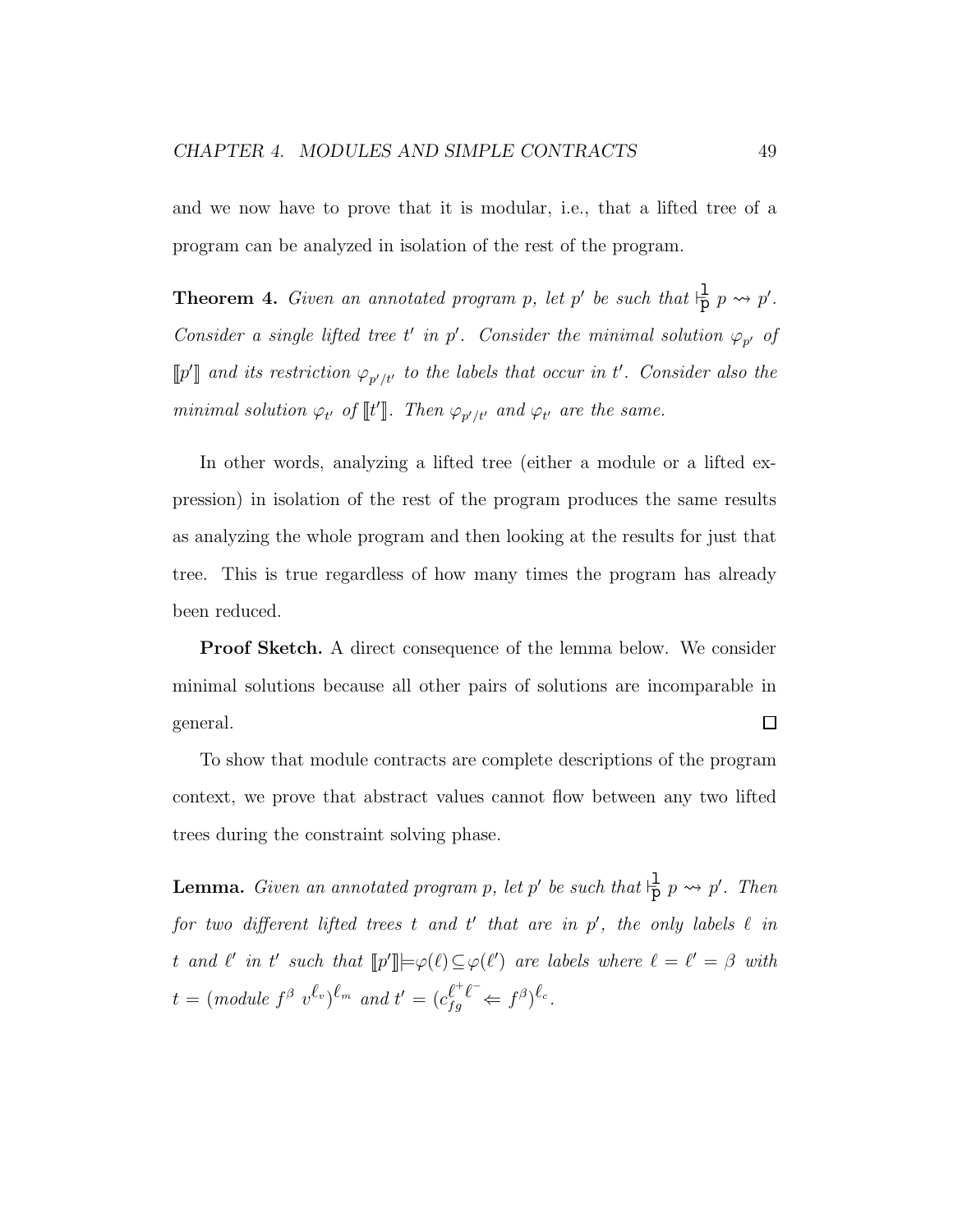Intuitively, the lemma says that the analysis propagates only values from modules to occurrences of contracted module names. That is, from a module variable binder to a reference that is wrapped with a contract check. Of course, such flows do not break modularity in practice because they merely mean that the module's value is checked against its own contract. That such checks create a seemingly inter-tree flow is an artifact of our lifting process. A practical implementation simply propagates the module's value directly into the check without going through the variable reference. This is in fact what happens as soon as the LOOKUP rule has been used.<sup>2</sup>

Proof Sketch. A close look at the syntax of Figure 4.7 shows that intertree flows can only occur in the following two cases: (1) across the same contract seen as a sink at the top of a lifted tree and as a source at the bottom of another tree; or (2) from a lexical or module-defined variable binder in one tree to a reference to the same variable in another tree.

(1) All contracts are tagged with two labels. The first one is used when the contract is seen as an abstract value source, the second one when the contract is seen as a sink. Tables 4.1 and 4.2 are defined, however, in such a way that no abstract value ever flows into a source contract (apart from the abstract value represented by that contract itself) or flows out of a sink contract. Leaking values across contracts is therefore impossible.

<sup>&</sup>lt;sup>2</sup>Putting the contract checks on the module variable binders rather than on each module reference would make the analysis monovariant in such values. As it stands, it is naturally polyvariant in values exported from modules [56].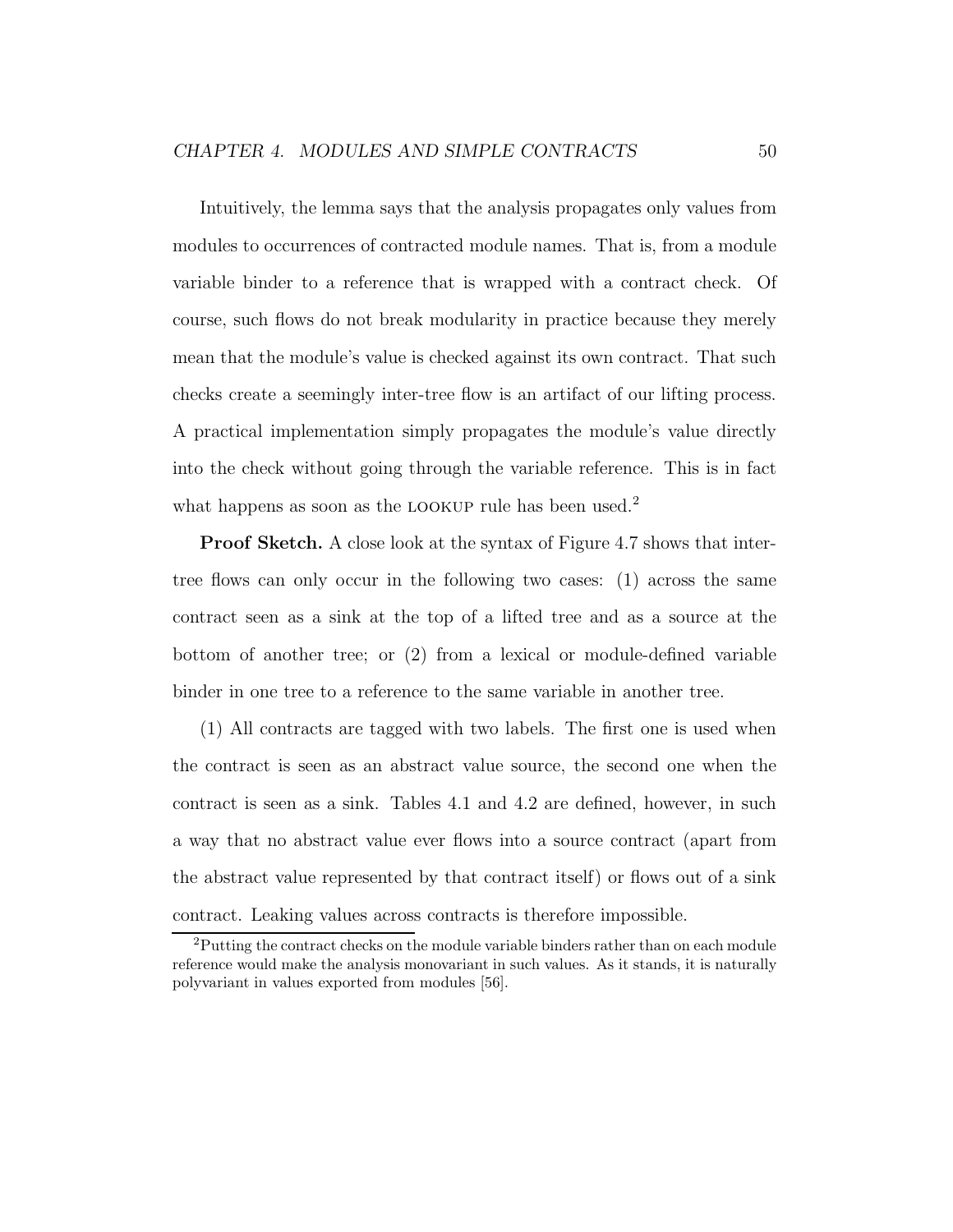(2a) Similarly, the binder and all the references for a given lexical variable always remain inside the same tree. By construction contracts are initially only on module-defined variables. No reduction rule, including the split-arrow rule, ever introduces a contract between a binder and one of its references. The lifting function therefore never separates binder and references into two different trees.<sup>3</sup> Leaks through lexical variables are thus impossible, too.

(2b) Module variables are the only remaining mechanism for inter-tree value propagation. Recall (Sec. 4.1.2) that the annotation phase wraps all module variable references with a contract check:

$$
\begin{array}{c} \text{(module } f \ c \ v) \\ \cdots f \cdots \end{array}
$$

becomes

$$
(\text{module } f^{\beta} \ v^{\ell_v})^{\ell_m}
$$

$$
\dots (c_{fg}^{\ell^+ \ell^-} \Leftarrow f^{\beta})^{\ell_c} \dots
$$

Now the lifting function lifts all contract checks to the top so that after lifting, the annotated code above is split into three trees:

$$
(\text{module } f^{\beta} \ v^{\ell_v})^{\ell_m}
$$

$$
(c_{fg}^{\ell^+ \ell^-} \Leftarrow f^{\beta})^{\ell_c}
$$

$$
\dots c_{fg}^{\ell^+ \ell^-} \dots
$$

<sup>&</sup>lt;sup>3</sup> This is the invariant that would be broken if the LAM-LAM reduction rule in Figure 4.4 used eta expansion instead of a blessed arrow. See Footnote 1.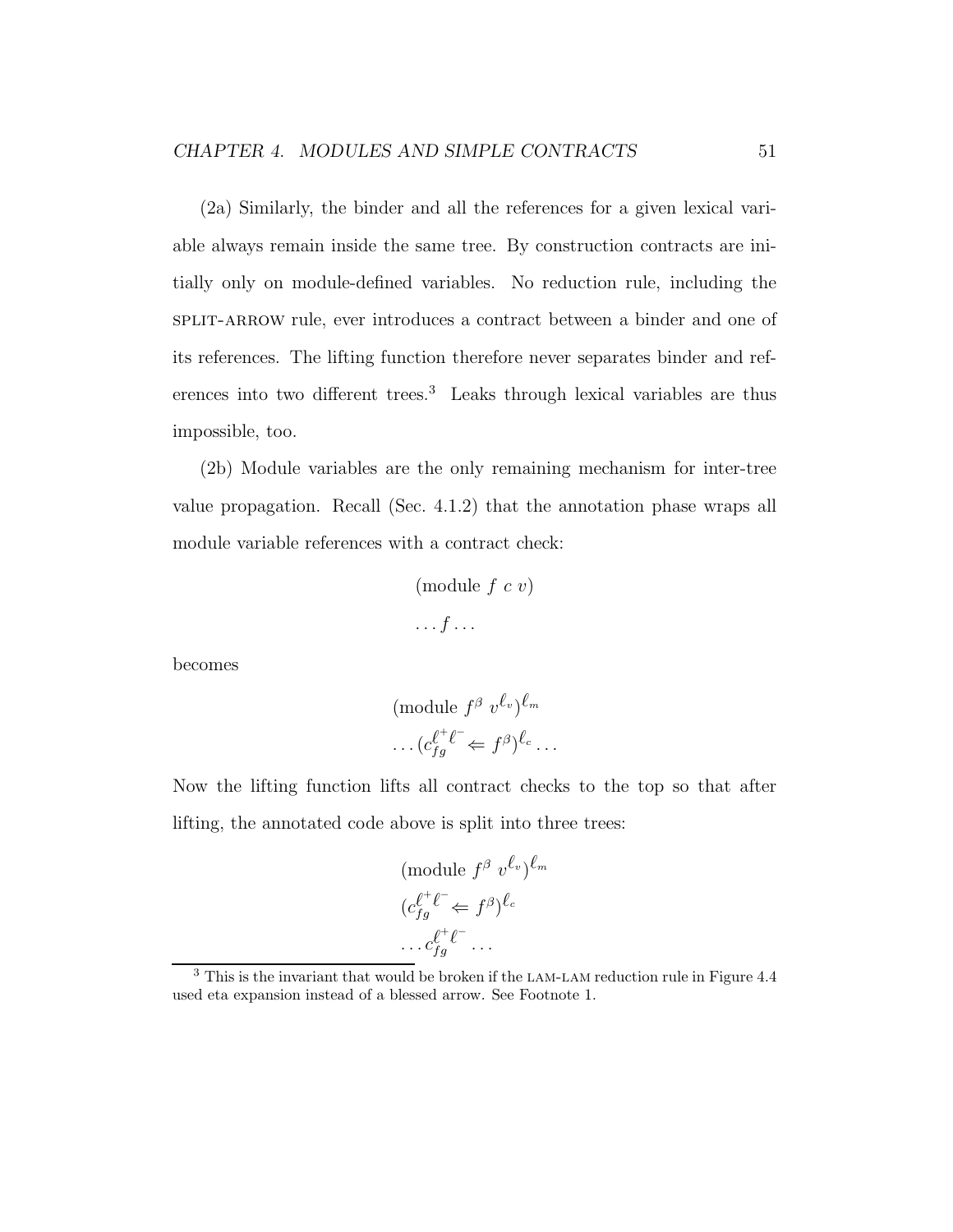And in fact, the analysis of this code propagates the value  $v^{\ell_v}$  in the first tree to  $f^{\beta}$  in the module and afterwards to the reference  $f^{\beta}$  in the contract check.

In short, this last part validates that inter-tree flows are possible from a module variable definition to a contract check for just this variable. No other kind of flow is possible through module variables because by construction all contract checks are initially on module variable references. Such references can only disappear by being substituted for their bound value (lookup rule in Figure 4.4), which then makes the second lifted tree in the example above  $\Box$ independent of the first one.

## 4.6 Analysis Complexity

The constraints created by the analysis using the rules in Tables 4.1 and 5.3 can still be solved in time proportional to the cube of the size of the lifted program [47] in the worst case. Remember though that the annotation process duplicates contracts, and in fact it can do so a linear number of times if there is a linear number of module variable references in the program. If a given module variable has a linear number of references and its contract is itself linear in the size of the original program, the size of the lifted program is then quadratic in the size of the original program in the worst case, and the total running time of the constraint solving part of the analysis is then proportional to the sixth power of the size of the original program. The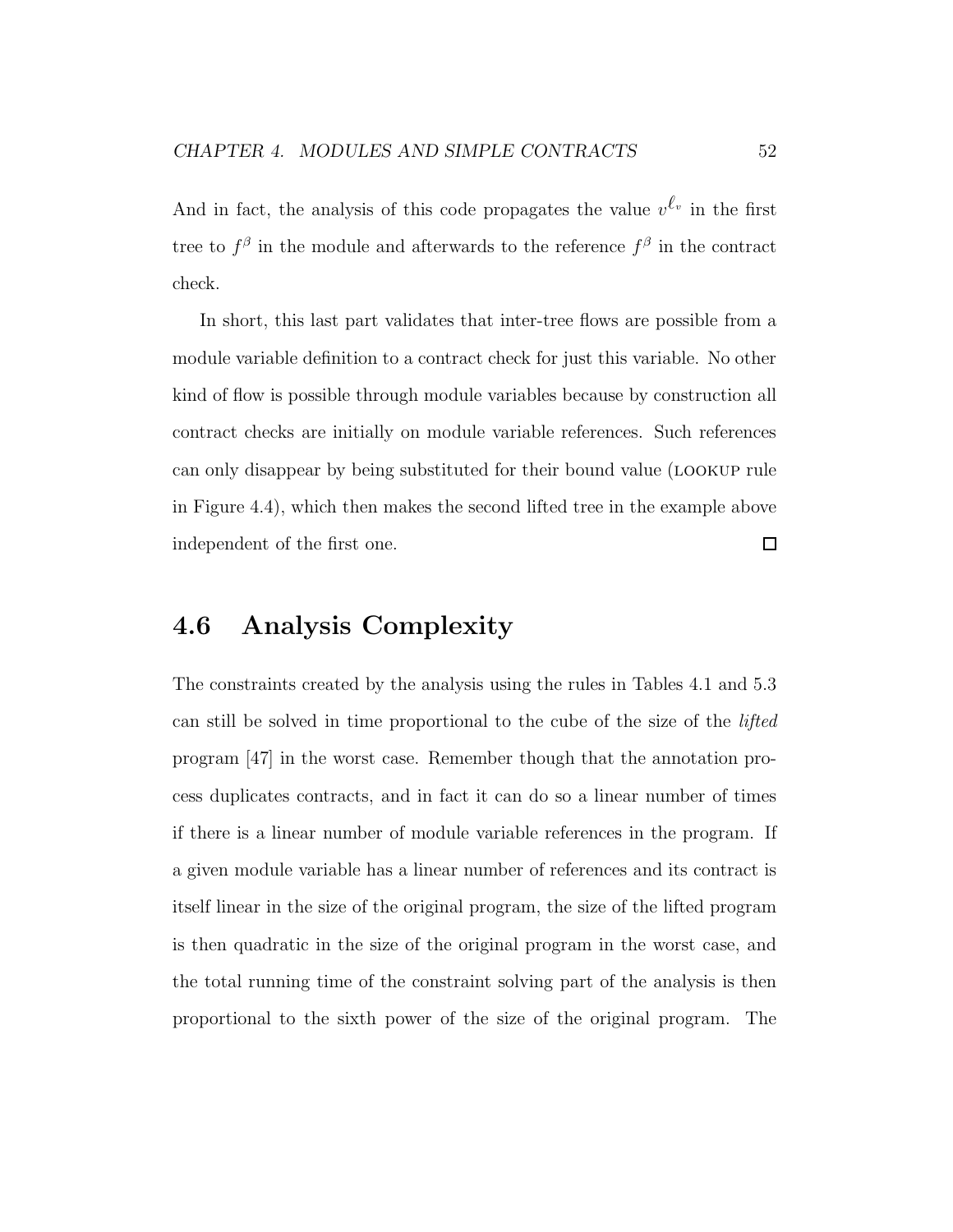worst-case running time for the whole analysis is therefore  $\mathcal{O}(n^6)$ , where n is the size of the original program. In practice contracts have a constant size so the programmer is unlikely to ever experience this worst case analysis time.

A more interesting question is what happens in the most common case. To answer this we have to define things slightly more formally. Assume first that the modules and main expression of a program are numbered from 1 to  $m$ , with  $m$  being the number assigned to the main expression. We then use  $S_i^c$  to indicate the size of the contract on the module variable defined in module *i*, and we use  $S_i^e$  to indicate the size of the corresponding expression in the definition in module *i*. The size  $S_i^m$  $_i^m$  of module *i* is then roughly  $S_i^e + S_i^c$  $\frac{c}{i}$ . The main expression does not have a contract so  $S_m^c$  is zero. The size  $S_p^p$  of the original program is then  $S^p = \sum_{i=1}^m S_i^m = \sum_{i=1}^m S_i^e + \sum_{i=1}^m S_i^c$ .

To compute the size of the lifted program we have to take into account the contract copying done by the lifting phase. Define  $R_{ji}$  to be the number of times the module variable defined in module j is referenced in module i  $(R_{mi})$ is zero for all  $i$ , since the main expression does not define any variable). When lifting module  $i$ , the lifting process does two things: first it removes from module i the contract on the module variable defined in module i; second, for all possible j (including i itself), it wraps around each reference to the module variable defined in module  $j$  a contract check that contains a copy of the contract that was originally on the variable defined in module  $i$ . The new size  $S_i^m$ ' of module *i* after lifting is therefore  $S_i^{m'} = S_i^m - S_i^c + \sum_{j=1}^m (R_{ji}S_j^c)$  $(S_i^e + S_i^c$  $s_i^c$ ) –  $S_i^c$  +  $\sum_{j=1}^m (R_{ji}S_j^c)$  $g_j^c$ ) =  $S_i^e$  +  $\sum_{j=1}^m (R_{ji}S_j^c)$  $_{j}^{c}).$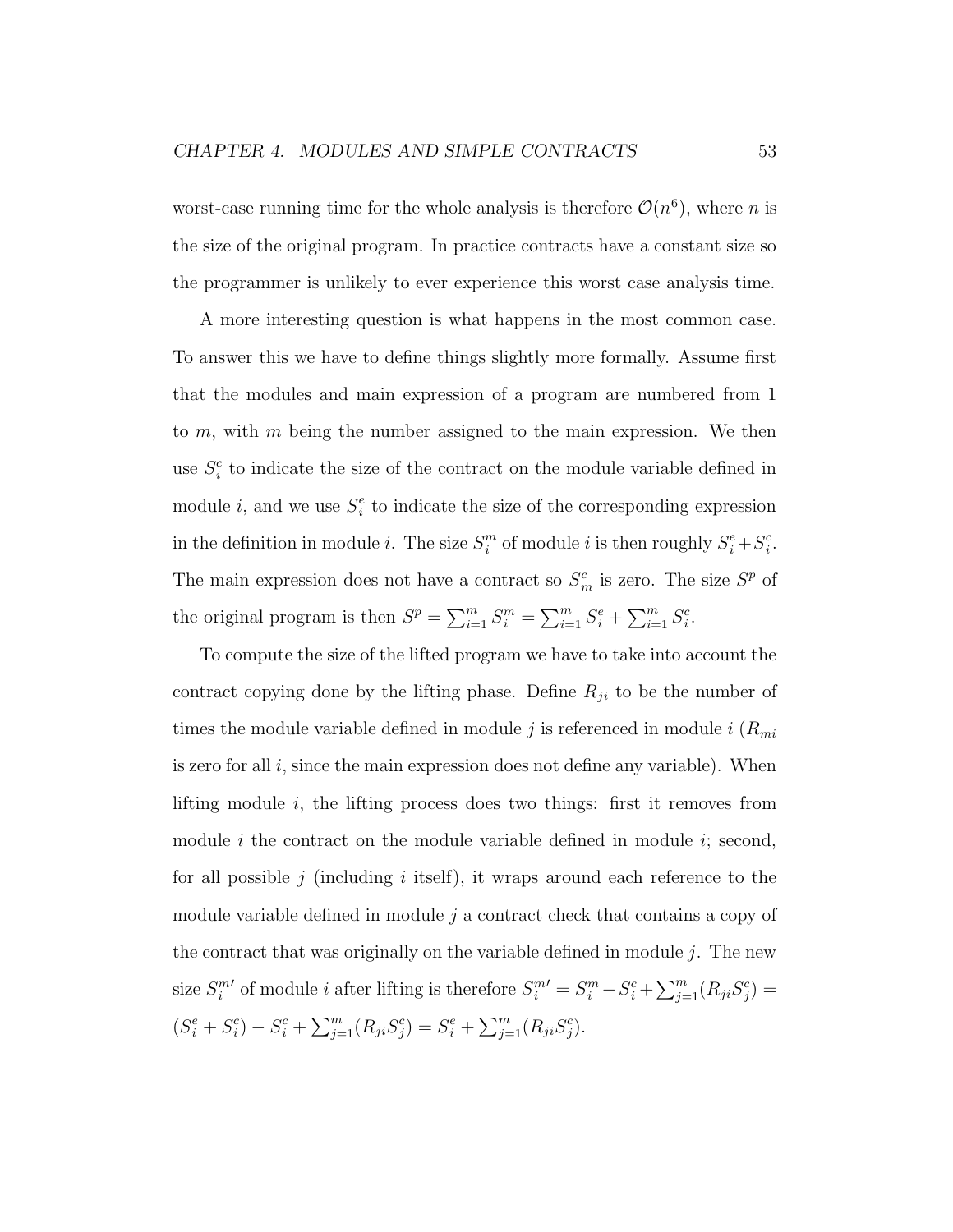Let us now make two simplifying assumptions. First we assume that all modules in the original unlifted program had the same sizes, both for their expression part  $(S_i^e = S^e)$  for all i) and contract part  $(S_i^c = S^c)$  for all  $i$ , ignoring the problem of the main expression). From a practical point of view,  $S<sup>e</sup>$  and  $S<sup>c</sup>$  can simply be thought of as averages, though for the benefit of our mathematical treatment here it is more convenient to simply assume that all the modules have the same sizes. The size  $S^{m}{}'$  of module i after lifting then becomes  $S^{m} = S^e + S^c \sum_{j=1}^m R_{ji}$ .

Now define the density d of an expression in the original program to be the number of module variable references in that expression divided by the size of the abstract syntax tree for the expression. The density  $d$  is therefore a real number between zero and one. If you consider an expression that is only a single module variable reference then the density is exactly one. If you consider an expression that is written in the lambda calculus of Chapter 3 then the density of module variable references in that expression is zero. Our second simplifying assumption is to assume that the density  $d$  is a constant throughout the program. In practice we simply expect such density to be relatively constant throughout the program for sufficiently big expressions.

The total number of module variable references that appear in module i can then be computed in two different ways. First, as the sum of the number of references to the module variable from module  $i$  that appear in module  $i$ :  $\sum_{j=1}^{m} R_{ji}$ . Second, as the product of the density of module variable references in the original unlifted module  $i$  times the size of the original unlifted module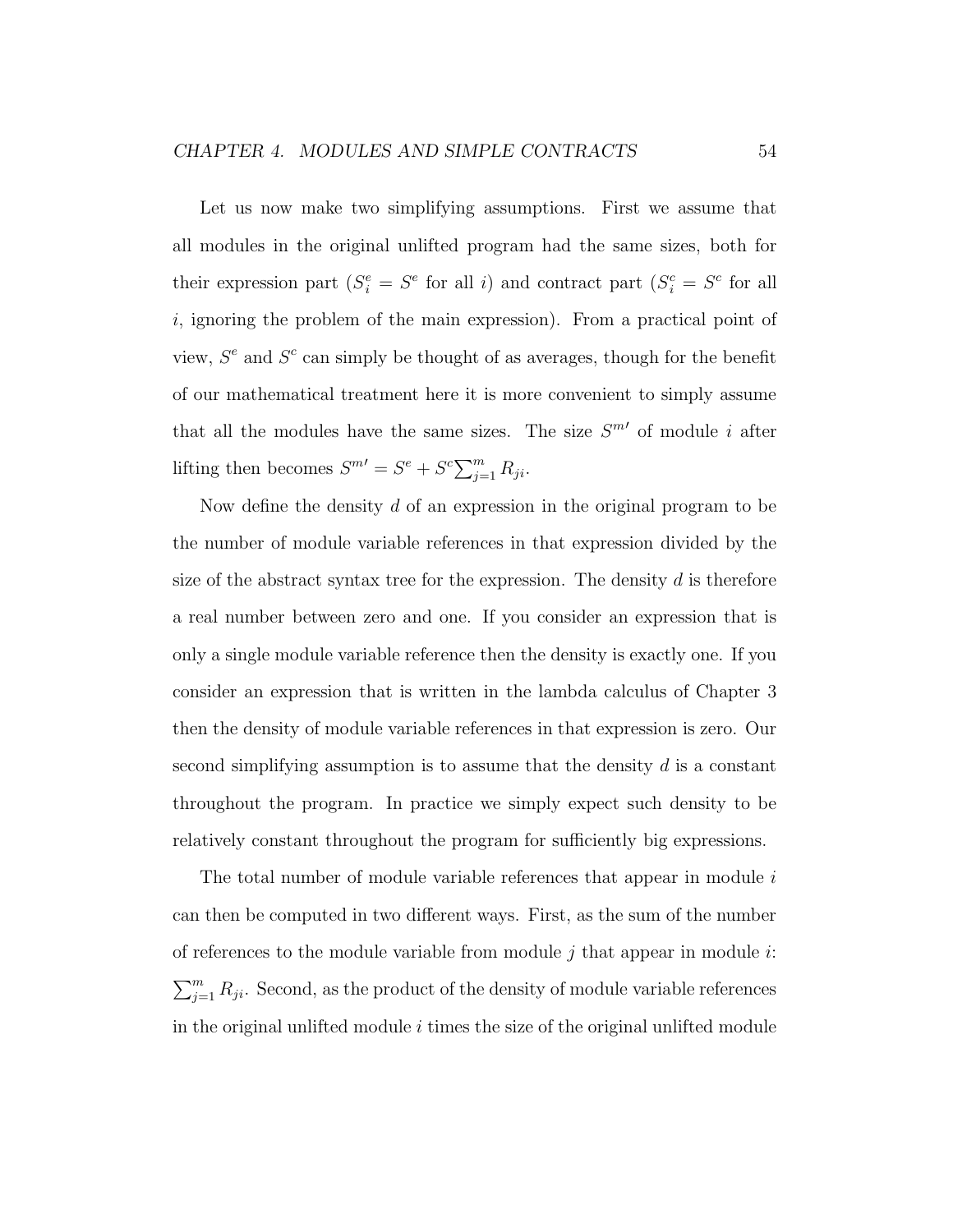i:  $dS_i^e = dS^e$ . From this and the above we can deduce that the size of module i after lifting is  $S^{m'} = S^e + S^c dS^e = S^e (1 + dS^c)$ .

Since our analysis is modular, the time  $T^{p'}$  required to analyze the whole lifted program is the sum of the times required to analyze the different modules, taking into account that all modules have the same size and that a given module can be analyzed in time proportional to the cube of its lifted size:  $T^{p'} = \sum_{i=1}^{m} T^{m'} = m T^{m'} = mk_1 S^{m'}{}^3 = mk_1 (S^e (1 + dS^c))^3$  $mk_1S^{e3}(1+dS^c)^3$ , for some constant  $k_1$ .

If we assume  $S^c$  to be proportional to  $S^e$ , i.e.,  $S^c = k_2 S^e$ , then we have  $T^{p'} = mk_1S^{e3}(1 + dS^c)^3 = mk_1S^{e3}(1 + dk_2S^e)^3 \approx mk_1S^{e3}(dk_2S^e)^3 = mk_3S^{e6}$ and we find again the sixth power result we discussed at the beginning of this section (making  $S^c$  proportional to  $S^e$  is the same as making  $S^c$  linear in the size of the original program since the size of the original program is  $mS<sup>e</sup>$ , following our first simplifying assumption above).

As we indicated above, having modules with contracts that have a size linear in the size of the whole program is not likely to be seen in practice. If we therefore assume  $S^c$  to be constant we obtain  $T^{p'} = mk_1S^{e3}(1 + dS^c)^3 =$  $mk_4S^{e3}.$ 

Practical experience with big software projects like DrScheme show that, as the project grows, the number of modules increases steadily with the size of the project while the size of individual modules seldom goes beyond a few thousand lines. Modules that become too big are refactored by programmers to keep the complexity of the code manageable. For example, among the 2088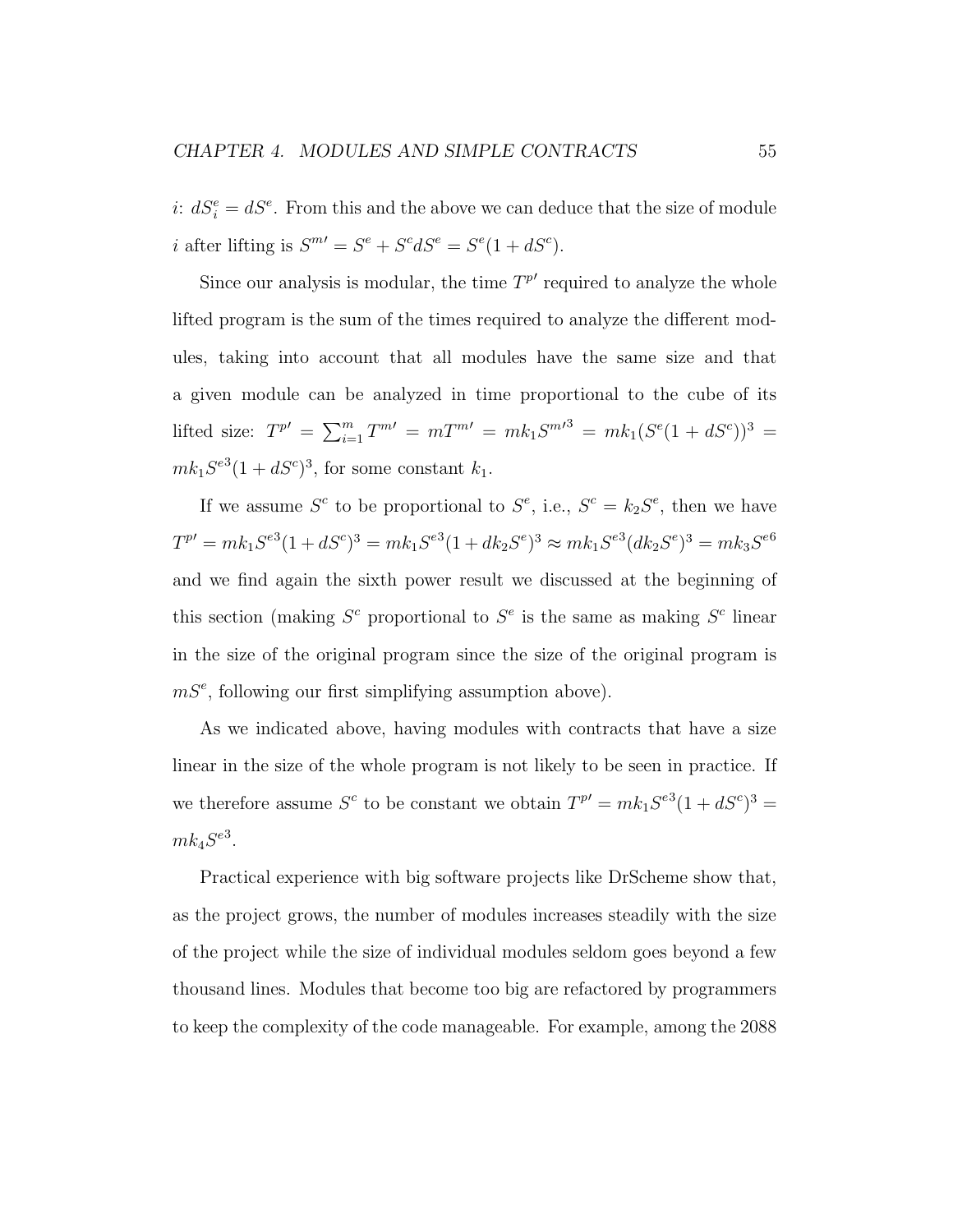Scheme modules that are in DrScheme's code base at the time of this writing, only one is longer than 10000 lines. That one module contains in fact only automatically generated data and no code. Only five modules are between 5000 and 9999 lines of Scheme code, one among the five again containing only automatically generated data and two others containing only test cases for other modules. Taking this into account we can use for  $S^e$  an upper bound of a few thousand lines and conclude that, for big projects,  $T^{p'} = mk_5$ , for some (big) constant  $k_5$ . The running time for the analysis is then linear in the number of modules in the program, which is what we expect from a modular analysis.

Let us contrast this with a hypothetical analysis that uses one label per contract instead of two. In such an analysis abstract values flow across contract boundaries, the analysis therefore can not be done in a modular manner, and the resulting complexity is cubic in the size of the whole program:  $T^{p'} = k_6 \left(\sum_{i=1}^m S^{m'}\right)^3 = m^3 k_6 S^{m'}{}^3 = m^3 k_6 S^{e^3} (1 + dS^c)^3$ . If we again consider  $S^c$  and  $S^e$  to be upper-bounded by constants we then obtain  $T^{p'} = m^3 k_7$ , for some (big) constant  $k_7$ . The running time of the analysis then grows as the cube of the number of modules, which makes this hypothetical analysis unrealistic for big projects.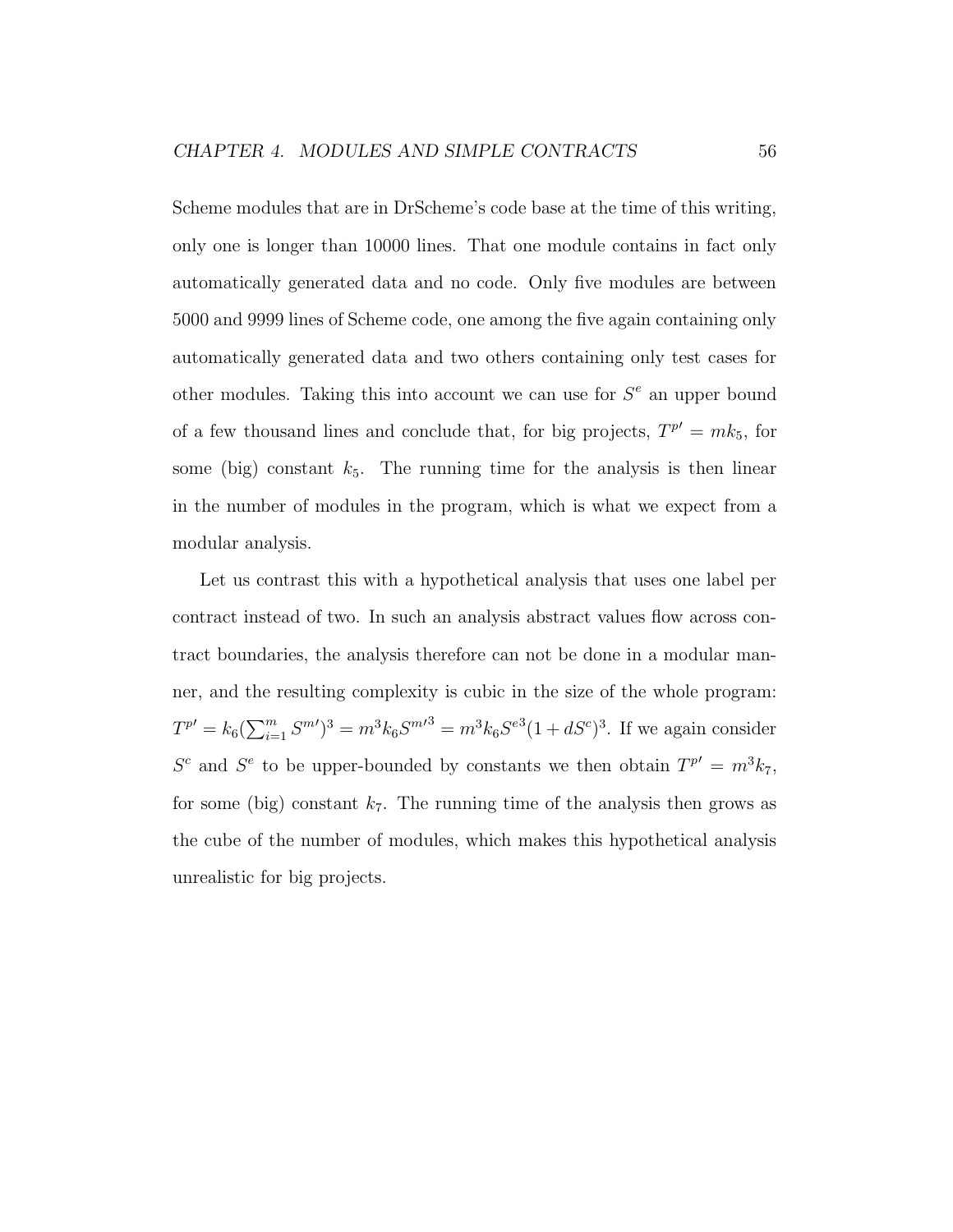#### 4.7 Related Work

Cousot and Cousot [14] formalize a modular version of their abstract interpretation framework [12] and consider several solutions, including the idea of programmer-specified interfaces. For this case they provide general conditions relating the analysis and the interfaces so that the analysis is sound. We conjecture that our approach is a special case of this framework, i.e., that our contract language and analysis fulfill their general conditions, but we have no proof for this conjecture. We chose to develop our own model and soundness proof so that we could cope with the blame analysis properly.

Probst  $[48]$ , Flanagan and Felleisen  $[20]$ , and Fähndrich and Aiken  $[4]$  develop set-based analyses for module-like components in (higher-order) objectoriented and functional languages. All three approaches rely on a variation of the same basic technique. Their analysis generates separate constraint sets for each module, simplifies them using various heuristics, stores the resulting sets for later use, and eventually combines all the necessary sets together to get the solution for a specific module. While this form of analysis clearly helps programmers who wish to explore a large set of modules in an incremental manner, it does not qualify as a truly modular analysis. Without the entire program around, a programmer cannot start the analysis.

Tang and Jouvelot [52] present a technique that uses type and effect information, possibly coming from module signatures, to extend an abstract interpretation to support separate analysis. They use 1-CFA as an example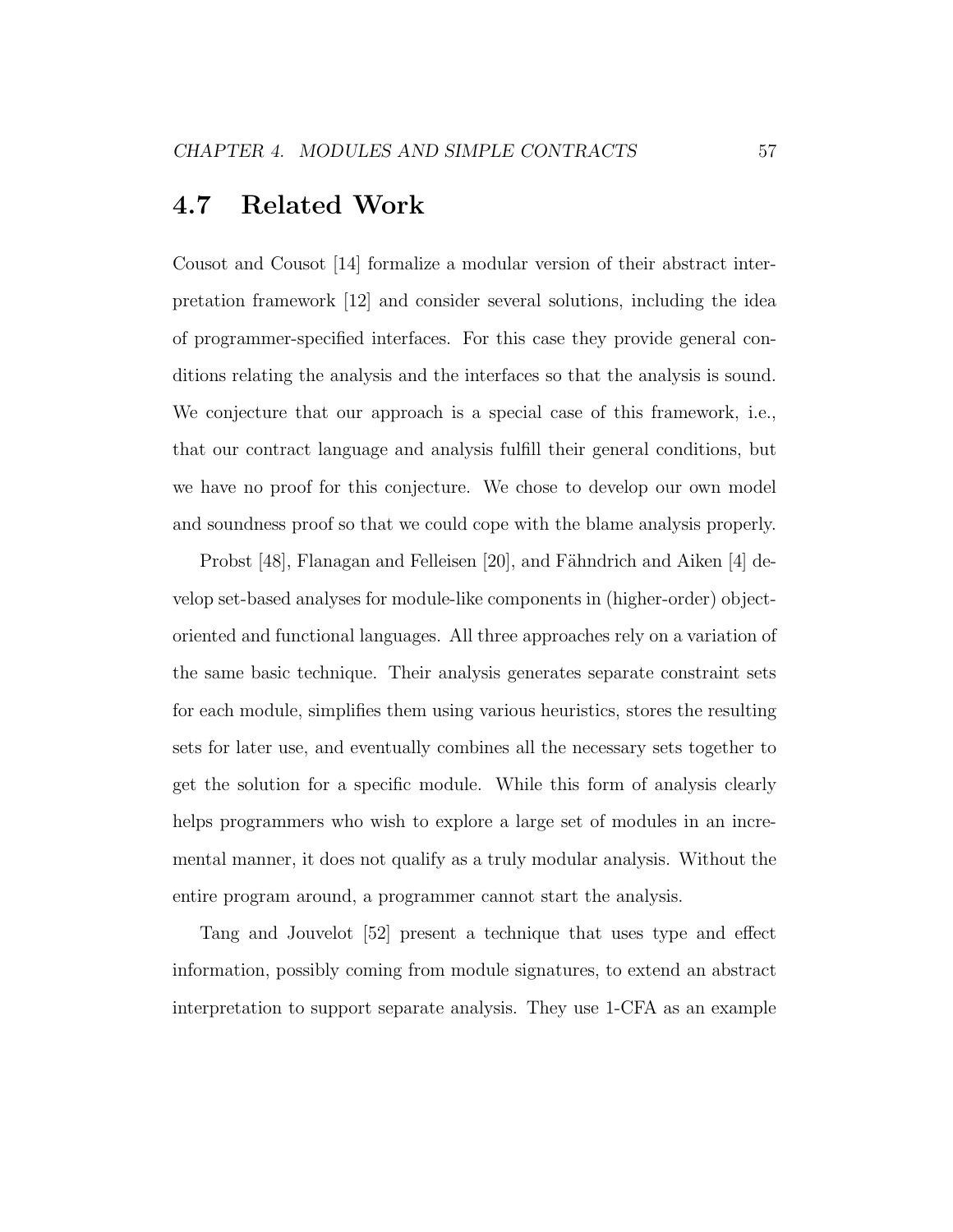for their technique, though it can be applied to any abstract interpretation. While this analysis truly qualifies as modular, it only considers contracts as value sources, never as value sinks, and therefore cannot check module definitions against their own contracts. Worse, because errors are impossible in their language the analysis comes without any blame assignment, which we consider a centerpiece of contract monitoring.

The conventional data-flow community has developed its own approaches to the problem of modular analysis for higher-order languages. Chatterjee, Ryder, and Landi [10] describe a symbolic technique for computing data-flows in object-oriented programs in a modular fashion. For each module, their analysis computes a data-flow transfer function that is parameterized over the context. For references to the module, they use the transfer function and a parameterized solution to compute the actual flow. Besson and Jensen [6] describe a variation of this idea. Their analysis generates constraints from object-oriented programs and represents them as clauses in a simple relational query language; the unknowns are represented as predicate symbols. They then simplify these clauses using techniques from logic programming. In the end, both approaches suffer from the same problems as the analyses from Probst, Flanagan and Felleisen, and Fähndrich and Aiken that we discussed above.

Much work has also been done on modules in the context of Hindley-Milner type systems [38, 39, 44, 37]. The power of the system we have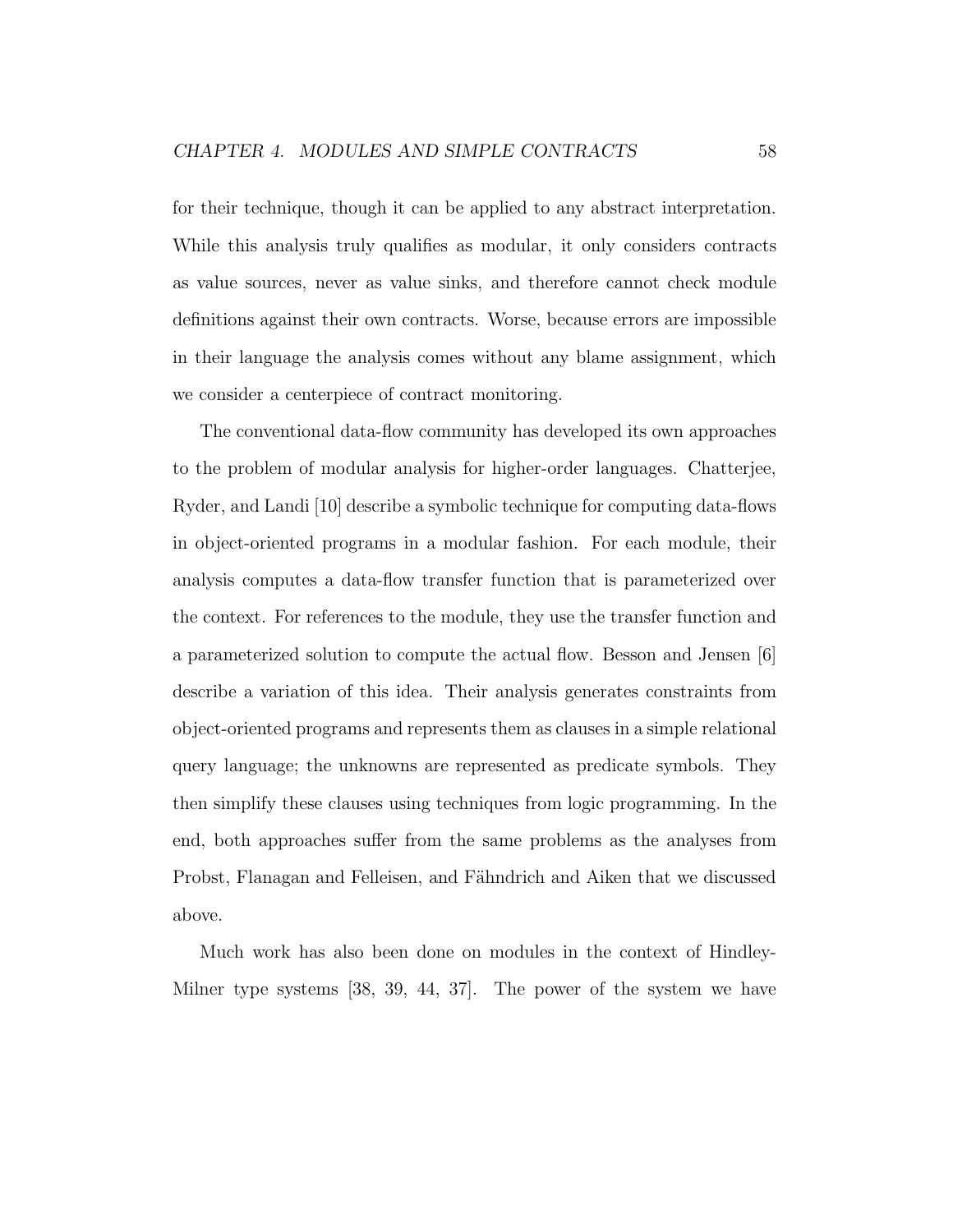presented so far is roughly equivalent to that of those type systems, though this will change in the next chapter.

Dreyer et al. [17] present a type system for higher-order modules. Our modules are first order only. The MzScheme programming language [23], in which our static graphical debugger is written and which is the ultimate target language for our analysis, has higher-order modules in the form of units [25] but DrScheme's current contract system does not handle units yet and neither does our analysis.

As we have indicated in the previous chapter, there is a general equivalence between polyvariant flow analyses and type systems with intersection and union types [31, 46, 55]. Systems with intersection and union types also usually do not consider the problem of modularity. Since these analysis are based on extending type systems with flow annotations, and since our contract language so far is simple enough to closely resemble types, we estimate that extending those type systems to support first-order modules should not be too difficult. Wells et al. indicate that their  $\lambda^{CL}$  calculus could possibly serve as the basis for a modular compilation system [55] but do not elaborate on that point. Similarly, Haack and Wells's work on type error slicing [29] describes extending that system to handle module signatures as future work.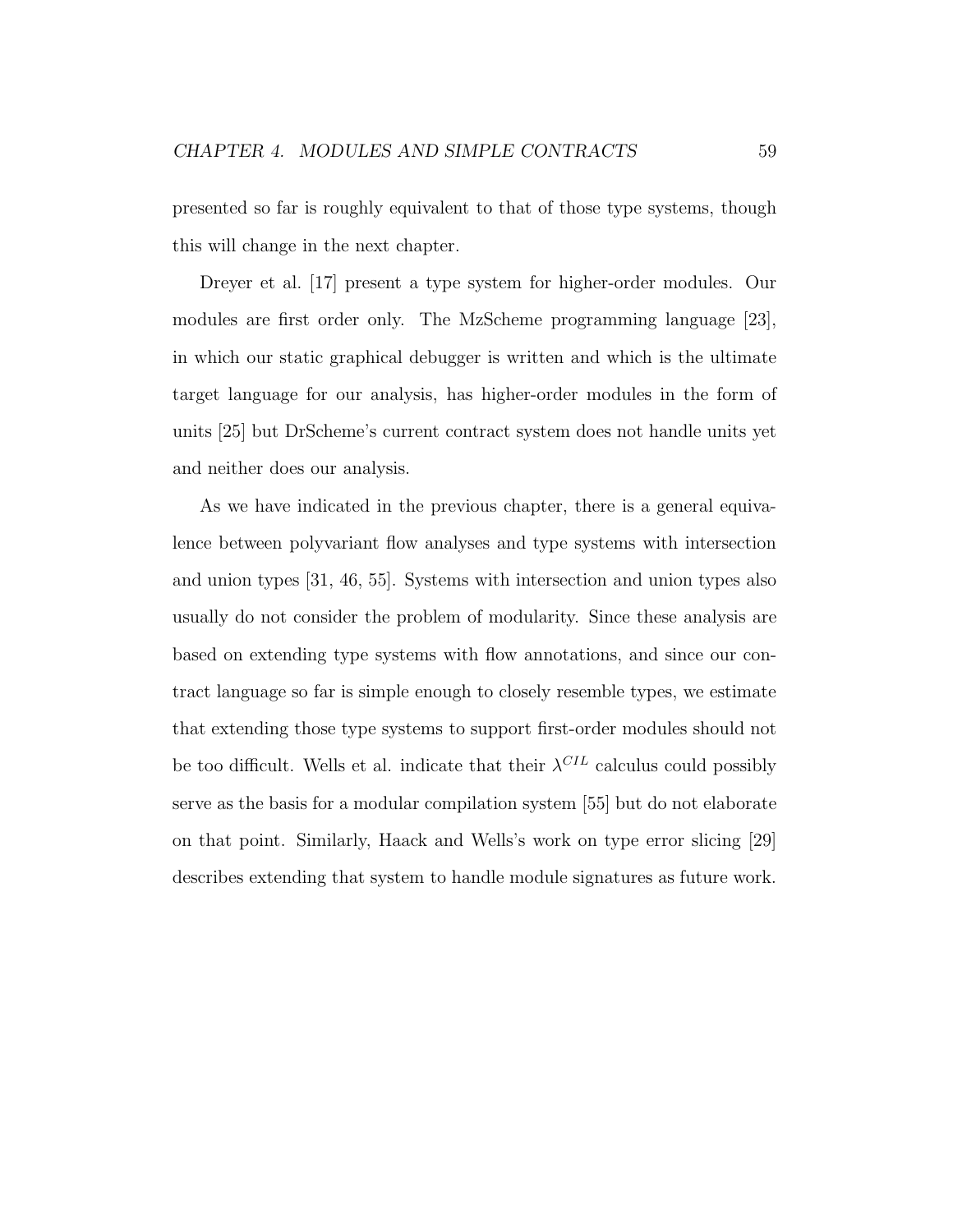## Chapter 5

# Unrestricted Contracts

The previous chapter introduced a simple contract language based on integer and arrow contracts. While this contract language allowed us to describe the mechanisms necessary to have a modular analysis, namely using contracts as both sources and sinks of abstract values, and having a lifting phase before constraints are generated, programmers often use runtime contracts that state invariants that are far beyond the reach of conventional value-flow analyses or type systems. Therefore our analysis must somehow deal with those.

In this chapter we introduce a new contract form that allows programmers to use any expression as a contract. The analysis handles those complex contracts in two ways. First, whenever possible, it tries to approximate a complex contract with a type-like contract of the kind we have used in the previous chapter, and use this approximation in lieu of the complex contract. The approximation mechanism is based on computing the domain of the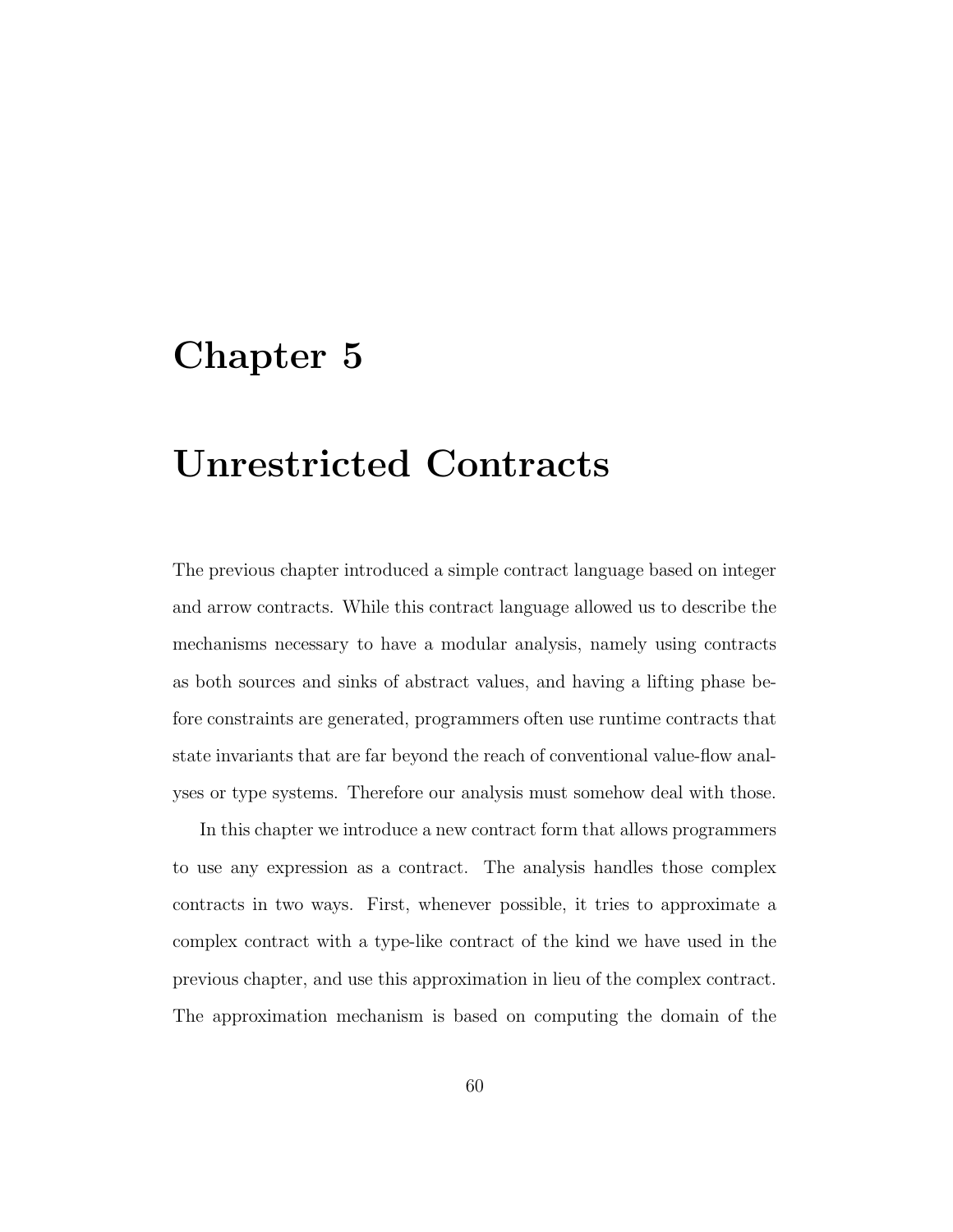predicate used in the complex contract. Second, in the case where using such an approximation is not enough to establish whether a contract is violated or not, the analysis delegates the proof to a theorem prover. The analysis we now present is therefore parameterized over two things: an approximation function and a theorem prover.

## 5.1 Contract Calculus

As usual, we introduce in the first subsection our surface syntax and internal syntax of programs with modules and complex contracts. In the second subsection, we explain the translation from surface syntax into internal syntax, which requires the definition of the approximation function we just discussed.

#### 5.1.1 User Syntax and Annotated Syntax

In the user syntax of Figure 5.1, the language of contracts uses two new kinds of constructs: one for validating any value, and one to use arbitrary expressions as contracts. Using the latter we can for example define the "positive integer" contracts used in Figure 2.2. Each occurrence of int[>0] would be expressed as (pred positive?) in the surface syntax, assuming the predicate positive? had been defined somewhere. Unlike arrow contracts, pred is not a constructor that combines other contracts; it uses plain expressions to create a contract.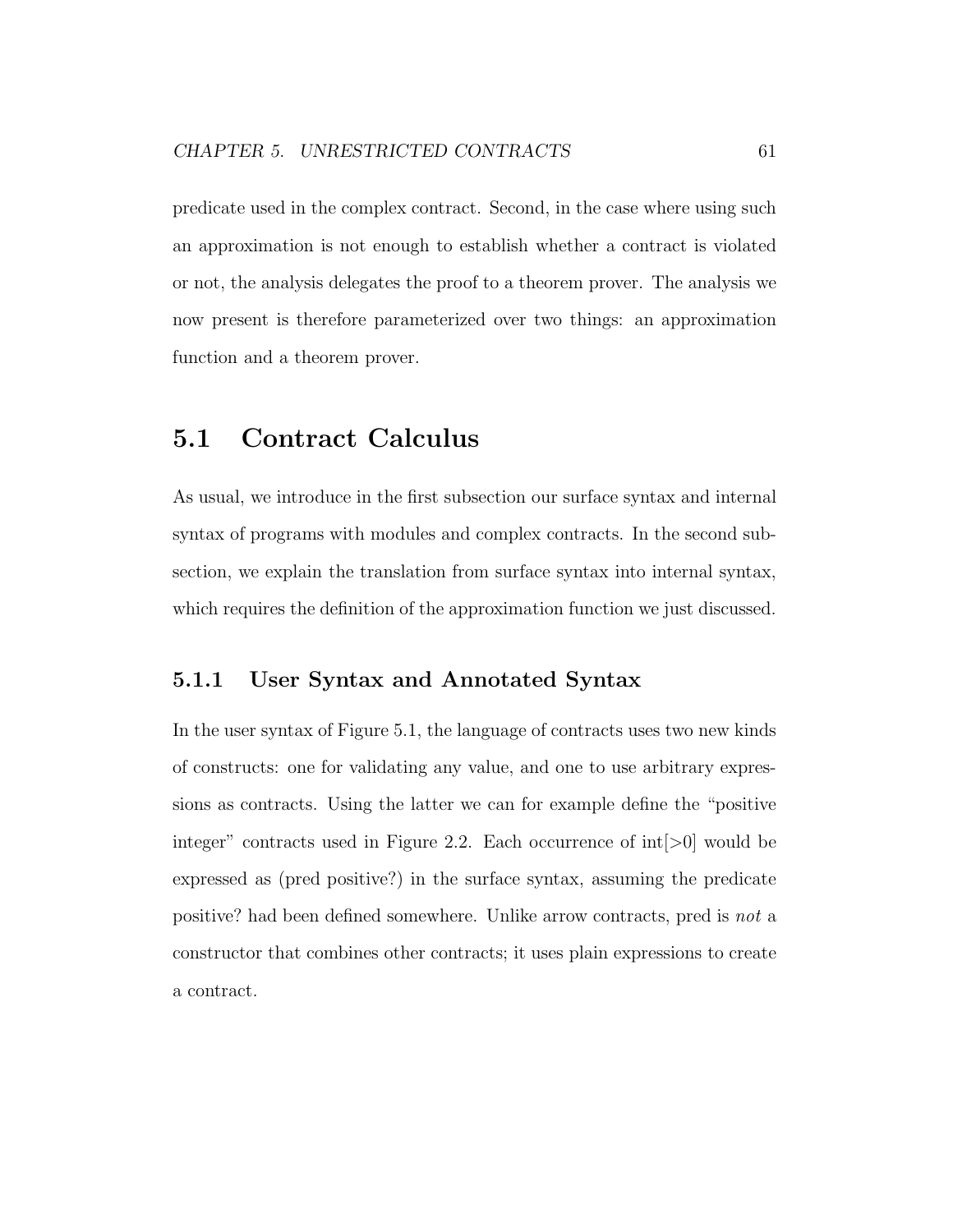$$
P ::= E | MP
$$
  
\n
$$
M ::= (module f C V)
$$
  
\n
$$
V ::= n | (\lambda x.E)
$$
  
\n
$$
E ::= V | x | f | (E E) | (if0 E E E)
$$
  
\n
$$
C ::= int | any | (C \rightarrow C) | (pred E)
$$

Figure 5.1: Surface syntax for the lambda calculus with unrestricted contracts.

$$
P ::= E | MP
$$
  
\n
$$
M ::= (\text{module } f^{\beta} V)^{\ell}
$$
  
\n
$$
V ::= n_{E...}^{\ell} | (\lambda x^{\beta} \cdot E)^{\ell}_{E...}
$$
  
\n
$$
| ((C \rightarrow C)^{\ell}_{fg} \leftarrow V)^{\ell_c}
$$
  
\n
$$
E ::= V | x^{\beta} | f^{\beta} | (E E)^{\ell} | (\text{if} 0 E E E)^{\ell}
$$
  
\n
$$
| (C \leftarrow E)^{\ell} | (\text{blame } L S)^{\ell} | \varepsilon^{\ell}
$$
  
\n
$$
C ::= \text{int}_{fg}^{\ell \ell'} | \text{any}_{fg}^{\ell \ell'} | (C \rightarrow C)^{\ell \ell'}_{fg}
$$
  
\n
$$
| \text{any}_{fg}^{\ell \ell'} | (C \rightarrow C)^{\ell \ell'}_{fg} | \langle E E C \rangle_{fg}^{\ell \ell'}
$$
  
\n
$$
L ::= f | \mu | \lambda
$$
  
\n
$$
S ::= O | R
$$

Figure 5.2: Annotated syntax for the lambda calculus with unrestricted contracts.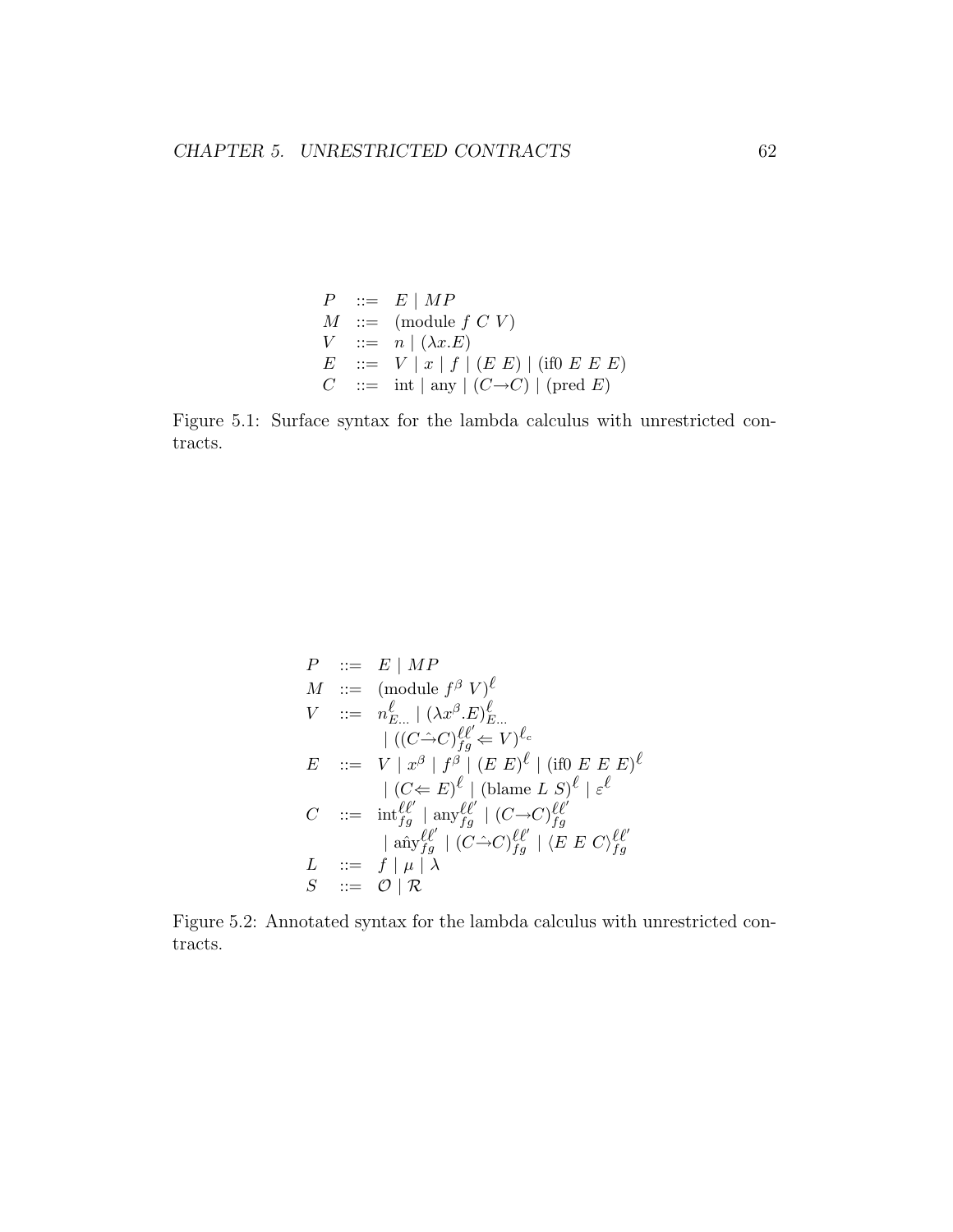The annotated syntax of Figure 5.2 is different from the one in the previous chapter in several ways.

First, integers and closures have extra subscript annotations to represent contract predicates that they have satisfied. Such annotations are added only during reductions. In practice a static debugger will only analyze unreduced programs so the analyzed terms will not have such extra annotations. These annotations are required for the soundness proof of the analysis though.

Second, blame expressions now have two possible severity levels when a contract violation is detected: Red for violating a basic integer or arrow contract, and Orange for violating a user-provided predicate.

Third, a new  $\varepsilon$  expression form is introduced. This is a technical device to be explained shortly.

Fourth, all annotated contracts have now two module name annotations instead of one. The two names represent the two parties that agreed to the contract. Having these two names available is necessary for the proper handling of the new any contract form.

Fifth, the any contracts have an equivalent blessed form any, similarly to what is done for arrow contracts.

Finally the annotated contract language includes a new form  $\langle E \ E \ C \rangle$ , which we refer to as a contract triple. Contract triples replace the (pred  $E$ ) contract form in the unannotated syntax. Its first expression turns the predicate into a runtime check; its second expression is the original predicate; and the last part is the contract's projection that describes the domain of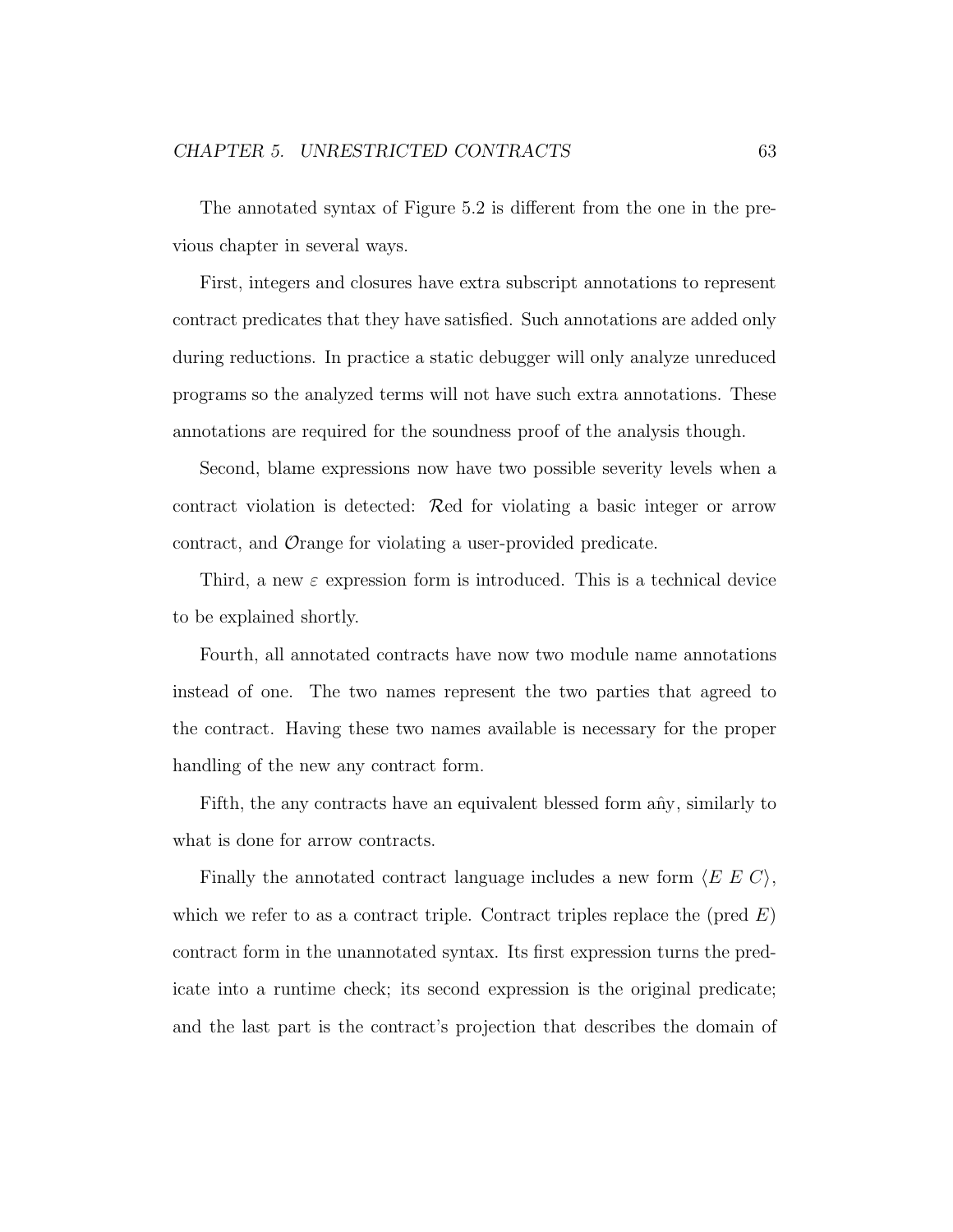the predicate. The first is used with the semantics and the soundness proof; the second and third are necessary for the analysis proper. The translation from the (pred  $E$ ) form into contract triples is described in the next section, along with the full annotation process.

#### 5.1.2 Annotation Process

The rules of Figure 5.3 define the full annotation process for our language with modules and complex contracts. The judgements have the same form as in the previous chapter. The major additions to the annotation process are the presence of the complex predicates (rule PREDC) and the fact that contracts are now annotated with two module names. As before, these module names  $f$  and  $g$  represent the two parties that agreed to the contract c. One is the name of the module variable that uses c in its contract; the other is the name of the module where that variable is used. The two names switch positions when the annotation process traverses a domain position in a functional contract (rule ARROWC).

The annotating contracts is otherwise straightforward, except that contracts of the form (pred  $e$ ) are translated into triples of the form

$$
\langle \mathcal{F}(e', \mathcal{L}^+(c'), f) \quad e' \quad c' \rangle_{fg}^{\ell \ell'}
$$

according to rule PREDC: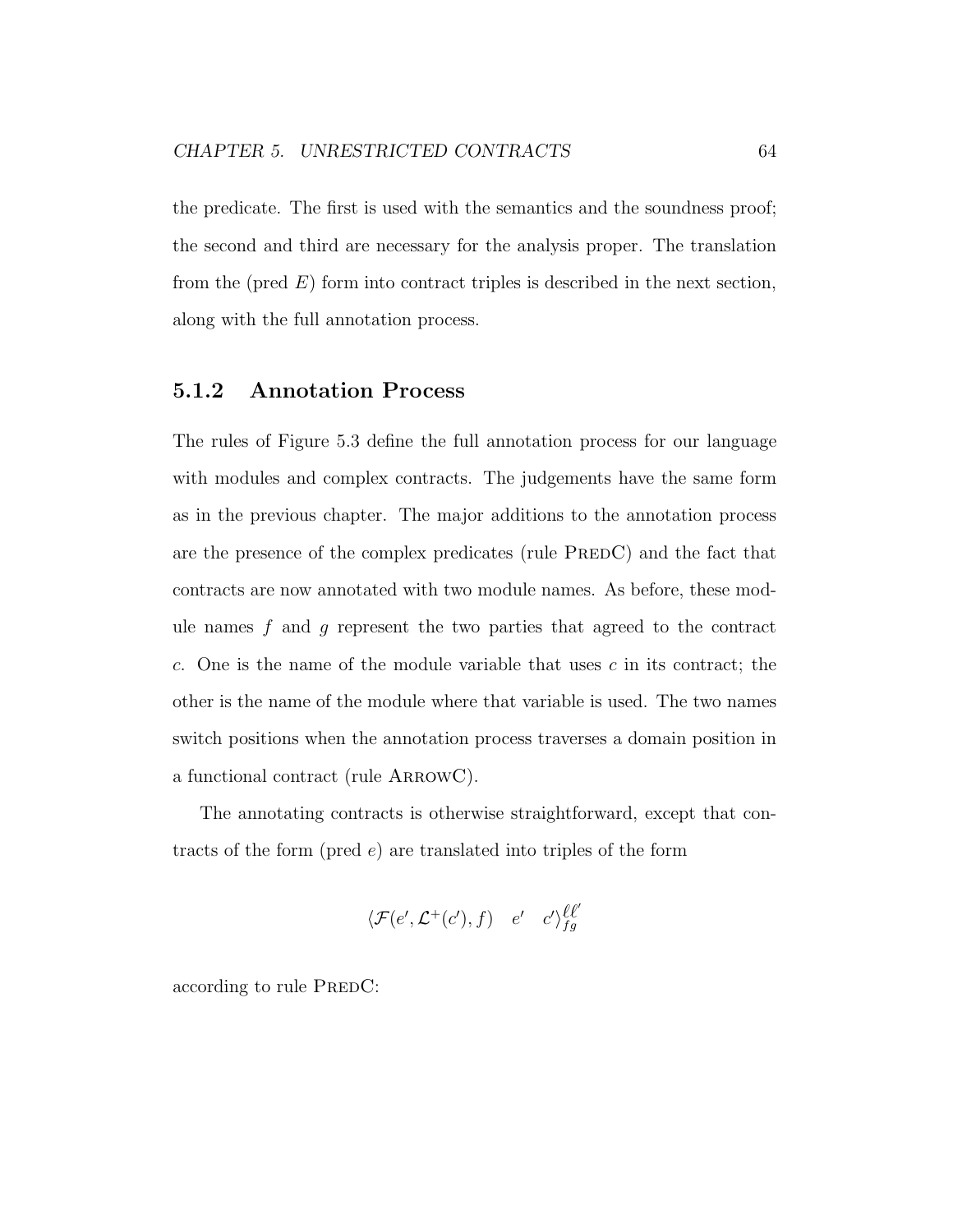$$
\Delta, \Gamma \frac{\beta}{m} m_i \rightsquigarrow m'_i \quad \Delta, \Gamma, \mu \frac{\beta}{6} e \rightsquigarrow e'
$$
\nwhere  $\Delta \frac{def}{=} [f_i \rightarrow c_i, \ldots]$  and  $\Gamma \frac{def}{=} [f_i \rightarrow \beta_i, \ldots]$ \n
$$
\frac{1}{p} m_i \dots e \rightsquigarrow m'_i \dots e'
$$
\n(PROGRAM)\n
$$
\frac{\Gamma(f) = \beta \quad \Delta, \Gamma, f \frac{\beta}{16} v \rightsquigarrow v'}{\Delta, \Gamma \frac{\beta}{m} \text{ (module } f \circ v) \rightsquigarrow \text{ (module } f^{\beta} v')^{\ell}} \text{ (MODULE)}
$$
\n
$$
\frac{\Gamma(f) = \beta \quad \Delta, \Gamma, f \frac{\beta}{16} v \rightsquigarrow v'}{\Delta, \Gamma, f \frac{\beta}{16} (module f \circ v) \rightsquigarrow \text{ (module } f^{\beta} v')^{\ell}} \text{ (MODULE)}
$$
\n
$$
\frac{\Gamma(g) = \beta \quad \Delta(g) = c}{\Delta, \Gamma, f \frac{\beta}{16} (x \cdot e) \rightsquigarrow (\lambda x^{\beta} \cdot e')^{\ell}} \text{ (LAM)}
$$
\n
$$
\frac{\Gamma(g) = \beta \quad \Delta(g) = c}{\Delta, \Gamma, f \frac{\beta}{16} e \rightarrow \alpha e' \quad \Delta, \Gamma, f \frac{\beta}{16} e \rightarrow \alpha e' \quad \Delta, \Gamma, f \frac{\beta}{16} e \rightarrow \alpha e' \quad \Delta, \Gamma, f \frac{\beta}{16} e \rightarrow \alpha e' \quad \Delta, \Gamma, f \frac{\beta}{16} e \rightarrow \alpha e'_{\ell}} \text{ (MODVAR)}
$$
\n
$$
\frac{\Delta, \Gamma, f \frac{\beta}{16} e_1 \rightsquigarrow e'_1 \quad \Delta, \Gamma, f \frac{\beta}{16} e_2 \rightsquigarrow e'_2}{\Delta, \Gamma, f \frac{\beta}{16} (e_1 e_2) \rightsquigarrow (e'_1 e'_2)^{\ell}} \text{ (MODVAR)}
$$
\n
$$
\Delta, \Gamma, f \frac{\beta}{16} (i\text{ if } 0 e_0 e_1 e_2) \rightsquigarrow (ii\text{ 0 } e'_1 e'_2)^{\ell} \text{ (MDOV)}
$$
\n
$$
\Delta, \Gamma, f,
$$

Figure 5.3: Annotation judgments for the lambda calculus with unrestricted contracts.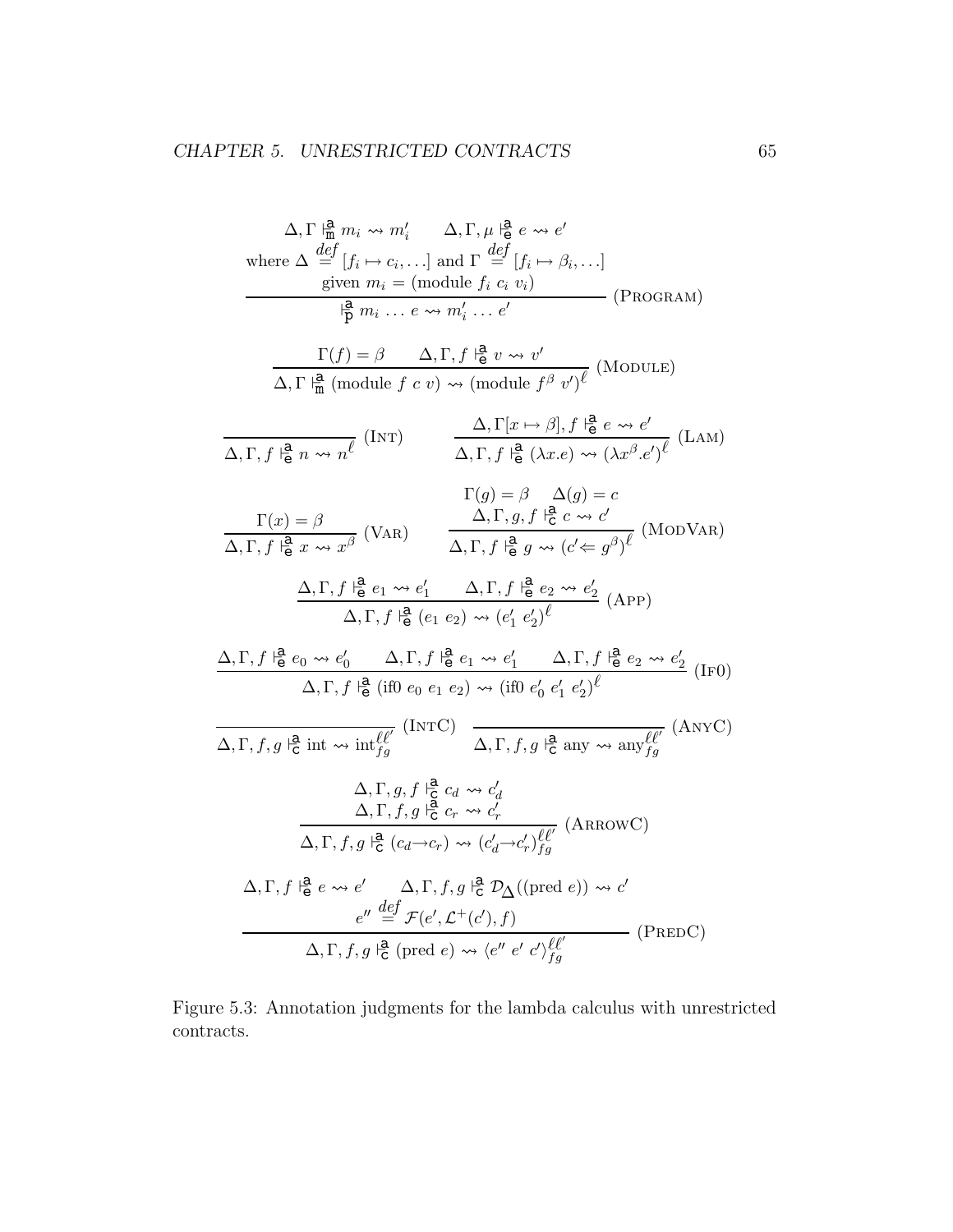- The expression  $e'$  is the annotated version of  $e$ ;
- The contract  $c'$  is the annotated version of  $\mathcal{D}_{\Delta}((\text{pred } e))$ . The function  $\mathcal{D}_{\Delta}$  computes an approximation of the domain of predicate e and represents it as a contract. By construction, that contract does not contain any sub-contracts of the form (pred  $E$ ) and can therefore be used as a simple contract that approximates the complex predicate e.
- $\mathcal{F}(e', \mathcal{L}^+(c'), f)$  generates boilerplate code that represents the application of the predicate to a value in a schematic manner. The  $\mathcal{L}^+$  function returns the first one of the two labels of its contract argument.

The creation of a triple is necessary for the analysis, which needs to know the program's syntax, especially  $e'$  and  $c'$ . It uses these terms to determine whether a contract violation is partial—orange: a value satisfies the simple contract  $c'$  but not the extra predicate  $e'$ —or full—red: a value does not even satisfy the contract  $c'$ .

The creation of the boilerplate code for the first element of the triple is only needed for the soundness proof, which is based on the preservation of labels and that no new labels are introduced throughout the reduction process. Since the analysis requires labels on all expressions, the reductions must not introduce terms that do not re-use existing labels. The boilerplate code and its labels are therefore generated during the annotation phase so that it can be used at an opportune time during the reduction process.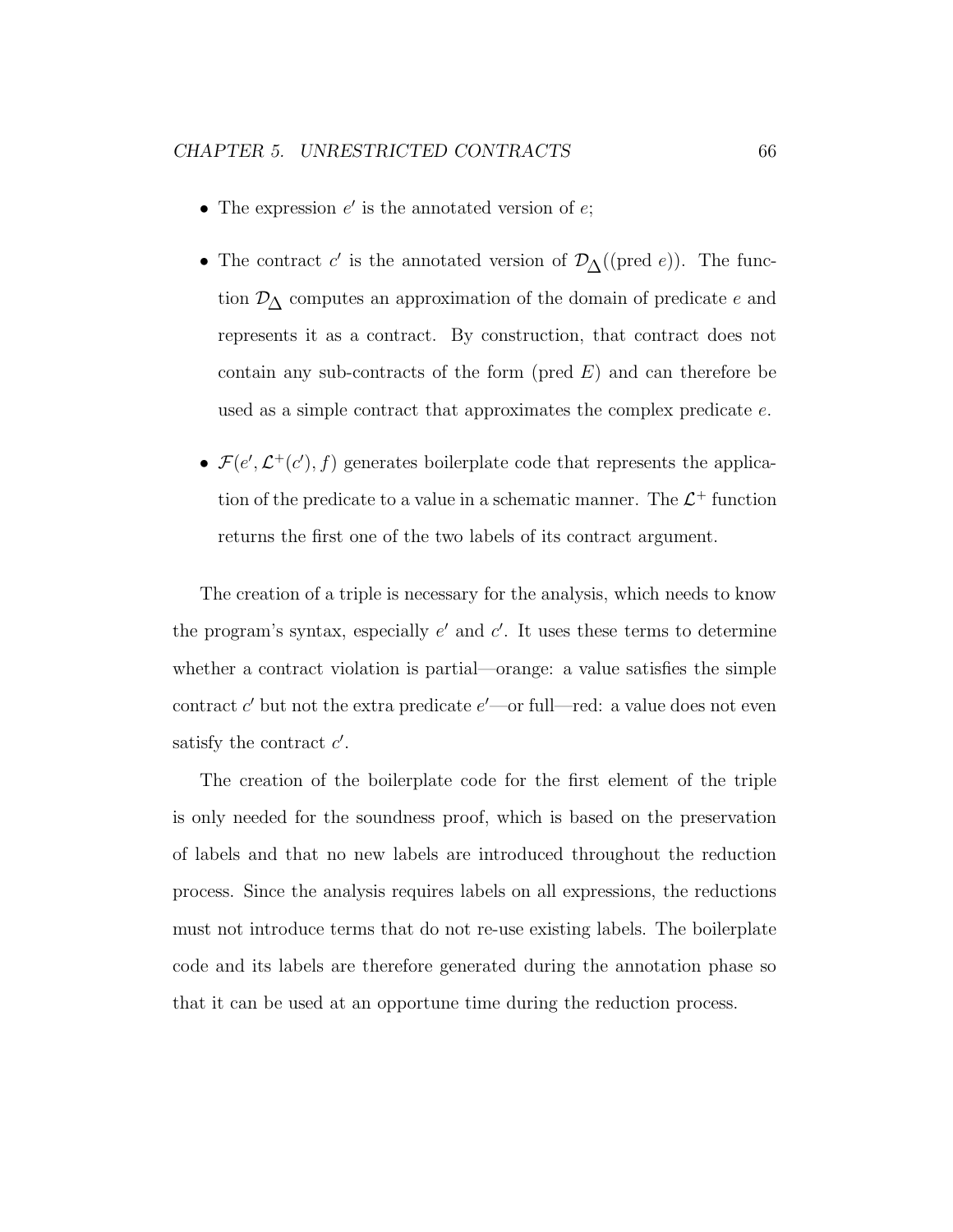Let's take a closer look at the actual code:

$$
\mathcal{F}(e,\ell,f) \stackrel{def}{=} (\text{if} 0 \ (e \ \varepsilon^{\ell})^{\ell_0} \ \varepsilon^{\ell} \ (\text{blame } f \ \mathcal{O})^{\ell_1})^{\ell_2}
$$

with  $\ell_0$  through  $\ell_2$  fresh. The  $\varepsilon$ s are (non-variable) placeholders for expressions with the same label; they are never evaluated directly. Specifically,  $\varepsilon$  stands either for a runtime value (during the reduction process) or for a contract representing an abstract value (during the analysis).

From the runtime perspective, the code means that a predicate represented by e is applied to the runtime value represented by  $\varepsilon$  and the result is checked by the if0 expression. If the predicate does not accept the runtime value, then the if0 expression reduces to a blame expression. The severity of the contract violation is orange, since a user-provided contract is broken. If the predicate accepts the runtime value, the runtime value is simply returned through the second  $\varepsilon$  expression.

From the analysis perspective, the same code means that a predicate represented by e is applied to the abstract values flowing into  $\varepsilon$  and the result is checked by the if0 expression. The analysis then conservatively assumes that both branches of the if0 can be taken at runtime and therefore makes the abstract values flow out of the  $\varepsilon$  expression in the "then" branch and adds the name f to the blame set of  $\ell_1$  in the "else" branch.

The role of  $c'$  in the generated triple is to act as an abstract value simulating the set of all possible values that might satisfy the predicate  $e'$  at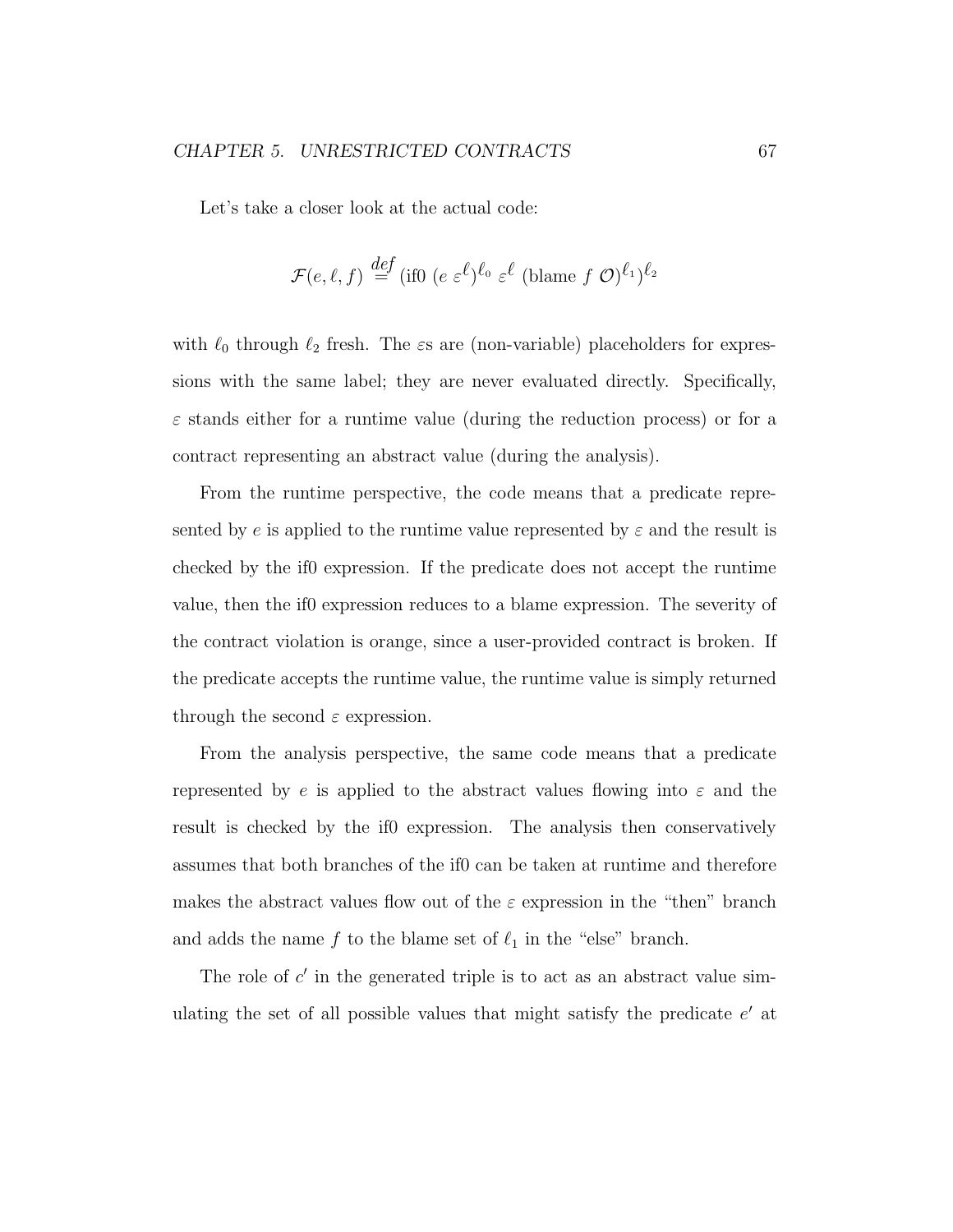runtime. A conservative approximation of this set is the domain of the predicate itself, which is computed by  $\mathcal{D}_{\Delta}$  (Fig. 5.4). Since we do not want to represent the domain of a predicate using another predicate, the function  $\mathcal{D}_{\Lambda}$ needs to approximate the domain of a predicate with a contract that uses only the int, any, and  $\rightarrow$  contract constructors. The only interesting cases in that definition are therefore the first two:

- If  $\mathcal{D}_{\Delta}$  is applied to a contract of the form (pred f) (where f is a module variable name), f is looked up in the contract environment  $\Delta$ ; the resulting contract is itself processed by  $\mathcal{D}_{\Delta}$  to recursively eliminate all the pred forms from it; and, if the resulting contract is an arrow contract, the domain of that arrow contract is returned. If the resulting contract is not an arrow contract, then the program is trying to use as a predicate an expression that is not a function. That kind of program is simply rejected by the annotator.
- If  $\mathcal{D}_{\Delta}$  is applied to a contract of the form (pred e),  $\mathcal{D}_{\Delta}$  returns any. In this case, an expression proper is used as a predicate. It is the programmer's responsibility to ensure that the expression evaluates to a function and that this function can accept any value as input.<sup>1</sup>

The need for the  $\mathcal{D}_{\Delta}$  function to return some type-like contract even in the case where an expression proper is used as a predicate justifies

<sup>&</sup>lt;sup>1</sup>Both these requirements will be verified by the analysis, because the analysis will check the predicate expression against its domain, as computed by  $\mathcal{D}_{\Lambda}$ , when it processes the boilerplate code in the triple that results from translating the (pred  $e$ ) form.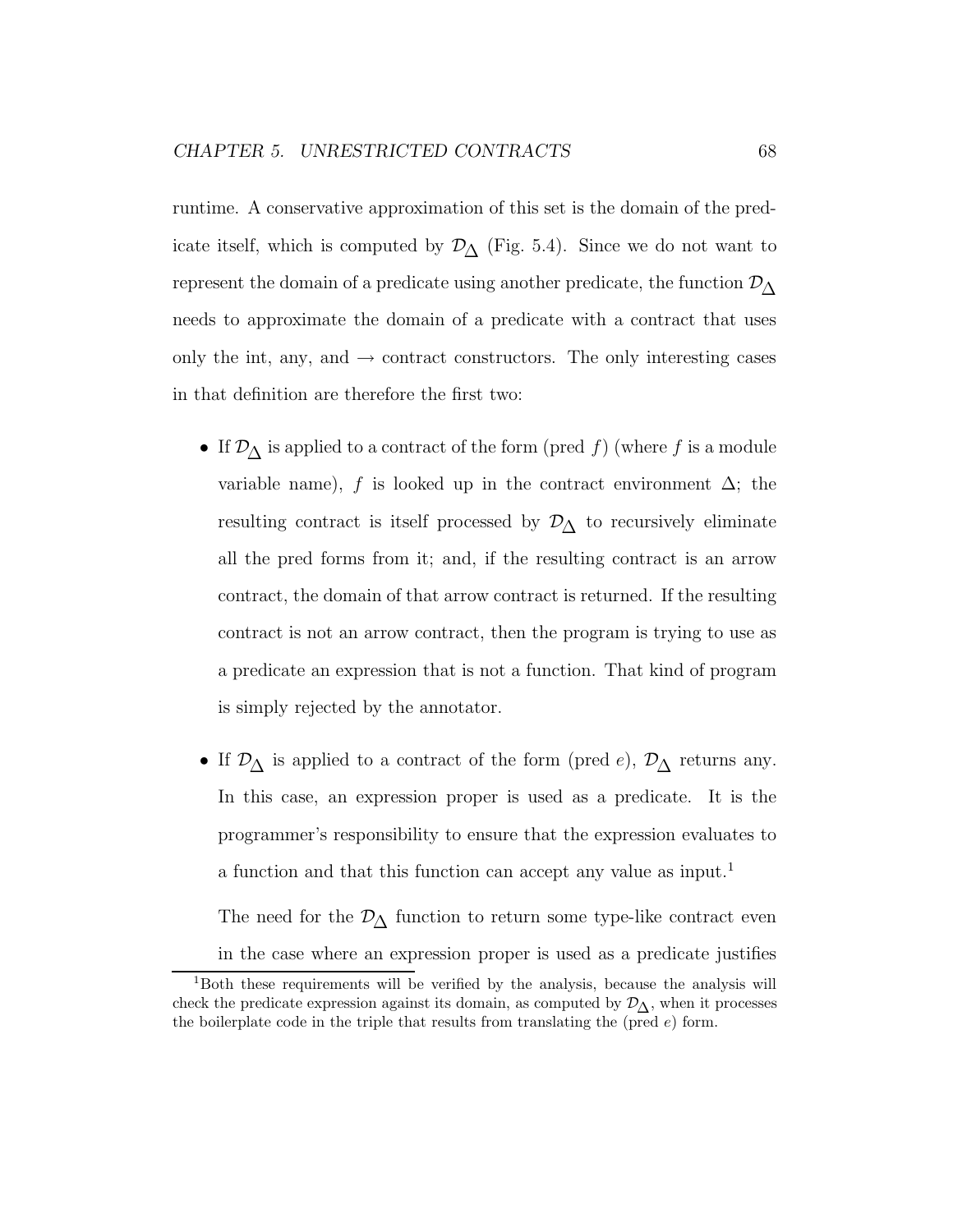$$
\mathcal{D}_{\Delta}((\text{pred } f)) \stackrel{def}{=} c_d \text{ when } \mathcal{D}_{\Delta}(\Delta(f)) = (c_d \rightarrow c_r)
$$
  
\n
$$
\mathcal{D}_{\Delta}((\text{pred } e)) \stackrel{def}{=} \text{any}
$$
  
\n
$$
\mathcal{D}_{\Delta}(\text{int}) \stackrel{def}{=} \text{int}
$$
  
\n
$$
\mathcal{D}_{\Delta}(\text{any}) \stackrel{def}{=} \text{any}
$$
  
\n
$$
\mathcal{D}_{\Delta}((c_d \rightarrow c_r)) \stackrel{def}{=} (\mathcal{D}_{\Delta}(c_d) \rightarrow \mathcal{D}_{\Delta}(c_r))
$$

Figure 5.4: Predicate domain function.

why we have to introduce the any contract in the same chapter as we introduce unrestricted predicates. Of course we need such a contract to represent the domain of general predicates that can actually be applied to any value, but we also need the any contract to fall back on when we have failed to compute a more precise approximation of the domain of the predicate.

Consider for example the following program fragment:

```
(module \text{prime?} (int\rightarrowint) ...)
(module\ f (pred\ primeq?)\ 3)f
```
The annotated version has this general form (with many annotations omitted for clarity):

(module *prime*<sup>$$
\beta
$$</sup><sup>3</sup>)  
\n((*if0 (prime* <sup>$\beta$ <sup>2</sup></sup> $3$ )  
\n
$$
(\langle if0 (prime\beta1 \varepsilonl) \varepsilonl (blame f O)) prime2 intlfµ'\rangle  $\Leftarrow$  f <sup>$\beta$</sup> <sup>2</sup>)
$$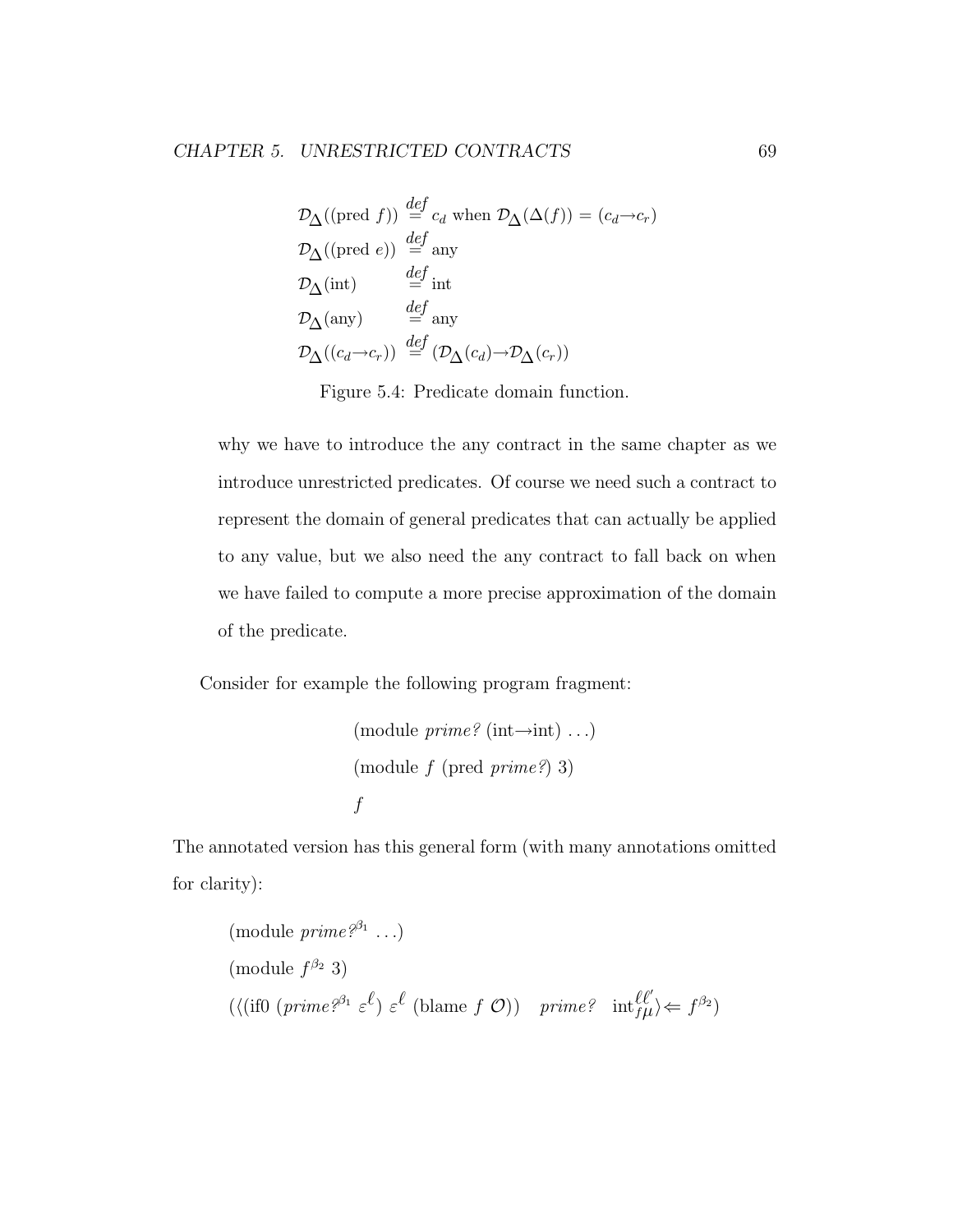The annotated code checks the variable reference  $f^{\beta_2}$  against a contract triple. The first part of the triple is an if0 expression that simulates applying the prime? predicate to a value and checking whether the predicate is satisfied or not. The second part of the triple is the (name of the) predicate itself. The third part is a basic integer contract that approximates the prime? predicate; i.e., to be a prime number, a given value has at least to be an integer. That integer contract is the result of computing the domain of the *prime?* predicate using  $\mathcal{D}_{\Delta}$  applied to the *prime?* predicate's own contract (int→int). The resulting int contract is then annotated to get the  $int_{f\mu}^{\ell\ell'}$ contract used in the triple. That contract shares its first label  $\ell$  with the  $\varepsilon^{\ell}$ expressions in the if0 part of the triple.

An interesting problem arises when a predicate, say *prime?*, uses another predicate, say nat?, to define the domain part of its own contract:

(module 
$$
nat
$$
? (int $\rightarrow$ int) ...)  
\n(module *prime*? ((pred *nat*?) $\rightarrow$ int) ...)  
\n(module *f* (pred *prime*?) 3)  
\n*f*

In such a case, the  $\mathcal{D}_{\Delta}$  function replaces both uses of the predicates with triples. In each of those two triples, it uses int as the approximation, meaning that, to be a natural number or a prime, a number first has to be an integer. But is then a prime considered a natural number? With the definition of  $\mathcal{D}_{\Delta}$  given here, the answer to that question is no, since once the triples have been created, the relationship between the two nat? and  $prime$ ?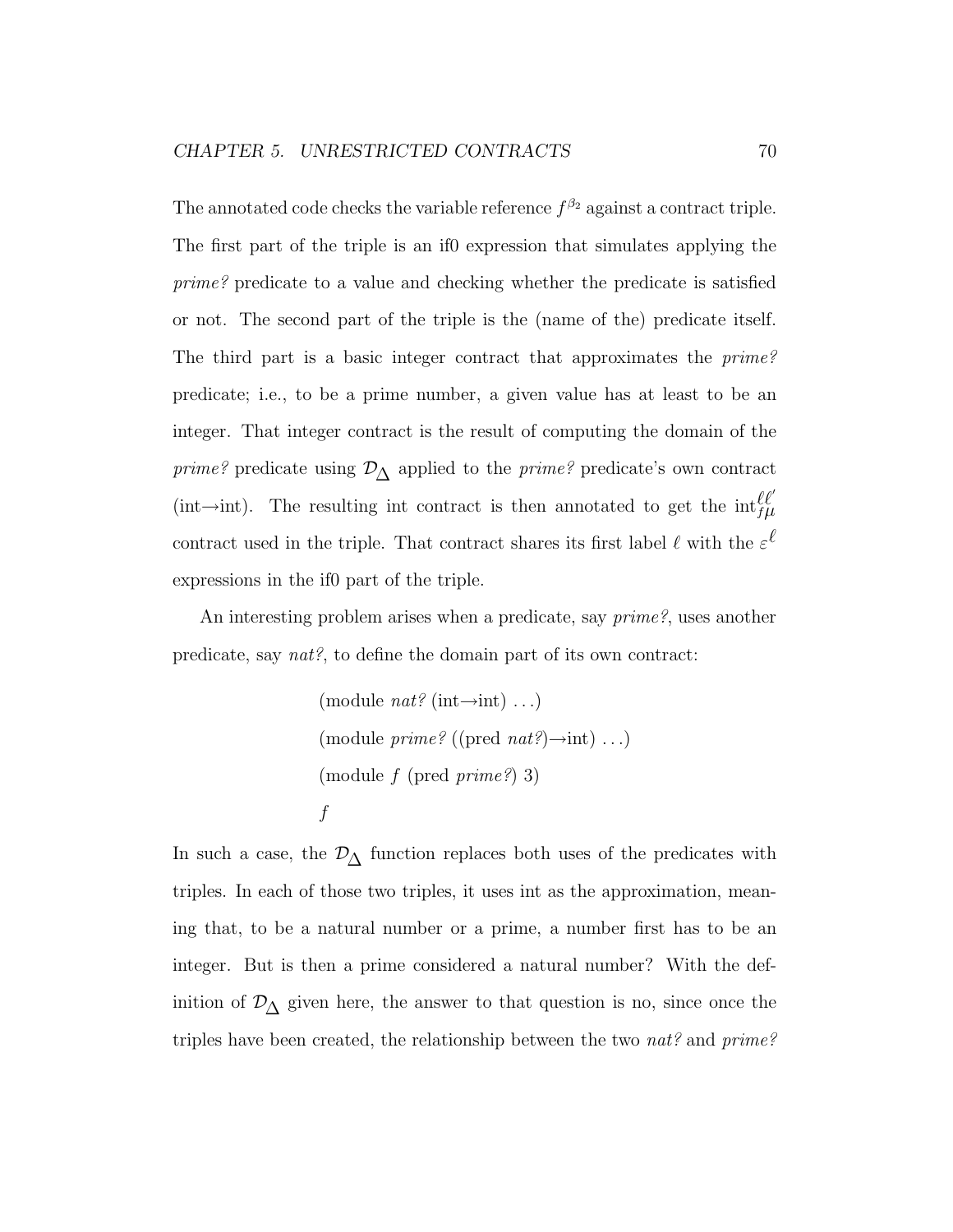predicates is lost: both are now approximated by an int contract. It would nevertheless be easy to extend the definition of  $\mathcal{D}_{\Delta}$  to return a list of predicate approximations (the sequence of predicate domains traversed by  $\mathcal{D}_{\Delta}$ as it computes the current predicate-free approximation). Later making this list of approximations available to the analysis would then make the analysis automatically aware of the fact that a prime number is always a natural number. With the definition of  $\mathcal{D}_{\Delta}$  above, the analysis instead has to ask a theorem prover to prove that  $nat$ ? implies  $prime$ ? (see Section 5.3 below).

Since a predicate can be used in the definition of the contract of another predicate, the function  $\mathcal{D}_{\Delta}$  in an actual static debugger would have to check that there are no reference loops among contracts (e.g. trying to define the contract for a predicate using the predicate itself). We omit this check in our definition here to simplify our model, but checking for such self-referential or mutually-referential contracts would be easy to do by keeping a trace of the module variables that  $\mathcal{D}_{\Delta}$  looks up in the  $\Delta$  environment.

Note that the  $\mathcal{D}_{\Delta}$  function in Figure 5.4 is only one of many possible definitions for  $\mathcal{D}_{\Delta}$ . A simpler definition would be to return any in all cases. That way we would avoid having to do any lookup in the  $\Delta$  environment. If in addition we modified the MODVAR rule to always use an annotated any contract instead of using  $\Delta$ , then we would have a worst case analysis [14] that does not assume anything about other modules. In that case a module could be analyzed even when the contracts for other module variables are not available.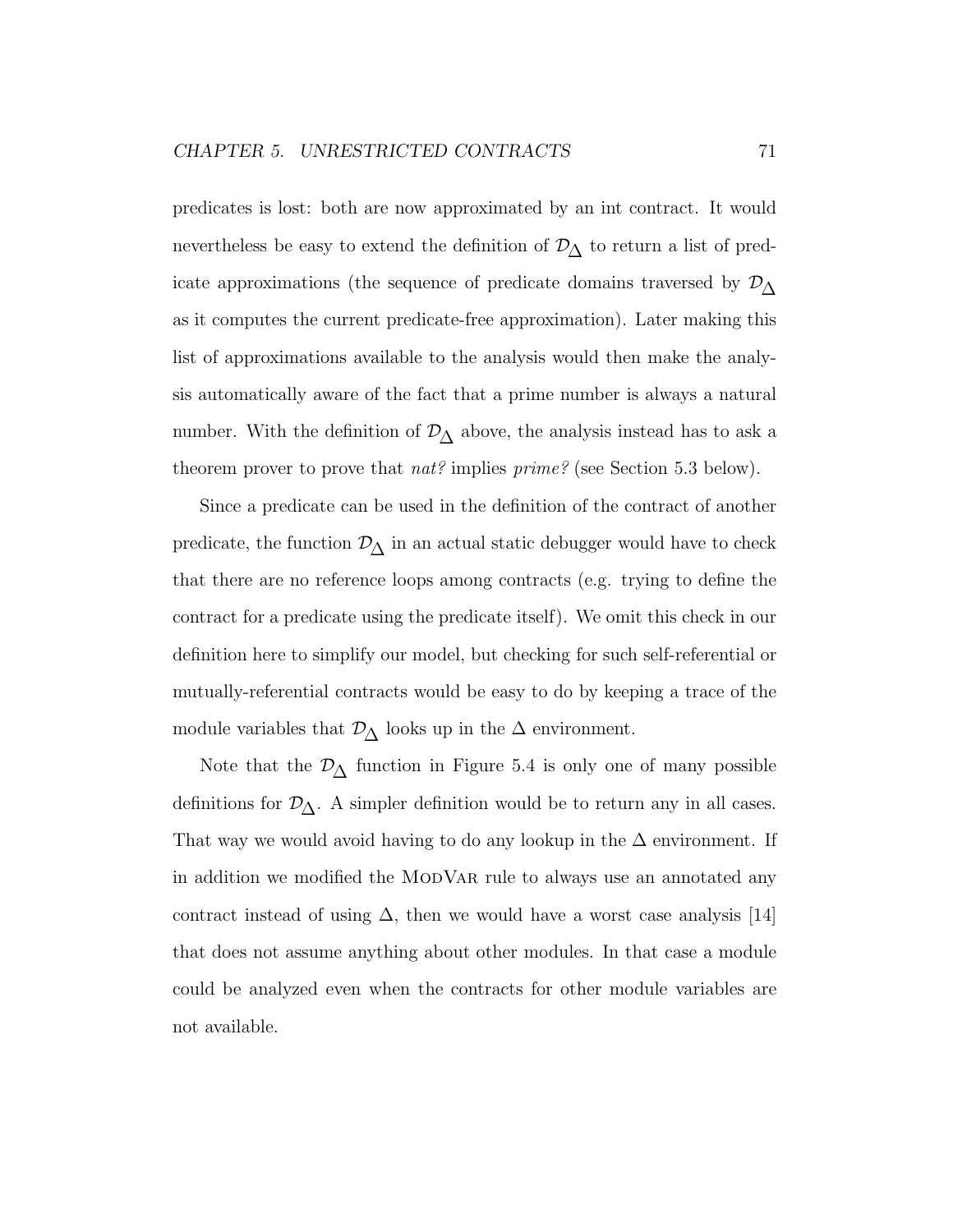At the other end of the spectrum, the  $\mathcal{D}_{\Delta}$  function could look at the content of the expression  $e$  in the (pred  $e$ ) form to try to extract from that expression a domain that is more precise than just any. By using a backward analysis [35] the function could try to compute a conservative approximation of the expression's domain (assuming of course that the expression evaluates to a function) and return that approximation to be used in the corresponding contact triple. There is no limit to how complex such a backward analysis could be, as long as it were guaranteed to terminate, though in practice we would want to use an analysis that computes a reasonable approximation in a short time. Using such an analysis would also partially break the modularity of the analysis, since it would require the code of all predicates used in contracts to be available to the  $\mathcal{D}_{\Delta}$  function. The definition of  $\mathcal{D}_{\Delta}$  we give in Figure 5.4 computes a decent approximation of a predicate's domain in linear time in the size of the predicate's contract at the most, does not require access to the predicate's code, and is therefore good enough for our purpose.

How to reduce and analyze triples and any contracts is the subject of the next two sections.

### 5.2 Reduction Rules

Figure 5.5 defines the full reduction semantics for annotated programs in the presence of triples and any contracts. The set of evaluation contexts for expressions is the same as in the previous chapter: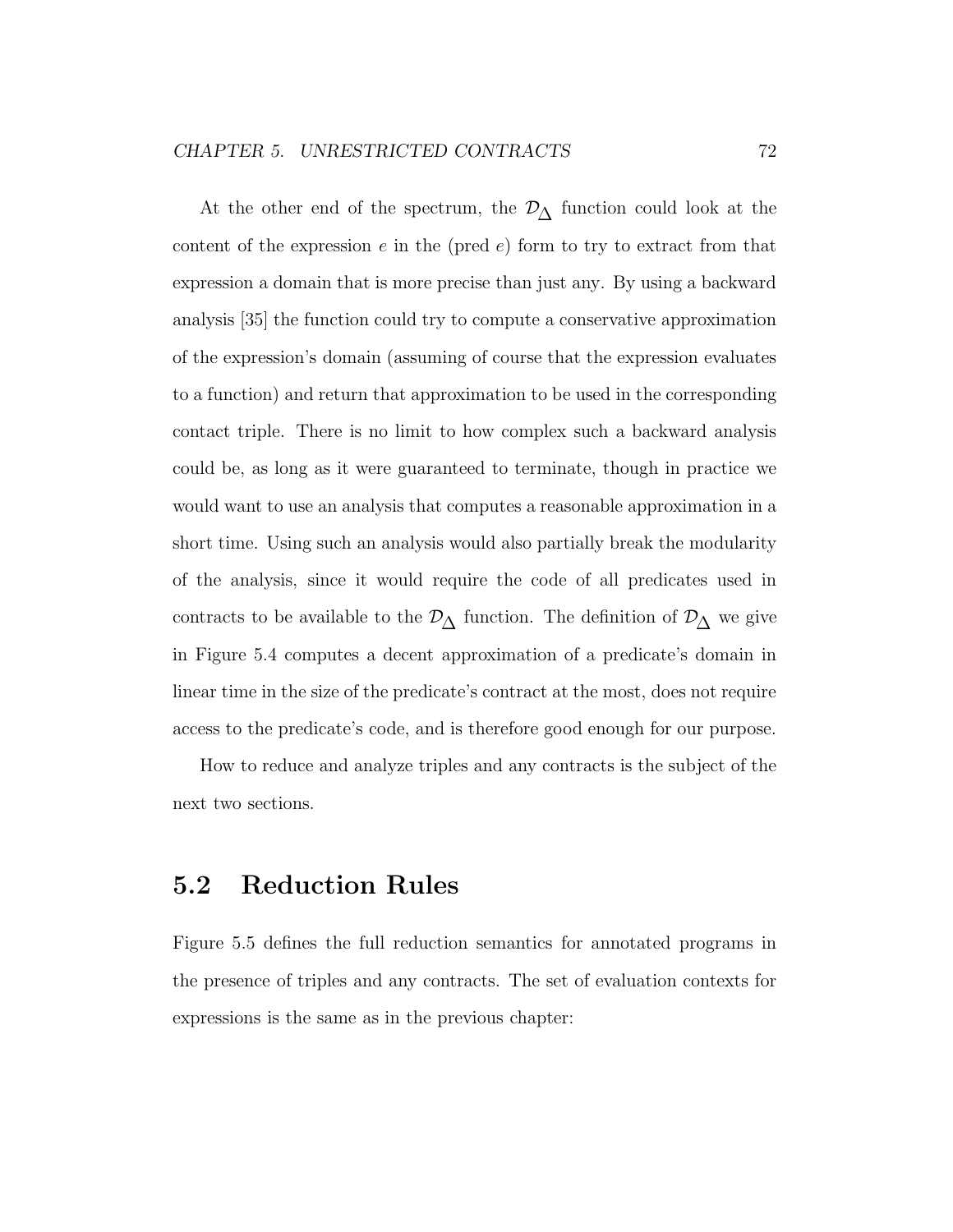$$
((\lambda x^{\beta} \cdot e)^{\ell_{\lambda}} v^{\ell_{v}})^{\ell_{a}} \longrightarrow e[v^{\ell_{v}}/x^{\beta}]
$$
 SUBST  
\n
$$
(n^{\ell_{n}} v^{\ell_{v}})^{\ell_{a}} \longrightarrow (\text{blame } \lambda \mathcal{R})^{\ell_{a}}
$$
APP-ERROR

$$
(if0 \t0^{\ell_0} e_1 e_2)^{\ell} \longrightarrow e_1
$$
  
\n
$$
(if0 \t v^{\ell_v} e_1 e_2)^{\ell} \longrightarrow e_2
$$
  
\nIF0-FAISE

$$
(\text{int}_{fg}^{\ell\ell'} \Leftarrow n^{\ell_n})^{\ell_c} \longrightarrow n^{\ell} \qquad \text{INT-INT}
$$

$$
(\text{int}_{fg}^{\ell\ell'} \Leftarrow \vec{v}^{\ell_v})^{\ell_c} \longrightarrow (\text{blame } f \mathcal{R})^{\ell'} \qquad \text{INT-LAM}
$$

$$
(\langle e_1 \ e_2 \ \text{int}_{fg}^{\ell\ell} \rangle_{fg}^{\ell^+ \ell^-} \Leftarrow n_{e...}^{\ell_n})^{\ell_c} \longrightarrow e_1[n_{e...e_2}^{\ell}/\varepsilon^{\ell}] \qquad \text{INT-TRIP-INT}
$$
  

$$
(\langle e_1 \ e_2 \ \text{int}_{\ell}^{\ell\ell'} \rangle_{\ell^+ \ell^-}^{\ell^+ \ell^-} \Leftarrow \overline{n}_{e...}^{\ell_0} \rangle_{\ell_c}^{\ell} \longrightarrow (\text{blame } f \ \mathcal{R})^{\ell'} \qquad \text{INT-TRIP-LAM}
$$

$$
(\langle e_1 \ e_2 \ \text{int}_{fg}^{\ell\ell'}\rangle_{fg}^{\ell^+ \ell^-} \Leftarrow \vec{v}^{\ell_v})^{\ell_c} \longrightarrow (\text{blame } f \ \mathcal{R})^{\ell'} \qquad \text{INT-TRIP-LAM}
$$
  

$$
((c_1 \rightarrow c_2)_{fg}^{\ell\ell'} \Leftarrow \vec{v}^{\ell_v})^{\ell_c} \longrightarrow ((c_1 \rightarrow c_2)_{fg}^{\ell\ell'} \Leftarrow \vec{v}^{\ell_v})^{\ell_c} \qquad \text{LAM-LAM}
$$

$$
((c_1 \rightarrow c_2)_{fg}^{\ell\ell} \Leftarrow \vec{v}^{\ell\upsilon})^{\ell_c} \longrightarrow ((c_1 \rightarrow c_2)_{fg}^{\ell\ell} \Leftarrow \vec{v}^{\ell\upsilon})^{\ell_c} \qquad \text{LAM-LAM}
$$
  

$$
((c_1 \rightarrow c_2)_{fg}^{\ell\ell'} \Leftarrow n^{\ell_n})^{\ell_c} \qquad \longrightarrow (\text{blame } f \mathcal{R})^{\ell'} \qquad \text{LAM-INT}
$$

$$
(\langle e_1 \ e_2 \ (c_1 \to c_2)_{fg}^{\ell \ell'} \rangle_{fg}^{\ell^+ \ell^-} \Leftarrow \vec{v}_{e...}^{\ell_v})^{\ell_c} \longrightarrow e_1 [((c_1 \hat{\to} c_2)_{fg}^{\ell \ell'} \Leftarrow \vec{v}_{e...e_2}^{\ell_v})^{\ell_c} / \varepsilon^{\ell}]
$$
\n
$$
\text{LAM-TRIP-LAM}
$$

$$
(\langle e_1 \ e_2 \ (c_1 \to c_2)_{fg}^{\ell \ell'} \rangle_{fg}^{\ell^+ \ell^-} \Leftarrow n^{\ell_n})^{\ell_c} \longrightarrow (\text{blame } f \ \mathcal{R})^{\ell'}
$$
\n
$$
\text{LAM-TRIP-INT}
$$
\n
$$
(\text{any}^{\ell \ell'} \Leftarrow n^{\ell_n})^{\ell_c} \longrightarrow n^{\ell} \qquad \text{MNS-INT}
$$

$$
(\text{any}_{fg}^{\ell\ell'} \Leftarrow n^{\ell_n})^{\ell_c} \longrightarrow n^{\ell} \qquad \text{any-INT}
$$
  
\n
$$
(\text{any}_{fg}^{\ell\ell'} \Leftarrow \vec{v}_{g}^{\ell_v})^{\ell_c} \longrightarrow (\text{any}_{g}^{\ell\ell'} \Leftarrow \vec{v}_{g}^{\ell_v})^{\ell_c} \qquad \text{any-LM}
$$

$$
(\text{any}_{fg}^{\ell\ell'} \Leftarrow \vec{v}^{\ell_v})^{\ell_c} \longrightarrow (\text{any}_{fg}^{\ell\ell'} \Leftarrow \vec{v}^{\ell_v})^{\ell_c} \qquad \text{ANY-LAM}
$$

$$
(\langle e_1 \ e_2 \text{ any}_f^{\ell\ell} \rangle_{fg}^{\ell^+ \ell^-} \Leftarrow n_{e...}^{\ell_n})^{\ell_c} \longrightarrow e_1[n_{e...e_2}^{\ell} / \varepsilon^{\ell}]
$$
\n
$$
(\langle e_1 \ e_2 \text{ any}_f^{\ell\ell} \rangle_{fg}^{\ell^+ \ell^-} \Leftarrow \vec{v}_{e...}^{\ell_v})^{\ell_c} \longrightarrow e_1[(\hat{\text{any}}_{fg}^{\ell\ell'} \Leftarrow \vec{v}_{e...e_2}^{\ell_v})^{\ell_c} / \varepsilon^{\ell}]
$$
\n
$$
\text{ANY-TRIP-LAM}
$$
\n
$$
\text{ANY-TRIP-LAM}
$$

fg e...e2 (((c1→ˆ c2) `` 0 fg ⇐ ~v `v ) `<sup>c</sup> w `<sup>w</sup> ) `<sup>a</sup> −→ (c2⇐ (~v `v (c1⇐ w `<sup>w</sup> ) L <sup>+</sup>(c1) ) L <sup>−</sup>(c2) ) L <sup>+</sup>(c2) split-arrow ((anˆy ``0 fg ⇐ ~v `v ) `<sup>c</sup> w `<sup>w</sup> ) `<sup>a</sup> −→ (any ``0 fg ⇐ (~v `v (any ``0 gf ⇐ w `<sup>w</sup> ) ` ) ` ) ` 0 split-any

Figure 5.5: Reduction rules for the lambda calculus with unrestricted contracts.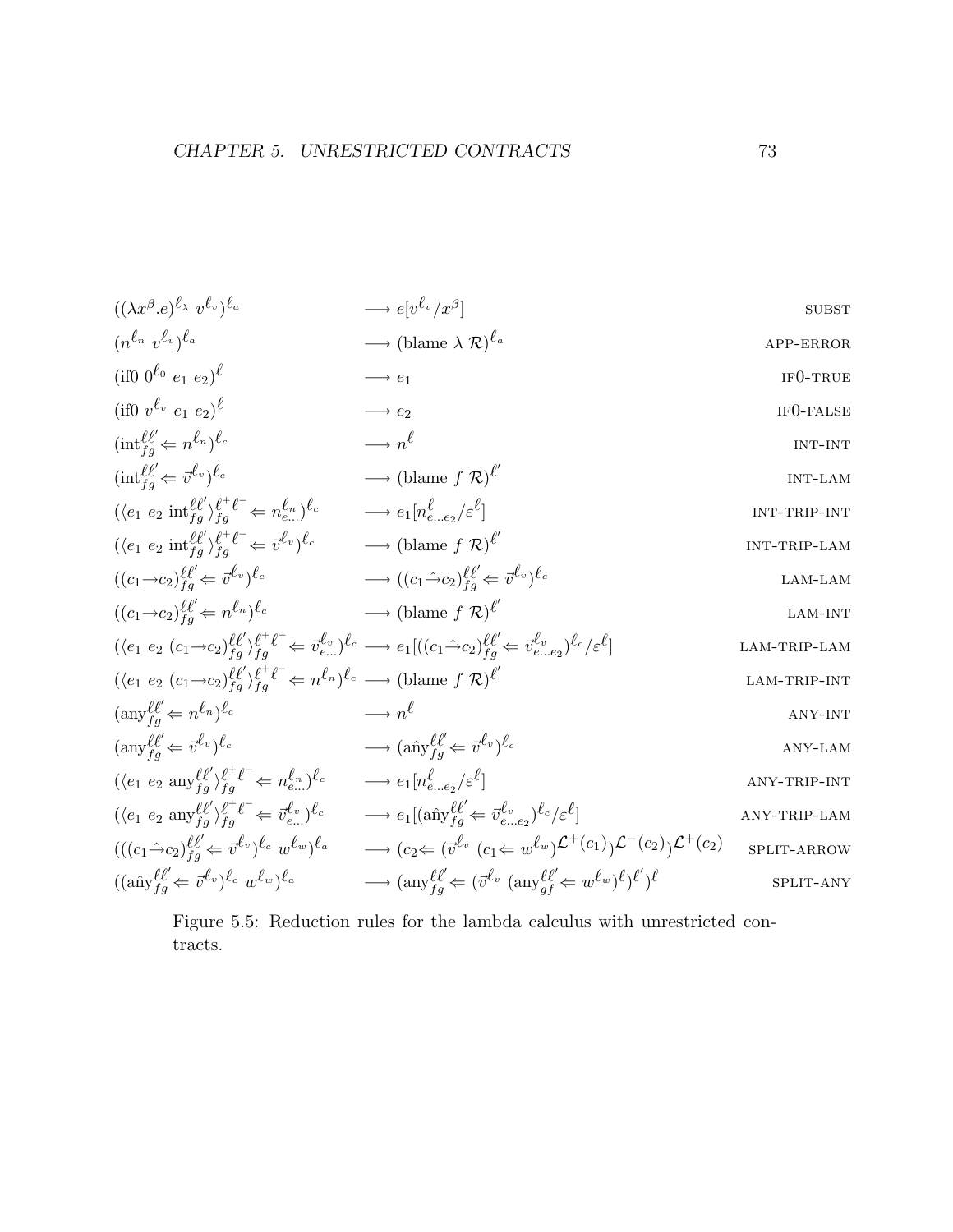$$
\mathcal{E} \stackrel{def}{=} [\ ]| (\mathcal{E} e)^{\ell} | (v \mathcal{E})^{\ell} | (if0 \mathcal{E} e e)^{\ell} | (C \Leftarrow \mathcal{E})^{\ell}
$$

Expression evaluation contexts do not include contexts for contracts and in particular not for contract triples. Expressions inside a contract triple are only evaluated after the surrounding contract check has been reduced.

The reduction rules in Figure 5.5 use the same conventions as the ones in the previous chapters. In addition we write  $v_{e...}$  for a value v that satisfies all the predicates  $e$ , etc. We use that notation only when strictly necessary for the comprehension of the rules. In addition of the rules in Figure 5.5 we also use the lookup rule from the previous chapter when looking up module variables.

Compared to Figure 4.4, all the new rules in Figure 5.5 are concerned with triples and any contracts.

• The INT-TRIP-INT and INT-TRIP-LAM rules correspond to INT-INT and int-lam but cope with triples. When the tested value is an integer, the evaluation of the triple requires a substitution to occur. The rule takes the boilerplate code from the first part of the triple and replaces the two  $\varepsilon$  expressions in that code with the value n, after an appropriate label change on  $n$  as usual. The result of the substitution is code that checks whether the integer value satisfies the triple's predicate or not: it applies the predicate to the value, and either returns the value or blames a module for breaking the contract. The expression  $e_2$  does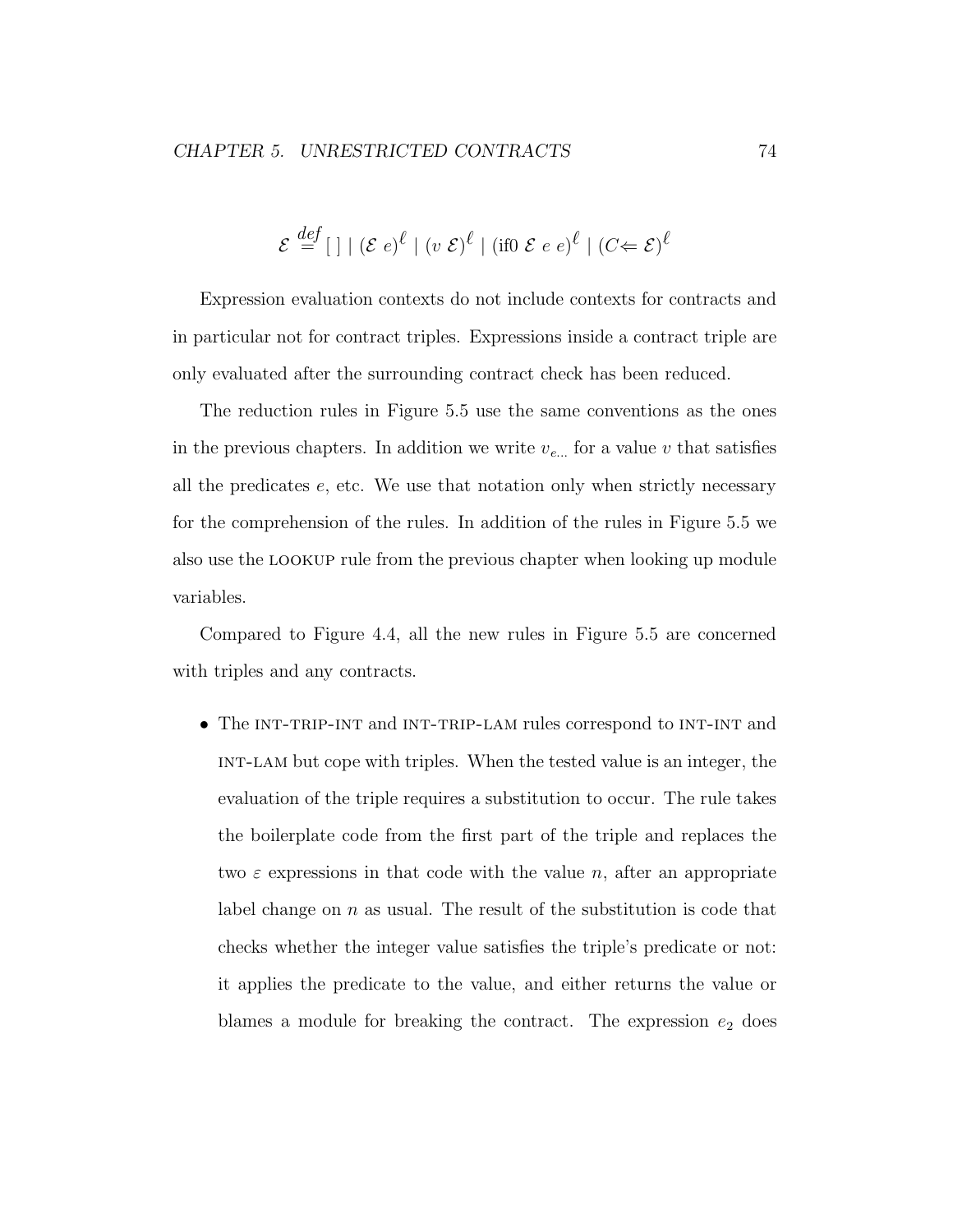not play any active role during the reduction but is added to the set of predicates satisfied by  $n$  (for the purpose of the analysis and the soundness proof). In the INT-TRIP-LAM rule the color of the violation is again red since a basic contract has been broken. In essence the contract system is able to show that the value  $\vec{v}$  does not satisfy the predicate  $e_2$  simply by looking at the contract int that approximates the behavior of  $e_2$ .

- Similarly, the rules LAM-TRIP-LAM and LAM-TRIP-INT correspond to the rules lam-lam and lam-int when in the presence of triples. The LAM-TRIP-LAM rules wraps a blessed arrow check around the  $\vec{v}$  value in exactly the same way as the LAM-LAM rule does. The  $\varepsilon$  expressions in the boilerplate code are then replaced by the wrapped value in a way similar to what happens in the  $INT-TRIP-INT$  rule we described just above.
- The ANY-INT rule shows a contract check that checks nothing. The check reduces to the tested value. As usual, the label  $\ell$  on any becomes the label on  $n$ . The ANY-LAM rule is slightly more complicated. It wraps a blessed any contract around the  $\vec{v}$  value in the same way that a blessed arrow contract is wrapped around the  $\vec{v}$  value in the LAM-LAM rule, and for exactly the same reason: once the any-lam rule has discovered that the value is a functional value, it has to wrap a blessed any contract around it as a way to remember that the argument and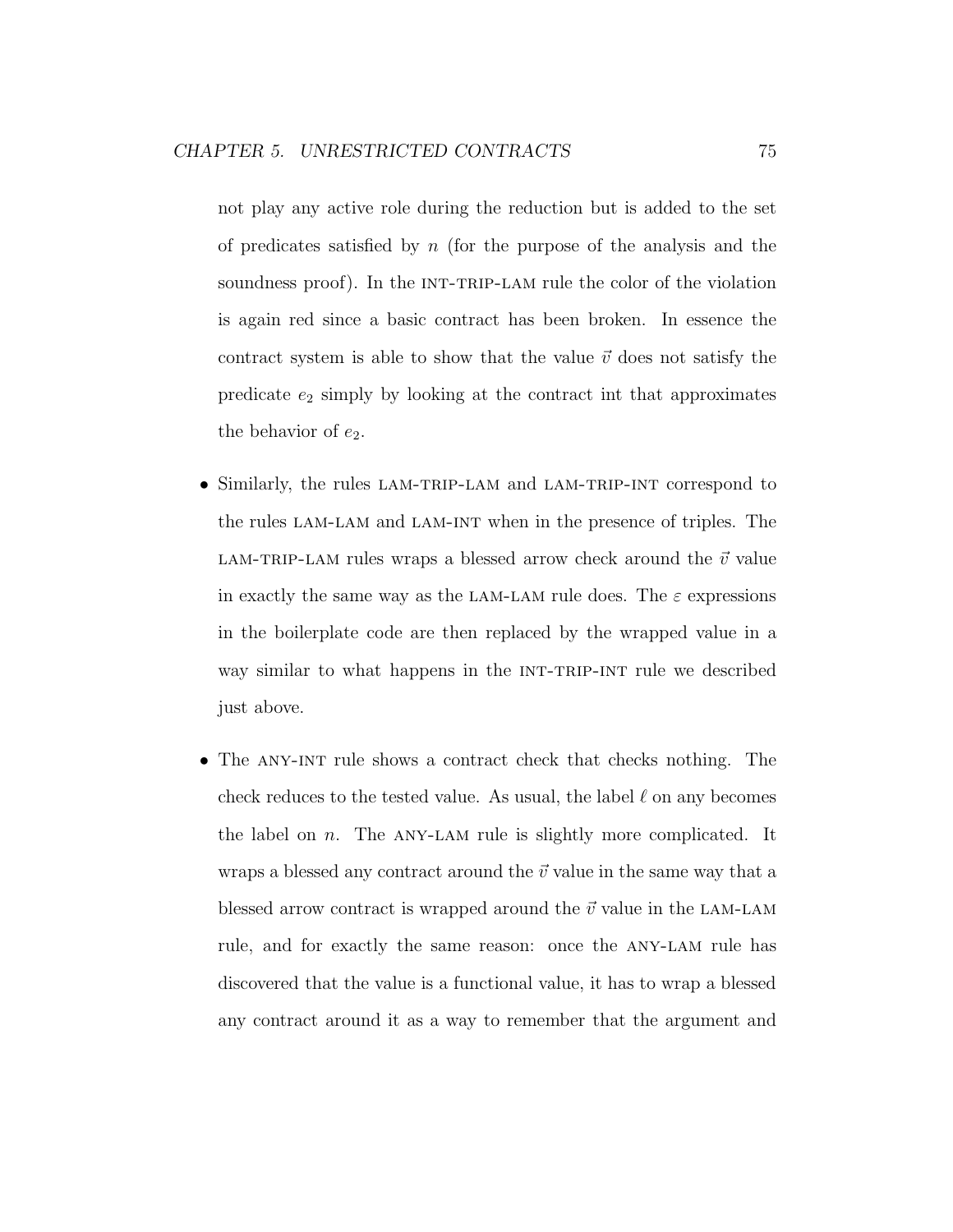result of the functional value still have to be checked. In essence, since an any contract represents a set of abstract values that includes the set of abstract values represented by arrow contracts, the behavior of the any-lam rule should resemble and encompass the behavior of the LAM-LAM rule.

- The ANY-TRIP-INT and ANY-TRIP-LAM rules are then similar to the any-int and any-lam rules, respectively, with the difference that they deal with triples. Like for all other reduction rule that have triples as redexes and do not have a blame expression as contractum, the two rules are based on substituting checked values (possibly with a blessed contract wrapped around them) in the boilerplate code of the triple.
- Finally, the SPLIT-ANY rule splits the blessed any contracts introduced by the any-lam and any-trip-lam rules. Its behavior is similar to the SPLIT-ARROW rule: it breaks a blessed any contract into a domain and range contract and distributes those to the actual argument of the function and to the result of the whole application, respectively. The need to swap the module names on the new any contract that checks the argument  $w$  explains why contracts need to be annotated with both module names in this chapter.

The two new any contract checks are seemingly useless for reduction purposes though. In fact, as far as DrScheme's actual runtime contract system is concerned, all checks against an any contract are non-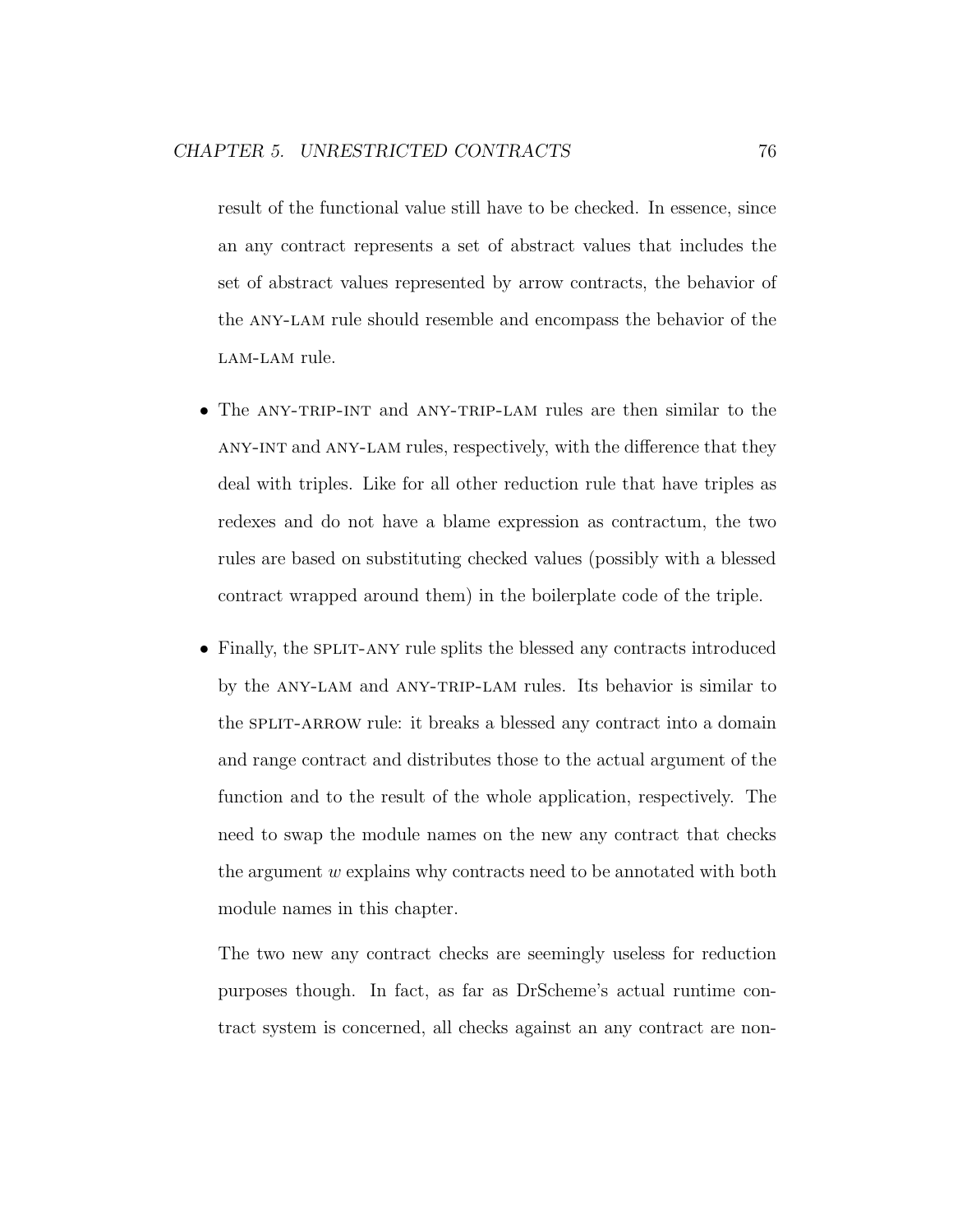operations. Nevertheless, putting these two checks in place at this stage ensures that the analysis presented in the next section will check both that the  $\vec{v}$  function can accept any value as input and that the application's context can accept any value returned by the application. It will also ensure that the labels on the  $w$  value and on the value returned by the  $\vec{v}$  function are replaced by the label  $\ell$  once the two checks have been reduced (otherwise the analysis would be unsound). Our POPL'06 paper [42] has neither a split-any rule nor blessed any contracts, and the reduction semantics described in that paper considers all checks against an any contract as checks that do nothing and simply reduce to the checked value. While this is fine from a runtime point of view, it was the root cause of an unsound analysis.

The reader will have noticed many similarities between rules with contract triples and rules without contract triples. For example between the int-int and INT-TRIP-INT rules or between the INT-LAM and INT-TRIP-LAM rules, etc. Such similarities are a general consequence of the fact that a triple-free contract c can equivalently be represented as a triple  $\langle \mathcal{F}(e, \ell, f) \rangle e$  where e is a vacuous predicate expression like  $(\lambda x.0)$  that accepts all values. By modifying the annotation process to convert triple-free contracts into contract triples it would be therefore possible to reduce the number of reduction rules in Figure 5.5. We nevertheless keep those triple-free contracts because they allow for the creation of many simple triple-free type-like contracts that are in a syntax close to the one used both in the previous chapters and in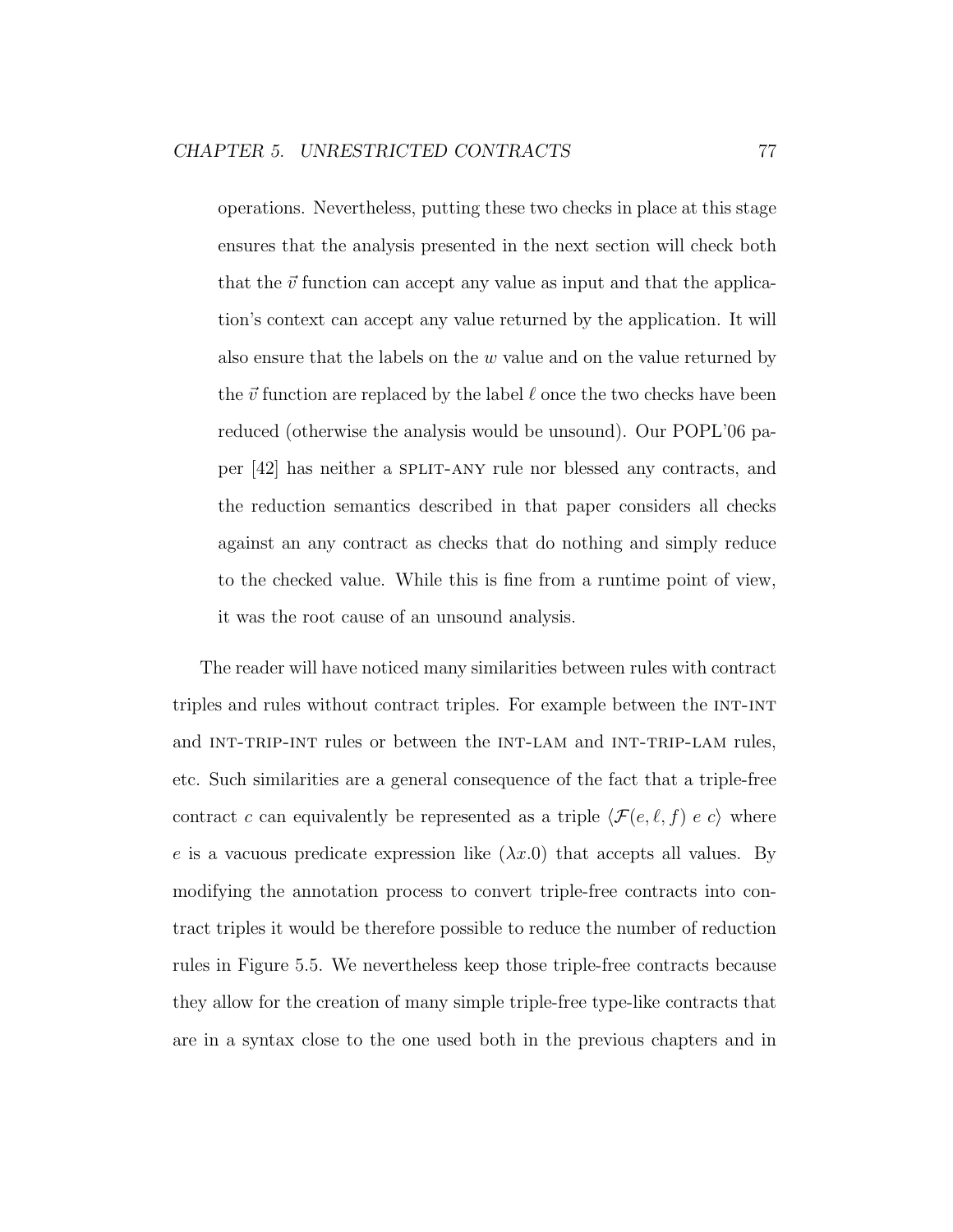DrScheme's contract system, and because they are more intuitive to understand than only having triples everywhere.

Another way to reduce the number of reduction rules in Figure 5.5 would be to transform the simple int contract into a triple like  $\langle \mathcal{F}(int?, \ell, f) \, int? \, \text{any} \rangle$ that uses an int? expression as a predicate equivalent to the int contract. The check against the any contract would then always succeed and the real integer check would occur inside the boilerplate code using the int? expression. The int-int rule would then be subsumed by the any-trip-int rule. Or course this strategy would work only for "flat" triple-free contracts like int. Higherorder triple-free contracts like (int $\rightarrow$ int) could not be transformed this way, since there is no equivalent predicate expression that can check whether a given function is only ever applied to integers and only ever returns integers.

### 5.3 The Analysis

The analysis now has to handle two news construct: contract triples and any. Like other contracts before, these contracts will act as both sources and sinks of abstract values. Since contract triples each contain as their third part a triple-free contract that approximates the behavior of the corresponding predicate expression, the value-flow analysis will use those approximations whenever possible. If those approximations are not precise enough to decide whether a contract check may result in a contract violation, the value-flow analysis will delegate the decision to a theorem prover. The any contracts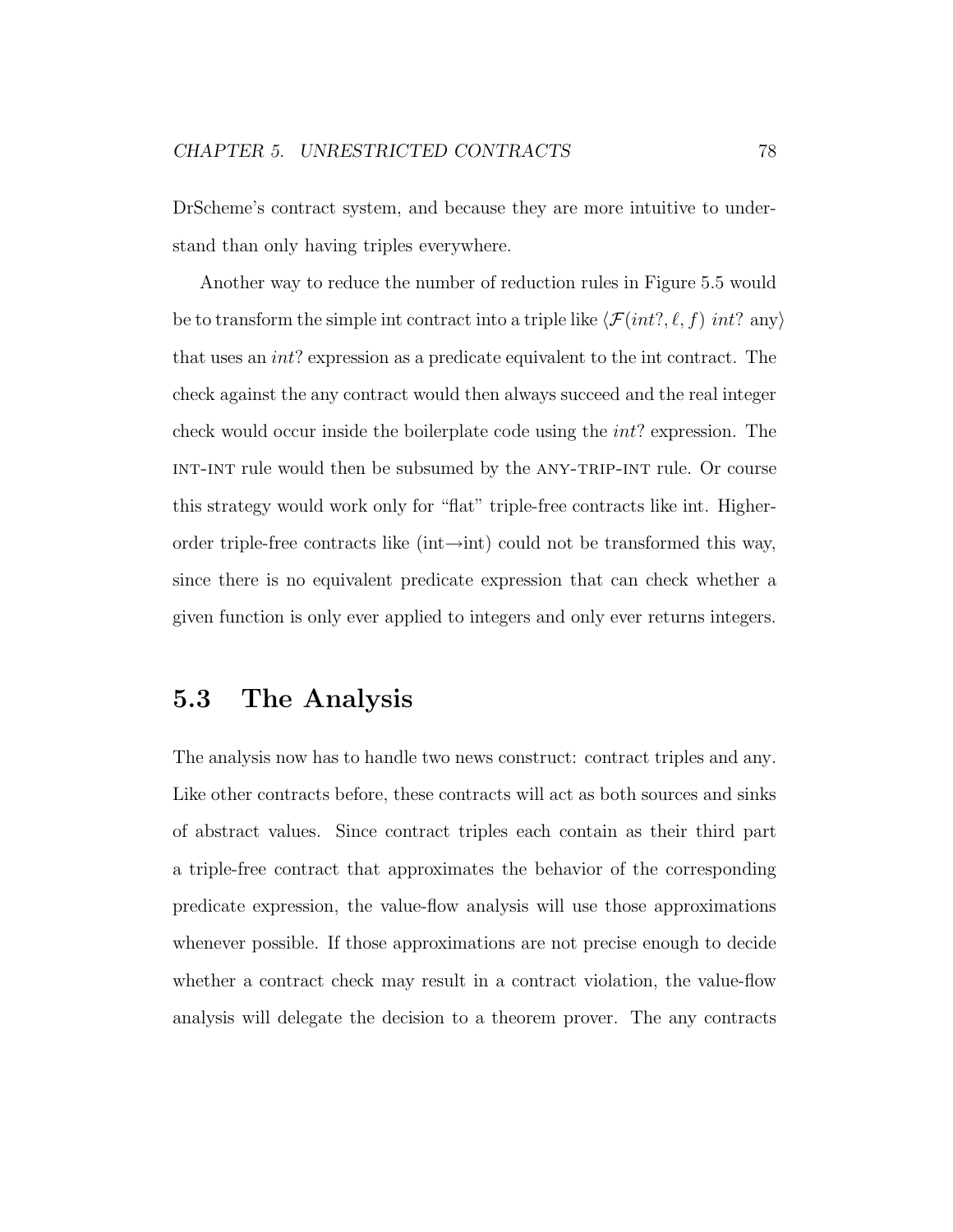will also need to be handled carefully, since the corresponding abstract values will have to simulate the behavior of any possible value, including functions of any complexity. Before we consider the analysis of those two constructs any further, we first describe in the next section the new triple-aware lifting process.

#### 5.3.1 Lifting

The lifting process for annotated programs with contract triples is essentially the same as in the previous chapter. Each contract check  $(c \leftarrow e)^{\ell}$  is lifted to the top of the program and the remaining hole in the term is filled with the contract  $c$ . At the bottom of a term, the contract is a source of values, which means the analysis uses only its positive labels. At the top level, it is a value sink; the analysis uses only the negative labels.

Figure 5.6 defines the complete lifting process. As was the case with blessed arrows, we ignore the distinction between any contracts and their blessed counterparts (rule BAnyC).

Lifting occurs almost everywhere, including inside the first expression of triples (rule TripC). Since triples disappear during the reduction process and since the resulting expressions contribute to the final result (or blame), the analysis must predict which values flow from the first part of triples. It is unnecessary, however, to lift the third part of the triple because we know from the definition of  $\mathcal{D}_{\Delta}$  that this component never contains any contract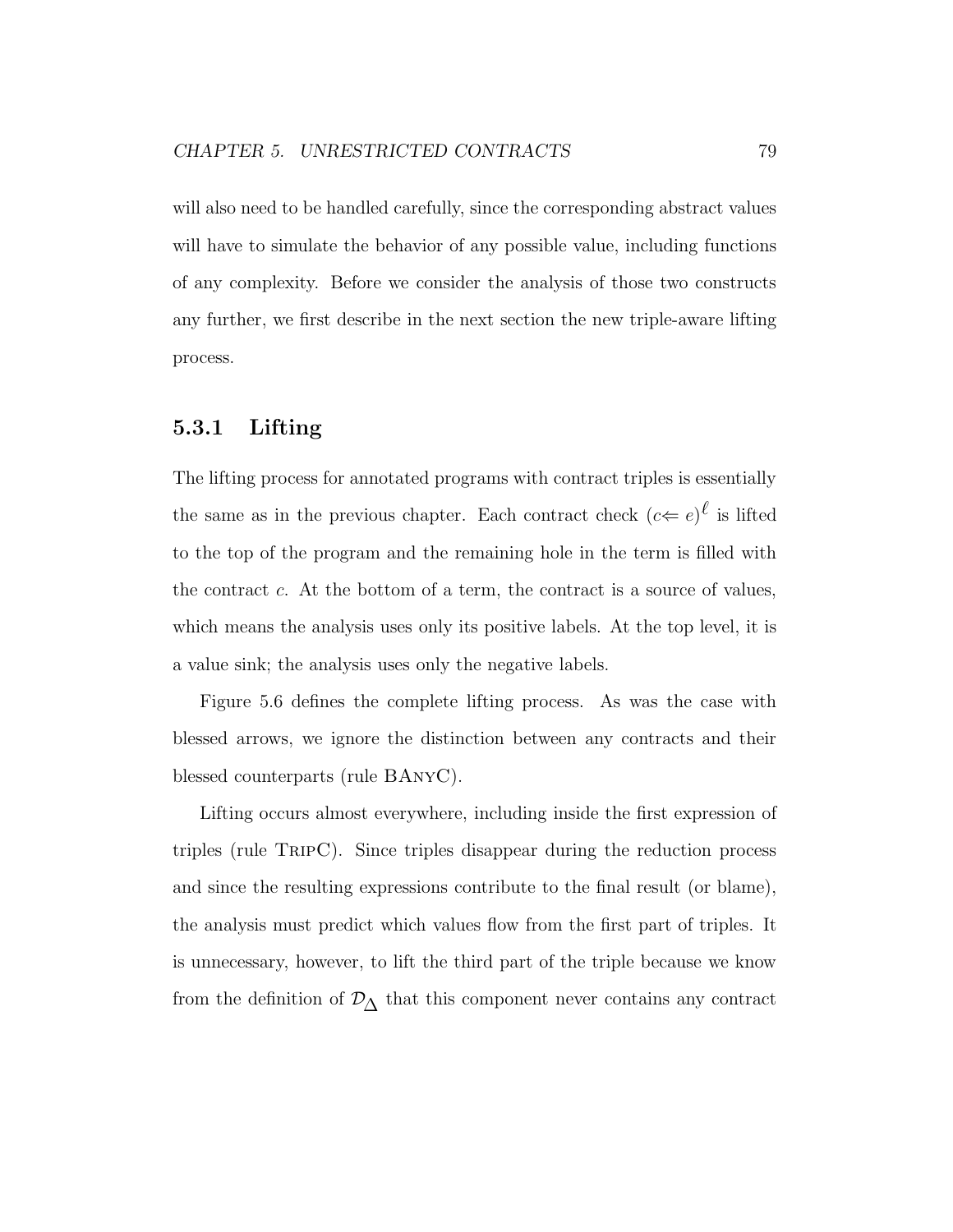$$
\frac{\frac{1}{n}m_{i} \rightsquigarrow es_{i}...m'_{i} \quad \frac{1}{n}e \rightsquigarrow es...e'}{1 \frac{1}{n} m_{i}...e \rightsquigarrow es...m'_{i}...es...e'} \text{ (PROGRAM)}
$$
\n
$$
\frac{\frac{1}{n} m_{i} ... e \rightsquigarrow es...m'_{i} ... es...e'}{1 \frac{1}{n} (module f^{\beta} v)^{\ell} \rightsquigarrow es... (module f^{\beta} v)^{\ell}} \text{ (MODULE)}
$$
\n
$$
\frac{\frac{1}{n} e \rightsquigarrow e \rightsquigarrow es...e'}{1 \frac{1}{n} (h^2 e \rightsquigarrow e \rightsquigarrow e \rightsquigarrow e \rightsquigarrow e \rightsquigarrow e \rightsquigarrow e \rightsquigarrow e \rightsquigarrow e \rightsquigarrow e \rightsquigarrow e \underbrace{\frac{1}{n} e \underbrace{\frac{1}{n} e \rightsquigarrow e \underbrace{\frac{1}{n} e \underbrace{\frac{1}{n} e \underbrace{\frac{1}{n} e \underbrace{\frac{1}{n} e \underbrace{\frac{1}{n} e \underbrace{\frac{1}{n} e \underbrace{\frac{1}{n} e \underbrace{\frac{1}{n} e \underbrace{\frac{1}{n} e \underbrace{\frac{1}{n} e \underbrace{\frac{1}{n} e \underbrace{\frac{1}{n} e \underbrace{\frac{1}{n} e \underbrace{\frac{1}{n} e \underbrace{\frac{1}{n} e \underbrace{\frac{1}{n} e \underbrace{\frac{1}{n} e \underbrace{\frac{1}{n} e \underbrace{\frac{1}{n} e \underbrace{\frac{1}{n} e \underbrace{\frac{1}{n} e \underbrace{\frac{1}{n} e \underbrace{\frac{1}{n} e \underbrace{\frac{1}{n} e \underbrace{\frac{1}{n} e \underbrace{\frac{1}{n} e \underbrace{\frac{1}{n} e \underbrace{\frac{1}{n} e \underbrace{\frac{1}{n} e \underbrace{\frac{1}{n} e \underbrace{\frac{1}{n} e \underbrace{\frac{1}{n} e \underbrace{\frac{1}{n} e \underbrace{\frac{1}{n} e \underbrace{\frac{1}{n} e \underbrace{\frac{1}{n} e \underbrace{\frac{1}{n} e \underbrace{\frac{1}{n} e \underbrace{\frac{1}{n} e \underbrace{\frac{1}{n} e \underbrace{\frac{1}{n}
$$

Figure 5.6: Lifting judgments for the lambda calculus with unrestricted contracts.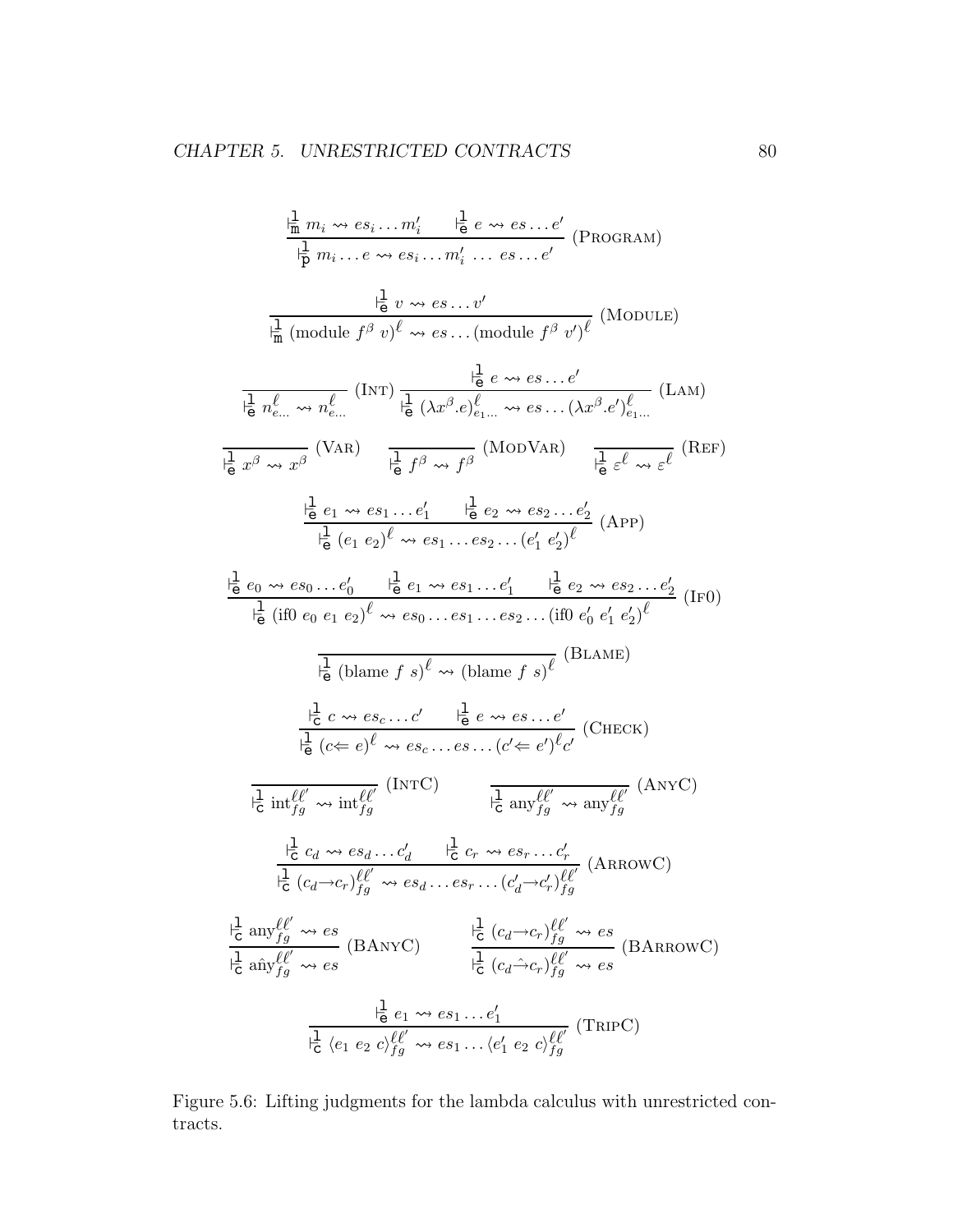$$
P ::= E | MP
$$
  
\n
$$
| (C \Leftarrow E)^{\ell} P
$$
  
\n
$$
M ::= (\text{module } f^{\beta} V)^{\ell}
$$
  
\n
$$
V ::= n_{E...}^{\ell} | (\lambda x^{\beta} . E)^{\ell}_{E...}
$$
  
\n
$$
E ::= V | x^{\beta} | f^{\beta} | (E E)^{\ell} | (\text{if} 0 E E E)^{\ell}
$$
  
\n
$$
| C | (\text{blame } L S)^{\ell} | \varepsilon^{\ell}
$$
  
\n
$$
C ::= \text{int}_{fg}^{\ell \ell'} | \text{any}_{fg}^{\ell \ell'} | (C \rightarrow C)^{\ell \ell'}_{fg}
$$
  
\n
$$
| \langle E E C \rangle_{fg}^{\ell \ell'}
$$
  
\n
$$
L ::= f | \mu | \lambda
$$
  
\n
$$
S ::= O | R
$$

Figure 5.7: Analyzed syntax for the lambda calculus with unrestricted contracts.

checks. The second part of the triple is not lifted either, because the analysis phase of the next section relies on this expression remaining in its original form.

### 5.3.2 Constraints Generation

Figure 5.7 defines the syntax of the language we analyze. As before contracts are now expressions and contract checks only appear at the top-level. Blessed arrow contracts and blessed any contracts have disappeared.

Once again, the analysis has to produce two results: a mapping  $\varphi$  from labels to sets of labels, as always, and a mapping  $\psi$  from labels to error culprit (module names,  $\mu$  for the main expression, or  $\lambda$  for a violation by the programmer of a constraint of the lambda calculus itself) and severity (the red or orange color used to highlight the erroneous term).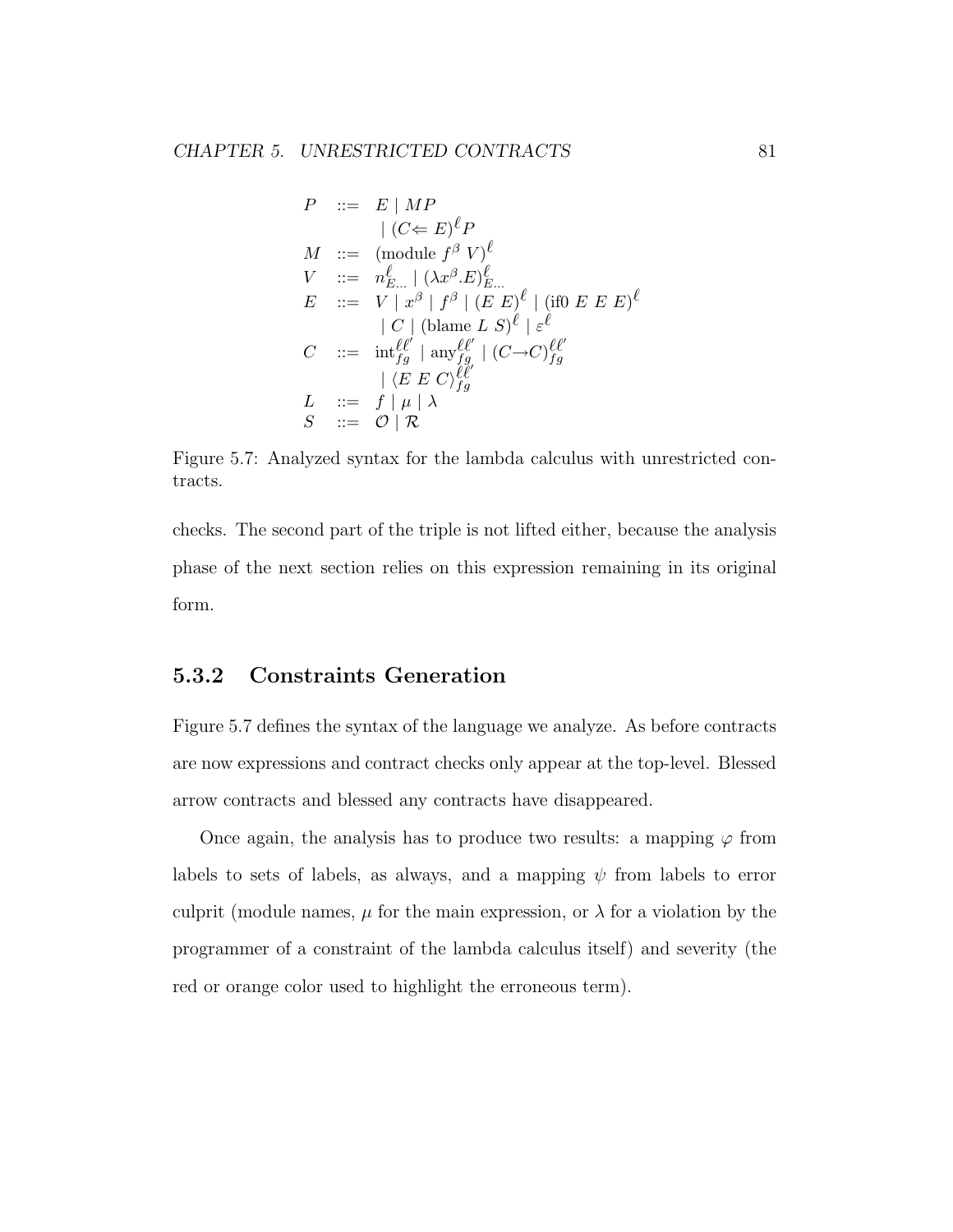| $Source\diagdown Sink$                                                                                                                           | $\mathrm{int}_{hi}^{\ell_5^+ \ell_5^-}$                                                                                                                                                            | $\langle \ldots e_5 \text{ int}_{hi}^{\ell_5^+ \ell_5^-} \rangle_{hi}^{\ell_6^+ \ell_6^-}$                                                                  | $\text{any}_{hi}^{\ell_5^+ \ell_5^-}$                                                                                                                                                                                                                                                                                                                                                                                                                                                 | $\langle \dots e_5 \text{ any }_{hi}^{\ell_5^+ \ell_5^-} \rangle_{hi}^{\ell_6^+ \ell_6^-}$                                                                  |
|--------------------------------------------------------------------------------------------------------------------------------------------------|----------------------------------------------------------------------------------------------------------------------------------------------------------------------------------------------------|-------------------------------------------------------------------------------------------------------------------------------------------------------------|---------------------------------------------------------------------------------------------------------------------------------------------------------------------------------------------------------------------------------------------------------------------------------------------------------------------------------------------------------------------------------------------------------------------------------------------------------------------------------------|-------------------------------------------------------------------------------------------------------------------------------------------------------------|
| $n_{e_1}^{\ell_n}$                                                                                                                               |                                                                                                                                                                                                    | $\{\ell_n\}\!\subseteq\!\varphi(\ell_5^-)$<br>$\Rightarrow \{\langle h, \mathcal{O} \rangle\} \subseteq \psi(\ell_5^-)$<br>$e_1 \ldots \not\sqsubseteq e_5$ |                                                                                                                                                                                                                                                                                                                                                                                                                                                                                       | $\{\ell_n\}\!\subseteq\!\varphi(\ell_5^-)$<br>$\Rightarrow \{\langle h, \mathcal{O} \rangle\} \subseteq \psi(\ell_5^-)$<br>$e_1 \ldots \not\sqsubseteq e_5$ |
| $\mathrm{int}_{fq}^{\ell_1^+ \ell_1^-}$                                                                                                          |                                                                                                                                                                                                    | $\{\ell_1^+\}\subseteq\varphi(\ell_5^-)\Rightarrow\{\langle h,\mathcal{O}\rangle\}\subseteq\psi(\ell_5^-)$                                                  |                                                                                                                                                                                                                                                                                                                                                                                                                                                                                       | $\{\ell_1^+\}\subseteq\varphi(\ell_5^-)\Rightarrow\{\langle h,\mathcal{O}\rangle\}\subseteq\psi(\ell_5^-)$                                                  |
| $\langle \dots e_1 \text{ int}_{fg}^{\ell_1^+ \ell_1^-} \rangle_{fg}^{\ell_2^+ \ell_2^-}$                                                        |                                                                                                                                                                                                    | $\{\ell_1^+\}\subseteq\varphi(\ell_5^-)$<br>$\cdot \Rightarrow {\{\langle h, \mathcal{O} \rangle\}} \subseteq \psi(\ell_5^-)$<br>$e_1 \not\sqsubseteq e_5$  |                                                                                                                                                                                                                                                                                                                                                                                                                                                                                       | $\{\ell_1^+\}\subseteq\varphi(\ell_5^-)$<br>$\Rightarrow \{\langle h, \mathcal{O} \rangle\} \subseteq \psi(\ell_5^-)$<br>$e_1 \not\sqsubseteq e_5$          |
| $\operatorname{any}_{fq}^{\ell_1^+ \ell_1^-}$                                                                                                    |                                                                                                                                                                                                    |                                                                                                                                                             |                                                                                                                                                                                                                                                                                                                                                                                                                                                                                       | $\{\ell_1^+\}\subseteq\varphi(\ell_5^-)\Rightarrow\{\langle h,\mathcal{O}\rangle\}\subseteq\psi(\ell_5^-)$                                                  |
| $\langle \dots e_1 \text{ any }_{f_q}^{\ell^+_1 \ell^-_1} \rangle_{f_q}^{\ell^+_2 \ell^-_2}$                                                     | $\{\ell_1^+\}\subseteq\varphi(\ell_5^-)\Rightarrow\{\langle h,\mathcal{R}\rangle\}\subseteq\psi(\ell_5^-)$                                                                                         |                                                                                                                                                             |                                                                                                                                                                                                                                                                                                                                                                                                                                                                                       | $\{\ell_1^+\}\subseteq\varphi(\ell_5^-)$<br>$\rightarrow \{\langle h, \mathcal{O} \rangle\} \subseteq \psi(\ell_5^-)$<br>$e_1 \not\sqsubseteq e_5$          |
| $(\lambda x^{\beta}.e^{\ell})_{e_1}^{\ell_{\lambda}}$                                                                                            | $\{\ell_{\lambda}\}\subseteq\varphi(\ell_{5}^{-})\Rightarrow\{\langle h,\mathcal{R}\rangle\}\subseteq\psi(\ell_{5}^{-})$                                                                           |                                                                                                                                                             | $\{\ell_\lambda\}\!\subseteq\!\varphi(\ell_5^-)\Rightarrow\varphi(\ell_5^+)\!\subseteq\!\varphi(\beta)$<br>$\{\ell_{\lambda}\}\subseteq\varphi(\ell_5^-)\Rightarrow\varphi(\ell)\subseteq\varphi(\ell_5^-)$<br>$\{\ell_{\lambda}\}\subseteq \varphi(\ell_{5}^{-})$<br>$e_{1} \ldots \not\sqsubseteq e_{5}$ $\Rightarrow$ $\{\langle h, \mathcal{O} \rangle\} \subseteq \psi(\ell_{5}^{-})$                                                                                            |                                                                                                                                                             |
| $(c_{af}^{\ell_1^+ \ell_1^-} \rightarrow c_{fg}^{\ell_2^+ \ell_2^-})_{fa}^{\ell_3^+ \ell_3^-}$                                                   | $\{\ell_3^+\}\subseteq\varphi(\ell_5^-)\Rightarrow\{\langle h,\mathcal{R}\rangle\}\subseteq\psi(\ell_5^-)$<br>Table 5.1: Constraints creation for the lambda calculus with unrestricted contracts. |                                                                                                                                                             | $\{\ell_3^+\}\subseteq\varphi(\ell_5^-)\Rightarrow\{\langle h,\mathcal{O}\rangle\}\subseteq\psi(\ell_5^-)$<br>$\{\ell_3^+\}\subseteq\varphi(\ell_5^-)\Rightarrow\varphi(\ell_5^+)\subseteq\varphi(\ell_1^-)$<br>$\{\ell_3^+\}\subseteq\varphi(\ell_5^-)\Rightarrow\varphi(\ell_2^+)\subseteq\varphi(\ell_5^-)$<br>$\{ \ell_3^+\} \!\subseteq\! \varphi(\ell_5^-) \, \Big\} \Rightarrow \{ \langle h,\mathcal{O} \rangle \} \!\subseteq\! \psi(\ell_5^-)$<br>$e_3 \not\sqsubseteq e_5$ |                                                                                                                                                             |
| $\langle \ldots e_3 \; (c_{af}^{\ell_1^+ \ell_1^-} \rightarrow c_{fg}^{\ell_2^+ \ell_2^-})_{fg}^{\ell_3^+ \ell_3^-} \rangle_{fg}^{t^+ \ell_4^-}$ |                                                                                                                                                                                                    |                                                                                                                                                             |                                                                                                                                                                                                                                                                                                                                                                                                                                                                                       |                                                                                                                                                             |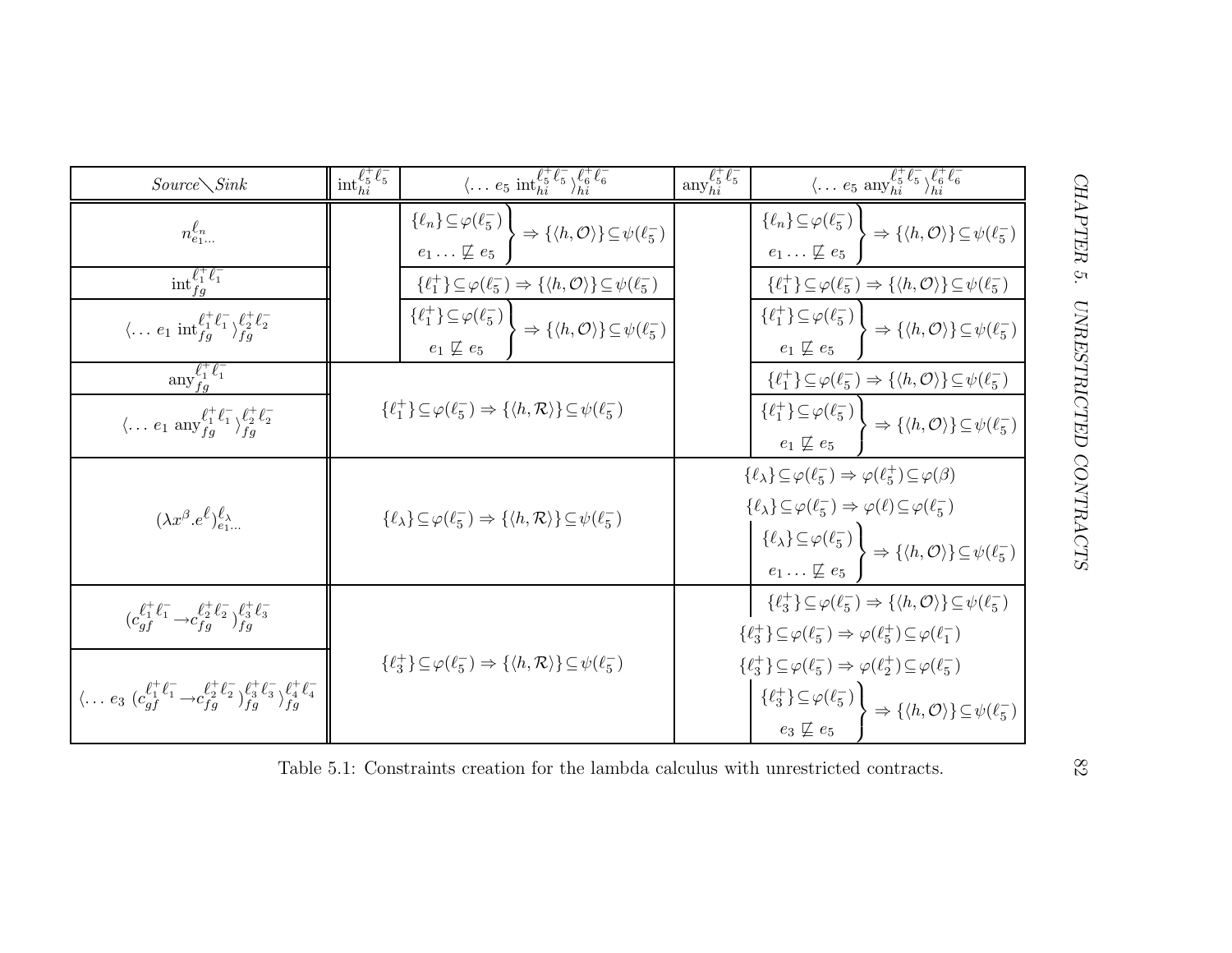| $Source\diagdown Sink$                                                                                                                                  | $(e^{\ell_5} e^{\ell_6})^{\ell_a}$                                                                                                                                                            | $\left( c_{ih}^{\ell_7^+ \ell_7^-} \rightarrow c_{hi}^{\ell_8^+ \ell_8^-} \right)_{hi}^{\ell_5^+ \ell_5^-} \left[ \quad \langle \ldots \ e_5 \ (c_{ih}^{\ell_7^+ \ell_7^-} \rightarrow c_{hi}^{\ell_8^+ \ell_8^-} \rangle_{hi}^{\ell_5^+ \ell_5^-} \rangle_{hi}^{\ell_6^+ \ell_6^-}$                                                                                                                    |  |  |
|---------------------------------------------------------------------------------------------------------------------------------------------------------|-----------------------------------------------------------------------------------------------------------------------------------------------------------------------------------------------|---------------------------------------------------------------------------------------------------------------------------------------------------------------------------------------------------------------------------------------------------------------------------------------------------------------------------------------------------------------------------------------------------------|--|--|
| $n_{e_1}^{\ell_n}$                                                                                                                                      | $\{\ell_n\} \subseteq \varphi(\ell_5) \Rightarrow \{\langle \lambda, \mathcal{R} \rangle\} \subseteq \psi(\ell_a)$                                                                            | $\{\ell_n\} \subseteq \varphi(\ell_5^-) \Rightarrow \{\langle h, \mathcal{R} \rangle\} \subseteq \psi(\ell_5^-)$                                                                                                                                                                                                                                                                                        |  |  |
| $\overline{\text{int}_{fg}^{\ell^+_1} \ell_1^-}$<br>$\overline{\langle \dots e_1 \text{ int}_{f_0}^{\ell_1^+ \ell_1^-} \rangle_{f_0}^{t_2^+ \ell_2^-}}$ | $\{\ell_1^+\}\subseteq\varphi(\ell_5)\Rightarrow\{\langle\lambda,\mathcal{R}\rangle\}\subseteq\psi(\ell_a)$                                                                                   | $\{\ell_1^+\}\subseteq\varphi(\ell_5^-)\Rightarrow\{\langle h,\mathcal{R}\rangle\}\subseteq\psi(\ell_5^-)$                                                                                                                                                                                                                                                                                              |  |  |
| $\operatorname{any}_{fq}^{\ell_1^+ \ell_1^-}$                                                                                                           | $\{\ell_1^+\}\subseteq\varphi(\ell_5)\Rightarrow\{\langle\lambda,\mathcal{R}\rangle\}\subseteq\psi(\ell_a)$                                                                                   | $\{\ell_1^+\}\subseteq\varphi(\ell_5^-)\Rightarrow\{\langle h,\mathcal{R}\rangle\}\subseteq\psi(\ell_5^-)$                                                                                                                                                                                                                                                                                              |  |  |
| $\langle \ldots e_1 \text{ any }_{f_q}^{\ell^+_1} \ell^-_1 \rangle_{f_q}^{\ell^+_2} \ell^-_2$                                                           | $\{\ell_1^+\}\subseteq\varphi(\ell_5)\Rightarrow\varphi(\ell_6)\subseteq\varphi(\ell_1^-)$<br>$\{\ell_1^+\}\subseteq\varphi(\ell_5)\Rightarrow\varphi(\ell_1^+)\subseteq\varphi(\ell_a)$      | $\{\ell_1^+\}\subseteq\varphi(\ell_5^-)\Rightarrow\varphi(\ell_7^+)\subseteq\varphi(\ell_1^-)$<br>$\{\ell_1^+\}\subseteq\varphi(\ell_5^-)\Rightarrow\varphi(\ell_1^+)\subseteq\varphi(\ell_8^-)$                                                                                                                                                                                                        |  |  |
| $(\lambda x^{\beta} . e^{\ell})^{\ell_{\lambda}}_{e_{1}}$                                                                                               | $\{\ell_{\lambda}\}\subseteq\varphi(\ell_5)\Rightarrow\varphi(\ell_6)\subseteq\varphi(\beta)$<br>$\{\ell_{\lambda}\}\subseteq\varphi(\ell_5)\Rightarrow\varphi(\ell)\subseteq\varphi(\ell_a)$ | $\{\ell_{\lambda}\}\subseteq\varphi(\ell_{5}^{-})\Rightarrow\varphi(\ell_{7}^{+})\subseteq\varphi(\beta)$<br>$\{\ell_{\lambda}\}\subseteq\varphi(\ell_{5}^{-})\Rightarrow\varphi(\ell)\subseteq\varphi(\ell_{8}^{-})$<br>$\begin{Bmatrix} {\ell}_{\lambda} \leq \varphi(\ell_5^-) \\ e_1 \ldots \nsubseteq e_5 \end{Bmatrix} \Rightarrow {\{\langle h, \mathcal{O} \rangle\}} \subseteq \psi(\ell_5^-)$ |  |  |
| $(c_{af}^{\ell_1^+ \ell_1^-} \rightarrow c_{fa}^{\ell_2^+ \ell_2^-})_{fa}^{\ell_3^+ \ell_3^-}$                                                          |                                                                                                                                                                                               | $\{\ell_3^+\}\subseteq\varphi(\ell_5^-)\Rightarrow\{\langle h,\mathcal{O}\rangle\}\subseteq\psi(\ell_5^-)$<br>$\{\ell_3^+\}\subseteq\varphi(\ell_5^-)\Rightarrow\varphi(\ell_7^+)\subseteq\varphi(\ell_1^-)$                                                                                                                                                                                            |  |  |
| $\langle \ldots e_3 \; (c_{af}^{\ell_1^+ \ell_1^-} \rightarrow c_{fg}^{\ell_2^+ \ell_2^-})_{fg}^{\ell_3^+ \ell_3^-} \rangle_{fg}^{\ell_4^+ \ell_4^-}$   | $\{\ell_3^+\}\subseteq\varphi(\ell_5)\Rightarrow\varphi(\ell_6)\subseteq\varphi(\ell_1^-)$<br>$\{\ell_3^+\}\subseteq\varphi(\ell_5)\Rightarrow\varphi(\ell_2^+)\subseteq\varphi(\ell_a)$      | $\{\ell_3^+\}\subseteq\varphi(\ell_5^-)\Rightarrow\varphi(\ell_2^+)\subseteq\varphi(\ell_8^-)$<br>$\left\{\ell_3^+\right\} \subseteq \varphi(\ell_5^-)$<br>$\Rightarrow \left\{\langle h, \mathcal{O} \rangle\right\} \subseteq \psi(\ell_5^-)$<br>$e_3 \not\sqsubseteq e_5$                                                                                                                            |  |  |
| Table 5.2: Constraints creation for the lambda calculus with unrestricted contracts (continued).                                                        |                                                                                                                                                                                               |                                                                                                                                                                                                                                                                                                                                                                                                         |  |  |

Table 5.2: Constraints creation for the lam bda calculus with unrestricted contracts (continued).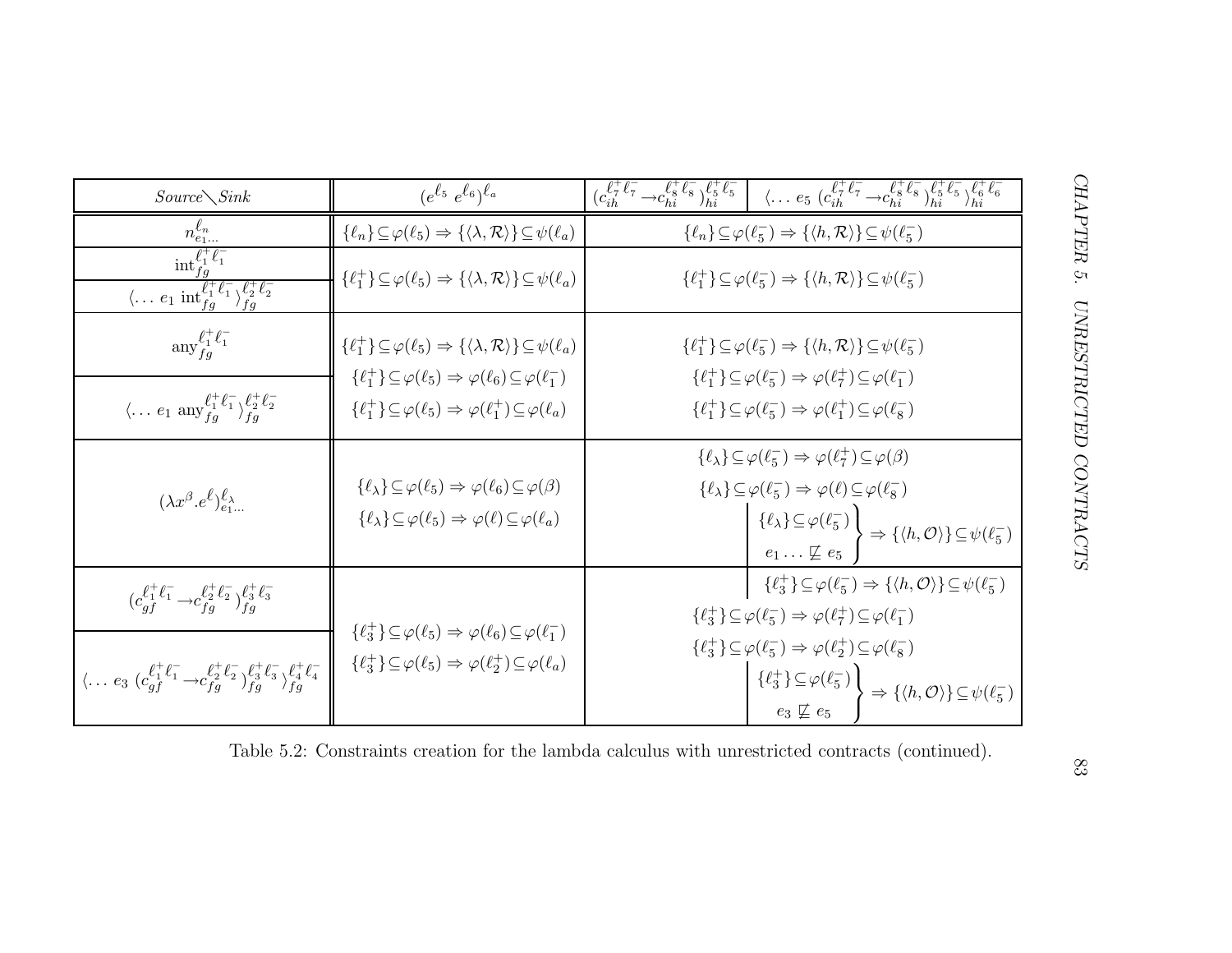Tables 5.1 and 5.2 explain how every possible combination of a source and a sink in the entire program generates constraints concerning the flow of values and blame assignment. The entries do not assume anything about the context in which a source or sink occurs. This implies that, for example, the boilerplate code inside contract triples is analyzed like any other expression. To save space, some cells in the tables share some constraints with their neighboring cells.

Let us now explain some of the constraints involving any contracts or contact triples. Our first example involves an any contract:

| $Source\diagdown Sink$                                                                         | $\mathrm{any}_{hi}^{\ell_5^+ \ell_5^-}$                                                                                                            |  |  |
|------------------------------------------------------------------------------------------------|----------------------------------------------------------------------------------------------------------------------------------------------------|--|--|
| $(c_{qf}^{\ell_1^+ \ell_1^-} \rightarrow c_{fg}^{\ell_2^+ \ell_2^-})_{fg}^{\ell_3^+ \ell_3^-}$ | $\{\ell_3^+\}\!\subseteq\!\varphi\!\left(\ell_5^-\right)\Rightarrow\varphi\!\left(\ell_5^+\right)\!\subseteq\!\varphi\!\left(\ell_1^-\right)\Big $ |  |  |
|                                                                                                | $\{\ell_3^+\}\!\subseteq\!\varphi\!\left(\ell_5^-\right)\Rightarrow\varphi\!\left(\ell_2^+\right)\!\subseteq\!\varphi\!\left(\ell_5^-\right)\Big $ |  |  |

The first of those two constraints says that, if values represented by the function contract (labeled with  $\ell_3^+$  $\binom{+}{3}$  flows into the any check  $(\ell_5^-)$  $_{5}^{-}$ ), then that same any—represented as a value source  $(\ell_5^+$ 5 )—flows into the domain part of the arrow contract  $(\ell_1^-)$  $^{-}_{1}).$ 

To understand this flow from the any contract to the function's domain contract, remember that any represents the union of all abstract values, including functions from any to any. This means that a value checked against any can turn out to be a function and can then potentially be applied to all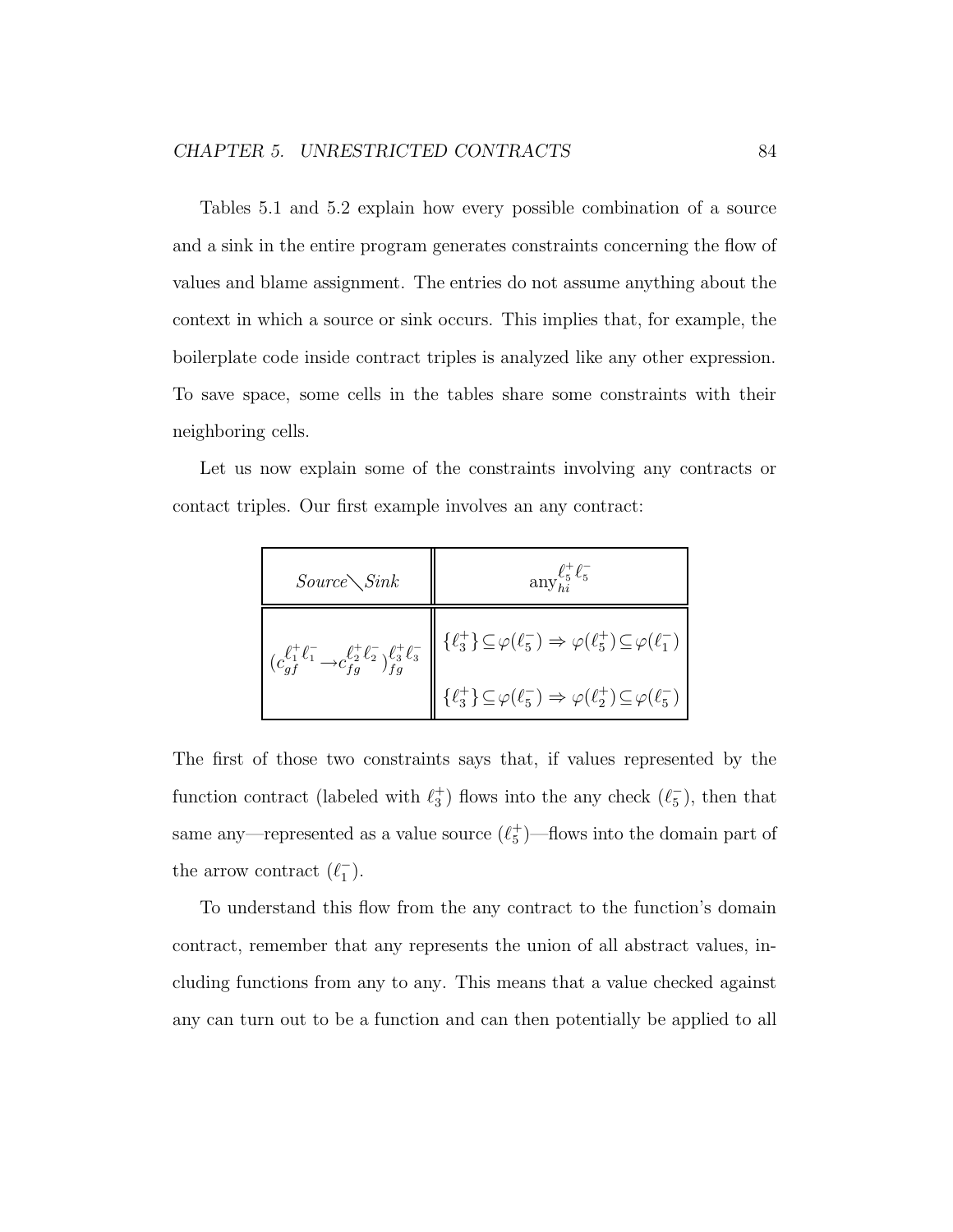sorts of values.<sup>2</sup> Naturally these values flow into the domain position of the arrow contract, which is similar to what happens in the cell that matches function contracts with function contracts in Table 5.2. The analysis must therefore check for such a possibility and ensure that the domain part of the arrow contract is coherent with receiving all possible values. The same argument for the function's range explains the second constraint above.

Of course, a practical debugger does not directly re-use the any  $\ell_5^{\ddag} \ell_5^ \frac{\epsilon_5}{hi}$  contract to check the functional contract as well as its domain and range. Instead, it creates a new  $\left(\text{any}_{hi}^{\ell_5^+ \ell_5^-}\right)$  $\ell_5^+ \ell_5^- \longrightarrow \text{any}_{hi}^{\ell_5^+} \ell_5^ \ell_5^{\dagger} \ell_5^{\dagger} \}_{hi}^{\ell \ell'}$  contract on the fly (with  $\ell$ and  $\ell'$  fresh) and uses it to check the domain and range of the function contract. For deeply nested function contracts, the process is repeated recursively thereby creating a witness for each possible contract violation.<sup>3</sup> In essence this process simply makes explicit the sinks for the complex abstract values that flow into  $\operatorname{any}_{hi}^{\ell_5^+ \ell_5^-}$  $\frac{\epsilon_5}{h_i}$ . The analysis therefore remains sound. Here we forsake this process and re-use the  $\sup_{h_i} \ell_5^+ \ell_5^ \frac{\epsilon_5}{h_i}$  contract and its labels only to simplify the soundness proof.

Note that in general this expansion process for any contracts should occur for all non-atomic values. If our language had, say, pairs, then we could have <sup>2</sup>At an abstract level this is analogous to Henglein's notion of a Dynamic  $\rightsquigarrow$ (Dynamic→Dynamic) coercion [33].

<sup>&</sup>lt;sup>3</sup>The debugger must then be careful to re-use the original any  $\ell_5^{\frac{t}{5}} \ell_5^-$  contract for both the domain and range of the new  $\left(\text{any}\right)_{hi}^{\ell_1^+ \ell_5^-} \rightarrow \text{any}\right)_{hi}^{\ell_5^+ \ell_5^-}$  ( $\ell_1^{\ell_1^+ \ell_2^-}$ ) any  $\ell_2^{\ell_2^+ \ell_3^-}$  contract because the use of new any contracts for the domain and range would make the analysis fail to terminate when a function with a recursive type flowed into  $\operatorname{any}_{hi}^{\ell^+,\ell^-}$ : new any contracts would be created on the fly for ever.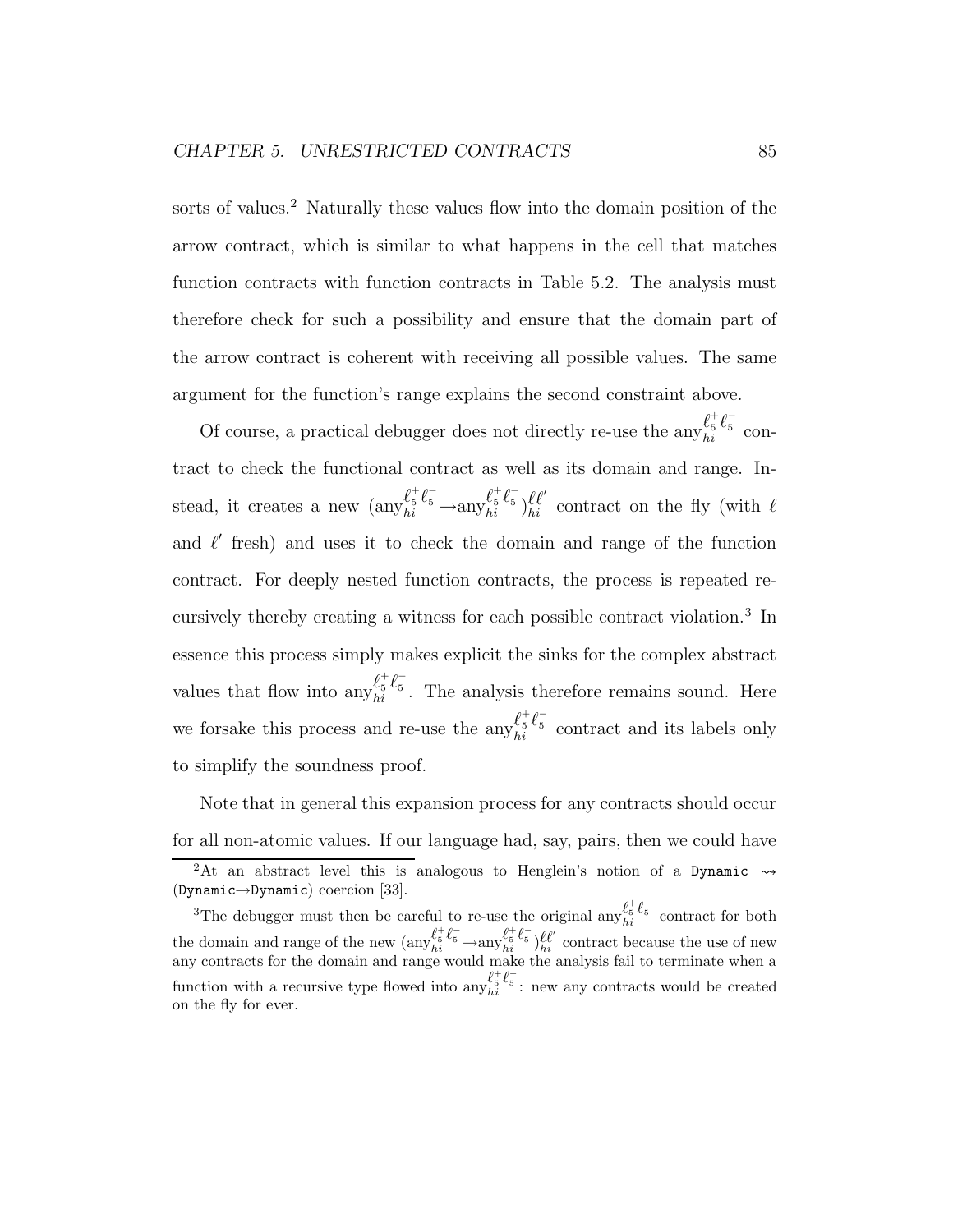a pair value with functions as its two elements. If such a pair were to flow into an any contract check, the any contract would have to expand into a pair of any contracts, and each of those new any contract would have in turn to expand to handle each of the functions that are the pair's elements.

Our second example, from Table 5.2, handles the symmetric case: when an any contract flows into an arrow contract:

| $Source\diagdown Sink$                                            | $(e^{\ell_5} e^{\ell_6})^{\ell_a}$                                                                                   |
|-------------------------------------------------------------------|----------------------------------------------------------------------------------------------------------------------|
|                                                                   | $\{\ell_1^+\} \subseteq \varphi(\ell_5) \Rightarrow \{\langle \lambda, \mathcal{R} \rangle\} \subseteq \psi(\ell_a)$ |
| $\displaystyle \operatorname{any}^{\ell_1^+ \ell_1^-}_{f \sigma}$ | $\{\ell_1^+\}\subseteq\varphi(\ell_5)\Rightarrow\varphi(\ell_6)\subseteq\varphi(\ell_1^-)$                           |
|                                                                   | $\{\ell_1^+\}\subseteq\varphi(\ell_5)\Rightarrow\varphi(\ell_1^+)\subseteq\varphi(\ell_a)$                           |

A violation of a constraint of the lambda calculus is detected, since the any abstract value might turn out at runtime to be an integer. If instead the runtime value turns out to be a function, than the actual argument from the application will flow into the function's formal argument and the result of the whole application will be the result of the function, whatever value that might be. To conservatively simulate this, the analysis has to make the formal argument represented by  $\ell_6$  flow back into the any contract, and make that same any contract flow out of the application.

The analysis in our POPL'06 paper correctly created the first constraint out of the three in this second example, but the other two constraints were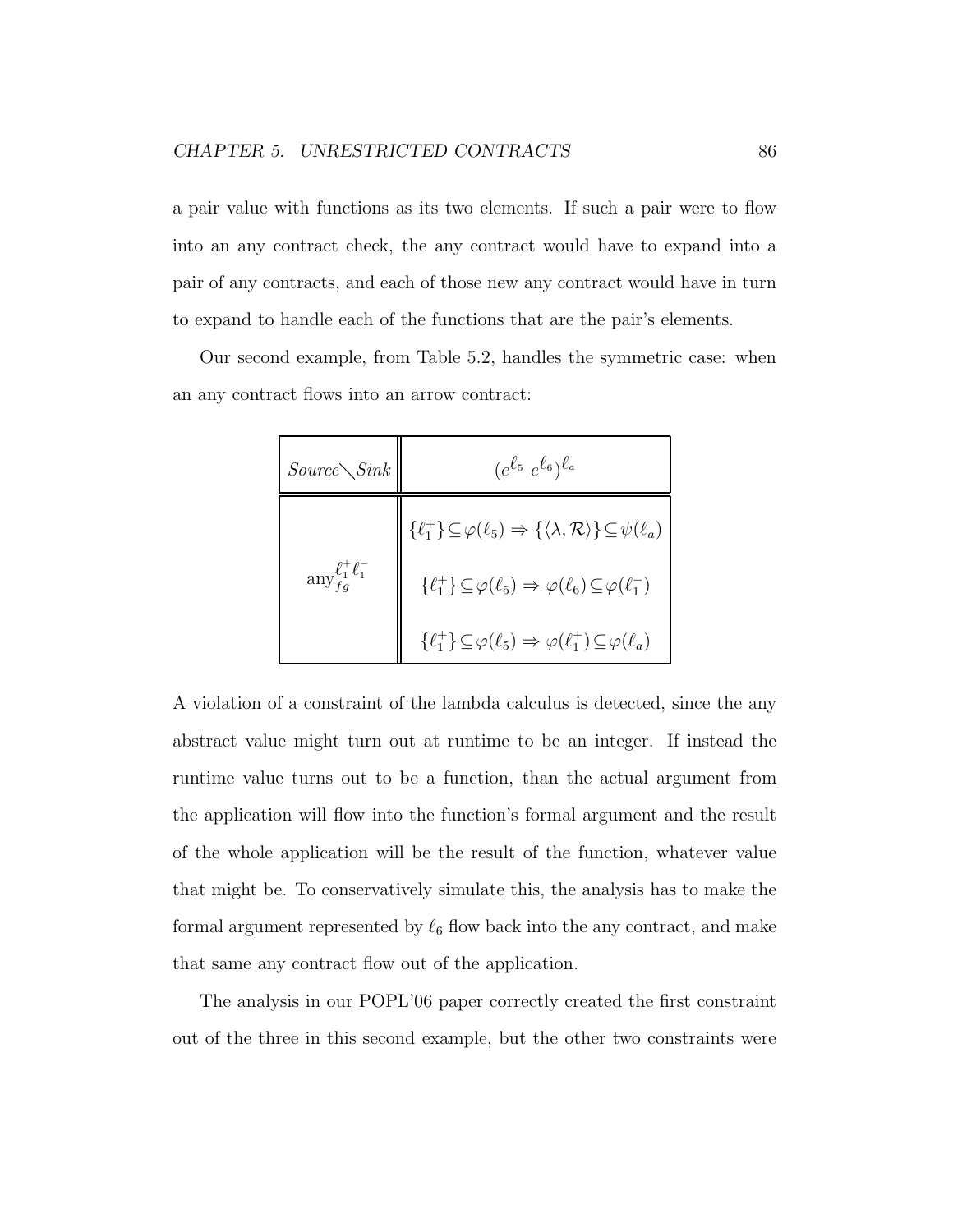simply forgotten. This was not realized at the time because the reduction rules in that paper treated any checks as vacuous checks that always reduced to the value being checked, rather than checks that wrap a blessed any contract around the value when that value turns out to be a function. This was based on the idea that, from the point of view of an actual contract system like the one in DrScheme, any contracts act as useless checks. It was not realized at the time that, while any contract checks are useless from the point of view of the runtime contract checking, they are useful from the point of view of the analysis because, after lifting, the copies of the any contracts left behind by the lifting process will act as abstract value sources and might trigger contract violations in applications elsewhere (even though the same kind of reasoning was behind the need for the two constraints described in the first example above, which was correct in the paper).

The third example explains partial contract violation, which is tagged with the orange color  $(\mathcal{O})$ . Consider this entry:

| $Source\diagdown Sink$                                                                                                                                | $\langle \ldots e_5 \text{ int}_{hi}^{\ell_5^+ \ell_5^-} \rangle_{hi}^{\ell_6^+ \ell_6^-}$ |                                                                           |  |
|-------------------------------------------------------------------------------------------------------------------------------------------------------|--------------------------------------------------------------------------------------------|---------------------------------------------------------------------------|--|
| $\langle \ldots e_1 \text{ int}_{fg}^{\ell_1^+ \ell_1^-} \rangle_{fg}^{\ell_2^+ \ell_2^-} \Big\  {\{\ell_1^+ \} \subseteq} \varphi(\ell_5^-) \Big\},$ |                                                                                            | $\Rightarrow \{\langle h, \mathcal{O} \rangle\} \subseteq \psi(\ell_5^-)$ |  |
|                                                                                                                                                       | $e_1 \not\sqsubseteq e_5$                                                                  |                                                                           |  |

The cell specifies the creation of a single blame set constraint for every possible pair of an integer contract triple (viewed as a source) that has an addi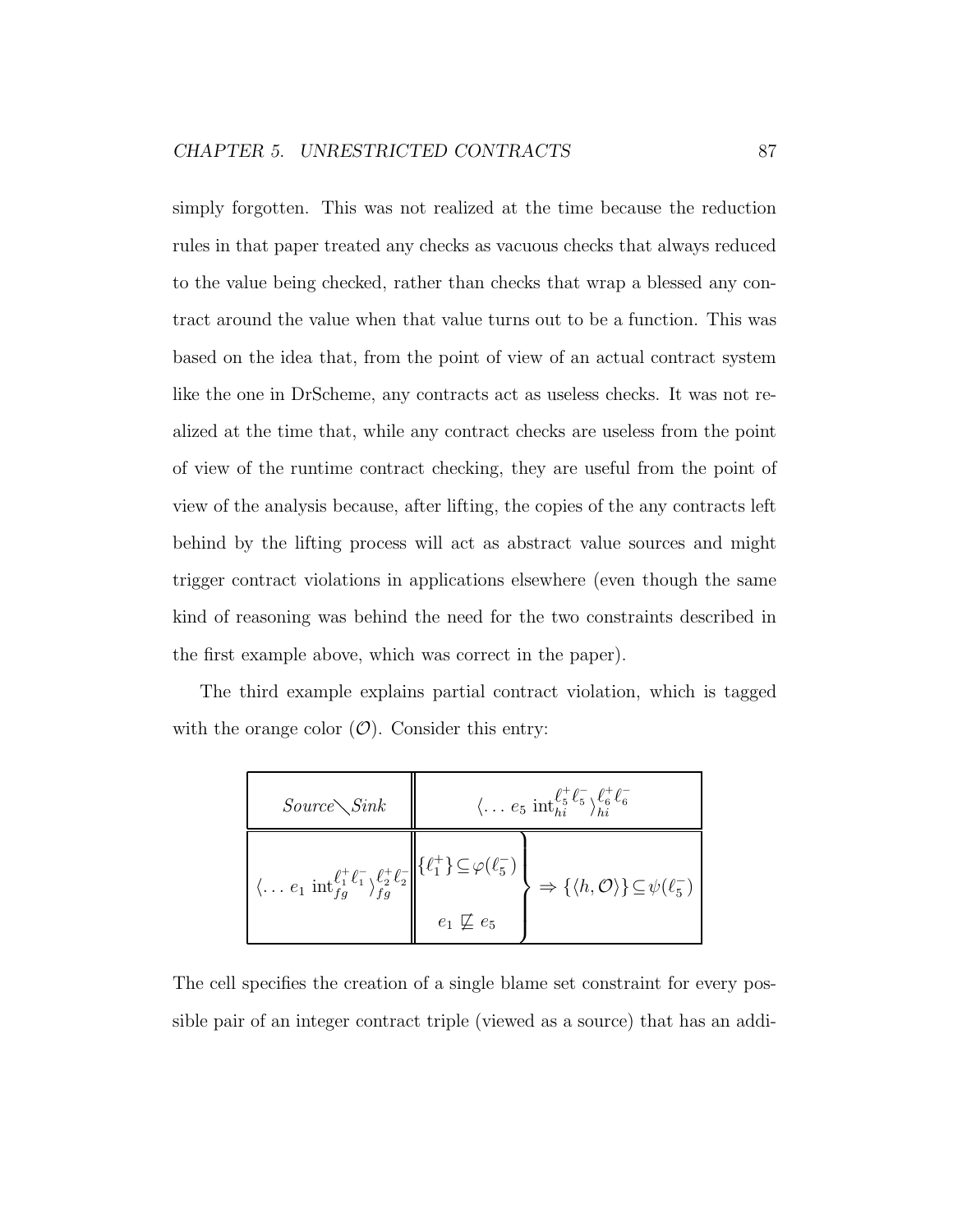tional predicate  $e_1$  and another triple with an integer contract check that has an additional predicate  $e_5$ . The constraint says that, if the abstract integer  $(\ell_1^+$  $_1^+$ ) flows into the integer check  $(\ell_5^-)$  $_{5}^{-}$ ) and if the source predicate  $e_{1}$  does not imply  $(\nsubseteq)$  the sink predicate  $e_5$ , then the h module variable is blamed for the violation. The "blame" color, however, is orange because the analysis can prove that the abstract values flowing into the contract check are at least always integers. Note that the boilerplate code in the triples plays no explicit role here so we use dots for this code. As in the previous chapter, such blame constraints always use the name h associated with the sink (or  $\lambda$  when the program violates the language specification), never the name  $f$  associated with the source, to be consistent with what happens during reductions.

#### Additional Constraints

Finally, we again have a few extra constraints to get the analysis started. They are described in Table 5.3, and are similar to the ones in Table 4.2, with just one addition to handle contract triples.

Triples such as  $\langle e^{\ell_1} e^{\ell_2} c_{fg}^{\ell \ell'} \rangle_{fg}^{\ell^+ \ell^-}$  $f_g^{\ell-\ell}$  also need to create value flows. Remember that the third part of a triple—the domain contract derived by the  $\mathcal{D}_{\Delta}$  function—shares its label  $\ell$  with  $\varepsilon$  expressions in the first part of the triple. There is therefore no need to create flows between the first and third parts of the triple. Two flows are still missing, however. First, the result of the first part flows out to be the result of the entire triple. Second, the values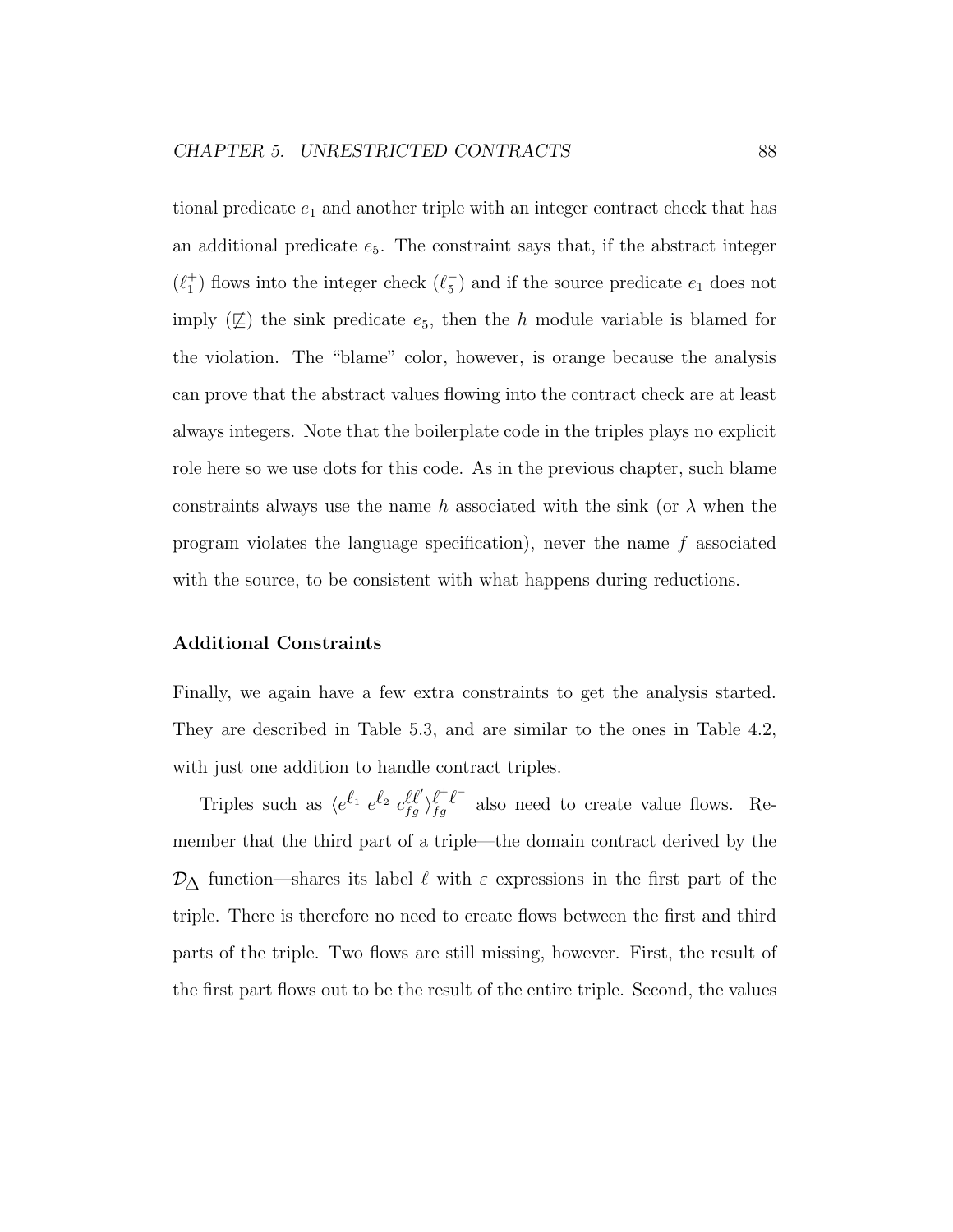| $\mathrm{int}^{\ell\ell'}_{fa}$<br>$n^{\ell}$ | $\text{any}\substack{\ell\ell'\\fg} \quad (\lambda x^{\beta}.e^{\ell_e})^{\ell}$ | $(c_1 \rightarrow c_2)_{fa}^{\ell \ell'}$ | $\{\ell\} \subseteq \varphi(\ell)$              |
|-----------------------------------------------|----------------------------------------------------------------------------------|-------------------------------------------|-------------------------------------------------|
|                                               | (blame $f s$ ) <sup><math>\ell</math></sup>                                      |                                           | $\{\langle f, s \rangle\} \subseteq \psi(\ell)$ |
|                                               | (if0 $e^{\ell_0}$ $e^{\ell_1}$ $e^{\ell_2}\right)^{\ell}$                        |                                           | $\varphi(\ell_1) \subseteq \varphi(\ell)$       |
|                                               |                                                                                  |                                           | $\varphi(\ell_2) \subseteq \varphi(\ell)$       |
|                                               | $(c_{fa}^{\ell\ell'} \leftarrow e^{\ell_e})^{\ell_c}$                            |                                           | $\varphi(\ell_e) \subseteq \varphi(\ell')$      |
|                                               | $\langle e^{\ell_1} e^{\ell_2} c_{fa}^{\ell \ell'} \rangle_{fa}^{\ell^+ \ell^-}$ |                                           | $\varphi(\ell_1) \subseteq \varphi(\ell^+)$     |
|                                               |                                                                                  |                                           | $\varphi(\ell^-) \subseteq \varphi(\ell')$      |
|                                               | (module $f^{\beta} v^{\ell_v}$ ) <sup><math>\ell</math></sup>                    |                                           | $\varphi(\ell_v) \subseteq \varphi(\beta)$      |

Table 5.3: Additional constraints for the lambda calculus with unrestricted contracts.

that flow into the triple really flow into the  $\ell'$  position of the contract; this guarantees that these in-flowing values are checked against the contract c.

One interesting aspect of triples is that they are not themselves abstract value sources. What acts as a value source is the predicate-free contract  $c$ , which approximates the predicate  $e$  in the triple. When  $c$  reaches a value sink it is directly checked against the sink if the sink is another predicate-free contract, or it is used as an approximation of e if the sink is another triple.

To be more concrete, consider again the example at the end of Section 5.1.2. Starting from the contract (pred prime?) on the definition of the module variable  $f$  the annotation process inserts around the reference to  $f$  a contract check with a triple of the form:

$$
\langle (\text{if} 0 \ (prime \text{prime})^{\beta_1} \ \varepsilon^{\ell}) \ \varepsilon^{\ell} \ (\text{blame} \ f \ \mathcal{O}) ) \ \ \text{prime?} \ \ \text{int}_{f\mu}^{\ell \ell'}
$$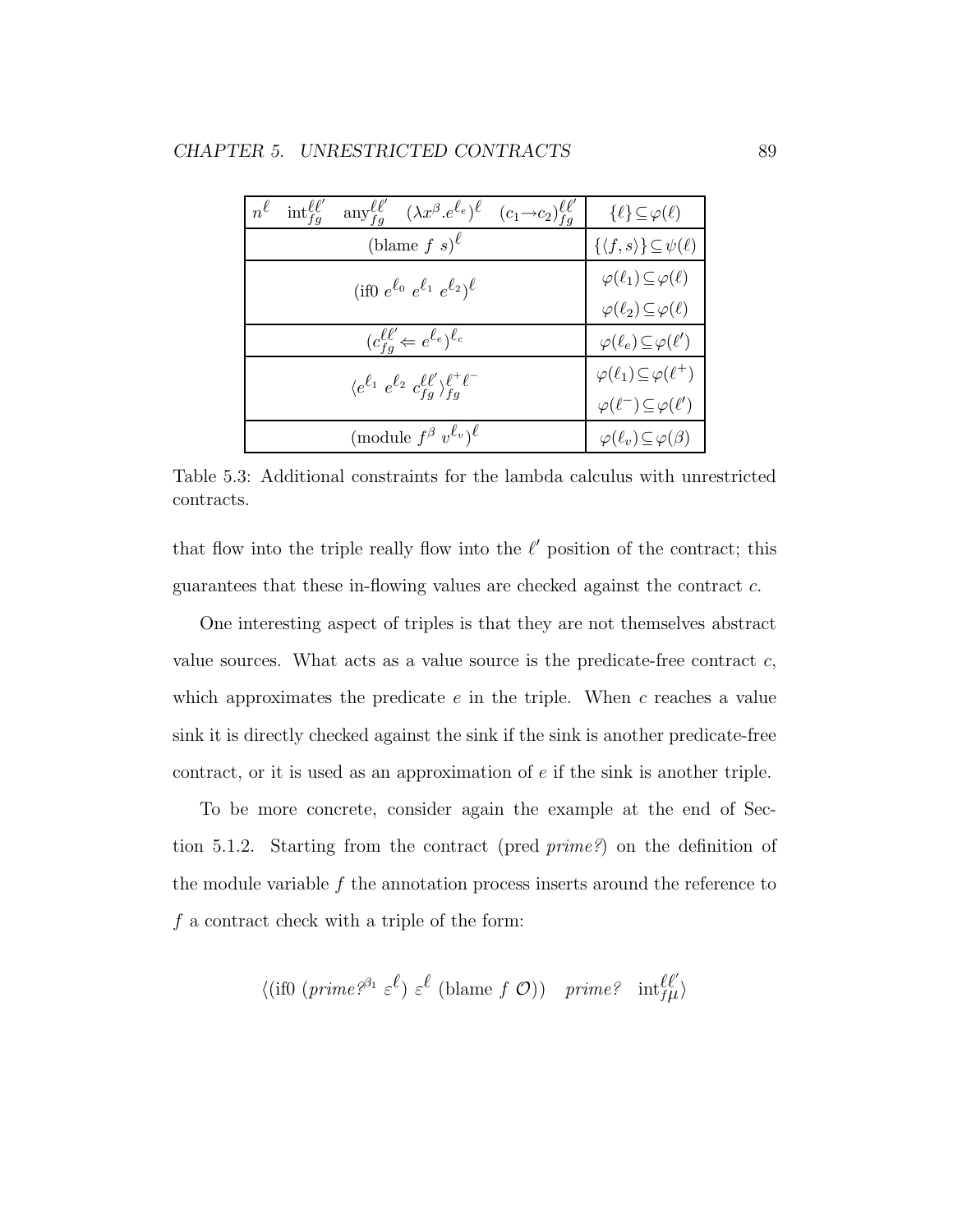When considered as a source the  $\inf_{f\mid\mu}^{\ell\ell'}$  contract flows naturally to the  $\varepsilon^{\ell'}$ expression, out of the if0 one, and then out of the triple because of the first constraint from the fifth row of Table 5.3. If later that  $\inf_{f\mu}^{\ell\ell'}$  contract flows into a simple arrow contract check then a red error occurs. If the  $\inf_{f\mu}^{\ell\ell'}$ contract flows into a simple integer contract check then everything is fine. In both cases the analysis has reached a conclusion without ever having to consider the predicate prime?, which is the only information the programmer supplied for f's contract. In essence the analysis has computed that, to be a prime, a value must first be an integer. It can then use that knowledge to simplify many of the contract checks.

Similarly if the sink for  $\inf_{f\mid\mu}^{\ell\ell'}$  is a triple with a simple arrow contract as its third part, the analysis flags a red error without having to consider either *prime?* or the predicate in the sink triple. It is only when  $\int_{f\mu}^{\ell \ell'}$  flows into a triple with an integer contract as its third part that the analysis has to compare the predicate prime? from the source with the predicate from the sink and decide, using the  $\not\sqsubset$  relation, whether the first implies the second. If not, an orange error is flagged.

#### 5.3.3 Analysis Parameterization

The analysis is parameterized over the approximation relation  $\not\sqsubseteq$  that is used to compare predicates. Intuitively, the relation is a version of (the negation of) observational approximation. Consider  $n + 1$  predicates  $e_1, \ldots, e_n$ , and e, and the question of whether the relation  $e_1 \ldots e_n \not\sqsubseteq e$  holds or not. Since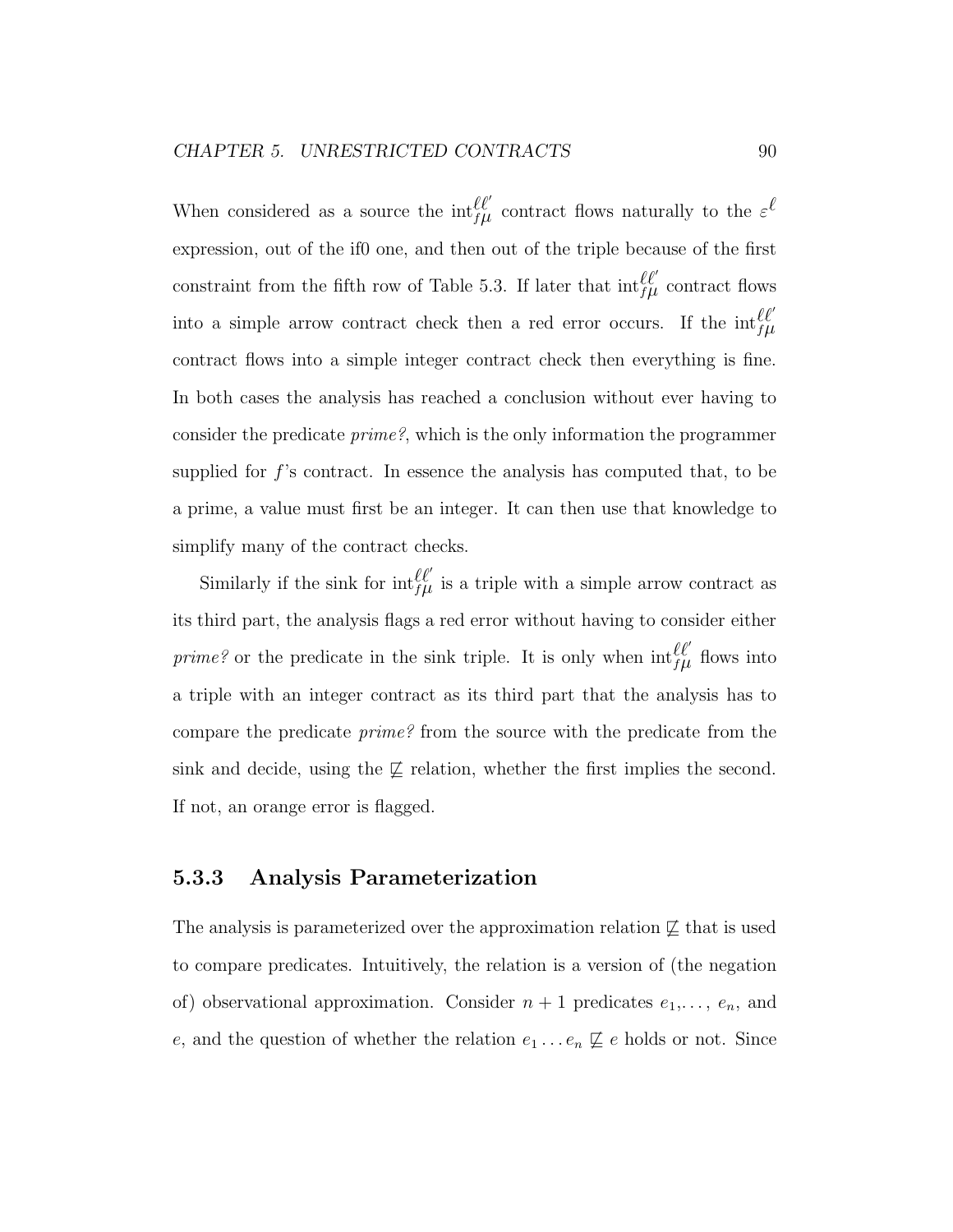predicates work on values, this question only makes sense if it is asked for a given abstract value  $v:$  if  $v$  has satisfied each of the predicates  $e_i$ , does  $v$ then satisfy e? More formally, we define the  $\not\sqsubseteq$  relation as follows: given the predicates  $e_1, \ldots, e_n$  and  $e$ , we have  $e_1 \ldots e_n \not\sqsubseteq e$  if and only if there exists an abstract value v such that  $(e_i \ v)$  reduces to 0 for all i and  $(e \ v)$  does not reduce to 0.

In practice a static debugger will only analyze unreduced programs, where the relation will always be of the form  $e_1 \not\sqsubseteq e$ , but we have to use the multipredicate version here for the sake of the soundness proof. All the  $e_1 \ldots e_n$ and e predicates should be non-lifted expressions, otherwise the  $\not\sqsubseteq$  relation might in some cases end up comparing contracts rather than expressions.

Since observational approximation is undecidable, an implementation must use a decidable and conservative version of it. The selection of a decidable relation is a trade-off between the power of the analysis and the time complexity of the relation. Many reasonable choices exist: the vacuous false relation; the equality of predicate names;  $\lambda$ -calculi; or general theorem proving à la ESC [16].

In practice a relation based on predicate names and contract combinators is a good choice. DrScheme programmers who use the contract system tend to give names to contract predicates and re-use those names. For complex contracts they use contract combinators. Thus, a DrScheme programmer may introduce a contract  $(and/c\ even\$  prime?) and name it ep. If other modules use ep, the analysis can avoid false positives when the result of an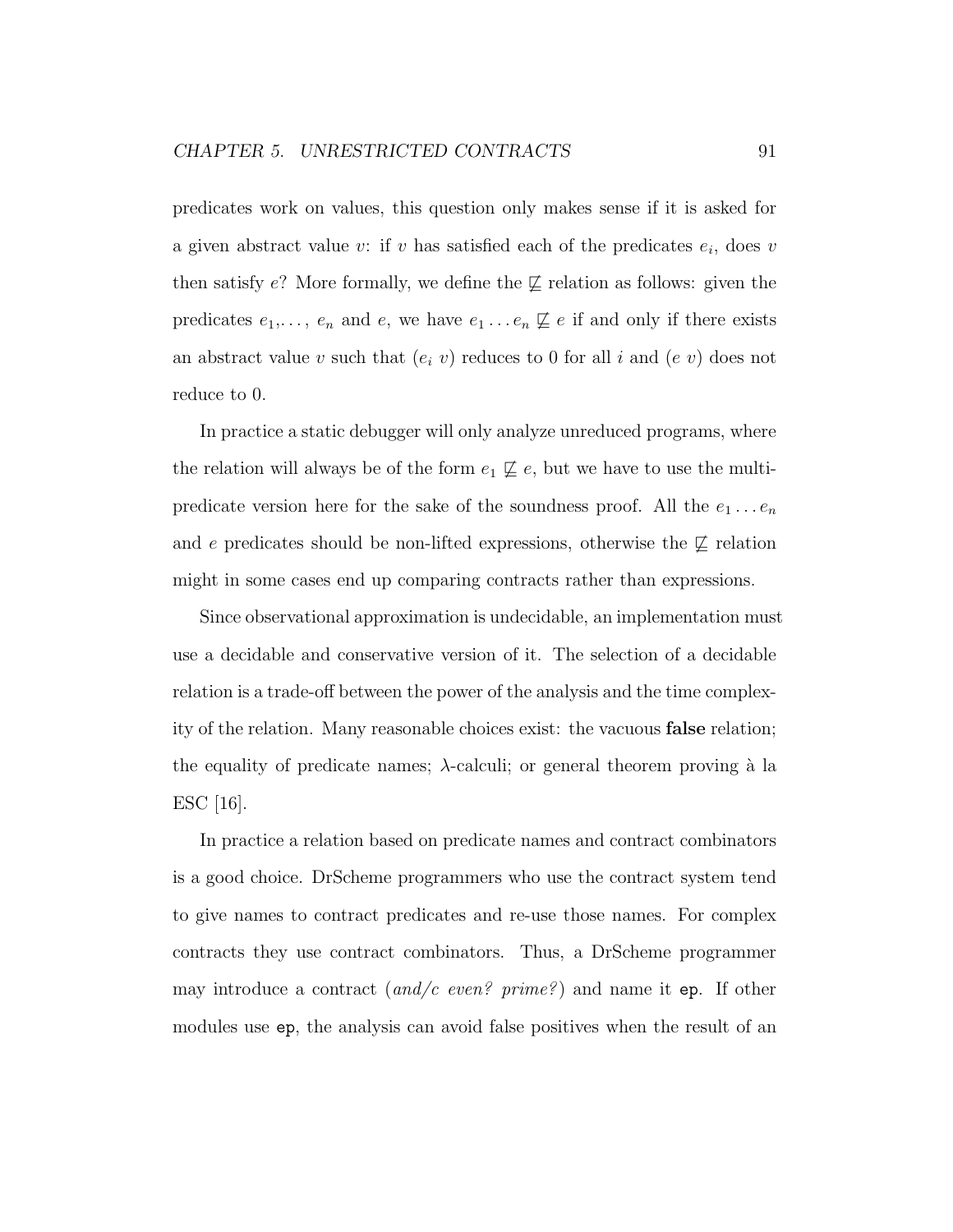ep-generating function flows into the argument of an ep-consuming function. This works well even though the analysis itself has no notion of the concept of evenness or primality. The resulting system then is in essence the idea of type qualifiers [27] applied to contracts.

Of course, the analysis is not able to bless an ep flowing, say, into a positive? contract, but it is at least possible to check that both ep and positive? are integer-based predicates and flag that second contract in orange rather than red. The orange color means that the analysis has detected that a contract violation has only been a partial one and it can report that information back to the programmer who is using the static debugger.

Put from the point of view of that programmer, the red color means that either an actual violation has been detected or that the analysis has unknowingly reached its own limits (a limit inherent to the core value-flow analysis). The orange color means that either an actual violation has been detected or that the analysis has knowingly reached its own limits. That is, in the orange case the analysis has detected that the  $\not\sqsubseteq$  relation is not capable of proving the desired property, either because the property is wrong or because the relation is too weak to prove it, while in the red case the analysis simply concludes that the property is wrong. From the point of view of the programmer then, getting rid of an orange false-positive requires using a stronger  $\not\sqsubset$  relation, while getting rid of a red false-positive requires changing the core of the analysis in Tables 5.1 and 5.2 (e.g. adding context sensitivity, flow sensitivity, etc.)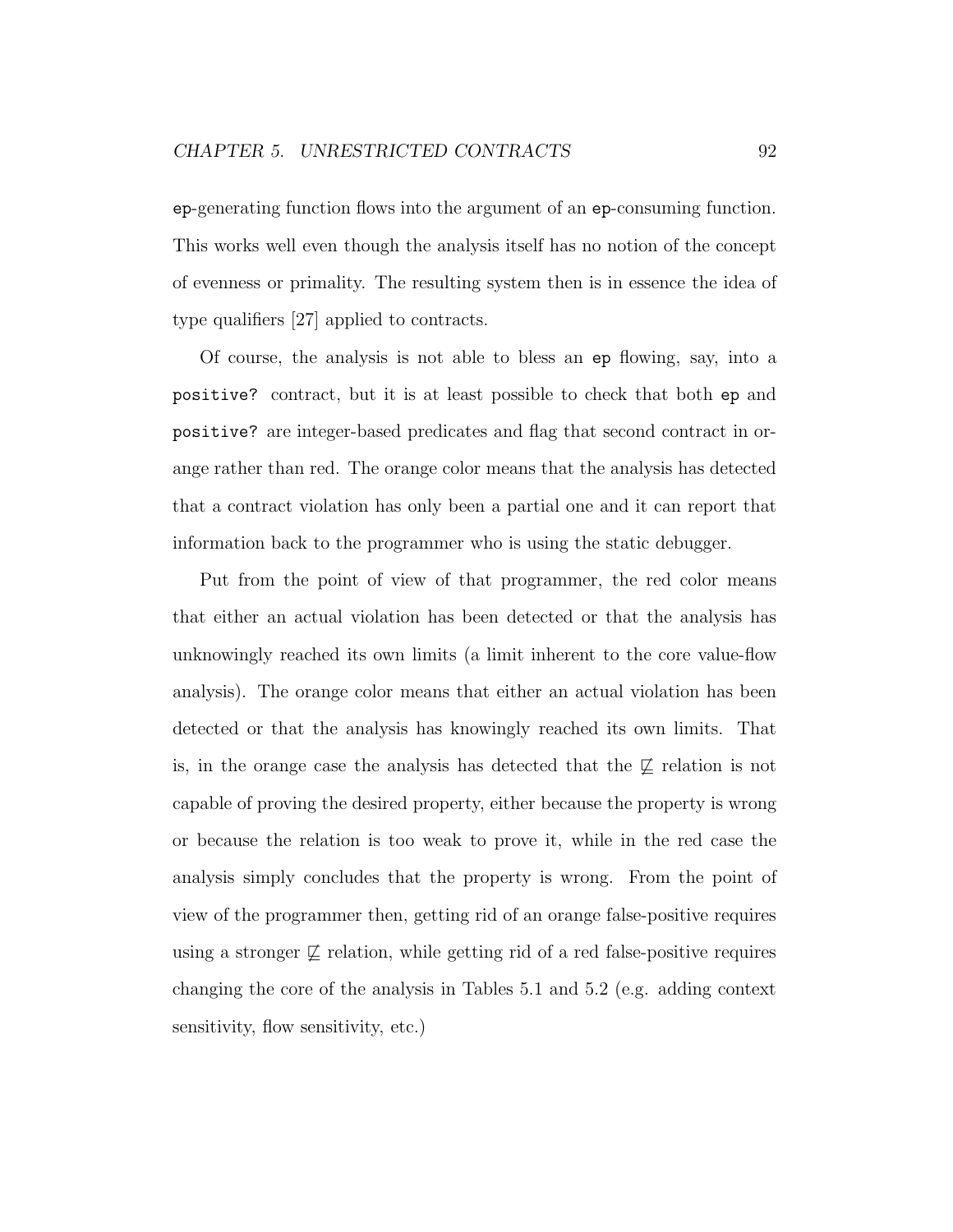In the case of an actual error, its color can be changed from orange to red (or vice versa) by moving knowledge from the theorem prover to the value-flow analysis (or vice versa). In practice one then wants to have as much knowledge as possible be present at the value-flow analysis level, since this analysis is likely to be much faster than the theorem prover.<sup>4</sup> This is in fact the whole point of using triple-free predicate approximations to simulate predicate expressions: in most cases those approximations are good enough to allow the value-flow analysis to judge whether an abstract value violates a contract check or not, without having to get the theorem prover involved. The theorem prover is invoked only at specific points in the analysis when the both the abstract value source and abstract value sink involve a predicate and the value-flow analysis is unable to resolve the problem using just approximations.

The analysis is also parameterized over the  $\mathcal{D}_{\Delta}$  function (Fig. 5.4) used in the annotation process. Looking once more at the example at the end of Section 5.1.2, we see that  $\mathcal{D}_{\Delta}$  approximates the *prime?* predicate with an int contract. If that int contract flows from the contract triple into an int check elsewhere in the program then Table 5.1 tells us that everything is fine. If instead we weaken the  $\mathcal{D}_{\Delta}$  function to approximate *prime?* with an any contract, that any contract now flows from the triple into the same int

<sup>&</sup>lt;sup>4</sup>Adding knowledge to the value-flow analysis will probably slightly slow it down because it will then have to consider new kinds of abstract value sources and sinks, but the cost of this extra processing will most likely be small compared to the gain obtained from not using the theorem prover as much as before.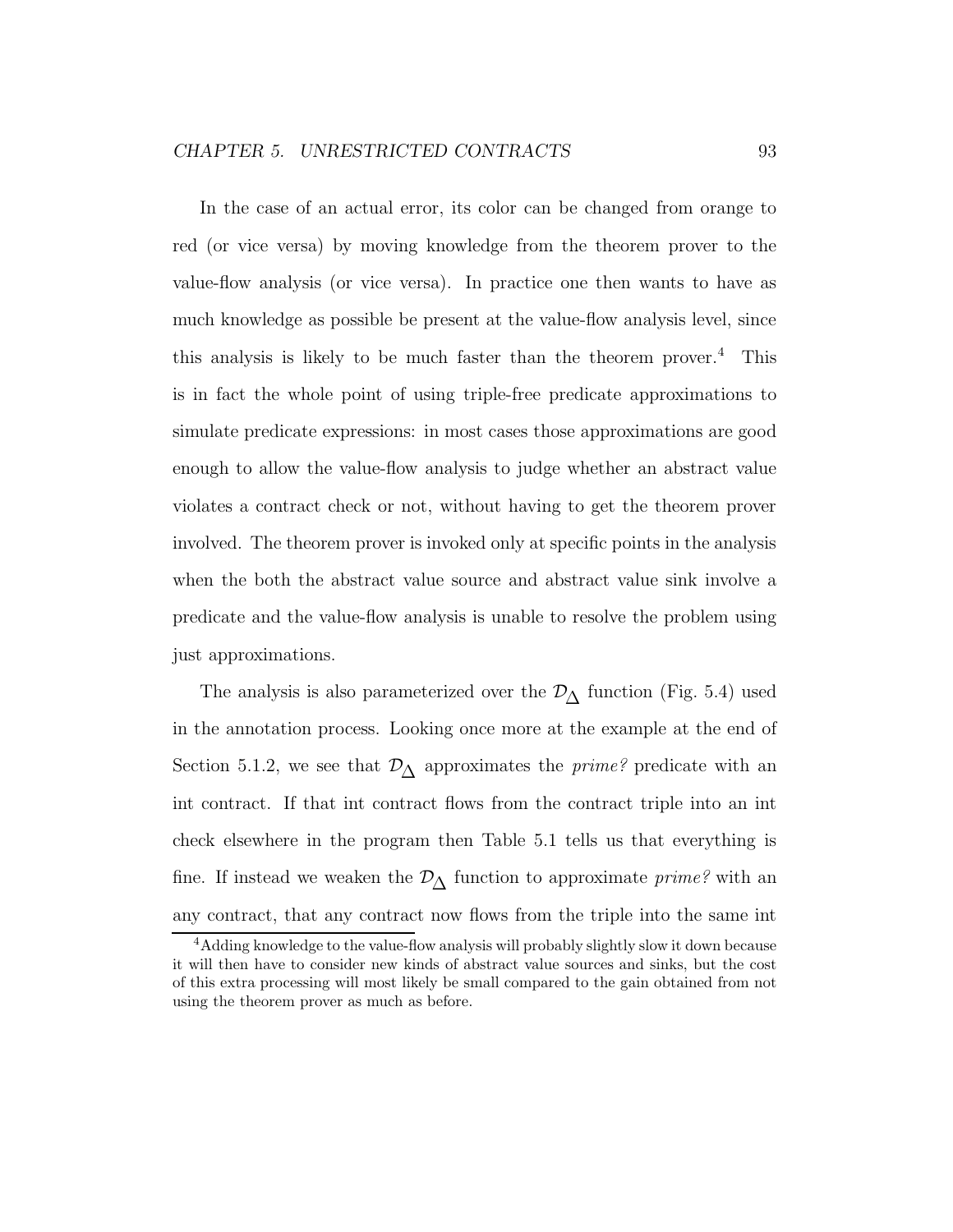$$
\mathcal{R}^{\varphi}(\ell) \stackrel{def}{=} {\{\ell\}} \cup \mathcal{R}^{\varphi}_{u}(\ell)
$$
\n
$$
\mathcal{R}^{\varphi}_{u}(\ell) \stackrel{def}{=} \bigcup_{\ell_{i} \in \varphi(\ell)} \mathcal{R}^{\varphi}_{t}(\ell_{i})
$$
\n
$$
\mathcal{R}^{\varphi}_{t}(\ell) \stackrel{def}{=} {\{\ell\}} \text{if } n^{\ell} \text{ or } \text{int}_{fg}^{\ell \ell'} \text{ or } \text{any}_{fg}^{\ell \ell'}
$$
\n
$$
{\{\ell\}} \cup \mathcal{R}^{\varphi}(\ell_{1}) \cup \mathcal{R}^{\varphi}(\ell_{2}) \text{ if } (\lambda x^{\ell_{1}} \cdot e^{\ell_{2}})^{\ell} \text{ or } (c_{gf}^{\ell_{1}\ell_{1}} \rightarrow c_{fg}^{\ell_{2}\ell'_{2}})^{\ell \ell'} \}
$$
\n
$$
\mathcal{T}^{\varphi}(\ell) \stackrel{def}{=} (\text{rec } ([\ell_{i} \mathcal{T}^{\varphi}_{u}(\ell_{i})]_{\ell_{i} \in \mathcal{R}^{\varphi}(\ell)} \cdots) \ell)
$$
\n
$$
\mathcal{T}^{\varphi}_{u}(\ell) \stackrel{def}{=} (\text{union } \mathcal{T}^{\varphi}_{t}(\ell_{i})_{\ell_{i} \in \varphi(\ell)} \cdots)
$$
\n
$$
\mathcal{T}^{\varphi}_{t}(\ell) \stackrel{def}{=} \begin{cases} \text{int if } n^{\ell} \text{ or } \text{int}_{fg}^{\ell \ell'} \\ \text{any if } \text{any}_{fg}^{\ell \ell'} \\ (\ell_{1} \rightarrow \ell_{2}) \text{ if } (\lambda x^{\ell_{1}} \cdot e^{\ell_{2}})^{\ell} \text{ or } (c_{gf}^{\ell_{1}\ell_{1}} \rightarrow c_{fg}^{\ell_{2}\ell'_{2}})^{\ell \ell'} \end{cases}
$$

Figure 5.8: Type reconstruction for the lambda calculus with unrestricted contracts.

check and Table 5.1 tells us a red error is flagged. This shows that choosing a reasonably precise  $\mathcal{D}_{\Delta}$  function is important for the accuracy of the analysis. In general, the less accurate the  $\mathcal{D}_{\Delta}$  function is in approximating predicates, the more work the  $\not\sqsubseteq$  relation has to do to prevent the appearance of falsepositives.<sup>5</sup>

## 5.3.4 Type Reconstruction

Since the flow of triples is simulated by the flow of the triple-free contract that approximates the triple's predicate, triples do not introduce any new kind of

<sup>&</sup>lt;sup>5</sup>Weakening  $\mathcal{D}_{\Lambda}$  does not make any difference for the runtime contract system because the reduction rules always check all the predicates no matter how weak the approximations that  $\mathcal{D}_{\Delta}$  computes are.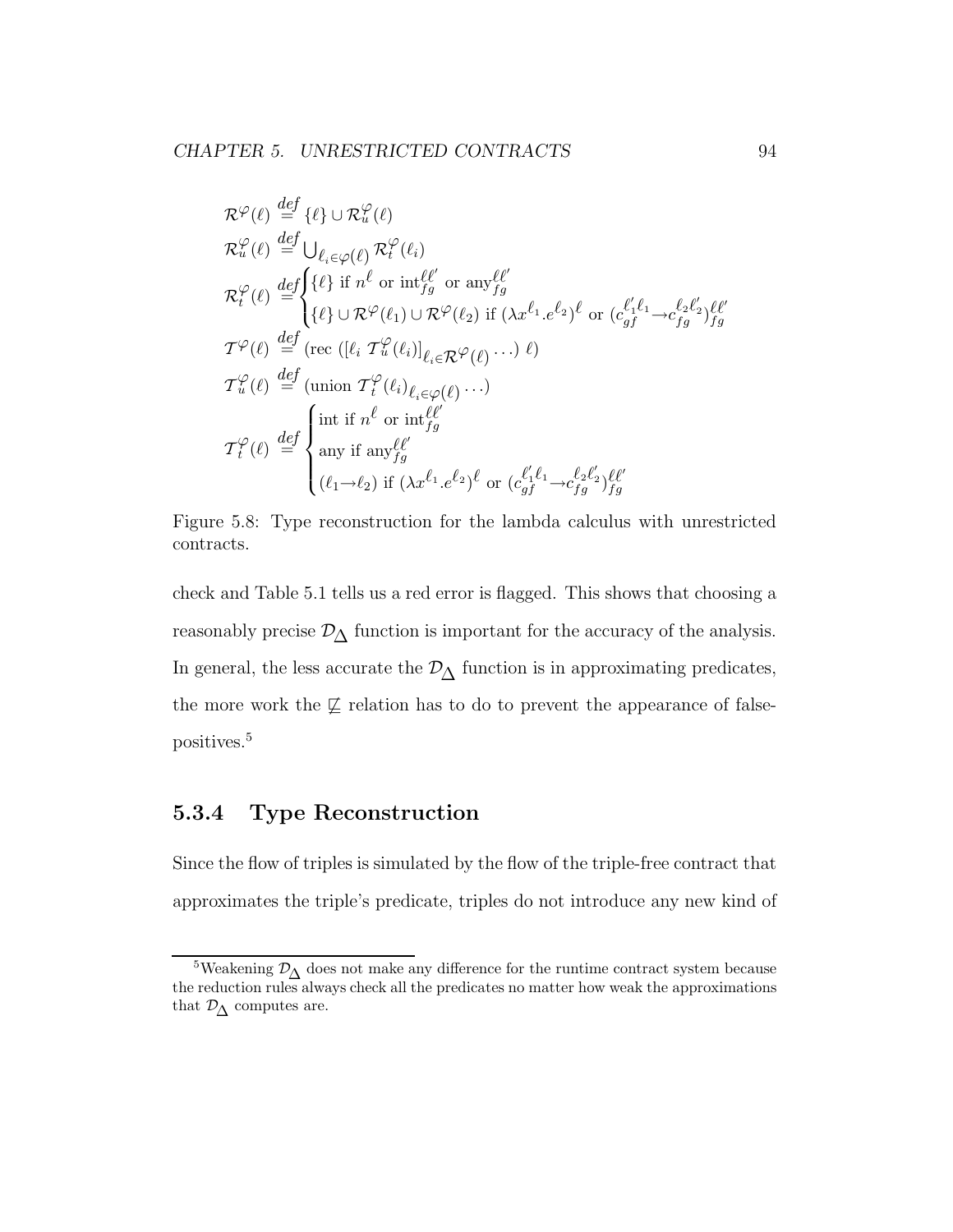abstract values. The only change in the definition of our type reconstruction process in Figure 5.8 is the addition of the any contracts.

### 5.4 Soundness

The soundness theorem from the previous chapter remains pretty much unchanged, with just the addition of the new orange blame color.

**Theorem 5.** For a given annotated program p, let  $p' \stackrel{\text{def}}{=} m' \dots e^{\ell'}$  be such that  $\frac{1}{p} p \leadsto p'$ . Then either:

- p reduces to  $m \dots v^{\ell}$  and then  $[![p']!] \models \mathcal{T}^{\varphi}(\ell) \leq \mathcal{T}^{\varphi}(\ell'),$
- or p reduces to  $(blame \pi s)^\ell$  and then  $[\![p']\!] = {\langle \pi, s \rangle} {\subseteq \psi(\ell)}$ ,
- or p reduces forever.

where  $\pi$  indicates the party to blame for the violation (either a module variable name like f,  $\mu$  for the main expression, or  $\lambda$  for the user), s indicates the severity of the violation  $(0 \text{ or } R)$ , and  $\leq$  is the subtyping relation between recursive types [5, 34].

The proof of soundness now relies of course on the existence of a proof of soundness for the theorem prover, and on a proof that the  $\mathcal{D}_{\Delta}$  function computes a correct approximation of predicates. The constraints from Tables 5.1, 5.2, and 5.3 are still expressed in the form of Horn clauses though, so the same technique from Wand and Williamson [54] can be used to show entailment of sets of constraints across reductions.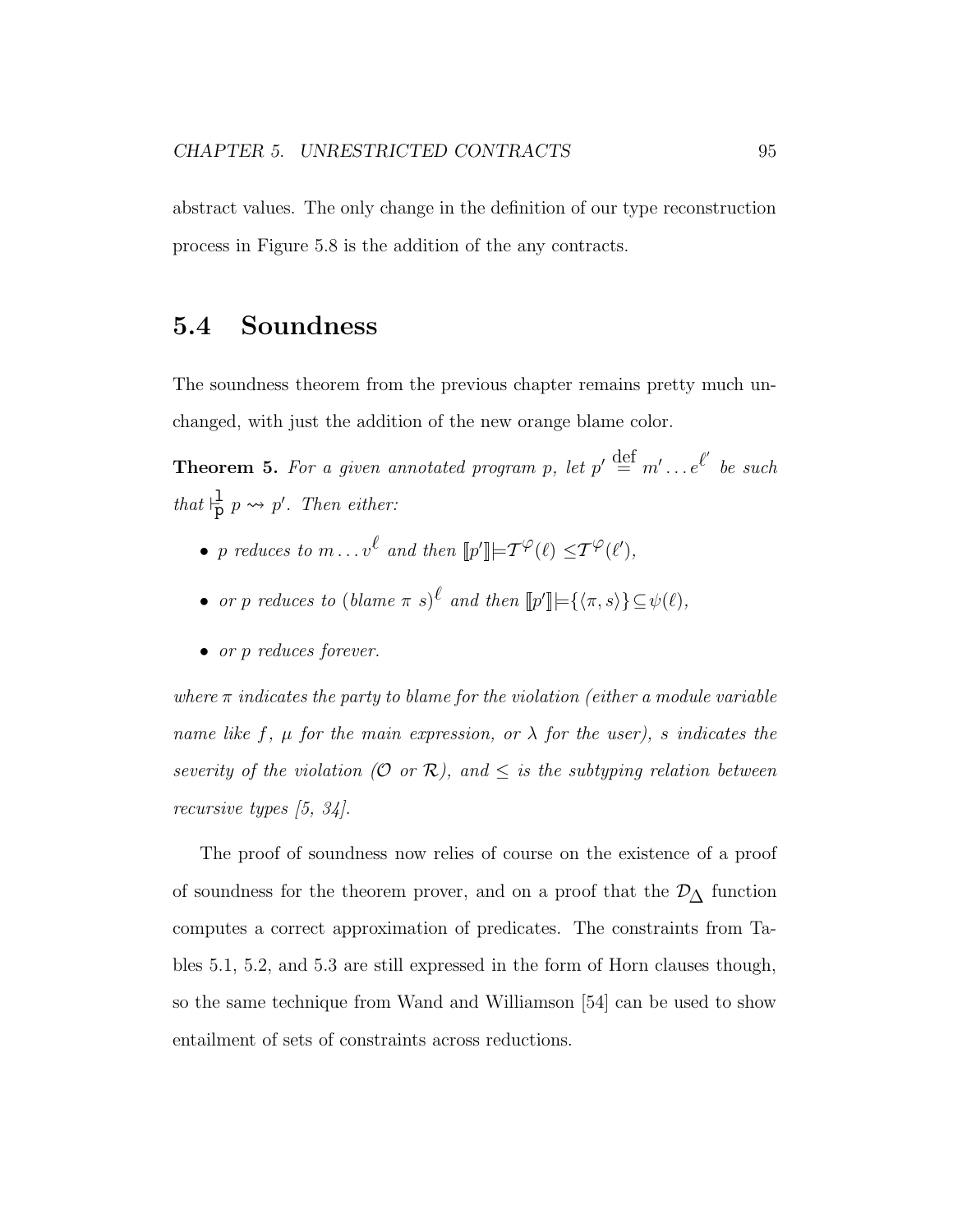### 5.5 Modularity

Our modularity theorem remains the same as in the previous chapter:

**Theorem 6.** Given an annotated program p, let p' be such that  $\frac{1}{p}$  p  $\rightarrow$  p'. Consider a single lifted tree t' in p'. Consider the minimal solution  $\varphi_{p'}$  of  $\llbracket p' \rrbracket$  and its restriction  $\varphi_{p'/t'}$  to the labels that occur in t'. Consider also the minimal solution  $\varphi_{t'}$  of  $\llbracket t \rrbracket$ . Then  $\varphi_{p'/t'}$  and  $\varphi_{t'}$  are the same.

The introduction of any contracts does not change anything to the proof, since, as far as modularity is concerned, any contracts behave in pretty much the same way as int contracts. We have to prove though that the introduction of contract triples does not invalidate our inter-tree flow lemma, on which the theorem above is based:

**Lemma.** Given an annotated program p, let p' be such that  $\frac{1}{p}$  p  $\rightsquigarrow$  p'. Then for two different lifted trees t and t' that are in  $p'$ , the only labels  $\ell$  in t and  $\ell'$  in t' such that  $[\![p']\!] \models \varphi(\ell) \subseteq \varphi(\ell')$  are labels where  $\ell = \ell' = \beta$  with  $t = (\text{module } f^{\beta} \text{ } v^{\ell_v})^{\ell_m} \text{ and } t' = (c_{fg}^{\ell^+ \ell^-} \Leftarrow f^{\beta})^{\ell_c}.$ 

Proof Sketch. The proof remains the same, with the addition of one new possible case for inter-tree flows: through an  $\varepsilon^{\ell}$  expression that shares its label with another expression in another tree.

We show that such flows are impossible as follows. By construction the  $\varepsilon^{\ell}$ expressions initially occur only inside triples. Furthermore, they share their labels with the contract in the same triple and nothing else. The triple's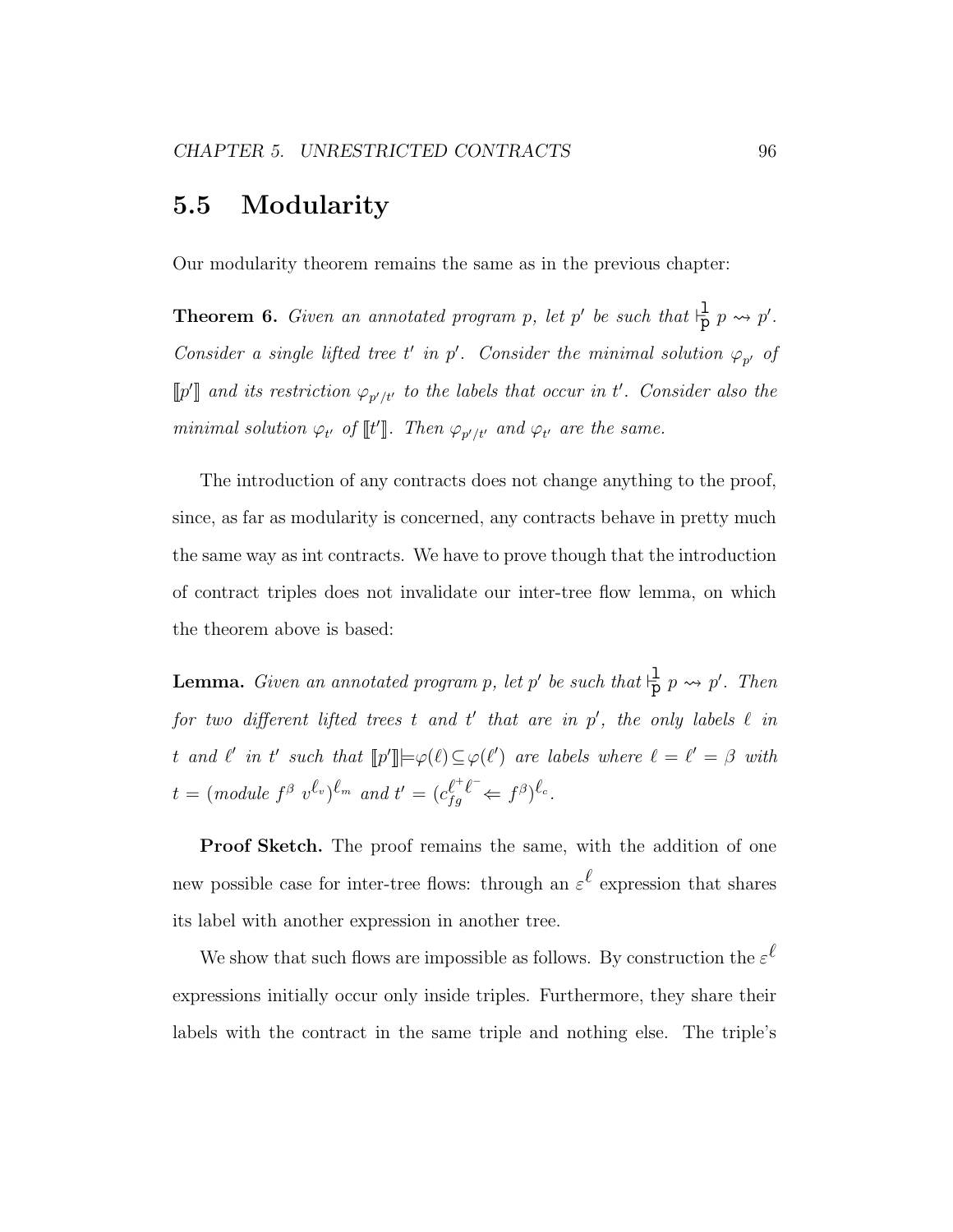boilerplate code can only have contract checks inside the predicate expression in the test part of the if0 expression (Sec. 5.1.2). Lifting judgments therefore may only affect that part of the boilerplate code. Hence, the two  $\varepsilon^{\ell}$  expressions and the contract with the same label all remain in the same triple after lifting. There is thus no possibility for values to flow from one tree to another through  $\varepsilon^{\ell}$  expressions.  $\Box$ 

# 5.6 Analysis Complexity

While the core value-flow analysis now generates more constraints than in the previous chapter, it still generates a linear number of them. The complexity of the core value-flow analysis therefore remains the same as described in Section 4.6.

Obviously the parameterization of the analysis over  $\mathcal{D}_{\Delta}$  and  $\not\sqsubseteq$  has a strong influence on the analysis's total running time. There is no limit to how complex  $\mathcal{D}_{\Delta}$  and  $\not\sqsubseteq$  both can be.

In practice though we expect the  $\mathcal{D}_{\Delta}$  to be fairly simple and fast, since its only role is to compute a predicate-free approximation of a predicate based on its domain. Figure 5.4 shows a possible definition for  $\mathcal{D}_{\Delta}$  that computes a useful approximation in time linear in the size of the contracts traversed, i.e., linear in the total size of contracts in the worst case. Using this definition of  $\mathcal{D}_{\Delta}$ , computing approximations for all the predicates used as contracts in a program therefore takes a worst-case time that is quadratic in the total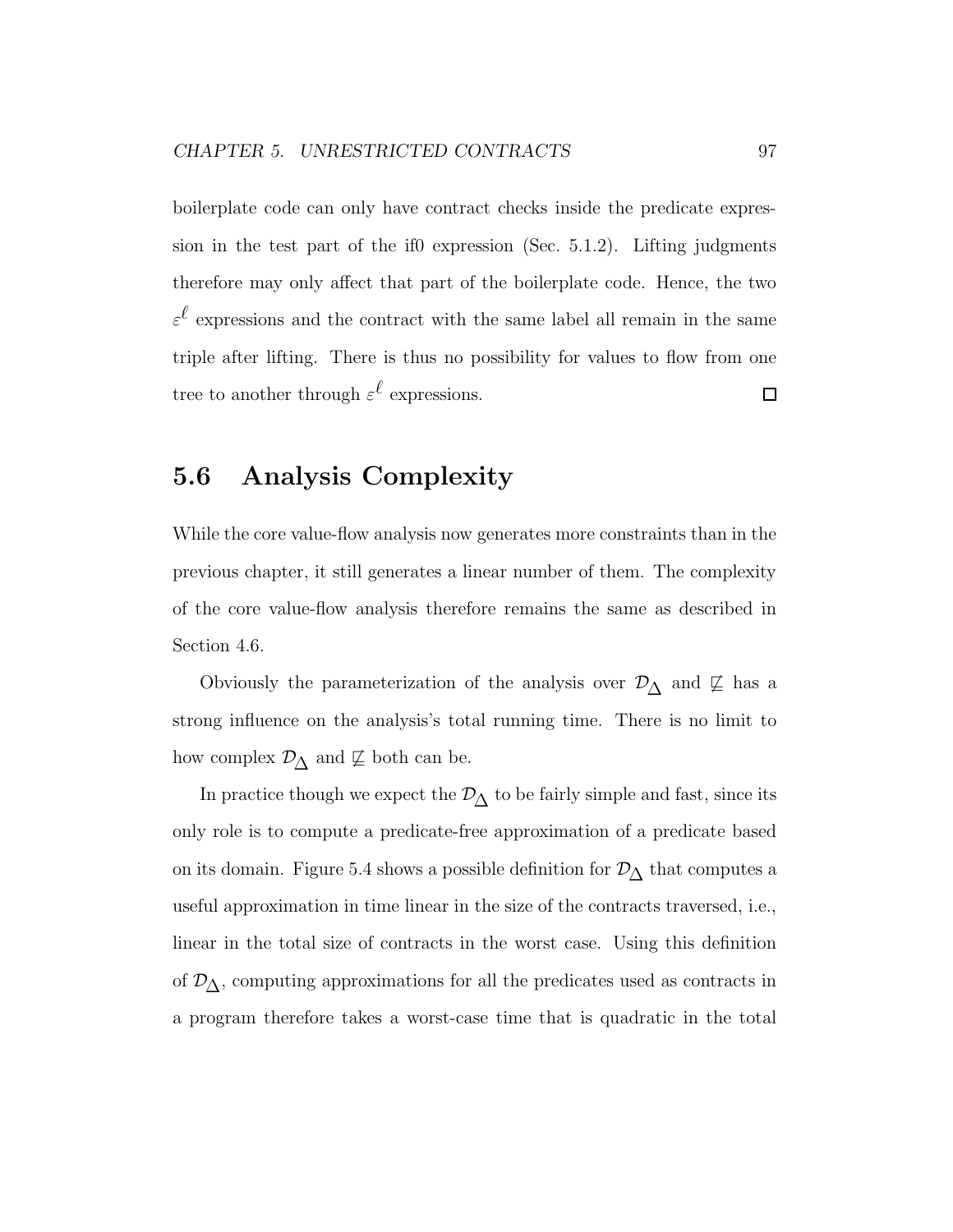size of all the contracts in the program. It is easy to reduce that worst-case time to being linear in the total size of contracts by memoizing the computed domains.

Unlike the  $\mathcal{D}_{\Delta}$  function, we expect the  $\not\sqsubseteq$  relation to have a very high complexity. Nevertheless, the analysis as a whole should still have a decent running time since  $\not\sqsubseteq$  is used only at very specific points in the analysis, when comparing predicates. This is in fact the whole point of using the  $\mathcal{D}_{\Delta}$ function: to reduce as much as possible the need for  $\not\sqsubseteq$  to analyze predicates by having instead the core value-flow analysis use predicate approximations whenever it can.

In practice which theorem prover to use is going to be determined by which trade-off between precision and complexity is acceptable to users of the debugger. We expect a simple theorem prover based on name equality and basic contract combinators to be enough in most cases. More powerful theorem provers can then be used when the one based on name-equality turns out to be insufficient. In such case, the time complexity can still be managed trough the use of a timer that limits the amount of time theorem provers spend trying to compare predicates.

### 5.7 Related Work

If the theorem prover used by our analysis can be expressed as an abstract interpretation [12], then the whole analysis is the combination of several ab-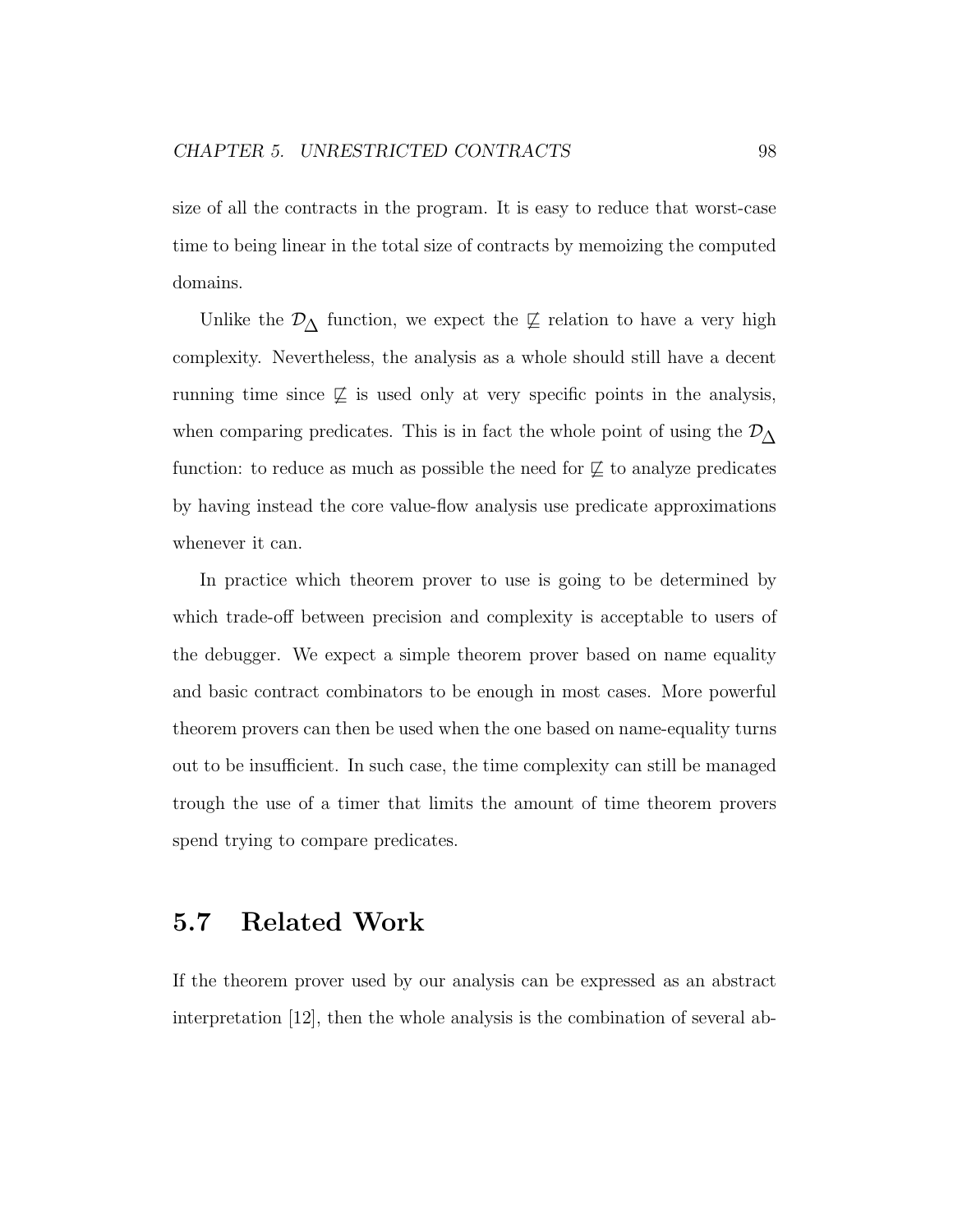stract interpretations and therefore an abstract interpretation as well: the  $\mathcal{D}_{\Delta}$  function, which statically approximates predicate expressions, is obviously an abstract interpretation; the theorem prover might not be expressible as an abstract interpretation though (e.g. ESC [16] is not sound).

Most of the related works described in the previous chapters do not handle unrestricted types or contracts. Of course our ability to analyze unrestricted contracts comes at the price of the  $\not\sqsubseteq$  relation being undecidable in the general case.

Other systems [1, 9, 19, 33] have investigated the combination of static types and dynamic checks to ensure program correctness. Flanagan's hybrid type checker [19] is closest to our system. It is in essence a statically undecidable extension of refinement types [28] that allows for arbitrary predicates. Since his type checker has to handle complex predicates, it is parameterized over a three-valued subtyping judgement, which is similar in spirit to the parameterization of our analysis over the approximation relation. Flagging a red error in our analysis then parallels rejecting a program in his type system, and flagging an orange error parallels inserting a dynamic check. His use of a three-valued subtyping judgement, as opposed to our two-valued theorem prover, means that his system has the equivalent of one more error color though: when a contract check has been shown to be fine at the basic type level but has actually been proved to be violated at the higher level. Our system conflates this case (colored orange) with the case when a contract check has been shown to be fine at the basic type level but the higher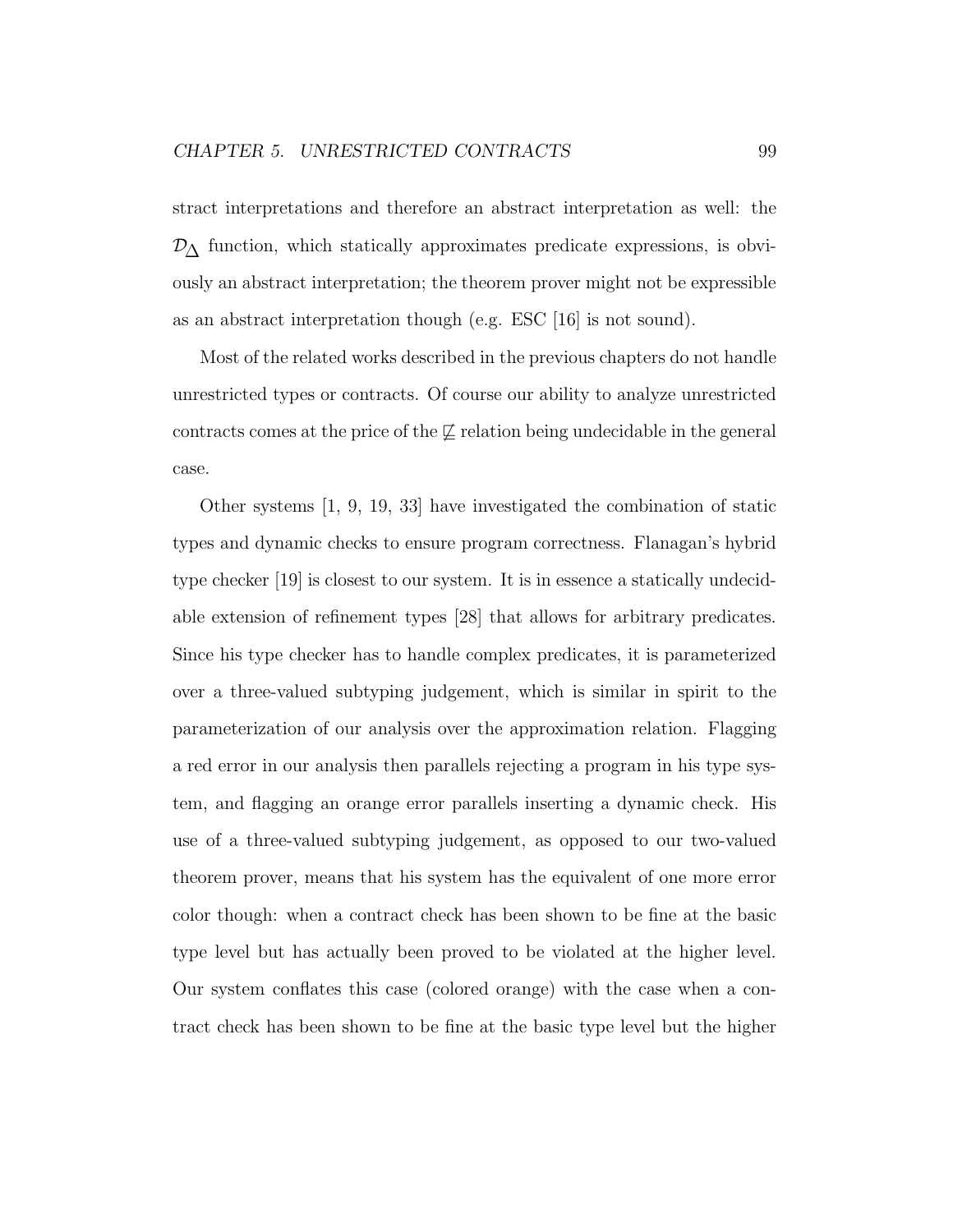level is simply not powerful enough to be able to prove anything beyond that (orange color as well). We could transform our two-valued theorem prover into a three-valued one by asking the theorem prover to always try to prove both  $e_1 \dots e_n \not\sqsubseteq e$  and the negation of that property.

Both our contract language and Flanagan's type language include predicates. The type  $x : B.t$  denotes in his language the set of values of base type B that satisfy the refinement predicate t. The user must therefore specify both  $B$  and  $t$ . In our system the user only specifies the predicate  $t$  and we use the function  $\mathcal{D}_{\Delta}$  to automatically approximate  $B.$  In both systems two predicates are compared only once their base types (the third parts of the corresponding contract triples in our case) have proved to match. Flanagan's type language also includes dependent function types, whereas our model does not yet include Findler and Felleisen's dependent contracts [18].

While Flanagan does not examine the question of modules, it should be easy to add them to his language by using his types as interface specifications. The way he assigns blame is based on the work by Findler and Felleisen, as is ours.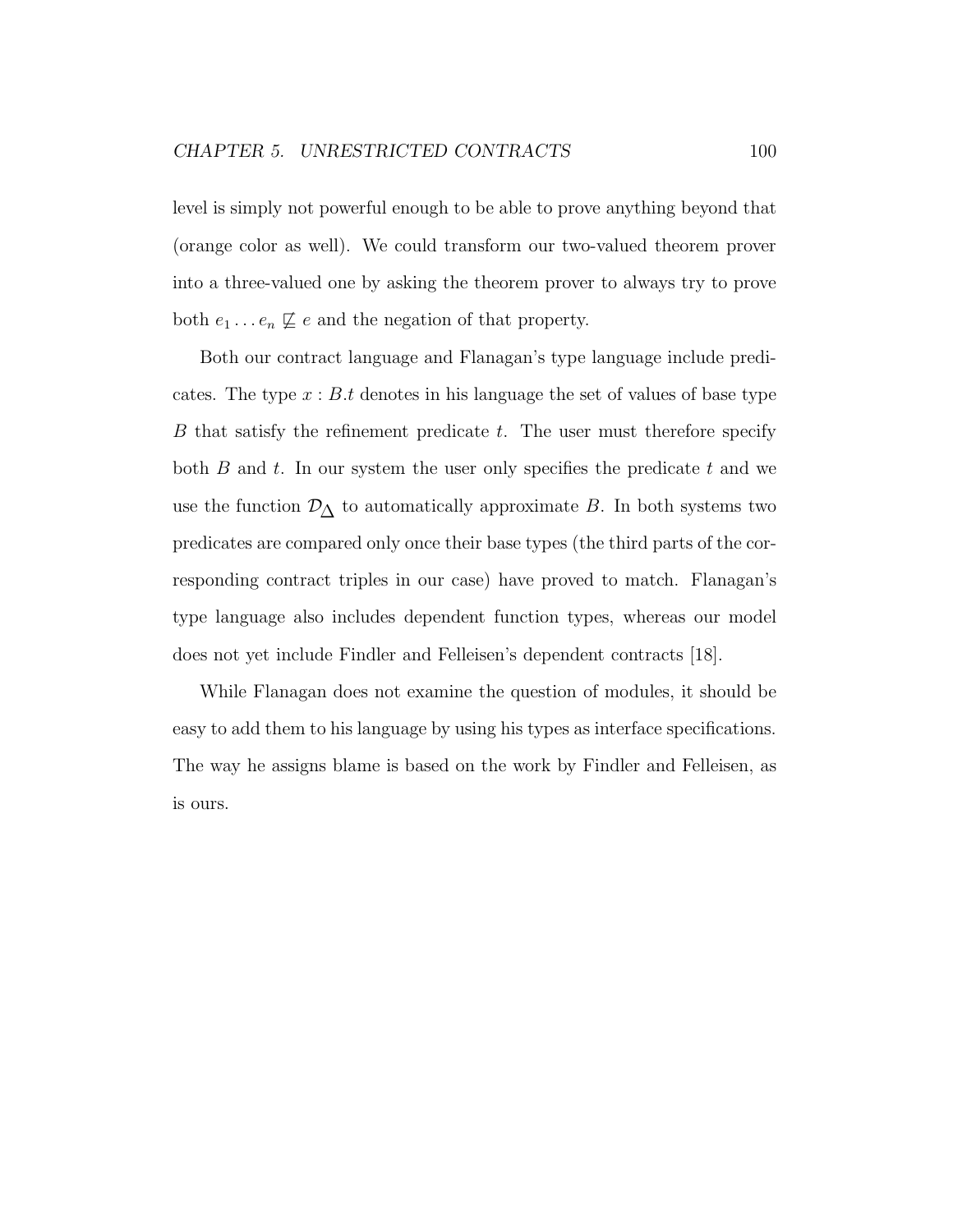#### Implementation

We have created a proof-of-concept static debugger based on our analysis. It implements the annotation phase of Section 5.1.2, and the lifting, constraints generation, and type reconstruction phases described in Section 4.3. We use simple name equality to implement the  $\not\sqsubseteq$  relation. In that implementation abstract value sets are represented as nodes in a graph. Simple inclusion constraints between value sets such as the ones in Table 5.3 are represented as direct edges between nodes. Conditional constraints like the ones in Tables 5.1 and 5.2 are represented as special edges that create new direct edges whenever their condition becomes true. Solving the constraint is then a simple matter of computing the transitive closure of the graph, which can be done in cubic worst case time in the size of the graph. Constraints for blame sets are handled in a similar manner.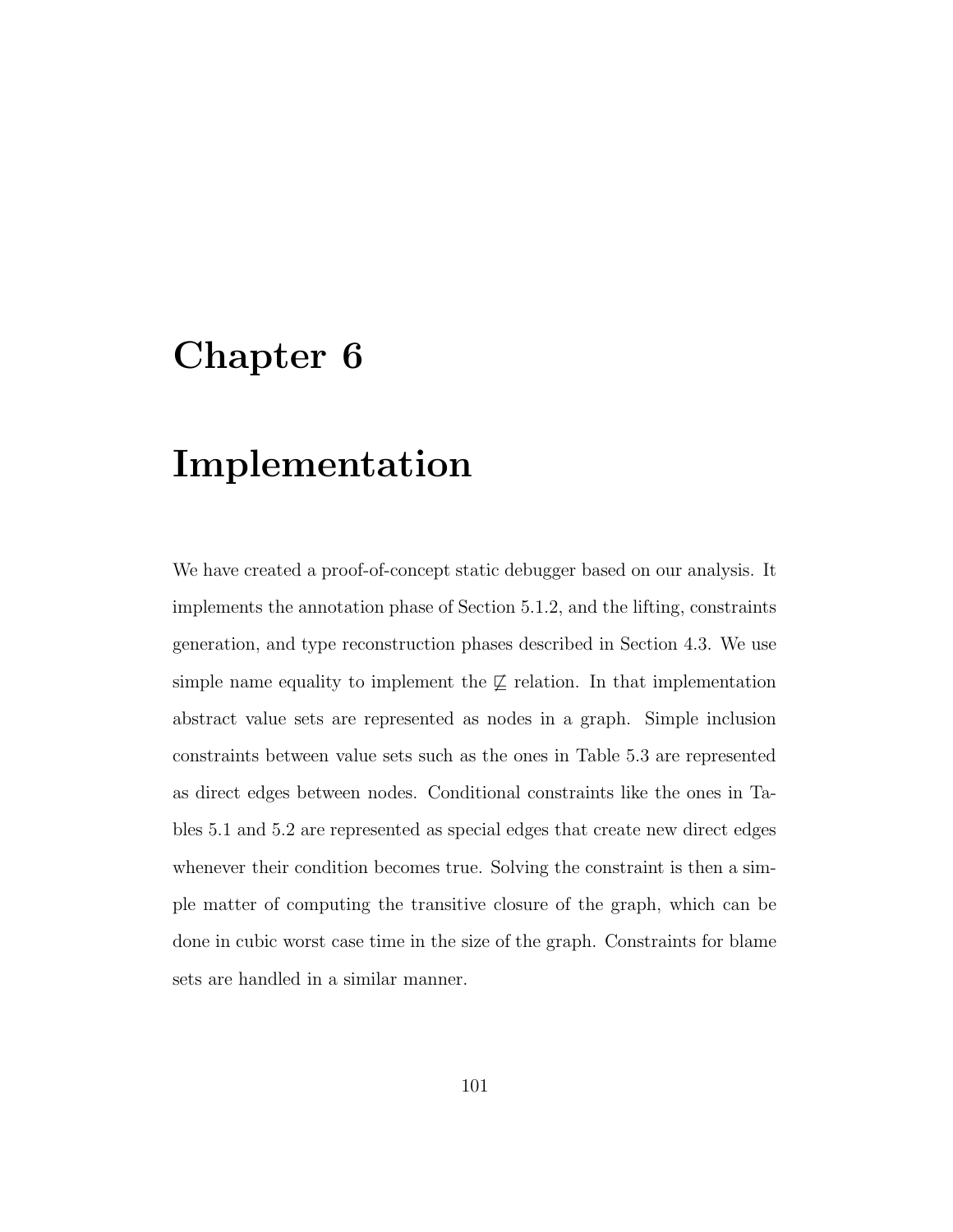module  $\mathtt{i}$ int  $0)$ 1)

Figure 6.1: Example program with red error.

(module prime? (int -> int)  $(lambda x . 1))$ (module p (pred <u>prime?</u>) 4) p

Figure 6.2: Example program with orange error.

Figure 6.1 shows the result of using our debugger on a toy program consisting of a single module and a main expression. The main expression is highlighted and underlined in red because it is trying to apply the integer i as if it were a function. The error message (not shown) blames  $\mu$ , the main expression. This example corresponds to the cell in Table 5.1 that has an integer  $n_{e_1...}^{\ell_n}$  as source and an application  $(e^{\ell_5} e^{\ell_6})^{\ell_a}$  as sink. Thanks to DrScheme's syntax object system, the error highlighting is done in terms of the user's original program, not in terms of the lifted one, which remains internal to the debugger.

Our second screenshot in Figure 6.2 shows an orange error. We define a predicate prime? that accepts integers as input. Actually implementing a primality test is not our concern here so we simply defined prime? as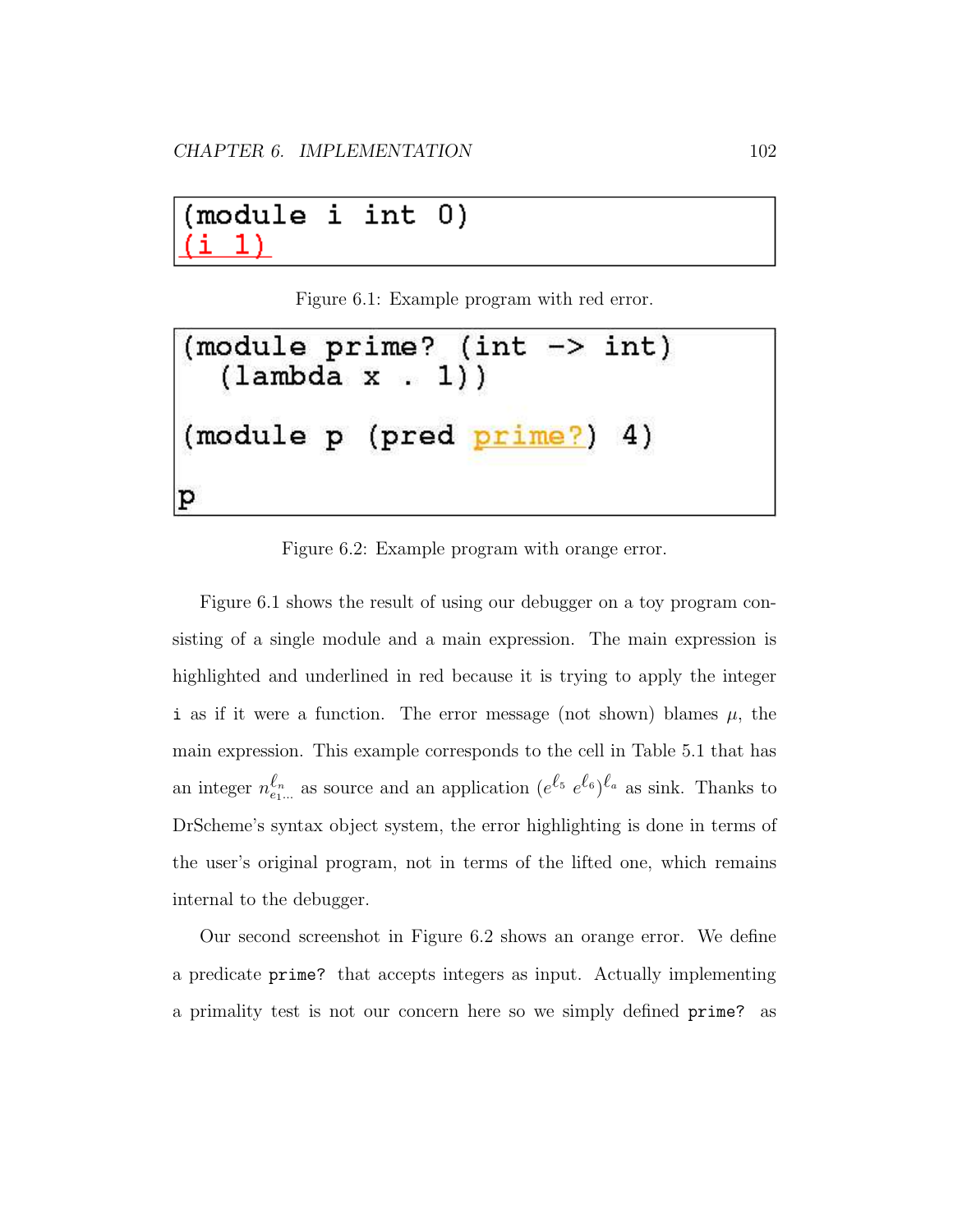Figure 6.3: Example program with no second prime? error.

a function that we know never violates prime?'s own contract. Next we define the variable p and use the prime? predicate just defined to promise that p is a prime number. We then use that integer in the main expression. The debugger colors the prime? predicate in orange, because, while it can prove that the number 4 is an integer just as the prime? predicate expects, it cannot prove that 4 is actually a prime number as promised. The error message blames p. This example corresponds to the cell in Table 5.1 that has an integer  $n_{e_1...}^{\ell_n}$  as a source and a triple  $\langle ... e_5 \text{ int}_{hi}^{\ell_5^+ \ell_5^-}$  $\ell_5^+ \ell_5^- \brace \ell_6^+ \ell_6^-$ <br>hi  $\frac{\kappa_6 \kappa_6}{hi}$  as a sink. Here  $e_1 \dots$  is empty so  $e_1 \dots \not\sqsubseteq e_5$  is vacuously true.

Our final example in Figure 6.3 shows a use of the  $\not\sqsubseteq$  relation. As in the previous example we define a predicate prime? and a prime number p. As before the debugger signals an orange error because p might not actually be a prime number. We also define a function f, which acts as a sink for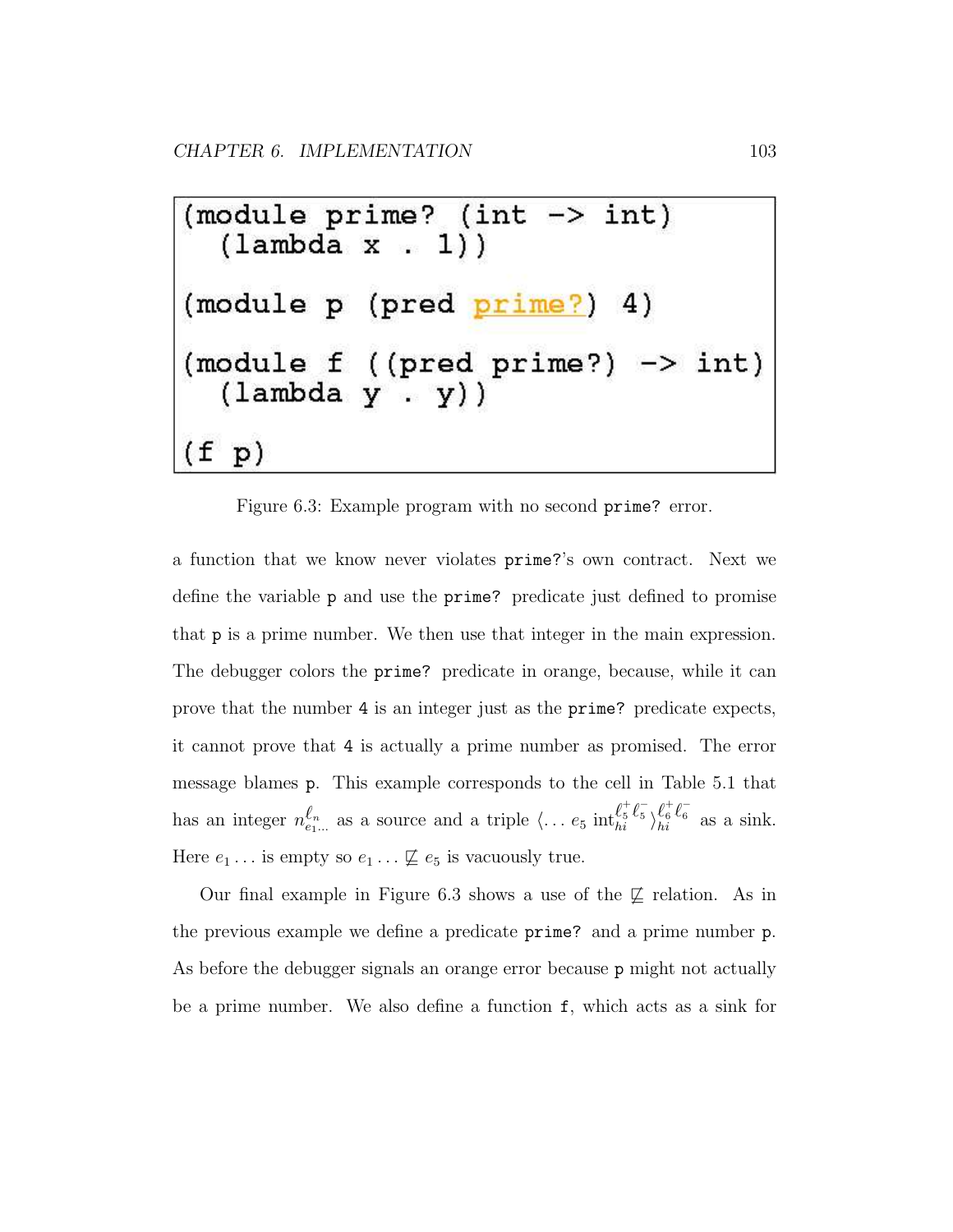prime numbers, and then give p as input to f. Notice that, even though the debugger has discovered that p might not be a prime number, it does not signal any error when giving **p** to **f**. The debugger is able to tell that, if the value of p passes p's contract check at runtime, then it also passes f's domain contract. Even though the debugger does not understand the concept of primality, it does use the name-based  $\not\sqsubseteq$  relation to check that the contract on p matches the contract on the domain of f and consequently does not signal an error. This behavior corresponds to the cell in Table 5.1 that has a triple  $\langle \ldots e_1 \text{ int}_{f_a}^{\ell_1^+ \ell_1^-}$  $\frac{\ell_1^+ \ell_1^-}{f g} \rangle_{fg}^{\ell_2^+ \ell_2^-}$  $\ell_2^+ \ell_2^-$  as source and another triple  $\langle \ldots e_5 \text{ int}_{hi}^{\ell_5^+ \ell_5^-}$  $\ell_5^+ \ell_5^- \brace \ell_6^+ \ell_6^ \frac{\tau_6}{hi} \frac{\tau_6}{h}$ as sink. Since  $e_1$  and  $e_5$  are both prime?, the relation  $e_1 \not\sqsubseteq e_5$  is not satisfied, the constraint  $\{ \langle h, \mathcal{O} \rangle \} \subseteq \psi(\ell_5^-)$  $^{-}_{5}$ ) is thus not triggered, and the debugger does not highlight the prime? predicate in f's contract. This also shows that the orange contract violation for the body of p does not influence the analysis of the uses of p elsewhere, illustrating the fact that the analysis is modular. Finally, notice that after flowing through f's body a prime number does not trigger f's int range contract check. The analysis correctly recognizes primes as integers, since the domain for the prime? predicate itself is int, which is what  $\mathcal{D}_{\Delta}$  computes.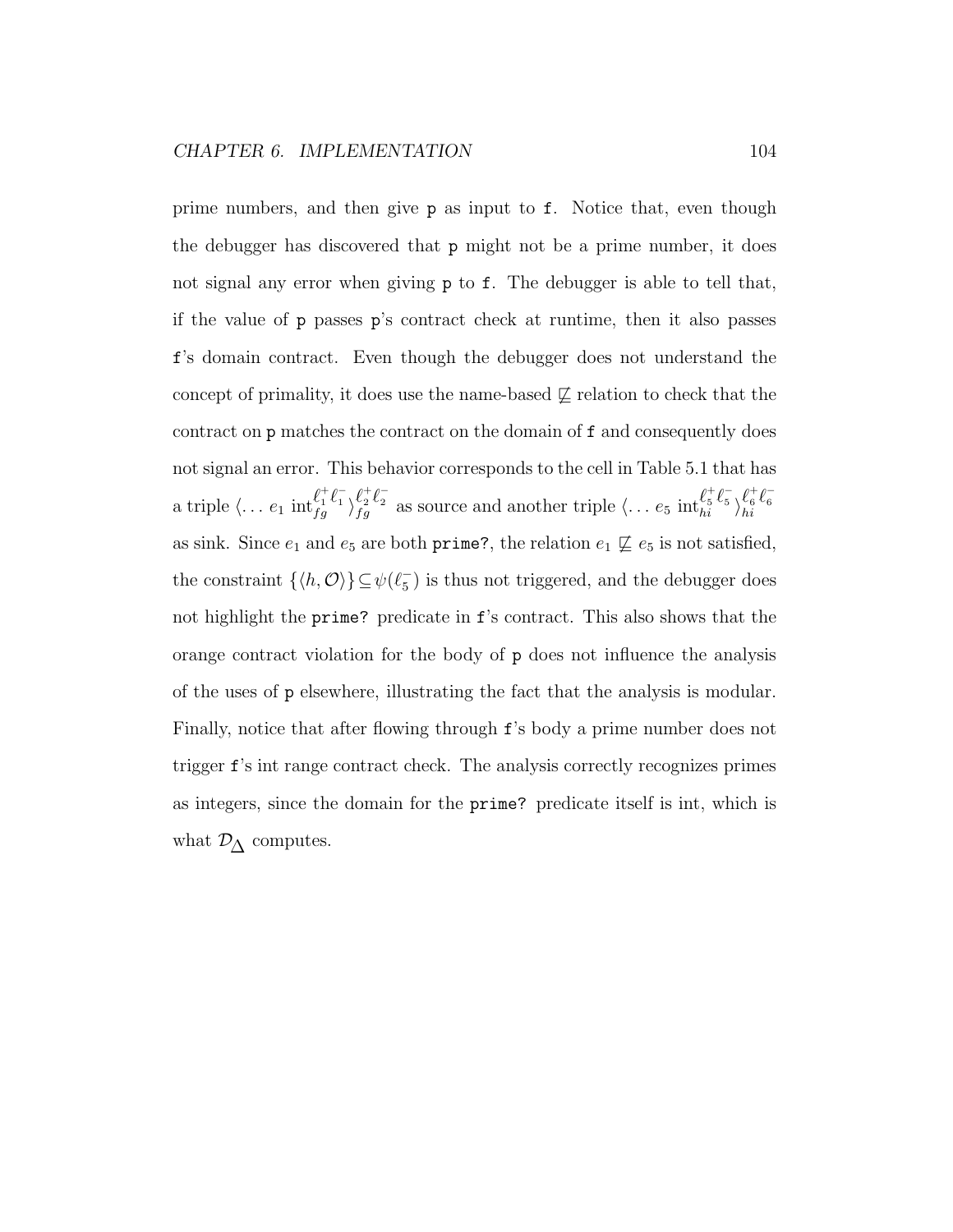# Extending  $\not\sqsubseteq$  to Contracts

As it is, Tables 5.1 and 5.2 are only partially parameterized over the  $\not\sqsubseteq$ relation.

Consider the following example:

```
(module \text{prime?} (any\rightarrowint) ...)
(module n (pred prime?) 3)
(module f (int\rightarrowint) ...)
(f n)
```
The predicate prime? is defined to work on all values. When this predicate is used to define the contract for  $n$ , it is therefore transformed into a triple of the form  $\langle \dots \text{prime?}$  any). Table 5.1 tells us that when n then flows into the int domain contract of  $f$ , a red error is raised, since the any approximation used in the triple means the abstract values flowing out of that triple into the int check might include integers but also functions. There is in fact no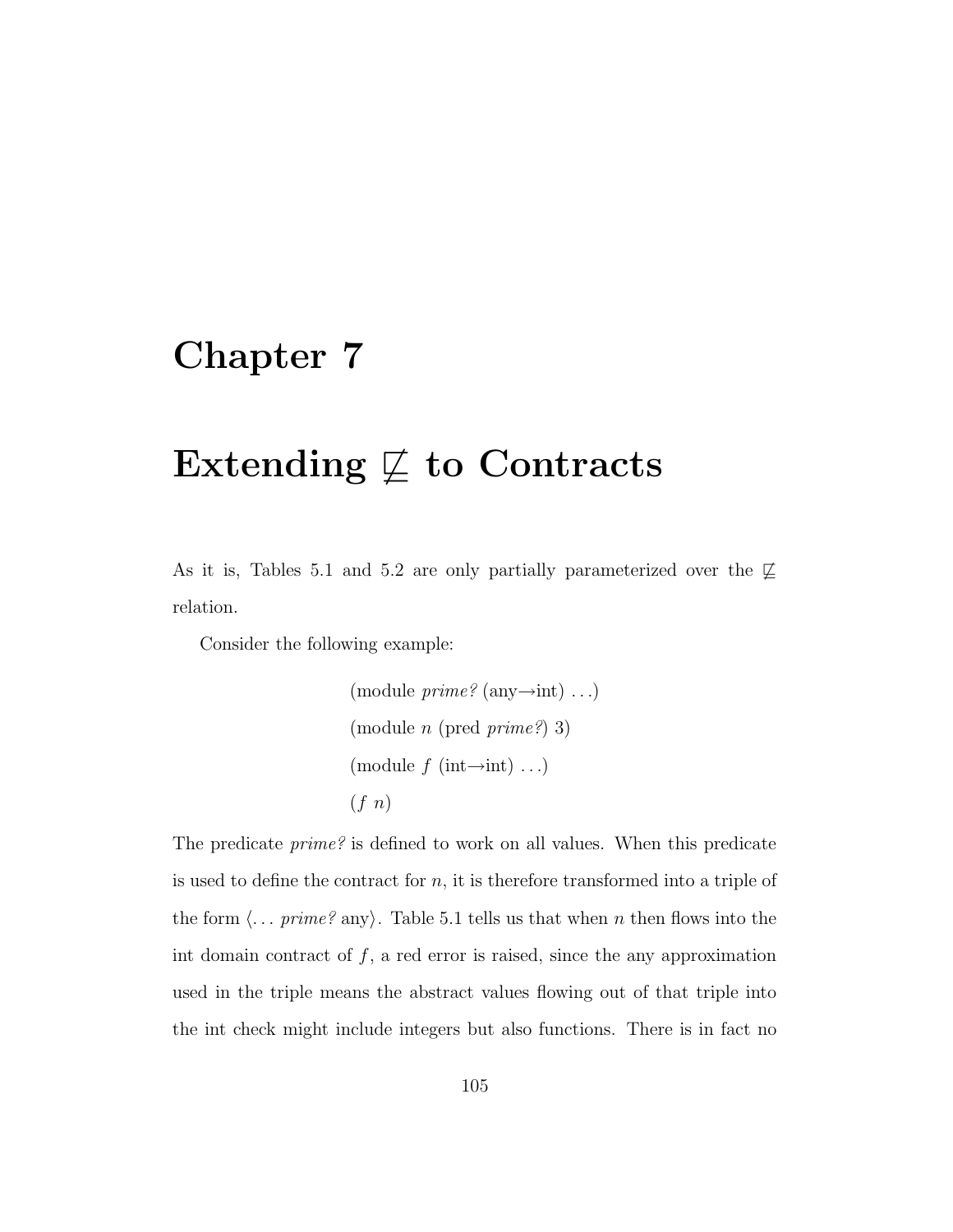reason to flag a red error here since we know that the *prime?* predicate by itself mathematically ensures that all values satisfying it are integers. If the analysis were able to prove that the prime? predicate implies the int contract, then everything would be fine. So far the  $\not\sqsubseteq$  relation has only been used to compare predicates to predicates, not predicates to contracts. It is therefore natural to extend that relation to handle contracts so that properties of the form  $e \not\sqsubseteq c$  can be checked.<sup>1</sup>

There are five places in Tables 5.1 and 5.2 where constraints can be modified to use that extended version of the  $\not\sqsubseteq$  relation. They all correspond to the case when a contract triple of the form  $\langle \ldots e \rangle$  are any acts as source and a contract checks for integers or functions (regardless of whether those checks are part of a triple or not).

Symmetrically, there are cases when extending the  $\mathcal{I}$  relation to check properties of the form  $c \not\sqsubseteq e$  can be useful. Consider the case where an int contract acts as a source and a  $\langle \ldots e \text{ int} \rangle$  triple acts as a sink. Table 5.1 shows that this should trigger an orange violation, because the integers flowing into the triple might not fulfill the predicate  $e$ . But in some cases the predicate  $e$ might be so weak that the simple fact that the in-flowing values are integers might be enough to prove that  $e$  is satisfied. In essence the predicate  $e$  is then weaker than its contract approximation int that is used as the third part of the triple: e is a vacuous predicate that always accepts all values that

<sup>1</sup>Such a modification then also helps to solve the problem we described when weakening the  $\mathcal{D}_{\Lambda}$  function in Section 5.3.3.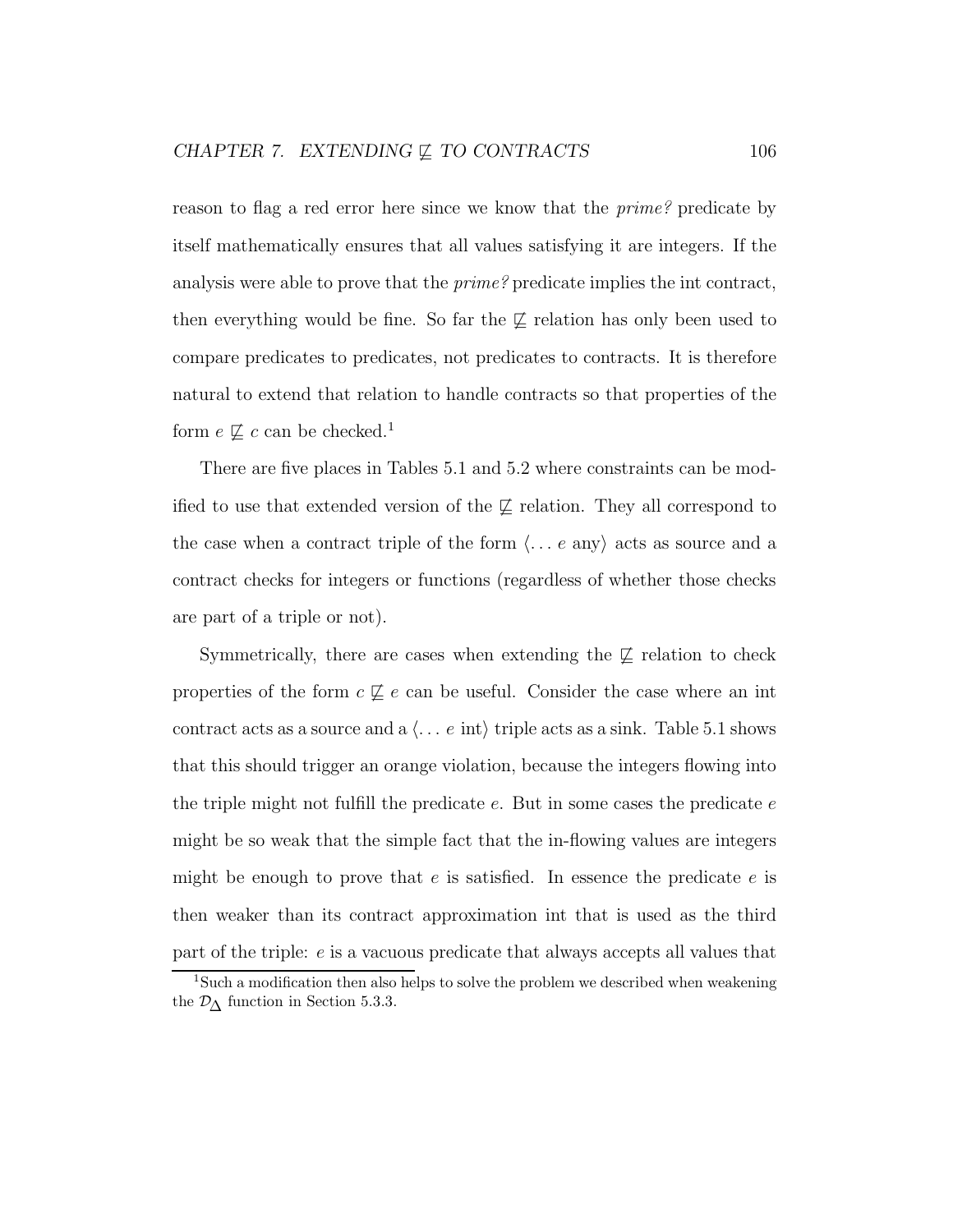are in its domain. While such predicates are not very useful in practice, the  $\not\subseteq$  relation can still be extended to handle those cases.

Once again there are five cases in Tables 5.1 and 5.2 where constraint can thus be modified. They all correspond to cases when a triple-free contract source flows into a contract triple for which the contract approximation accepts the in-flowing contract and an orange violation would have been raised because of the predicate in the triple.

Note that the analysis can be modified in such way without requiring any similar change to the reduction rules of Section 5.2, and the resulting system will still be sound. The reason for this is that the only effect these changes can have is to potentially remove some red (for the  $e \not\sqsubseteq c$  case) or orange (for the  $c \not\sqsubseteq e$  case) false positives. The soundness and modularity theorems are therefore not affected by these changes. The resulting constraints are described in Tables 7.1 and 7.2. The additional constraints necessary for the analysis are the ones already described in Table 5.3.

After extending the  $\not\sqsubseteq$  relation from handling properties of the form  $e \dots \not\sqsubseteq e$  to also handle properties of the form  $e \not\sqsubseteq c$  and  $c \not\sqsubseteq e$ , the final question is then whether it is useful to also extend it to check properties of the form  $c \not\sqsubseteq c$ . Such an extension is doable but unnecessary, however, since comparing directly contracts to contracts is precisely what the core valueflow analysis is supposed to do. The constraints in Tables 7.1 and 7.2 are therefore as fully parameterized over the  $\not\sqsubseteq$  relation as possible.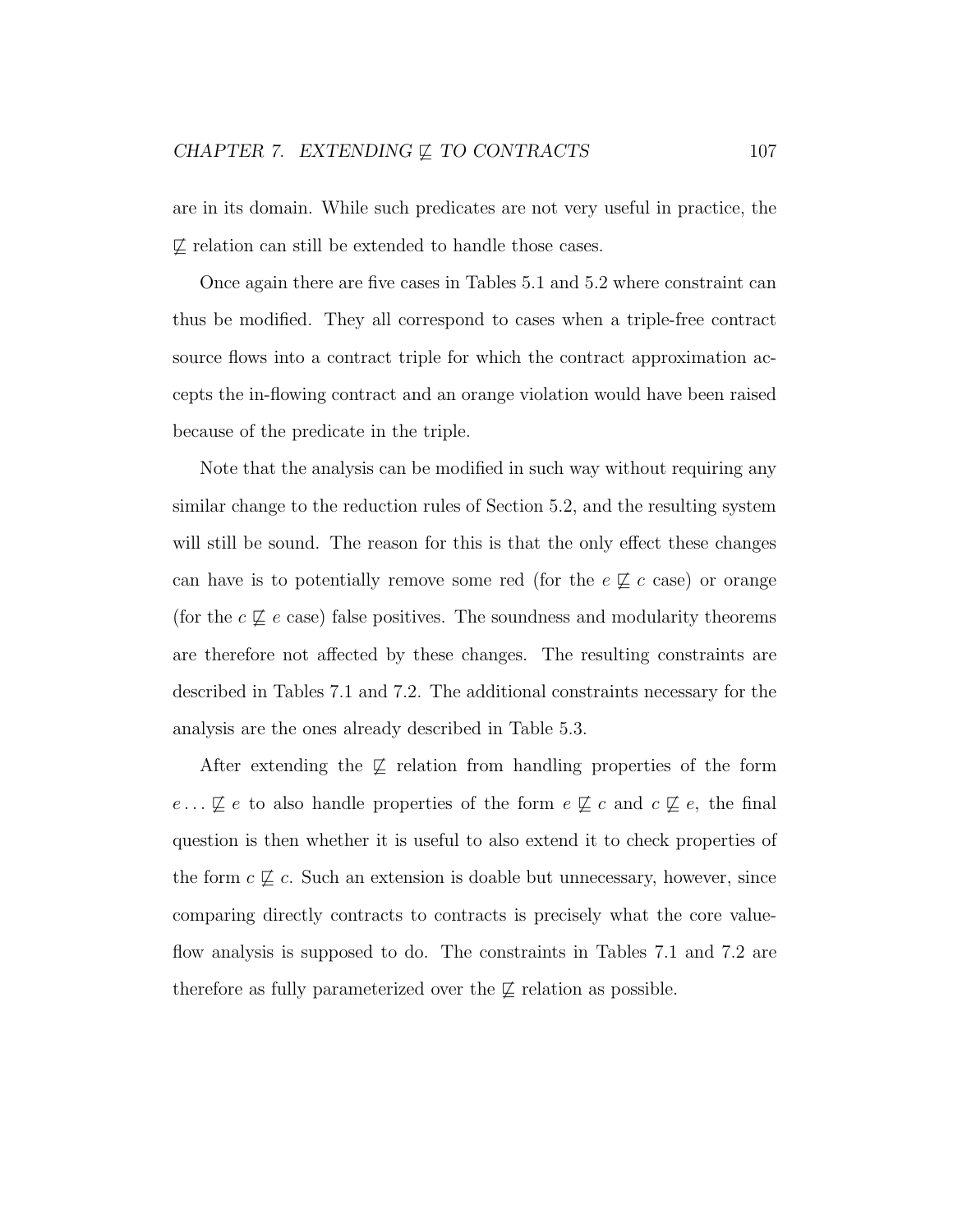| $Source\diagdown Sink$                                                                                                                         | $\mathrm{int}_{hi}^{\ell_5^+ \ell_5^-}$ | $\langle \dots e_5 \text{ int}_{hi}^{\ell_5^+ \ell_5^-} \rangle_{hi}^{\ell_6^+ \ell_6^-}$                                                                                                                                                                                                                                                                         | $\operatorname{any}_{hi}^{\ell_5^+ \ell_5^-}$ | $\langle \ldots e_5 \text{ any }_{hi}^{\ell_5^+ \ell_5^-} \overline{\rangle_{hi}^{\ell_6^+ \ell_6^-}}$                                                                                                                                                                                                                                                                                      |
|------------------------------------------------------------------------------------------------------------------------------------------------|-----------------------------------------|-------------------------------------------------------------------------------------------------------------------------------------------------------------------------------------------------------------------------------------------------------------------------------------------------------------------------------------------------------------------|-----------------------------------------------|---------------------------------------------------------------------------------------------------------------------------------------------------------------------------------------------------------------------------------------------------------------------------------------------------------------------------------------------------------------------------------------------|
| $n_{e_1}^{\ell_n}$                                                                                                                             |                                         | $\{\ell_n\} \subseteq \varphi(\ell_5^-)$<br>$\Rightarrow \{\langle h, \mathcal{O} \rangle\} \subseteq \psi(\ell_5^-)$<br>$e_1 \ldots \not\sqsubseteq e_5$                                                                                                                                                                                                         |                                               | $\{\ell_n\} \subseteq \varphi(\ell_5^-)$<br>$\Rightarrow \{\langle h, \mathcal{O} \rangle\} \subseteq \psi(\ell_5^-)$<br>$e_1 \ldots \not\sqsubseteq e_5$                                                                                                                                                                                                                                   |
| $\mathrm{int}_{fq}^{\ell_1^+ \ell_1^-}$                                                                                                        |                                         | $\{\ell_1^+\}\subseteq\varphi(\ell_5^-)$<br>$\Rightarrow \{\langle h, \mathcal{O}\rangle\} \subseteq \psi(\ell_5^-)$<br>int $\not\sqsubseteq e_5$                                                                                                                                                                                                                 |                                               | $\{\ell_1^+\}\subseteq\varphi(\ell_5^-)$<br>$\Rightarrow \{\langle h, \mathcal{O} \rangle\} \subseteq \psi(\ell_5^-)$<br>int $\not\sqsubseteq e_5$                                                                                                                                                                                                                                          |
| $\langle \dots e_1 \text{ int}_{fg}^{\ell_1^+ \ell_1^-} \rangle_{fg}^{\ell_2^+ \ell_2^-}$                                                      |                                         | $\{\ell_1^+\}\subseteq\varphi(\ell_5^-)$<br>$\Rightarrow \{\langle h, \mathcal{O} \rangle\} \subseteq \psi(\ell_5^-)$<br>$e_1 \not\sqsubseteq e_5$                                                                                                                                                                                                                |                                               | $\{\ell_1^+\}\subseteq\varphi(\ell_5^-)$<br>$\Rightarrow \{\langle h, \mathcal{O} \rangle\} \subseteq \psi(\ell_5^-)$<br>$e_1 \not\sqsubseteq e_5$                                                                                                                                                                                                                                          |
| $\operatorname{any}_{fa}^{\ell_1^+ \ell_1^-}$                                                                                                  |                                         | $\{\ell_1^+\}\subseteq\varphi(\ell_5^-)\Rightarrow\{\langle h,\mathcal{R}\rangle\}\subseteq\psi(\ell_5^-)$                                                                                                                                                                                                                                                        |                                               | $\{\ell_1^+\}\subseteq\varphi(\ell_5^-)$<br>$\Rightarrow \{\langle h, \mathcal{O} \rangle\} \subseteq \psi(\ell_5^-)$<br>any $\not\sqsubseteq$ $e_5$                                                                                                                                                                                                                                        |
| $\langle \dots e_1 \text{ any }_{fg}^{\ell^+_1 \ell^-_1} \rangle_{fa}^{\ell^+_2 \ell^-_2}$                                                     |                                         | $\{\ell_1^+\}\subseteq\varphi(\ell_5^-)$<br>$e_1 \not\sqsubseteq \mathrm{int} \left\{ \left\langle h, \mathcal{R} \right\rangle \right\} \subseteq \psi(\ell_5^-)$<br>$\{\ell_1^+\}\subseteq\varphi(\ell_5^-)$<br>$\big\} \Rightarrow \{ \langle h, \mathcal{O} \rangle \} \subseteq \psi(\ell_5^-)$<br>$e_1 \sqsubseteq \text{int}$<br>$e_1 \not\sqsubseteq e_5$ |                                               | $\{\ell_1^+\}\subseteq \varphi(\ell_5^-)$<br>$e_1 \not\sqsubseteq e_5$ $\Rightarrow$ $\{\langle h, \mathcal{O} \rangle\} \subseteq \psi(\ell_5^-)$                                                                                                                                                                                                                                          |
| $(\lambda x^{\beta}.e^{\ell})_{e_{1}}^{\ell_{\lambda}}$                                                                                        |                                         | $\{\ell_{\lambda}\}\subseteq\varphi(\ell_{5}^{-})\Rightarrow\{\langle h,\mathcal{R}\rangle\}\subseteq\psi(\ell_{5}^{-})$                                                                                                                                                                                                                                          |                                               | $\{\ell_{\lambda}\}\subseteq\varphi(\ell_5^-)\Rightarrow\varphi(\ell_5^+)\subseteq\varphi(\beta)$<br>$\{\ell_{\lambda}\}\subseteq\varphi(\ell_5^-)\Rightarrow\varphi(\ell)\subseteq\varphi(\ell_5^-)$<br>$\{ \ell_{\lambda} \} \!\subseteq\! \varphi(\ell_5^-) \, \Big\} \Rightarrow \{ \langle h, \mathcal{O} \rangle \} \!\subseteq\! \psi(\ell_5^-)$<br>$e_1 \ldots \not\sqsubseteq e_5$ |
| $(c_{af}^{\ell^+_1\ell^-_1} \rightarrow c_{fg}^{\ell^+_2\ell^-_2})^{\ell^+_{3}\ell^-_{3}}_{fa}$                                                |                                         |                                                                                                                                                                                                                                                                                                                                                                   |                                               | $(\ldots \rightarrow \ldots) \not\sqsubseteq e_5$ $\rightarrow \{\langle h, \mathcal{O} \rangle\} \subseteq \psi(\ell_5^-)$<br>$\{\ell_3^+\}\!\subseteq\!\varphi(\ell_5^-)\Rightarrow\varphi(\ell_5^+)\!\subseteq\!\varphi(\ell_1^-)$                                                                                                                                                       |
| $\langle \ldots e_3 \; (c_{qf}^{\ell_1^+ \ell_1^-} \rightarrow c_{fq}^{\ell_2^+ \ell_2^-})_{fq}^{\ell_3^+ \ell_3^-} \rangle_{fq}^{+ \ell_4^-}$ |                                         | $\{\ell_3^+\}\subseteq\varphi(\ell_5^-)\Rightarrow\{\langle h,\mathcal{R}\rangle\}\subseteq\psi(\ell_5^-)$                                                                                                                                                                                                                                                        |                                               | $\{\ell_3^+\}\subseteq\varphi(\ell_5^-)\Rightarrow\varphi(\ell_2^+)\subseteq\varphi(\ell_5^-)$<br>$\{ \ell_3^+\} \!\subseteq\! \varphi(\ell_5^-) \, \bigg\} \Rightarrow \{ \langle h,\mathcal{O} \rangle \} \!\subseteq\! \psi(\ell_5^-)$<br>$e_3 \not\sqsubseteq e_5$                                                                                                                      |

108

Table 7.1: Constraints creation for the extended  $\not\sqsubseteq$  relation.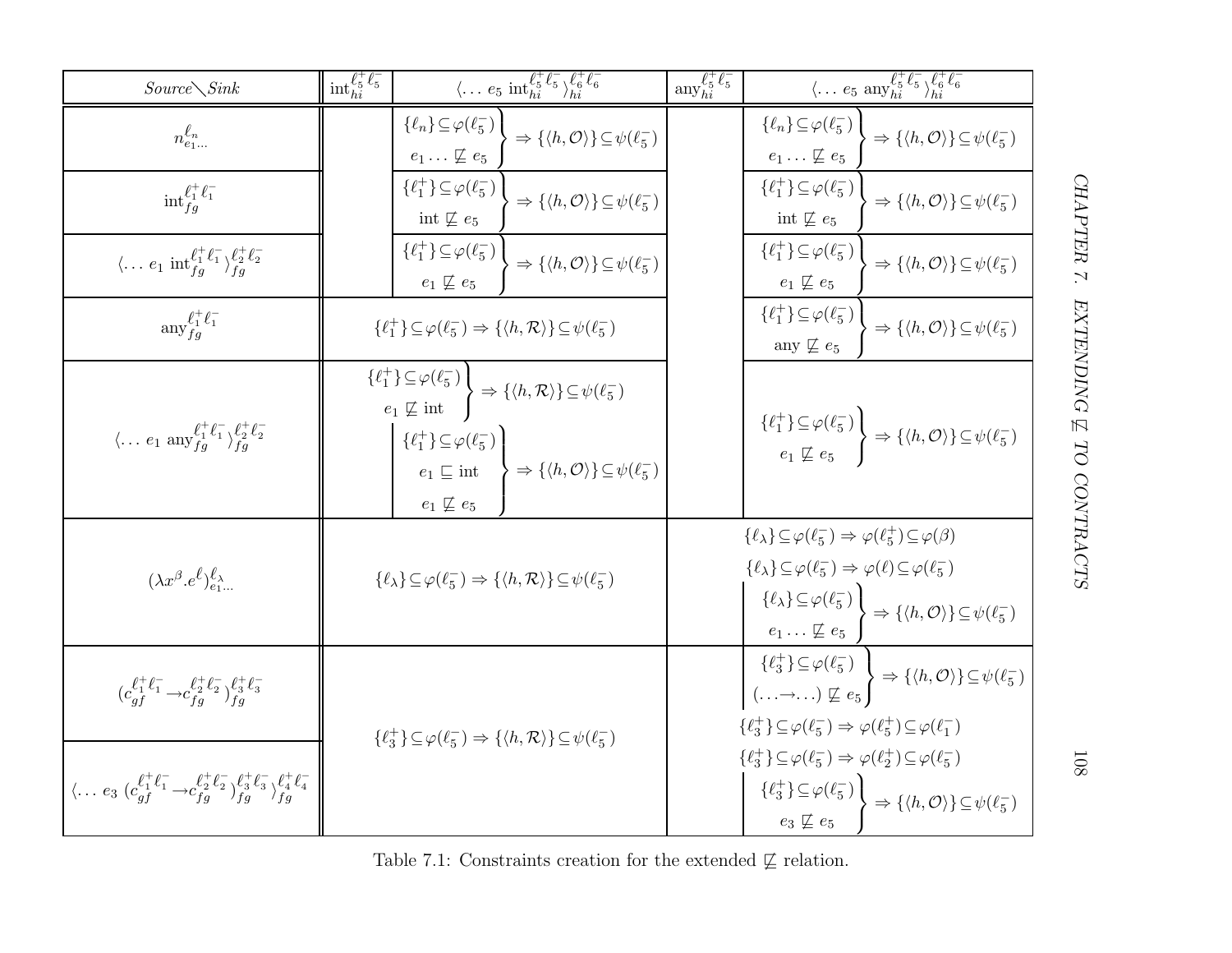| $Source\diagdown Sink$                                                                                                   | $(e^{\ell_5} e^{\ell_6})^{\ell_a}$                                                                                                                                                                                                                                                                                                                                    | $\big(c_{ih}^{\ell_7^+ \ell_7^-} \rightarrow c_{hi}^{\ell_8^+ \ell_8^-} \big)_{hi}^{\ell_5^+ \ell_5^-} \quad \  \  \big  \quad \  \  \langle \dots e_5 \; (c_{ih}^{\ell_7^+ \ell_7^-} \rightarrow c_{hi}^{\ell_8^+ \ell_8^-} \big)_{hi}^{\ell_5^+ \ell_5^-} \big)_{hi}^{\ell_5^+ \ell_6^-} \big)_{hi}^{\ell_6^+ \ell_6^-}$                                                                                                                                                                                                                                               |                                                          |
|--------------------------------------------------------------------------------------------------------------------------|-----------------------------------------------------------------------------------------------------------------------------------------------------------------------------------------------------------------------------------------------------------------------------------------------------------------------------------------------------------------------|--------------------------------------------------------------------------------------------------------------------------------------------------------------------------------------------------------------------------------------------------------------------------------------------------------------------------------------------------------------------------------------------------------------------------------------------------------------------------------------------------------------------------------------------------------------------------|----------------------------------------------------------|
| $n_{e_1}^{\ell_n}$                                                                                                       | $\{\ell_n\}\!\subseteq\!\varphi(\ell_5)\Rightarrow\{\langle\lambda,\mathcal{R}\rangle\}\!\subseteq\!\psi(\ell_a)$                                                                                                                                                                                                                                                     | $\{\ell_n\} \subseteq \varphi(\ell_5^-) \Rightarrow \{\langle h, \mathcal{R} \rangle\} \subseteq \psi(\ell_5^-)$                                                                                                                                                                                                                                                                                                                                                                                                                                                         |                                                          |
| $\frac{\inf_{fg}^{\ell_1^+}\ell_1^-}{\langle \dots e_1\, \inf_{fg}^{\ell_1^+}\ell_1^- \rangle_{fg}^{\ell_2^+ \ell_2^-}}$ | $\{\ell_1^+\}\subseteq\varphi(\ell_5)\Rightarrow\{\langle\lambda,\mathcal{R}\rangle\}\subseteq\psi(\ell_a)$                                                                                                                                                                                                                                                           | $\{\ell_1^+\}\subseteq\varphi(\ell_5^-)\Rightarrow\{\langle h,\mathcal{R}\rangle\}\subseteq\psi(\ell_5^-)$                                                                                                                                                                                                                                                                                                                                                                                                                                                               |                                                          |
| $\operatorname{any}_{fa}^{\ell_1^+ \ell_1^-}$                                                                            | $\{\ell_1^+\}\subseteq\varphi(\ell_5)\Rightarrow\{\langle\lambda,\mathcal{R}\rangle\}\subseteq\psi(\ell_a)$<br>$\{\ell_1^+\}\subseteq\varphi(\ell_5)\Rightarrow\varphi(\ell_6)\subseteq\varphi(\ell_1^-)$<br>$\{\ell_1^+\}\subseteq \varphi(\ell_5) \Rightarrow \varphi(\ell_1^+) \subseteq \varphi(\ell_a)$                                                          | $\{\ell_1^+\}\subseteq\varphi(\ell_5^-)\Rightarrow\{\langle h,\mathcal{R}\rangle\}\subseteq\psi(\ell_5^-)$<br>$\{\ell_1^+\}\subseteq\varphi(\ell_5^-)\Rightarrow\varphi(\ell_7^+)\subseteq\varphi(\ell_1^-)$<br>$\{\ell_1^+\}\subseteq\varphi(\ell_5^-)\Rightarrow\varphi(\ell_1^+)\subseteq\varphi(\ell_8^-)$                                                                                                                                                                                                                                                           | <b>CHAPTER</b><br>$\overline{\phantom{a}}$               |
| $\langle \dots e_1 \text{ any }_{fg}^{\ell^+_1 \ell^-_1} \rangle_{fg}^{\ell^+_2 \ell^-_2}$                               | $\left\{\ell_1^+\right\} \subseteq \varphi(\ell_5)$<br>$e_1 \nsubseteq (\ldots \to \ldots)$ $\Rightarrow \{\langle \lambda, \mathcal{R} \rangle\} \subseteq \psi(\ell_a)$<br>$\{\ell_1^+\}\subseteq\varphi(\ell_5)\Rightarrow\varphi(\ell_6)\subseteq\varphi(\ell_1^-)$<br>$\{\ell_1^+\}\subseteq\varphi(\ell_5)\Rightarrow\varphi(\ell_1^+)\subseteq\varphi(\ell_a)$ | $\{\ell_1^+\}\subseteq \varphi(\ell_5^-)$<br>$e_1 \not\sqsubseteq (\ldots \to \ldots)$ $\Rightarrow$ $\{\langle h, \mathcal{R} \rangle\} \subseteq \psi(\ell_5^-)$<br>$\{\ell_1^+\}\subseteq\varphi(\ell_5^-)$<br>$e_1 \sqsubseteq (\ldots \rightarrow \ldots) \rightarrow \{ \langle h, \mathcal{O} \rangle \} \subseteq \psi(\ell_5)$<br>$e_1 \not\sqsubseteq e_5$<br>$\{\ell_1^+\}\subseteq\varphi(\ell_5^-)\Rightarrow\varphi(\ell_7^+)\subseteq\varphi(\ell_1^-)$<br>$\{\ell_1^+\}\subseteq\varphi(\ell_5^-)\Rightarrow\varphi(\ell_1^+)\subseteq\varphi(\ell_8^-)$ | <b>EXTENDING</b><br>$\overline{\mathbb{N}}$<br><b>DD</b> |
| $(\lambda x^{\beta}.e^{\ell})_{e_1}^{\ell_{\lambda}}$                                                                    | $\{\ell_{\lambda}\}\subseteq\varphi(\ell_5)\Rightarrow\varphi(\ell_6)\subseteq\varphi(\beta)$<br>$\{\ell_{\lambda}\}\subseteq\varphi(\ell_5)\Rightarrow\varphi(\ell)\subseteq\varphi(\ell_a)$                                                                                                                                                                         | $\{\ell_{\lambda}\}\subseteq\varphi(\ell_5^-)\Rightarrow\varphi(\ell_7^+)\subseteq\varphi(\beta)$<br>$\{\ell_{\lambda}\}\subseteq\varphi(\ell_5^-)\Rightarrow\varphi(\ell)\subseteq\varphi(\ell_8^-)$<br>$\{\ell_{\lambda}\}\subseteq\varphi(\ell_{5}^{-})$<br>$\Rightarrow \{\langle h, \mathcal{O} \rangle\} \subseteq \psi(\ell_5^-)$<br>$e_1 \ldots \not\sqsubseteq e_5$                                                                                                                                                                                             | <b>CONTRACTS</b>                                         |
| $(c_{af}^{\ell_1^+ \ell_1^-} \rightarrow c_{fa}^{\ell_2^+ \ell_2^-})_{fa}^{\ell_3^+ \ell_3^-}$                           | $\{\ell_3^+\}\subseteq \varphi(\ell_5) \Rightarrow \varphi(\ell_6)\subseteq \varphi(\ell_1^-)$                                                                                                                                                                                                                                                                        | $\{\ell_3^+\}\subseteq \varphi(\ell_5^-)$<br>(,) $\nsubseteq e_5$ $\Rightarrow$ $\{\langle h, \mathcal{O} \rangle\} \subseteq \psi(\ell_5^-)$<br>$\{\ell_3^+\}\subseteq\varphi(\ell_5^-)\Rightarrow\varphi(\ell_7^+)\subseteq\varphi(\ell_1^-)$                                                                                                                                                                                                                                                                                                                          |                                                          |
| $\langle \ldots e_3 \; (c_{qf}^{l^+l^-} \rightarrow c_{fq}^{l^+l^-} c_{fq}^{+l^-l^-} c_{fq}^{+l^-l^-} c_{fq}^{+l^-l^-}$  | $\{\ell_3^+\}\subseteq \varphi(\ell_5) \Rightarrow \varphi(\ell_2^+) \subseteq \varphi(\ell_a)$                                                                                                                                                                                                                                                                       | $\{\ell_3^+\}\subseteq\varphi(\ell_5^-)\Rightarrow\varphi(\ell_2^+)\subseteq\varphi(\ell_8^-)$<br>$\{\ell_3^+\}\!\subseteq\!\varphi(\ell_5^-)$<br>$\Rightarrow \{\langle h, \mathcal{O} \rangle\} \subseteq \psi(\ell_5^-)$<br>$e_3 \not\sqsubseteq e_5$                                                                                                                                                                                                                                                                                                                 | <b>601</b>                                               |

Table 7.2: Constraints creation for the extended  $\not\sqsubseteq$  relation (continued).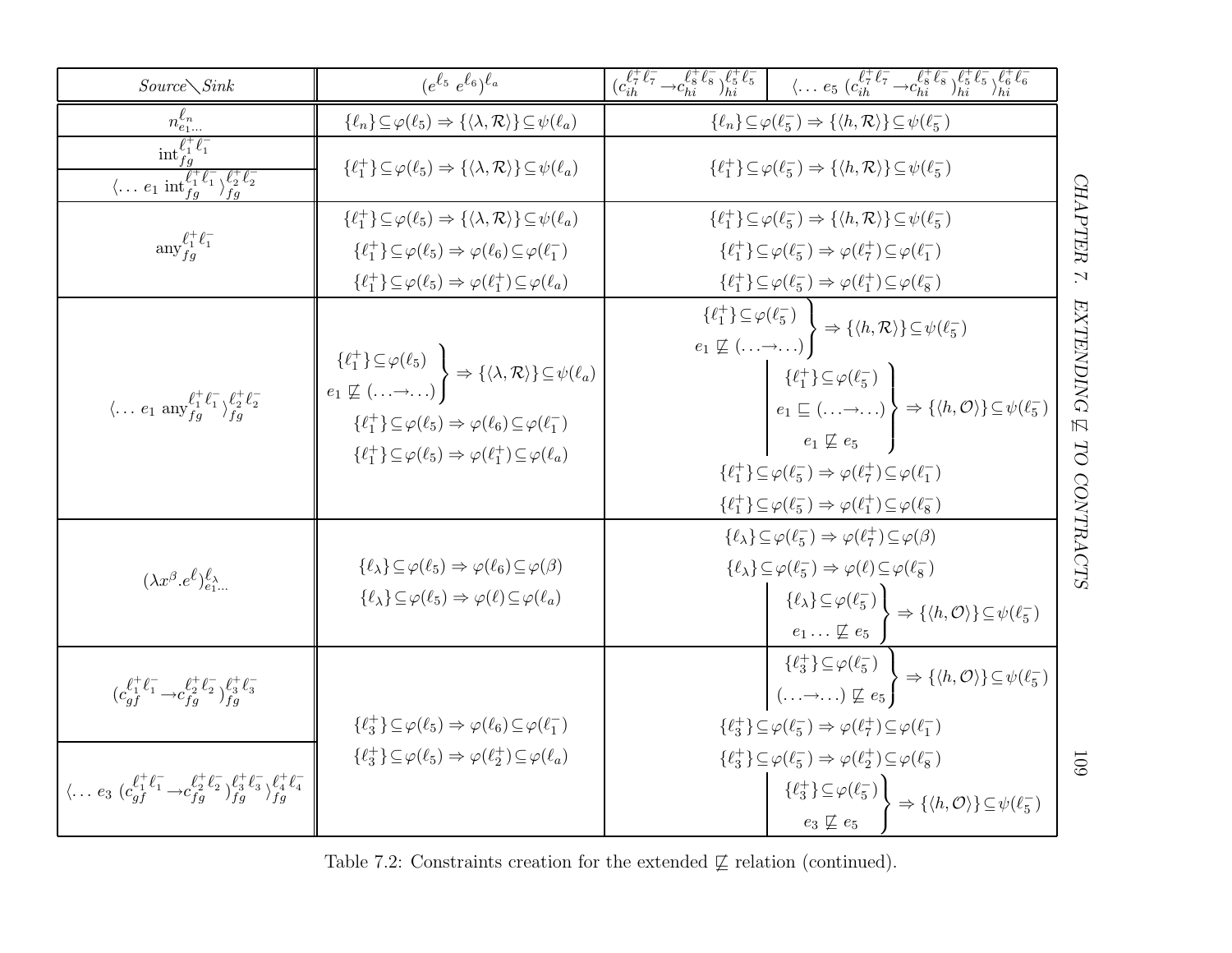# Future Work

Our model of a static debugger needs to be extended to cover some of the most common contract combinators used in DrScheme's contract system. The two simplest ones are and/c and or/c.

When considered as an abstract value sink, the first is easy to add to the analysis by creating special constraints that forward an abstract value to the next contract check in the and/c-ed sequence of contracts whenever the value has passed their own check.

When considered as an abstract value sink as well, the second is more difficult to handle. The problem is to determine which contract should be used to check a given abstract value. For example, imagine that an int abstract value flows into a contract such as  $\sigma/c$  int (int→int)). If the abstract value flows into both components of the  $\sigma/c$ , then a contract violation will always be detected. While such a behavior is a sound approximation of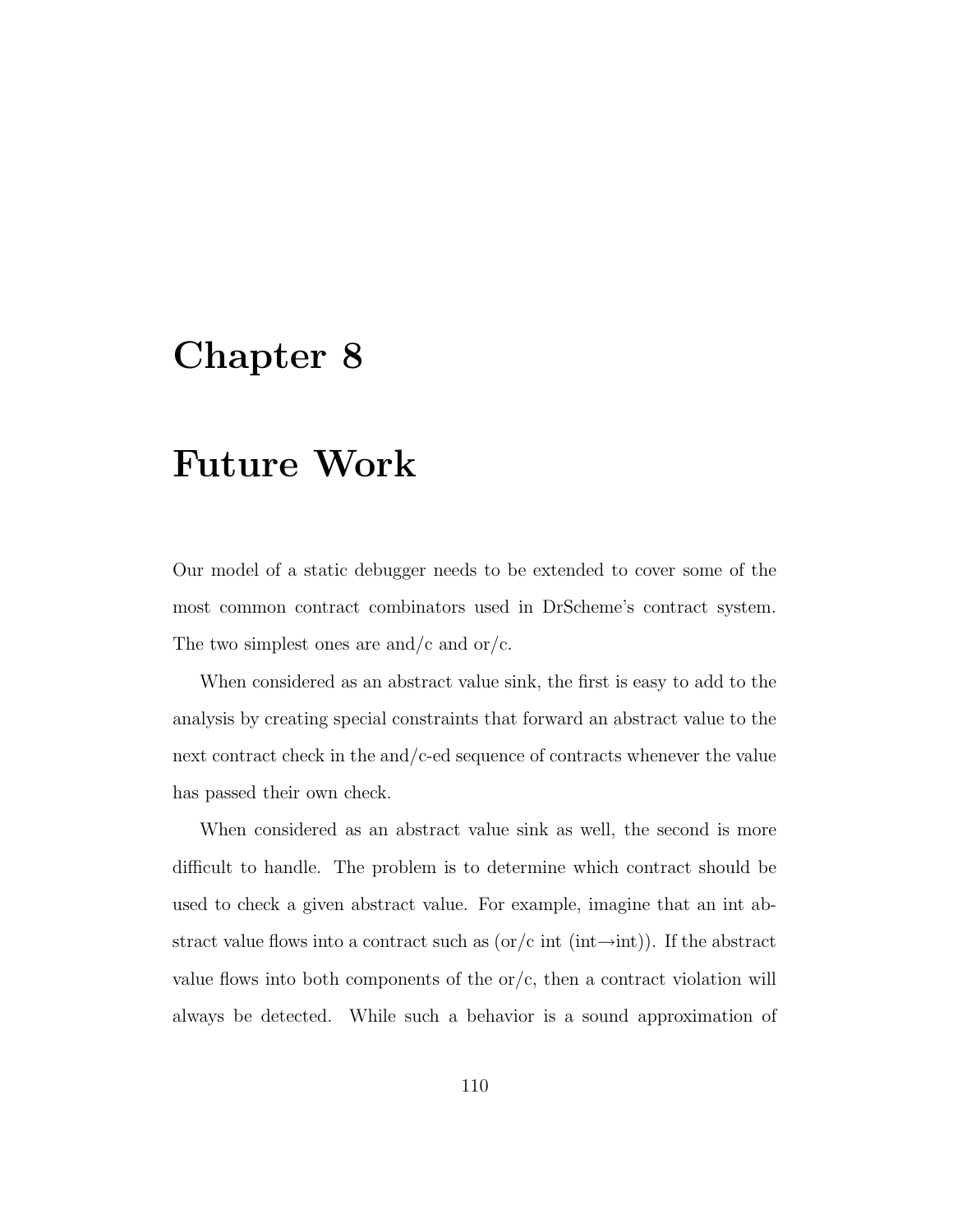the runtime behavior, it generates many false positives. The solution is to look at the top-level contract constructor for each element of the  $\sigma/c$ and based on that decide to which element the incoming int abstract value should go for further checking. Unfortunately there is no guarantee that such top-level contract constructors are unique in the list of  $\alpha$ / $\alpha$ -ed contracts. For example, if a functional abstract value flows into a contract like  $(\text{or}/c \text{ (int}\rightarrow \text{int})$  ((int $\rightarrow \text{int}$ ), to which of the two functional contracts should the in-flowing abstract value go? At this point there are only two solutions: fall back to a conservative behavior and make the abstract value flow into both arrow contract checks; or force the debugger's user to merge the two contracts together to transform (or/c (int $\rightarrow$ int) ((int $\rightarrow$ int) $\rightarrow$ int)) into  $((\text{or}/c \text{ int } (\text{int} \rightarrow \text{int})) \rightarrow (\text{or}/c \text{ int } \text{any}))$  to ensure that contracts that are ored always have unique top-level constructors. The former solution generates false positives, the latter makes the contract check less precise since it now accepts abstract values like (int $\rightarrow$ any).

When the two and/c and or/c contract combinators are considered as abstract value sources, the problem is easier: analyzing  $\sigma/c$  is done by simply generating abstract values from each of the contracts that are or-ed and making those values flow into a single value set. In the case of and/c, the analysis can again use special constraints so that the smallest value set (presumably coming from the rightmost contract in the and-ed sequence of contracts) is forwarded through the chain of contracts to become the value of the whole combined contract.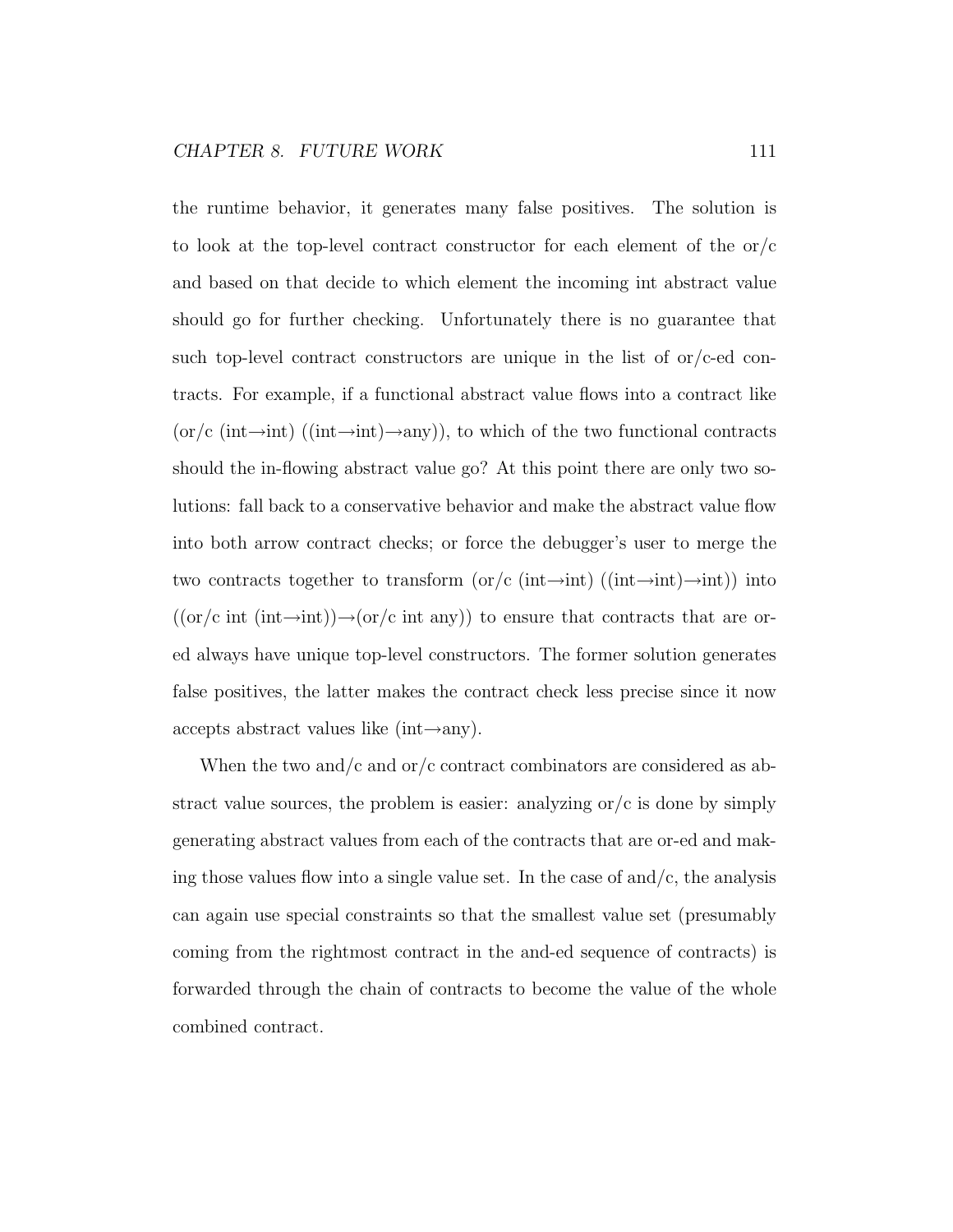In general whether other contract constructors can be implemented will depend very much on how well their semantics can be adapted to a setbased analysis. Anaphoric contracts should be easy to analyze, since they closely correspond to the analysis's idea of a flow between two value sets. A contract constructor like not/c will be easy to analyze when used as a contract check, by simply swapping the two possible outcomes of the check (do nothing or flag a contract violation). It will probably be impossible to analyze it precisely when considered as a value source: the analysis is based on a fixed-point computation that requires value set to grow monotonically. It is therefore impossible when trying to analyze a contract like  $(not/c \text{ int})$ to take an abstract value like any (representing the universe of all possible abstract values) and somehow remove from it the set of integers represented by int. The only solution will then be to simply conservatively approximate (not/c int) with any, which will give sound but most likely not very precise results. Analyzing other contract constructors like between/c would require either a precise numerical analysis based on abstract interpretation, or a strong theorem prover than can handle full integer arithmetic.

Other programming constructs need to be added to the analysis. Experience with the MrFlow static debugger [43] show that, for example, adding recursive data structures is easy, while adding generative records requires a huge amount of ad-hoc analysis. Analyzing functions with variable arities is relatively easy when using a set-based analysis [43] while analyzing macro code is most likely quite complex, etc. One interesting construct to study is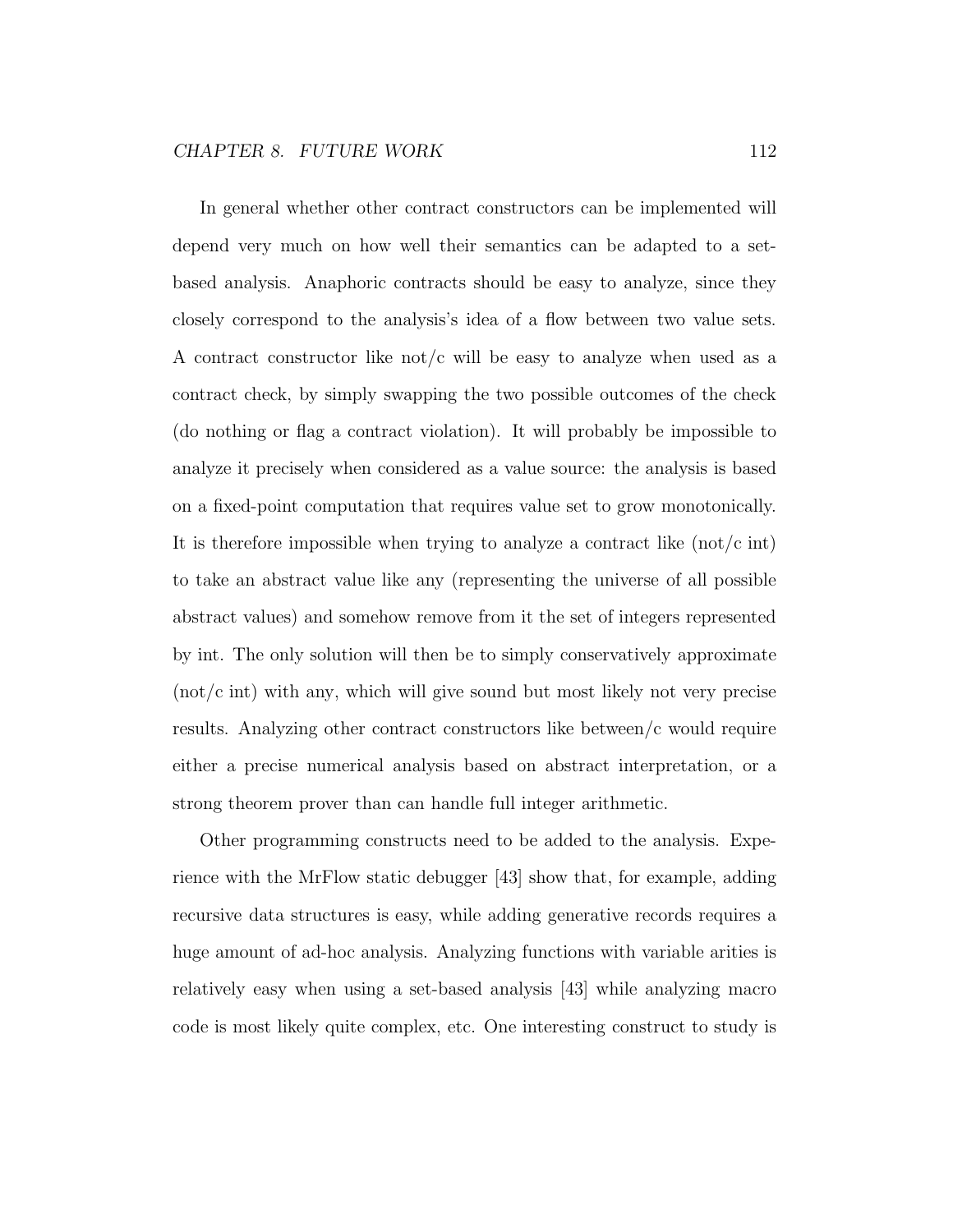exceptions. It is an open question whether raising and catching exceptions can be simulated by creating error flows between blame sets (our analysis currently never has any such flows).

Another important area of exploration will be contract inference. The modular analysis currently requires the user to put contracts on module interfaces. By using a backward analysis we expect that the debugger will be able to infer those contracts from the invariants required by the user's code. It is likely that the inferred contracts will contain many invariants that the user does not wish to check for. The debugger will therefore require a contract simplification system, which, using heuristics, will help the user extract from the inferred contract those invariants that are relevant.

Since the analysis is parameterized over a theorem prover, we should be able to use it as an experimental platform to test several provers (e.g., Simplify [15], ACL2 [36]). By varying the respective powers of the core value flow analysis and the theorem provers we will gain experience on the tradeoffs between precision and running time for the whole analysis. Practical use of the debugger and feedback from users will then allow us to decide on a theorem prover that best fits our needs.

Work should also be done on using a theorem prover or interactive proof checker to automate as much as possible the soundness proof of the analysis. In fact using a constructive proof of existence of a solution to the analysis's constraints would allow us to have both a proof of correctness and extract from that proof an implementation of the analysis [8].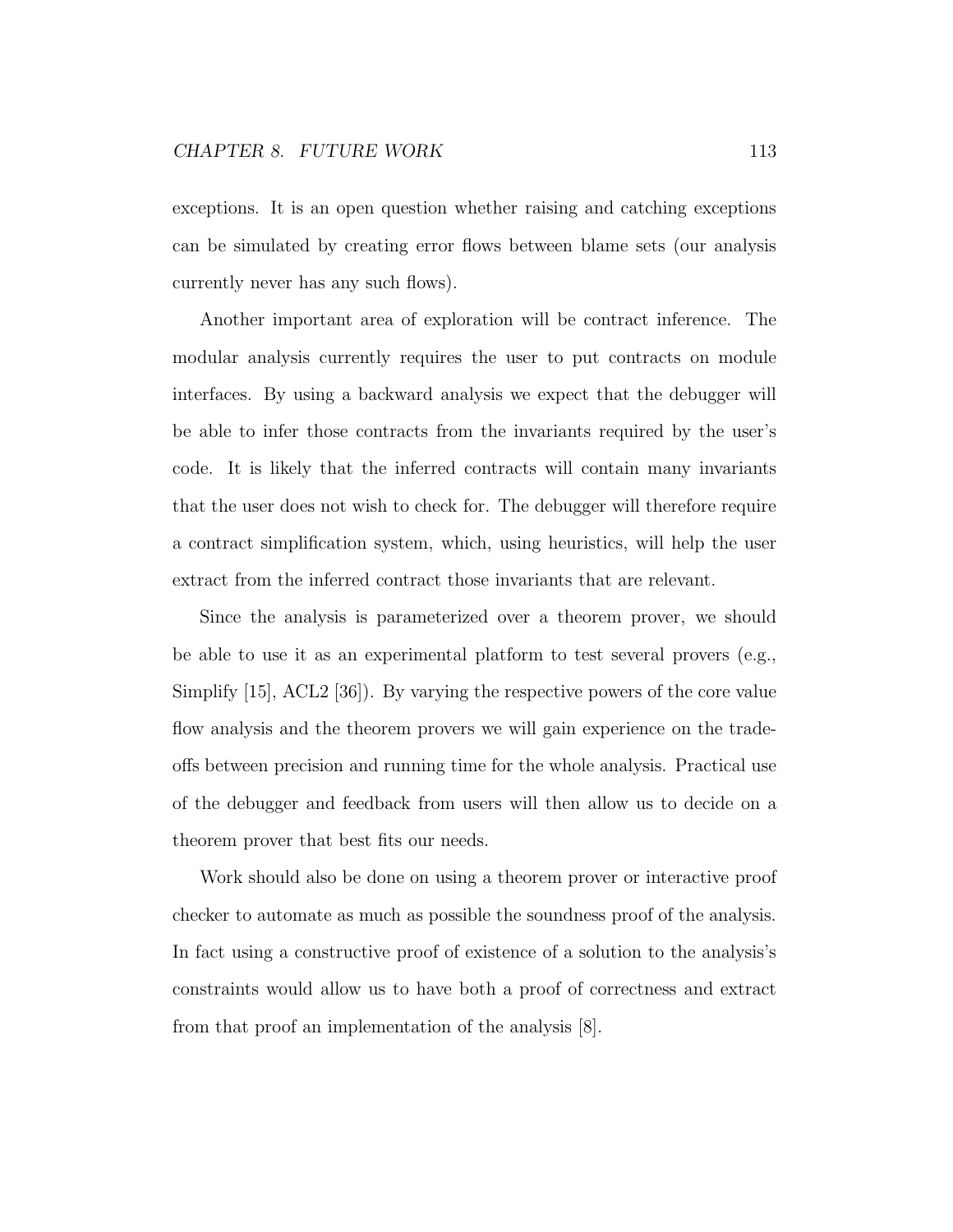# Conclusion

Our work shows how a program analysis can exploit module contracts to produce sound approximations of the value flows in a program in a fully modular manner. The analysis can indicate whether a given contact is always satisfied, partially satisfied, or completely violated. Moreover that analysis is parameterized over both a predicate approximation relation and a theorem prover.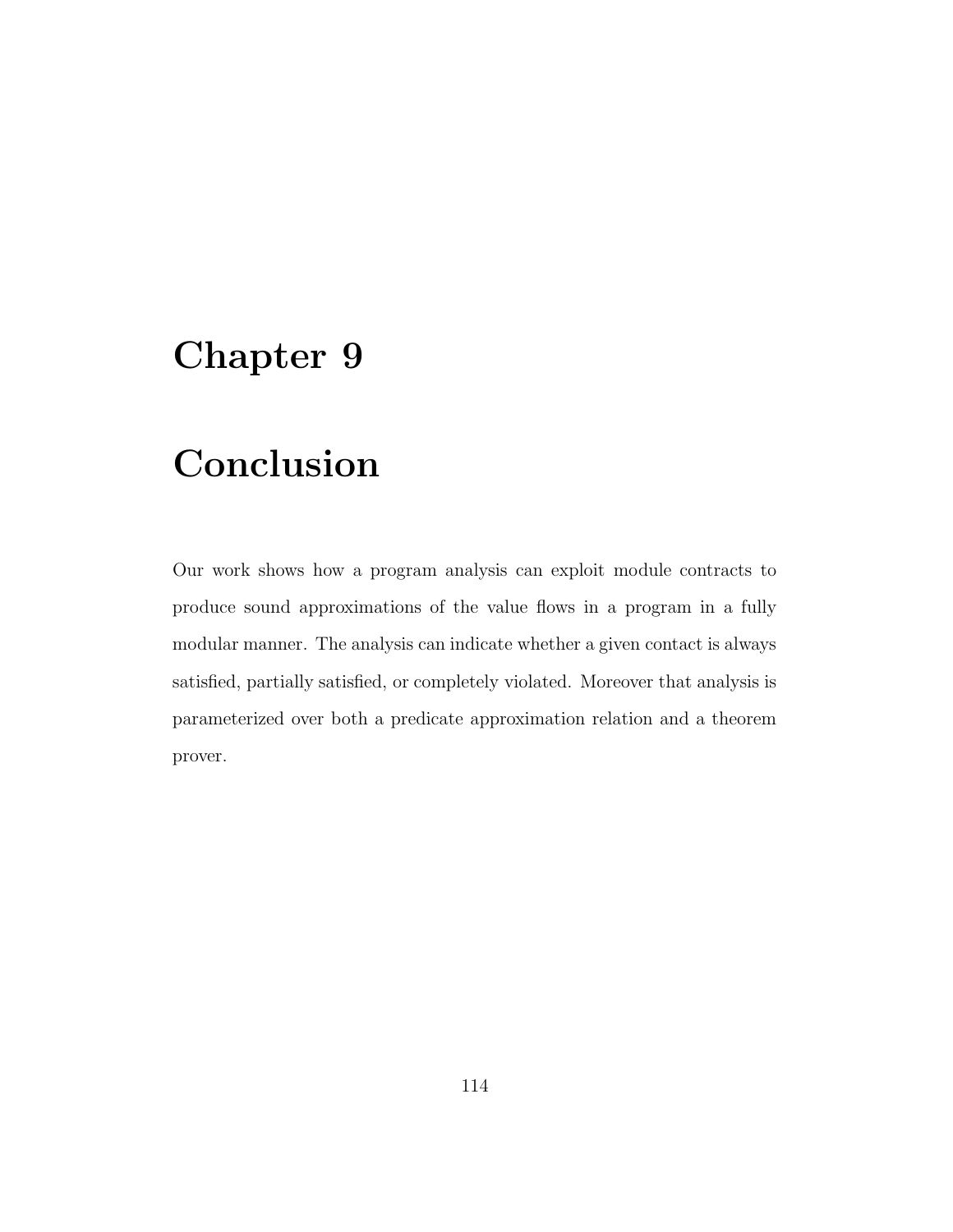## Bibliography

- [1] Abadi, M., L. Cardelli, B. Pierce and G. Plotkin. Dynamic typing in a statically typed language. ACM Transactions on Programming Languages and Systems, 13(2):237–268, 1991.
- [2] Agesen, O. The cartesian product algorithm: Simple and precise type inference of parametric polymorphism. In ECOOP '95: Proceedings of the 9th European Conference on Object-Oriented Programming, pages 2–26, London, UK, 1995. Springer-Verlag.
- [3] Aiken, A. Introduction to set constraint-based program analysis. Science of Computer Programming, 35:79–111, 1999.
- [4] Aiken, A. S. and M. Fähndrich. Making set-constraint based program analyses scale. Technical Report CSD-96-917, University of California, Berkeley, September 1996.
- [5] Amadio, R. M. and L. Cardelli. Subtyping recursive types. ACM Transactions on Programming Languages and Systems, 15(4):575–631, September 1993.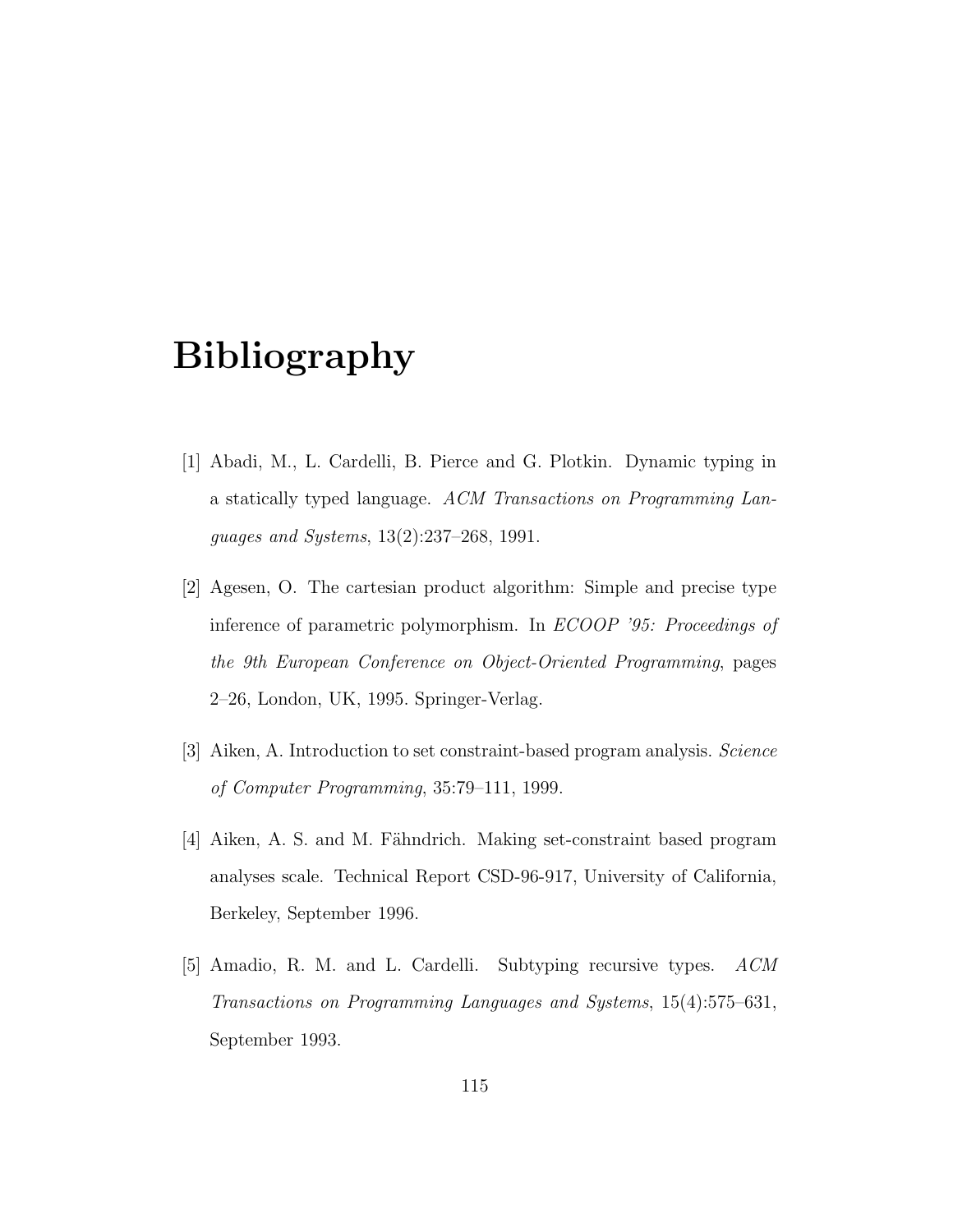- [6] Besson, F. and T. Jensen. Modular class analysis with datalog. In Static Analysis, 10th International Symposium, SAS 2003, San Diego, CA, USA, June 11-13, 2003, Proceedings, volume 2694 of Lecture Notes in Computer Science. Springer, 2003.
- [7] Bourdoncle, F. Abstract debugging of higher-order imperative languages. In ACM SIGPLAN Conference on Programming Language Design and Implementation, pages 46–55, 1993.
- [8] Cachera, D., T. Jensen, D. Pichardie and V. Rusu. Extracting a Data Flow Analyser in Constructive Logic. Theoretical Computer Science, 342(1):56–78, September 2005.
- [9] Cartwright, R. and M. Fagan. Soft typing. In ACM SIGPLAN Conference on Programming Language Design and Implementation, pages 278–292, 1991.
- [10] Chatterjee, R., B. G. Ryder and W. Landi. Relevant context inference. In Symposium on Principles of Programming Languages, pages 133–146, 1999.
- [11] Considine, J. Efficient hash-consing of recursive types. Technical Report 2000-006, Boston University, January 2000.
- [12] Cousot, P. and R. Cousot. Abstract interpretation: a unified lattice model for static analysis of programs by construction or approximation of fixpoints. In Conference Record of the Fourth Annual ACM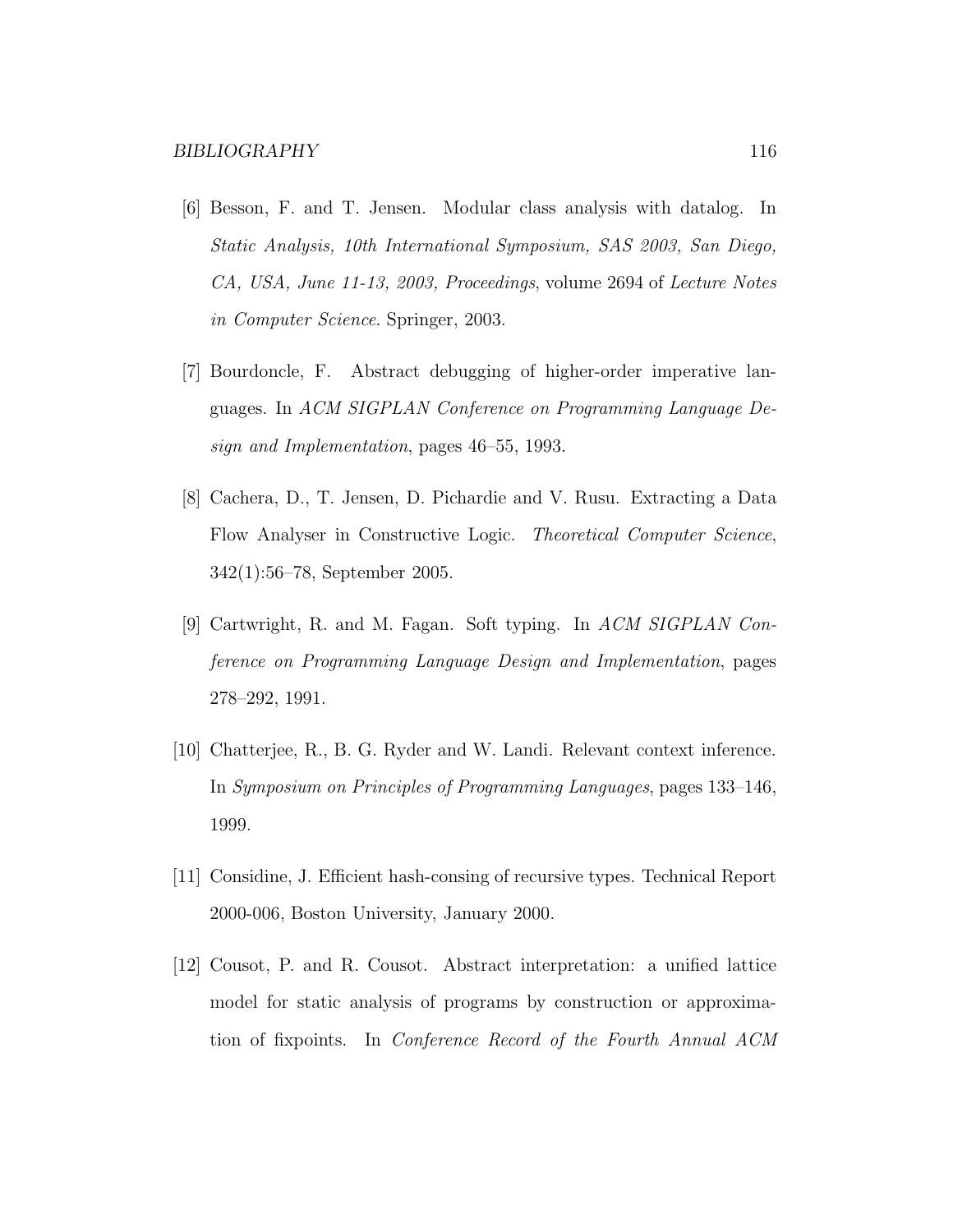SIGPLAN-SIGACT Symposium on Principles of Programming Languages, pages 238–252, Los Angeles, California, 1977. ACM Press, New York, NY.

- [13] Cousot, P. and R. Cousot. Formal language, grammar and setconstraint-based program analysis by abstract interpretation. In FPCA '95: Proceedings of the seventh international conference on Functional programming languages and computer architecture, pages 170–181, New York, NY, USA, 1995. ACM Press.
- [14] Cousot, P. and R. Cousot. Modular static program analysis, invited paper. In Horspool, R., editor, Proceedings of the Eleventh International Conference on Compiler Construction (CC 2002), pages 159–178, Grenoble, France, April 6—14 2002. LNCS 2304, Springer, Berlin.
- [15] Detlefs, D., G. Nelson and J. Saxe. Simplify: A theorem prover for program checking, 2003.
- [16] Detlefs, D. L., K. R. M. Leino, G. Nelson and J. B. Saxe. Extended static checking. Technical Report 159, Compaq SRC Research Report, 1998.
- [17] Dreyer, D., K. Crary and R. Harper. A type system for higher-order modules. In POPL '03: Proceedings of the 30th ACM SIGPLAN-SIGACT symposium on Principles of programming languages, pages 236–249, New York, NY, USA, 2003. ACM Press.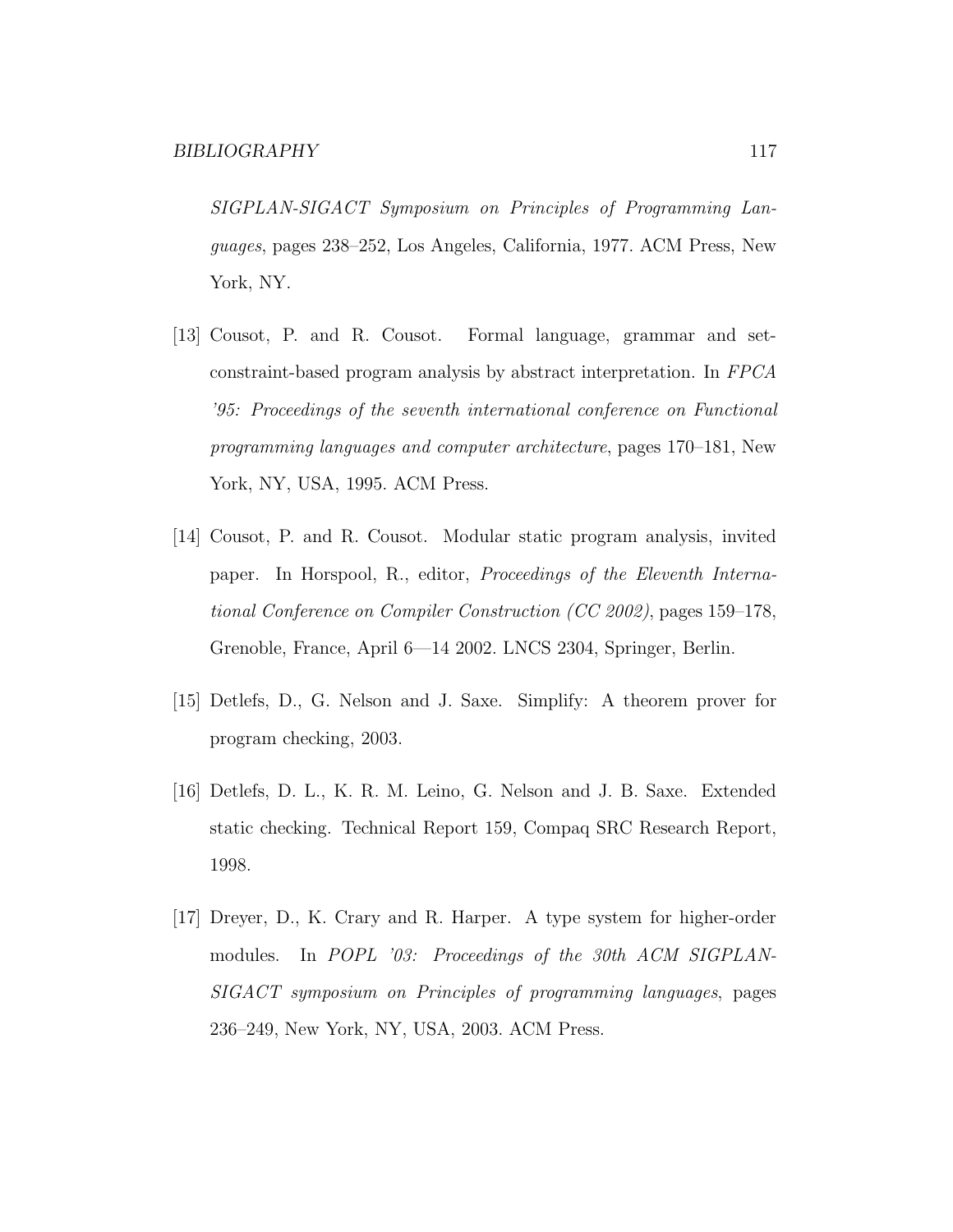- [18] Findler, R. B. and M. Felleisen. Contracts for higher-order functions. In ACM SIGPLAN International Conference on Functional Programming, 2002.
- [19] Flanagan, C. Hybrid type checking. In Proceedings of the symposium on Principles of Programming Languages, pages 245–256, 2006.
- [20] Flanagan, C. and M. Felleisen. Componential set-based analysis. ACM Trans. on Programming Languages and Systems, 21(2):369–415, Feb. 1999.
- [21] Flanagan, C., M. Flatt, S. Krishnamurthi, S. Weirich and M. Felleisen. Catching bugs in the web of program invariants. ACM SIGPLAN Notices, 31(5):23–32, 1996.
- [22] Flanagan, C., K. R. M. Leino, M. Lillibridge, G. Nelson, J. B. Saxe and R. Stata. Extended static checking for java. In PLDI '02: Proceedings of the ACM SIGPLAN 2002 Conference on Programming language design and implementation, pages 234–245, New York, NY, USA, 2002. ACM Press.
- [23] Flatt, M. *MzScheme: Language Reference Manual.* Rice University, 2000. Version 103.
- [24] Flatt, M. Composable and compilable macros: You want it when? In ACM SIGPLAN International Conference on Functional Programming, 2002.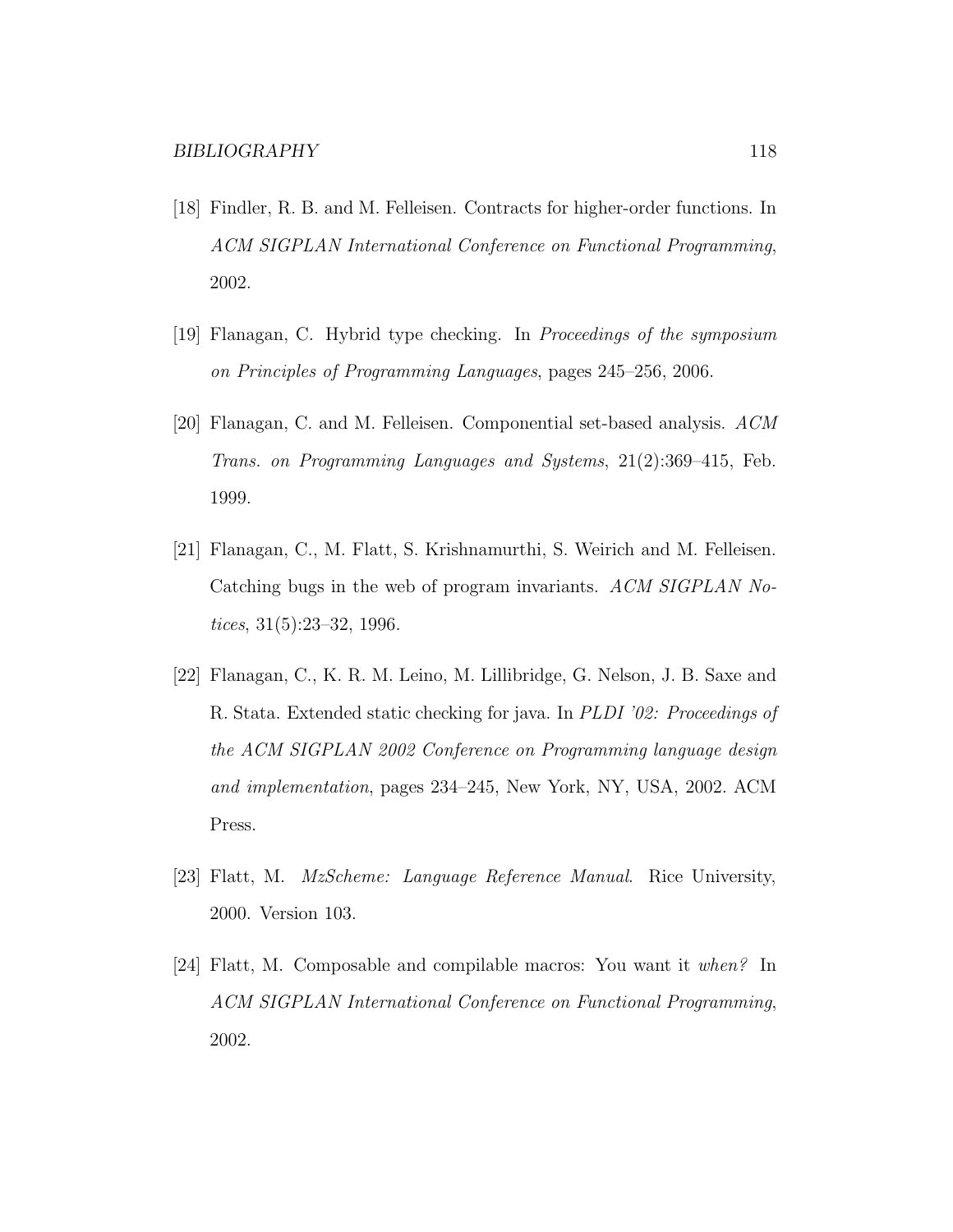- [25] Flatt, M. and M. Felleisen. Units: Cool modules for HOT languages. In ACM SIGPLAN Conference on Programming Language Design and Implementation, pages 236–248, June 1998.
- [26] Flatt, M., R. B. Findler, S. Krishnamurthi and M. Felleisen. Programming languages as operating systems (*or* revenge of the son of the Lisp machine). In ACM SIGPLAN International Conference on Functional Programming, pages 138–147, September 1999.
- [27] Foster, J. S., M. Fähndrich and A. Aiken. A theory of type qualifiers. In PLDI '99: Proceedings of the ACM SIGPLAN 1999 conference on Programming language design and implementation, pages 192–203, New York, NY, USA, 1999. ACM Press.
- [28] Freeman, T. and F. Pfenning. Refinement types for ML. In ACM SIG-PLAN Conference on Programming Language Design and Implementation, pages 268–277, 1991.
- [29] Haack, C. and J. B. Wells. Type error slicing in implicitly typed higherorder languages. Sci. Comput. Programming, 50:189–224, 2004.
- [30] Heintze, N. Set-based analysis of ML programs. In Proceedings of the 1994 ACM conference on LISP and functional pro gramming, pages 306– 317. ACM Press, 1994.
- [31] Heintze, N. Control-flow analysis and type systems. In Static Analysis Symposium, pages 189–206, 1995.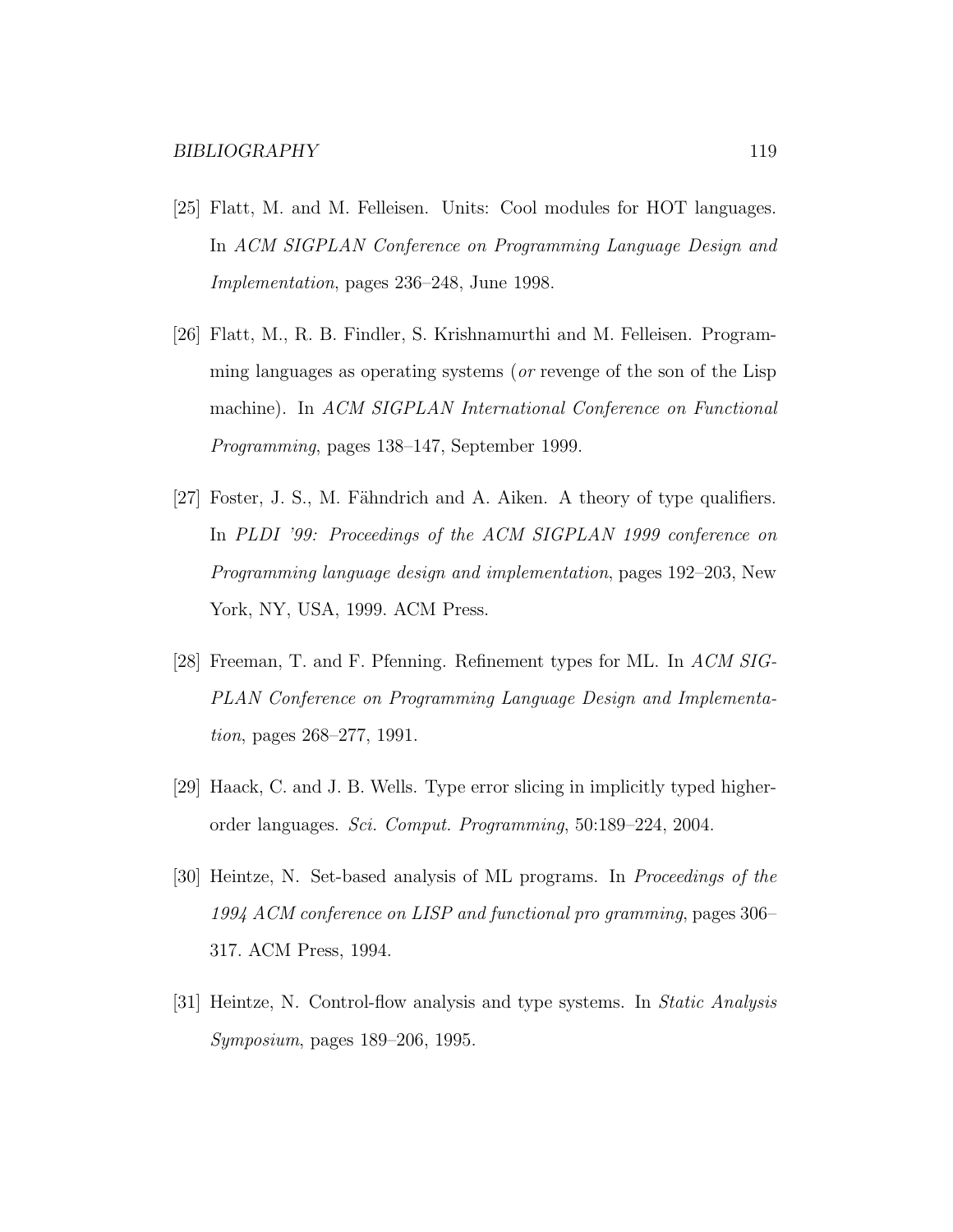- [32] Heintze, N. and D. McAllester. On the cubic bottleneck in subtyping and flow analysis. In Proceedings of the IEEE Symposium on Logic in Computer Science (LICS '97), pages 342–351, 1997.
- [33] Henglein, F. Dynamic typing. In Proceedings of the 4th European Symposium on Programming, pages 233–253, London, UK, 1992. Springer-Verlag.
- [34] Hosoya, H., J. Vouillon and B. C. Pierce. Regular expression types for xml. In Proceedings of the fifth ACM SIGPLAN international conference on Functional programming, pages 11–22. ACM Press, 2000.
- [35] Hughes, J. Backwards Analysis of Functional Programs. In Bjørner and Ershov, editors, IFIP Workshop on Partial Evaluation and Mivxed Computation, 1987.
- [36] Kaufmann, M., J. S. Moore and P. Manolios. Computer-Aided Reasoning: An Approach. Kluwer Academic Publishers, Norwell, MA, USA, 2000.
- [37] Leroy, X. A modular module system. Journal of Functional Program $ming, 10(3):269-303, 2000.$
- [38] Leroy, X., D. Doligez, J. Garrigue, D. Rémy and J. Vouillon. The Objective Caml system – documentation and user's manual, 2005.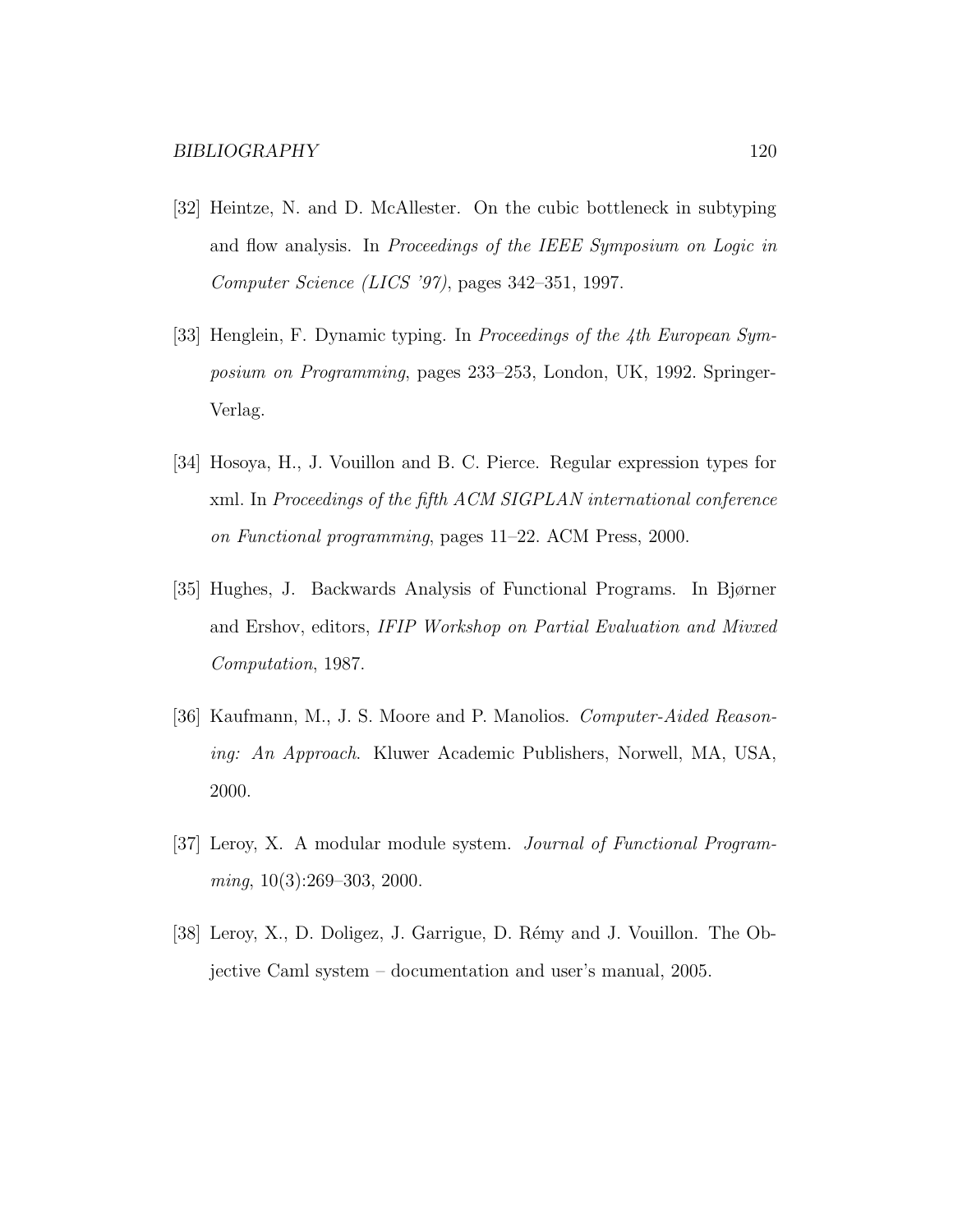- [39] MacQueen, D. B. Modules for Standard ML. In Proceedings of the 1984 ACM Conference on LISP and Functional Programming, pages 198–207, New York, 1984. ACM Press.
- [40] Mauborgne, L. Improving the representation of infinite trees to deal with sets of trees. In Smolka, G., editor, *European Symposium on Pro*gramming (ESOP 2000), volume 1782 of Lecture Notes in Computer Science, pages 275–289. Springer-Verlag, 2000.
- [41] McAllester, D. and N. Heintze. On the complexity of set-based analysis. In 1997 International Conference on Functional Programming, 1997.
- [42] Meunier, P., R. B. Findler and M. Felleisen. Modular set-based analysis from contracts. In ACM SIGPLAN-SIGACT Symposium on Principles of Programming Languages, January 2006.
- [43] Meunier, P., R. B. Findler, P. A. Steckler and M. Wand. Selectors make set-based analysis too hard. Higher Order and Symbolic Computation, 2005. To appear.
- [44] Milner, R., M. Tofte, R. Harper and D. Macqueen. The Definition of Standard ML - Revised. MIT Press, Cambridge, MA, USA, 1997.
- [45] Palsberg, J. Closure analysis in constraint form. Proc. ACM Trans. on Programming Languages and Systems, 17(1):47–62, Jan. 1995.
- [46] Palsberg, J. and C. Pavlopoulou. From polyvariant flow information to intersection and union types. In Conference Record of POPL 98: The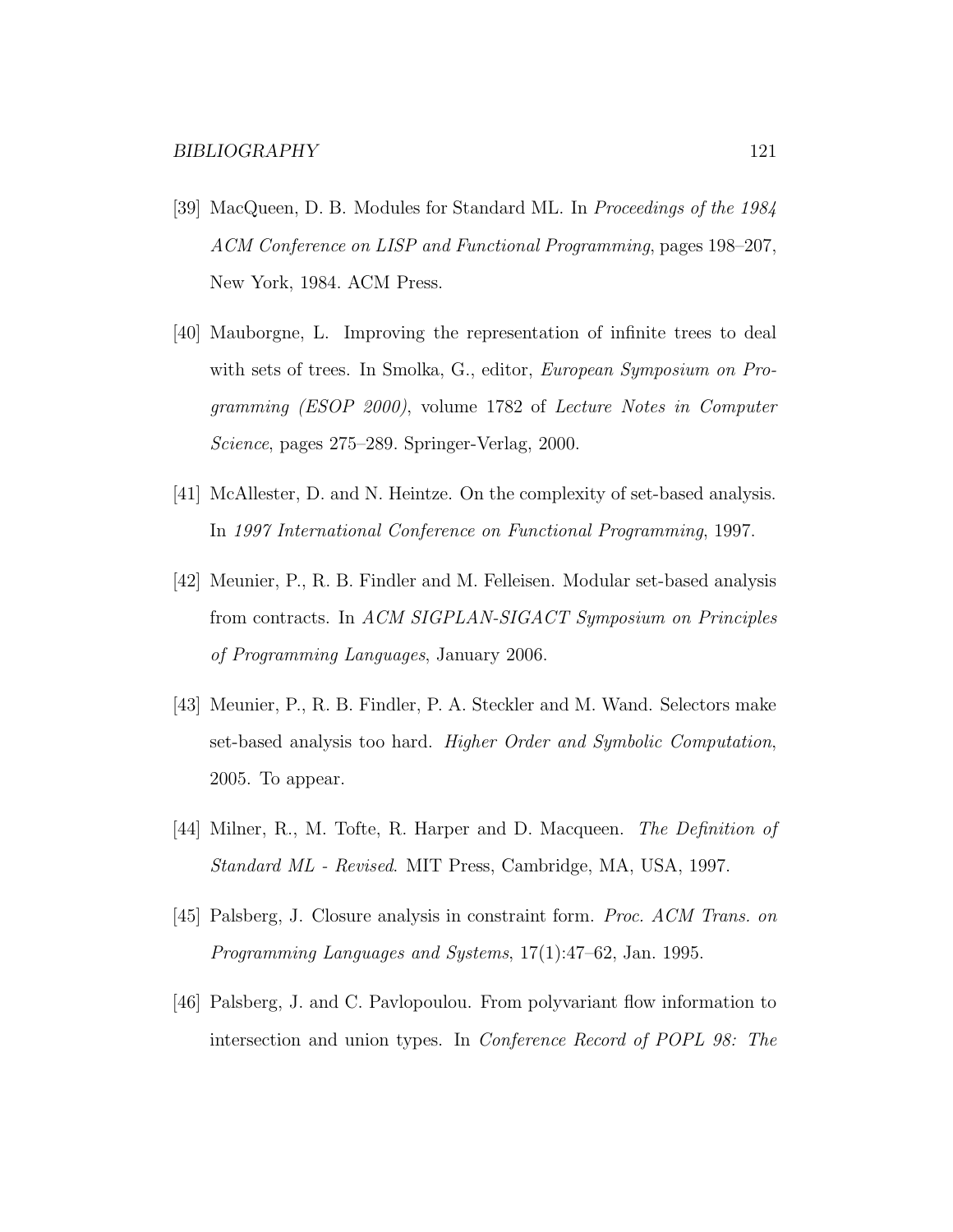25TH ACM SIGPLAN-SIGACT Symposium on Principles of Programming Languages, San Diego, California, pages 197–208, New York, NY, 1998.

- [47] Palsberg, J. and M. I. Schwartzbach. Object-Oriented Type Systems. Wiley Professional Computing. Wiley, Chichester, 1994.
- [48] Probst, C. W. Modular control flow analysis for libraries. In SAS '02: Proceedings of the 9th International Symposium on Static Analysis, pages 165–179, London, UK, 2002. Springer-Verlag.
- [49] Sestoft, P. Replacing function parameters by global variables. Master's thesis, DIKU, Univ. of Copenhagen, Oct. 1988.
- [50] Shivers, O. The semantics of Scheme control-flow analysis. In Proceedings of the Symposium on Partial Evaluation and Semantics-Based Program Manipulation, volume 26(9), pages 190–198, New Haven, CN, June 1991.
- [51] Smith, S. F. and T. Wang. Polyvariant flow analysis with constrained types. In ESOP '00: Proceedings of the 9th European Symposium on Programming Languages and Systems, pages 382–396, London, UK, 2000. Springer-Verlag.
- [52] Tang, Y. M. and P. Jouvelot. Separate abstract interpretation for control-flow analysis. In Hagiya, M. and J. C. Mitchell, editors, Theo-